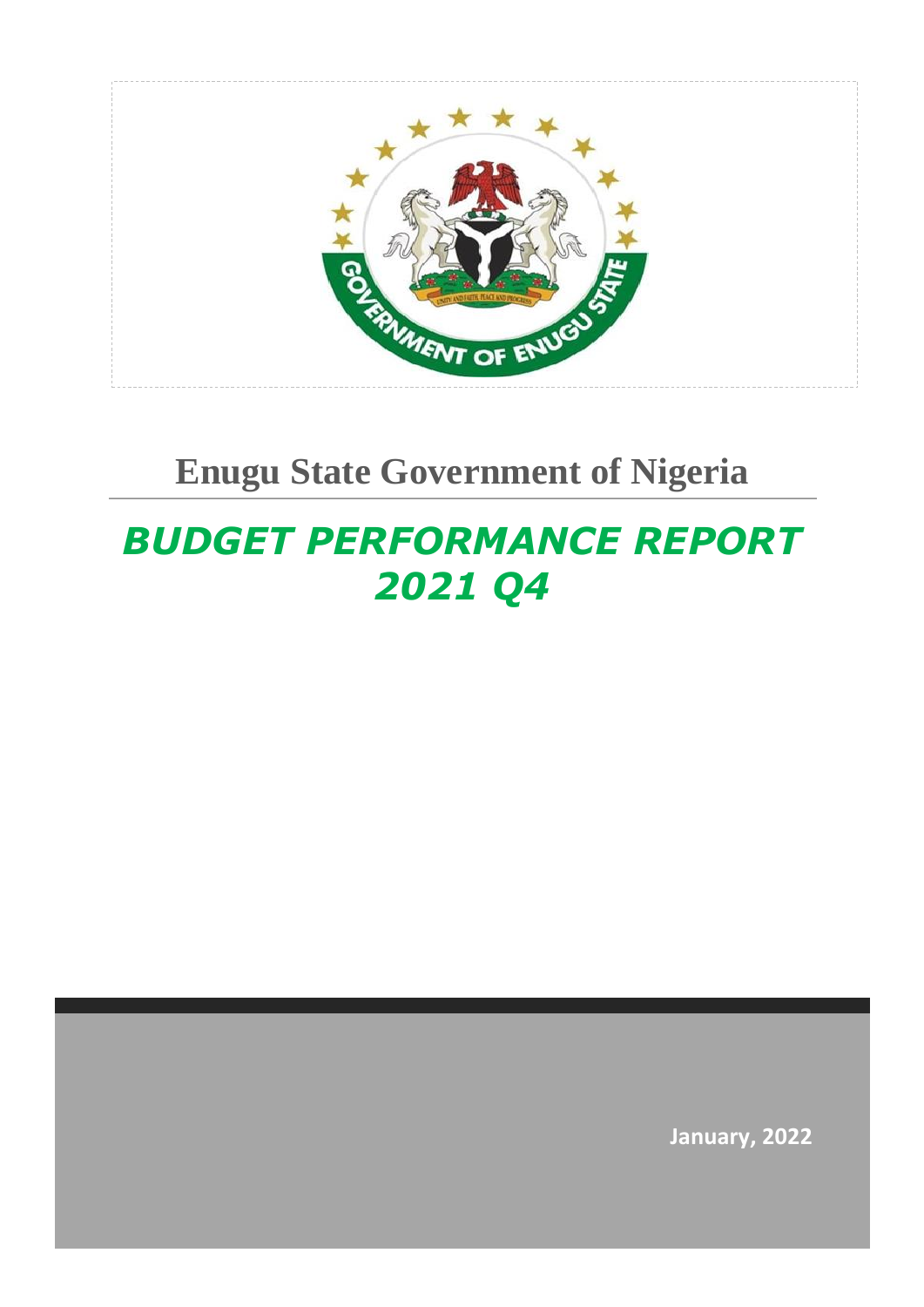# **FOREWORD**

Quarterly budget performance report is prepared and published by the Ministry of Budget and Planning, Enugu State and issued within four (4) weeks from the end of each quarter. The report is based on actual information from the revenue and expenditure of Enugu State Government. It presents financial information about the implementation of the budget in line with the Government programmes for the period under review.

This report presents the  $4<sup>th</sup>$  Ouarter of 2021 budget performance as well as the budget performance year to date  $(Q_1 - Q_4)$ . The actual revenue and expenditure for the  $4<sup>th</sup>$  Quarter of 2021; the cumulative revenue and expenditure for the year to date  $(Q_1 - Q_4)$ ; and the balances therein attributed to each organizational unit are detailed in this report for Q4, 2021.

It is worthy of note that Enugu State Government led by the Governor, Rt. Hon. Ifeanyi Lawrence Ugwuanyi is committed to transparency and openness in governance. Therefore, by the end of every quarter, the Ministry of Budget & Planning prepares and publishes how the resources available to the State was utilized in achieving the objectives and targets of the budget.

It is indeed my privilege to present to citizens of Enugu State and other relevant stakeholders in and outside the State the Budget Performance Report (BPR) for the  $4<sup>th</sup>$  Quarter of 2021 as well as the consolidated 2021 budget performance year to date  $(Q_1 - Q_4)$ . This report can be accessed online through the State and Ministry of Budget and Planning websites @ [www.enugustate.gov.ng](about:blank) and [www.mbp.gov.en.ng](about:blank) respectively.

**Hon. David Okelue Ugwunta Ph.D.** Hon. Commissioner, Ministry of Budget and Planning, Enugu State.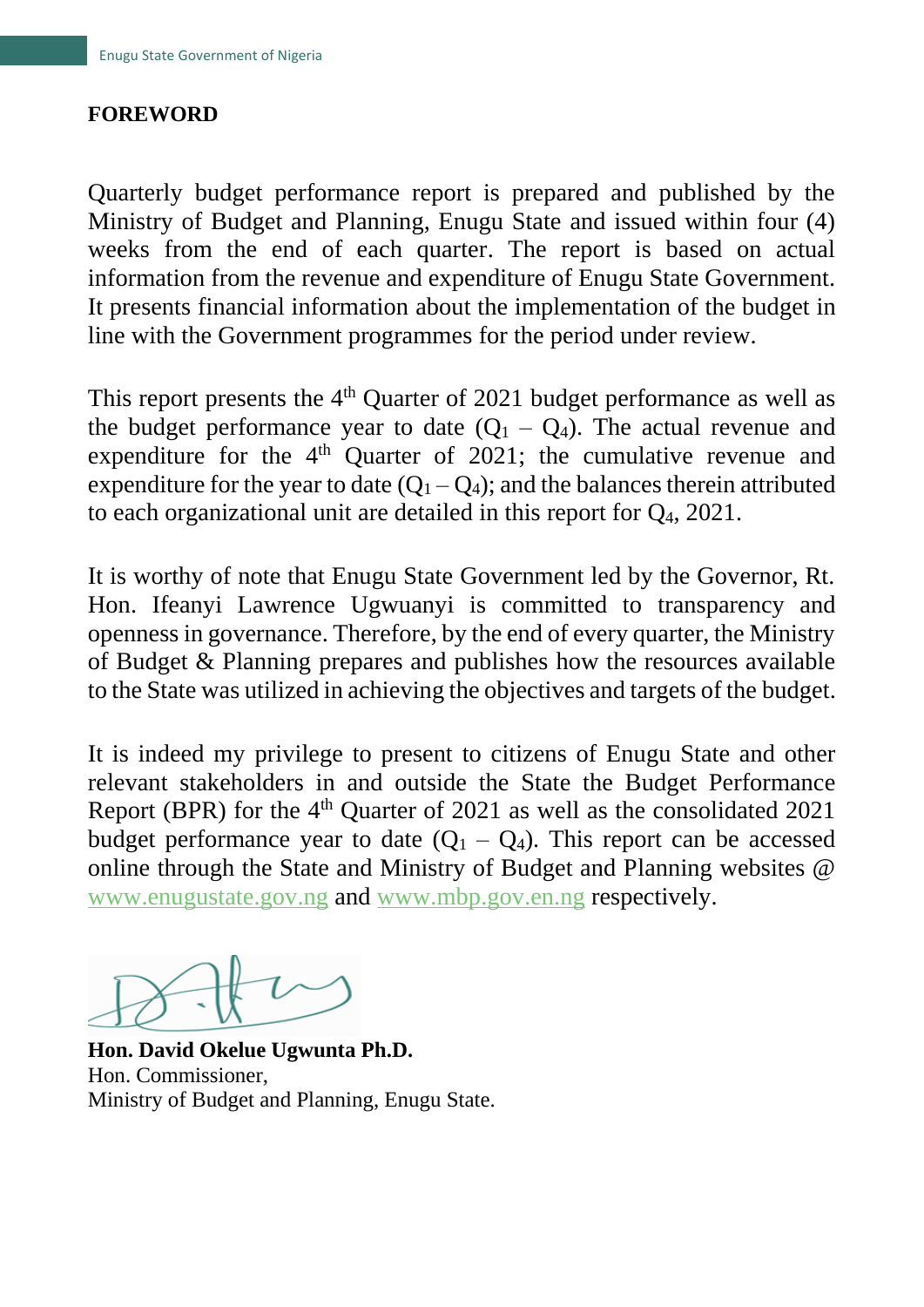# **Contents**

| $\perp$     |  |
|-------------|--|
| 1.A         |  |
| 1.B         |  |
| 1.C         |  |
| 1.D         |  |
| 1.E         |  |
| $2^{\circ}$ |  |
| 2.A         |  |
| 2.B         |  |
| 2.C         |  |
| 2.D         |  |
| 2.E         |  |
| 2.F         |  |

# **List of Reports**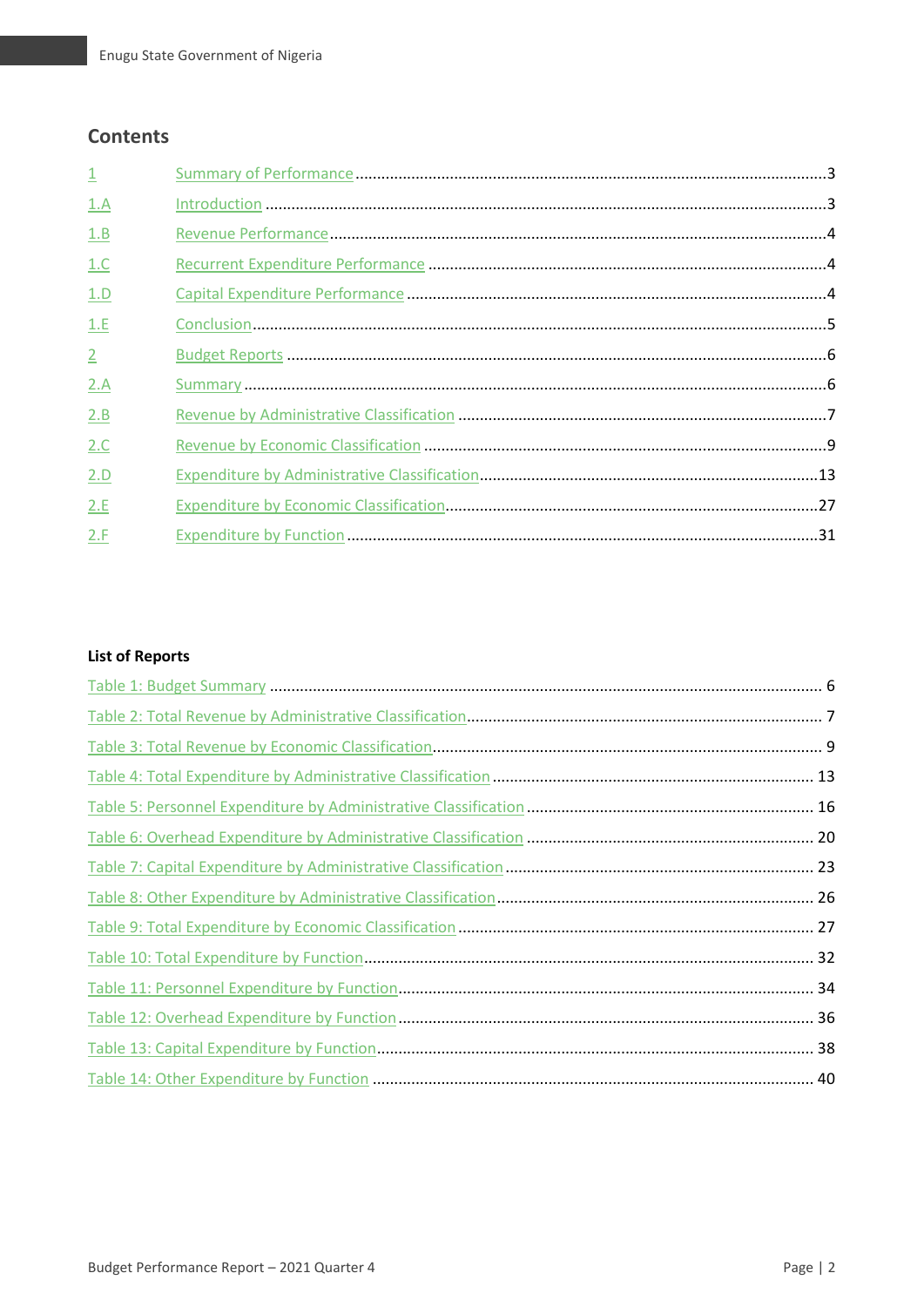# <span id="page-3-0"></span>**1 Summary of Performance**

# <span id="page-3-1"></span>**1.A Introduction**

This Budget Performance Report is prepared quarterly, and issued within four (4) weeks from the end of each quarter.

The year 2021 Budget tagged "Budget of Recovery and Continued Growth" has to a large extent achieved its set objects. The intent includes largely to strategically enhance recovery of the State from the drawbacks of 2020, further expand and consolidate on the foundation already laid in creating an environment that harnesses human and natural resources, blossom social services, and development of infrastructure in line with the 8-Point Agenda of the State Government.

Objectives and Targets of 2021 Budget are as follows:

- i. Increasing the percentage of IGR in the 2021 total recurrent revenue by 50%.
- ii. Upholding Budget Performance at not less than 85%.
- iii. Maintaining a capital expenditure to recurrent expenditure ratio of 60:40.
- iv. 100% cash backing of all expenditure approvals.
- v. Robust Procurement Process and Certification.
- vi. Prioritising sectoral budgetary allocation and spending, in line with international benchmarks.

The sum of N169,845,758,500.00 (One Hundred and Sixty-Nine Billion, Eight Hundred and Forty-Five Million, Seven Hundred and Fifty-Eight Thousand, Five Hundred Naira) was presented by the Governor and approved by the Enugu State House of Assembly for 2021 fiscal year. Out of the Approved Budget size for 2021 Fiscal year, the sum of N110,080,000,000.00 (One Hundred and Ten Billion, Eighty Million Naira) is expected from Recurrent Revenue. This is 64.81% of the total inflows while total of N59,765,758,500.00 (Fifty-Nine Billion, Seven Hundred and Sixty-Five Million, Seven Hundred and Fifty-Eight Thousand, Five Hundred Naira) representing 35.19% of the total inflows is expected from Capital Receipts.

On the expenditure side, during the 2021 Q4 there was an urgent need to reallocate fund from capital expenditure to recurrent expenditure to accommodate government new programmes which are unforeseen and uncertain in nature. A total sum of N1,540,900,000.00 (One Billion, Five Hundred and Forty Million, Nine Hundred Thousand Naira) was reallocate from capital expenditure to recurrent expenditure. The sum of N70,251,900,000.00(Seventy Billion, Two Hundred and Fifty One Million, Nine Hundred Thousand Naira) representing 41.36% was for recurrent expenditure while N99,593,858,500.00 (Ninety Nine Billion, Five Hundred and Ninety Three Million, Eight Hundred and Fifty-Eight Thousand, Five Hundred Naira) representing 58.64% was for Capital Expenditure.

The core economic classifications refer to:

- Personnel Economic Sub-Account Type 21, and Economic Account Class 2201
- Overheads Economic Account Class 2202
- Capital Economic Sub-Account Type 23
- Others Economic Account Classes 2203-2208 as applicable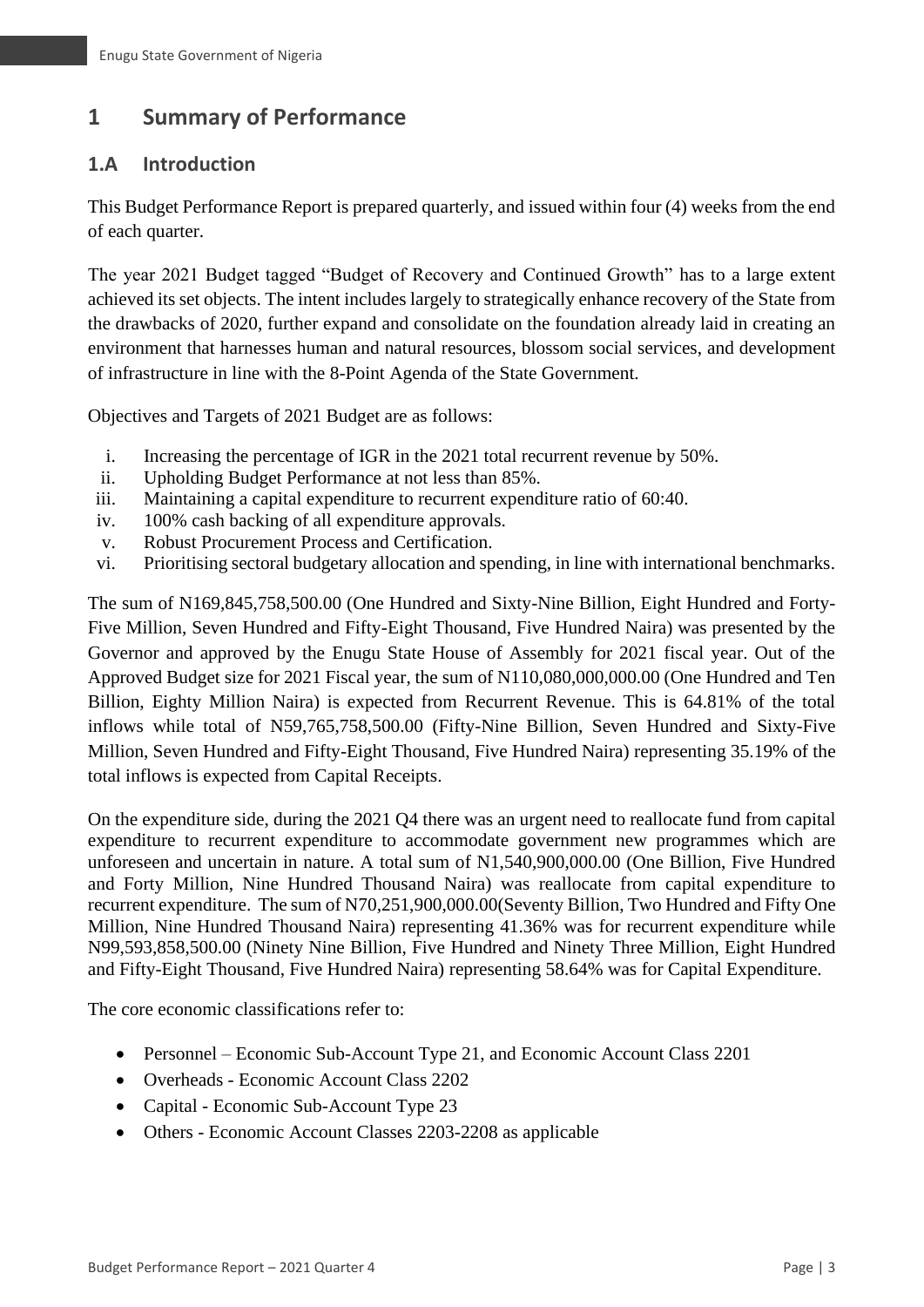This Budget Performance Report is produced by the Ministry of Budget and Planning in conjunction with the Office of the Accountant General and published on the Enugu State website: www.enugustate.gov.ng.

# <span id="page-4-0"></span>**1.B Revenue Performance**

Enugu State recorded a total sum of N20,899,691,503.93 (Twenty Billion, Eight Hundred and Ninety-Nine Million, Six Hundred and Ninety-One Thousand, Five Hundred and Three Naira, Ninety-Three Kobo) as inflows during the 2021 Q4 from Recurrent Revenue. The amount received from FAAC and VAT was N15,978,756,056.79 (Fifteen Billion, Nine Hundred and Seventy-Eight Million, Seven Hundred and Fifty-Six Thousand, Fifty-Six Naira, Seventy-Nine Kobo) while the sum of N4,920,935,447.14 (Four Billion, Nine Hundred and Twenty Million, Nine Hundred and Thirty-Five Thousand, Four Hundred and Forty-Seven Naira, Fourteen Kobo) was realized as Independent Revenue.

Also, during the quarter under review, the State received the sum of N2,097,976,650.00 (Two Billion, Ninety-Seven Million, Nine Hundred and Seventy-Six Thousand, Six Hundred and Fifty Naira) from Aid and Grants (SEFTAS Grant) Capital Receipts.

# <span id="page-4-1"></span>**1.C Recurrent Expenditure Performance**

The recurrent expenditure recorded in the Q4 2021 stood at N14,104,003,624.17 (Fourteen Billion, One Hundred and Four Million, Three Thousand, Six hundred and Twenty Four Naira, Seventeen Kobo). This is broken down as follows:

*Personnel Cost:* Personnel cost amounted to the sum of N9,298,686,721.83 (Nine Billion, Two Hundred and Ninety Eight Million, Six Hundred and Eighty Six Thousand, Seven Hundred and Twenty One Naira, Eighty Three Kobo).

<span id="page-4-2"></span>*Overhead Cost:* Overhead cost amounted to N2,973,412,313.73 (Two Billion, Nine Hundred and Seventy Three Million, Four Hundred and Twelve Thousand, Three Hundred and Thirteen Naira, Seventy Three Kobo).

*Other Recurrent (2203-2208)*: Other recurrent expenditure (General Public Service or Debt Services) stood at the sum of N1,831,904,588.61 (One Billion, Eight Hundred and Thirty One Million, Nine Hundred and Four Thousand, Five Hundred and Eighty Eight Naira, Sixty One Kobo) during the last quarter, 2021.

# **1.D Capital Expenditure Performance**

During the quarter under review, the sum of N5,806,954,758.63 (Five Billion, Eight Hundred and Six Million, Nine Hundred and Fifty-Four Thousand, Seven Hundred and Fifty-Eight Naira, Sixty-Three Kobo) was utilized for capital projects.

**Note:** As at the time of this report some expenditures cash backed have not been accounted for.

# <span id="page-4-3"></span>**1.E Conclusion**

Enugu State Government is committed to appropriate utilization of available resources towards human, capital and infrastructural development of the State. Thus, the 2021 O<sub>4</sub> despite dwindling's in resources witnessed full payment of workers' salary and allowances, overhead to Ministries, Department and Agencies as well as payment for all procured capital projects within the period under review.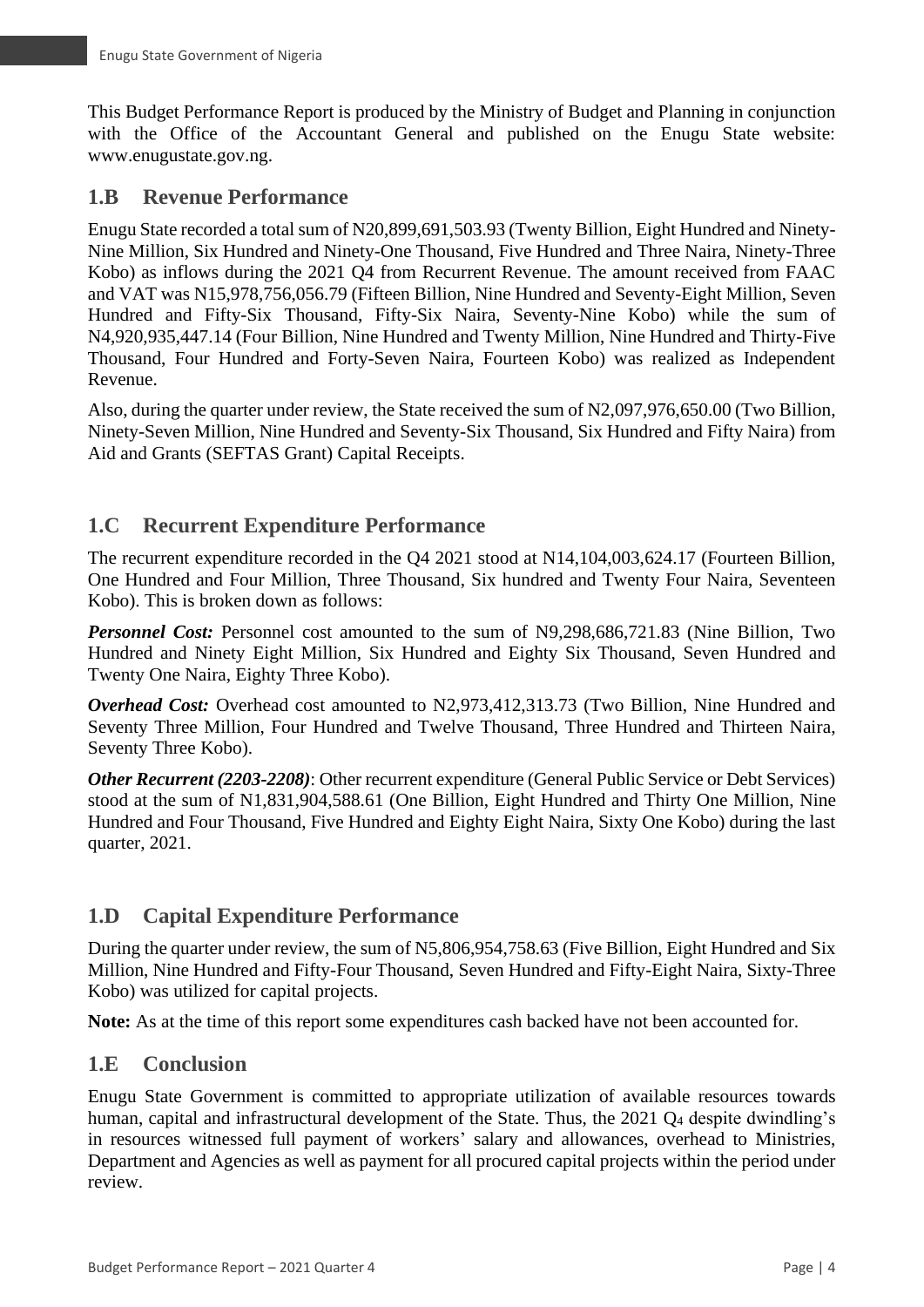During the 2021 fiscal year, IGR (Independent Revenue) recorded the sum of N26,458,478,984.44 (Twenty-Six Billion, Four Hundred and Fifty-Eight Million, Four Hundred and Seventy-Eight Thousand, Nine Hundred and Eight Four Naira, Forty-Four kobo) representing 90.6% performance. Share of FAAC recorded the sum of N60,160,465,274.04 (Sixty Billion, One Hundred and Sixty Million, Four Hundred and Sixty-Five Thousand, Two Hundred and Seventy Four Naira, Four kobo) representing 91.3% performance. However, combined revenue for 2021 fiscal year recorded N86,618,944,258.48 (Eighty-Six Billion, Six Hundred and Eighteen Million, Nine Hundred and Forty Four Thousand, Two Hundred and Fifty Eight Naira, Forty Eight kobo) representing 91.1% performance.

Capital Receipts recorded N2,164,488,414.47 (Two Billion, One Hundred and Sixty-Four Million, Four Hundred and Eighty-Eight Thousand, Four Hundred and Fourteen Naira, Forty-Seven kobo representing 3.6% performance.

During the 2021 fiscal year, the recurrent expenditure posted a total sum of N54,803,530,731.20 (Fifty Four Billion, Eight Hundred and Three Million, Five Hundred and Thirty Thousand, Seven Hundred and Thirty One Naira, Twenty kobo) representing 78.0% performance while capital expenditure posted a total sum of N21,412,680,348.29 (Twenty One Billion, Four Hundred and Twelve Million, Six Hundred and Eighty Thousand, Three Hundred and Forty Eight Naira, Twenty Nine kobo) representing 21.5% budget performance.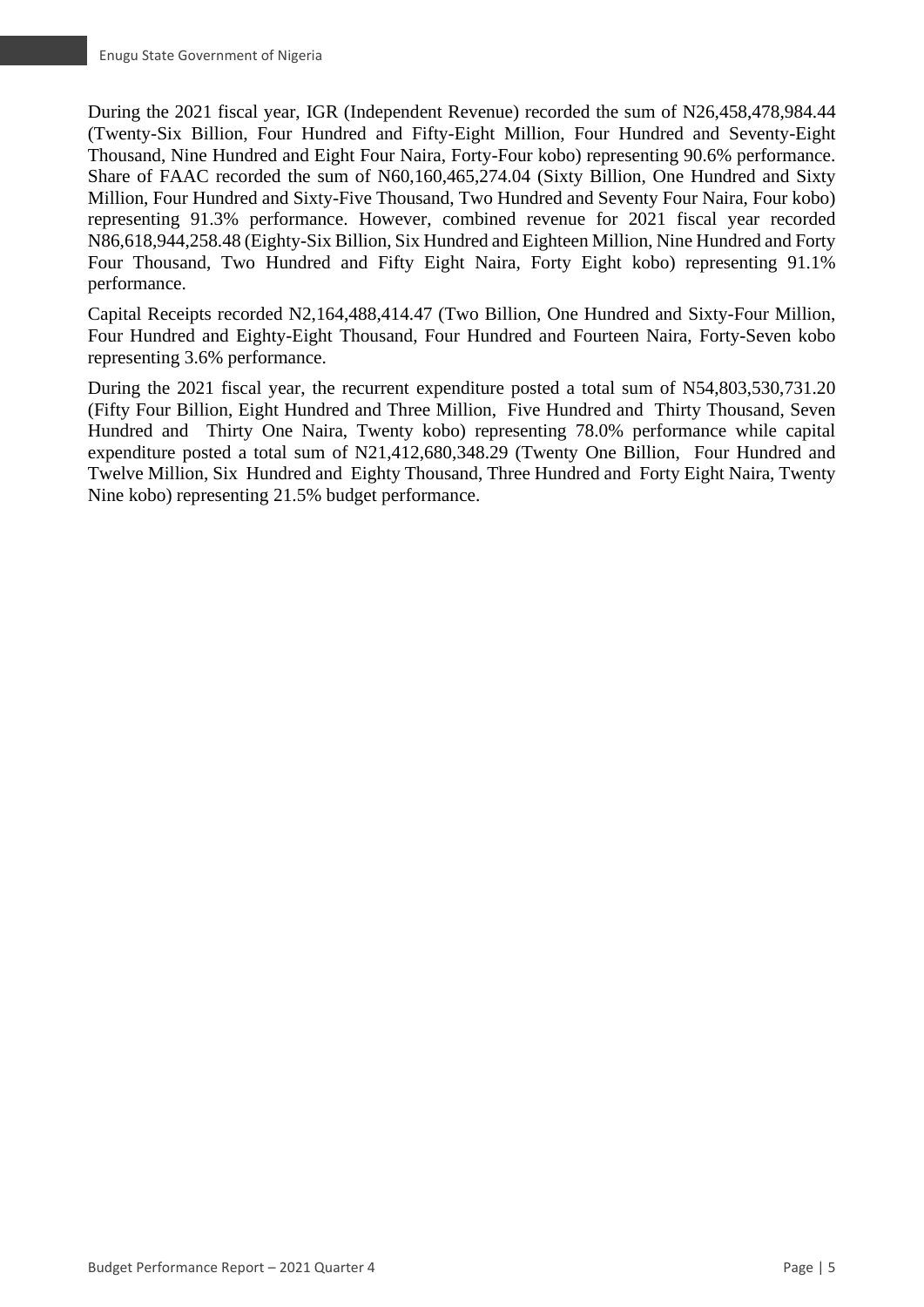# **2 Budget Reports**

# **2.A Summary**

**Table 1: Budget Summary**

#### **Enugu State Government 2021 Q4 Budget Performance Report - Summary**

<span id="page-6-2"></span><span id="page-6-1"></span><span id="page-6-0"></span>

| <b>Item</b>                                            | <b>2021 Original Budget</b> | 2021 Final Budget  | 2021 Q4 Performance | 2021 Performance<br>Year to Date (Q1-Q4) | % Performance Year<br>to Date against 2021<br><b>Final Budget</b> | <b>Balance (against</b><br><b>Final Budget)</b> |
|--------------------------------------------------------|-----------------------------|--------------------|---------------------|------------------------------------------|-------------------------------------------------------------------|-------------------------------------------------|
| <b>Opening Balance</b>                                 | 15,000,000,000.00           | 15,000,000,000.00  |                     | 15,133,778,620.92                        | 100.9%                                                            | 133,778,620.92                                  |
| <b>Recurrent Revenue</b>                               | 95,080,000,000.00           | 95,080,000,000.00  | 20,899,691,503.93   | 86,618,944,258.48                        | 91.1%                                                             | 8,461,055,741.52                                |
| 11 - GOVERNMENT SHARE OF FAAC (STATUTORY REVENUE)      | 65,880,000,000.00           | 65,880,000,000.00  | 15,978,756,056.79   | 60,160,465,274.04                        | 91.3%                                                             | 5,719,534,725.96                                |
| 12 - INDEPENDENT REVENUE                               | 29,200,000,000.00           | 29,200,000,000.00  | 4,920,935,447.14    | 26,458,478,984.44                        | 90.6%                                                             | 2,741,521,015.56                                |
|                                                        |                             |                    |                     |                                          |                                                                   |                                                 |
| <b>Recurrent Expenditure</b>                           | 68,711,000,000.00           | 70,251,900,000.00  | 14,104,003,624.17   | 54,803,530,731.20                        | 78.0%                                                             | 15,448,369,268.80                               |
| 21 - PERSONNEL COST (INCLUDING 2201 WHERE APPROPRIATE) | 38,101,660,000.00           | 38,107,660,000.00  | 9,298,686,721.83    | 36,627,130,679.88                        | 96.1%                                                             | 1,480,529,320.12                                |
| 22 - OTHER RECURRENT COSTS (EXCLUDING 2201)            | 30,609,340,000.00           | 32,144,240,000.00  | 4,805,316,902.34    | 18,176,400,051.32                        | 56.5%                                                             | 13,967,839,948.68                               |
| Breakdown of Other Recurrent Costs                     |                             |                    |                     |                                          |                                                                   |                                                 |
| 2202 - OVERHEAD COST                                   | 25,009,240,000.00           | 27,844,240,000.00  | 2,973,412,313.73    | 13,849,665,527.83                        | 49.7%                                                             | 13,994,574,472.17                               |
| OTHER RECURRENT (2203-2208)                            | 5,600,100,000.00            | 4,300,000,000.00   | 1,831,904,588.61    | 4,326,734,523.49                         | 100.6%                                                            | 26,734,523.49                                   |
|                                                        |                             |                    |                     |                                          |                                                                   |                                                 |
| <b>Transfer to Capital Account</b>                     | 41,369,000,000.00           | 39,828,100,000.00  | 6,795,687,879.76    | 46,949,192,148.20                        | 117.9%                                                            | 7,121,092,148.20                                |
|                                                        |                             |                    |                     |                                          |                                                                   |                                                 |
| <b>Capital Receipts</b>                                | 59,765,758,500.00           | 59,765,758,500.00  | 2,097,976,650.00    | 2,164,488,414.47                         | 3.6%                                                              | 57,601,270,085.53                               |
| 13 - AID AND GRANTS                                    | 20,540,000,000.00           | 20,540,000,000.00  | 2,097,976,650.00    | 2,097,976,650.00                         | 10.2%                                                             | 18,442,023,350.00                               |
| 14 - CAPITAL DEVELOPMENTFUND (CDF) RECEIPTS            | 39,225,758,500.00           | 39,225,758,500.00  |                     | 66,511,764.47                            | 0.2%                                                              | 39,159,246,735.53                               |
|                                                        |                             |                    |                     |                                          |                                                                   |                                                 |
| <b>23 - CAPITAL EXPENDITURE</b>                        | 101,134,758,500.00          | 99,593,858,500.00  | 5,806,954,758.63    | 21,412,680,348.29                        | 21.5%                                                             | 78, 181, 178, 151. 71                           |
|                                                        |                             |                    |                     |                                          |                                                                   |                                                 |
| <b>Total Revenue (including OB)</b>                    | 169,845,758,500.00          | 169,845,758,500.00 | 22,997,668,153.93   | 103,917,211,293.87                       | 61.2%                                                             | 65,928,547,206.13                               |
| <b>Total Expenditure</b>                               | 169,845,758,500.00          | 169,845,758,500.00 | 19,910,958,382.80   | 76,216,211,079.49                        | 44.9%                                                             | 93,629,547,420.51                               |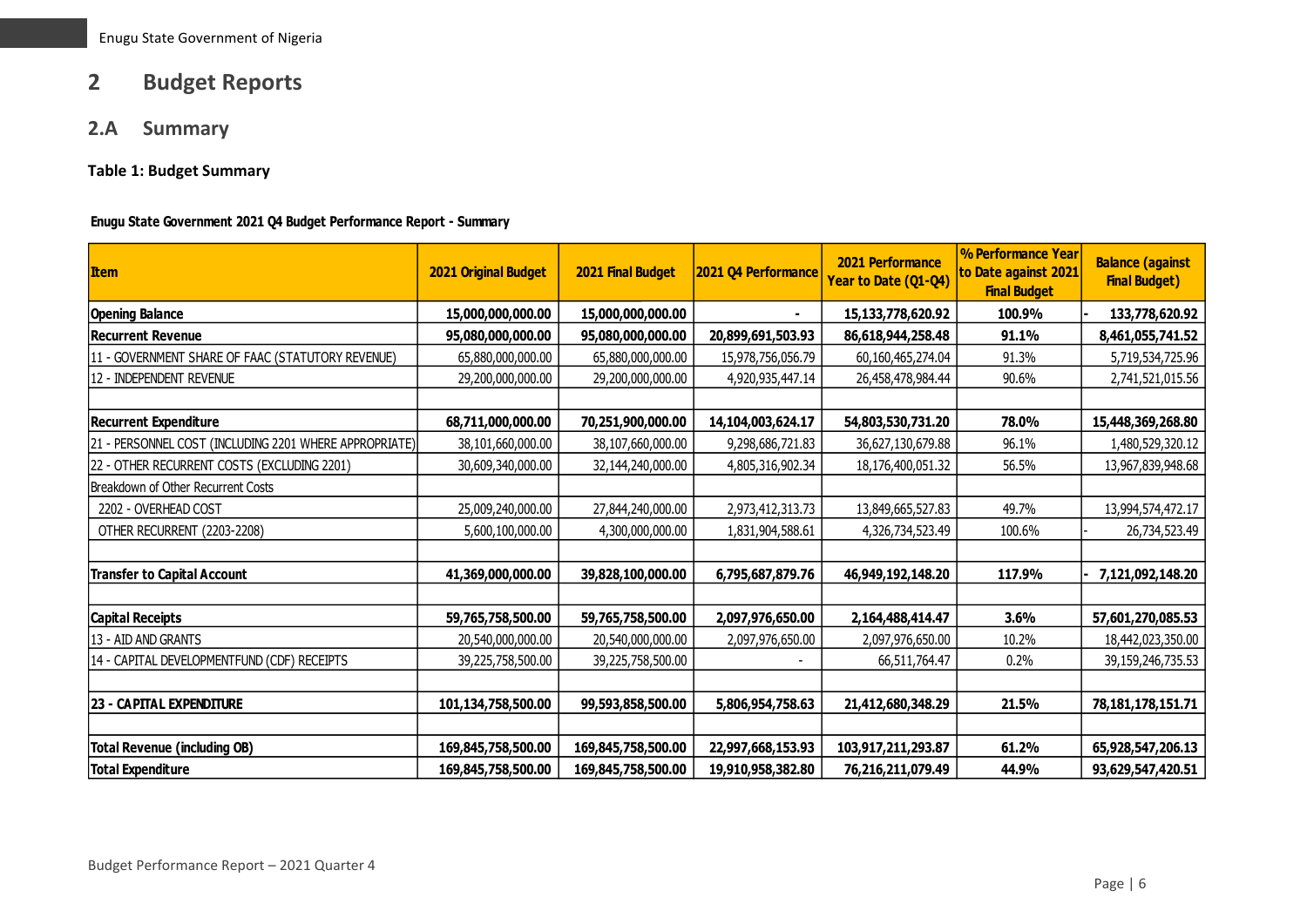# **2.B Revenue by Administrative Classification**

#### **Table 2: Total Revenue by Administrative Classification**

**Enugu State Government Budget Performance Report 2021 Q4 - Total Revenue by Administrative Classification**

<span id="page-7-1"></span><span id="page-7-0"></span>

| Code                         | Adminstrative Unit                                                                  | <b>2021 Original Budget</b>       | 2021 Final Budget                 | 2021 Q4 Performance           | <b>2021 Performance Year</b><br>to Date (Q1-Q4) | % Performance Year to<br>Date against 2021 Final<br><b>Budget</b> | <b>Balance (against Final</b><br><b>Budget</b> ) |
|------------------------------|-------------------------------------------------------------------------------------|-----------------------------------|-----------------------------------|-------------------------------|-------------------------------------------------|-------------------------------------------------------------------|--------------------------------------------------|
|                              | <b>Total Revenue</b>                                                                | 154,845,758,500.00                | 154,845,758,500.00                | 22,997,668,153.93             | 88,783,432,672.95                               | 57.3%                                                             | 66,062,325,827.05                                |
| 010000000000                 | Administration Sector                                                               | 298,136,000.00                    | 298,136,000.00                    | 65,075,415.99                 | 162,929,422.84                                  | 54.6%                                                             | 135,206,577.16                                   |
| 011100000000                 | Governor's Office                                                                   | 3,180,000.00                      | 3,180,000.00                      | 1,051,611.71                  | 2,787,679.47                                    | 87.7%                                                             | 392,320.53                                       |
| 011100100100                 | Office of the Executive Governor                                                    | 3,180,000.00                      | 3,180,000.00                      | 1,051,611.71                  | 2,787,679.47                                    | 87.7%                                                             | 392,320.53                                       |
| 016100000000                 | Office of the Secretary to the State Government                                     | 74,678,000.00                     | 74,678,000.00                     | 46,700,436.36                 | 75,447,914.50                                   | 101.0%                                                            | 769,914.50                                       |
| 016100100100                 | Office of the Secretary to the State Government                                     | 74,678,000.00                     | 74,678,000.00                     | 46,700,436.36                 | 75,447,914.50                                   | 101.0%                                                            | 769,914.50                                       |
| 012300000000<br>012300100100 | Ministry of Information<br>Ministry of Information                                  | 202,843,000.00<br>4,540,000.00    | 202,843,000.00<br>4,540,000.00    | 11,886,492.43<br>71,000.00    | 70,690,017.29<br>152,500.00                     | 34.8%<br>3.4%                                                     | 132, 152, 982. 71<br>4,387,500.00                |
| 012300300100                 | Enugu State Broadcasting Service - Radio/TV ESBS/TV                                 | 151,100,000.00                    | 151,100,000.00                    | 11,815,492.43                 | 70,450,517.29                                   | 46.6%                                                             | 80,649,482.71                                    |
| 012301300100                 | Government Printing and Stationery Dept. (Govt. Press)                              | 32,000,000.00                     | 32,000,000.00                     |                               | 84,000.00                                       | 0.3%                                                              | 31,916,000.00                                    |
| 012305500100                 | Enugu State Printing and Publishing Company (Daily Star)                            | 15,203,000.00                     | 15,203,000.00                     | $\sim$                        | 3,000.00                                        | 0.0%                                                              | 15,200,000.00                                    |
| 014000000000                 | Office of the State Auditor General                                                 | 2,655,000.00                      | 2,655,000.00                      | $\sim$                        | 309,000.00                                      | 11.6%                                                             | 2,346,000.00                                     |
| 014000100100                 | Office of the State Auditor General                                                 | 2,655,000.00                      | 2,655,000.00                      |                               | 309,000.00                                      | 11.6%                                                             | 2,346,000.00                                     |
| 014100000000                 | Office of the Auditor General for Local Government                                  | 1,740,000.00                      | 1,740,000.00                      | 3,425,494.57                  | 4,035,494.57                                    | 231.9%                                                            | 2,295,494.57                                     |
| 014100100100                 | Office of the Auditor General for Local Government                                  | 1,740,000.00                      | 1,740,000.00                      | 3,425,494.57                  | 4,035,494.57                                    | 231.9%                                                            | 2,295,494.57                                     |
| 014700000000                 | Civil Service Commission (CSC)                                                      | 1,800,000.00                      | 1,800,000.00                      | 573,000.00                    | 1,470,450.00                                    | 81.7%                                                             | 329,550.00                                       |
| 014700100100                 | Civil Service Commission                                                            | 1,800,000.00                      | 1,800,000.00                      | 573,000.00                    | 1,470,450.00                                    | 81.7%                                                             | 329,550.00                                       |
| 014900000000                 | Local Government Service Commission                                                 | 6,910,000.00                      | 6,910,000.00                      |                               | 161,250.00                                      | 2.3%                                                              | 6,748,750.00                                     |
| 014900100100<br>014800000000 | Local Government Service Commission<br>Enugu State Independent Electoral Commission | 6,910,000.00<br>300,000.00        | 6,910,000.00<br>300,000.00        | $\sim$<br>547,880.92          | 161,250.00                                      | 2.3%<br>1816.7%                                                   | 6,748,750.00                                     |
| 014800100100                 | Enugu State Independent Electoral Commission                                        | 300,000.00                        | 300,000.00                        | 547,880.92                    | 5,450,117.01<br>5,450,117.01                    | 1816.7%                                                           | 5,150,117.01<br>5,150,117.01                     |
| 016600000000                 | Ministry of Human Capital Development and Poverty Reduction                         | 4,030,000.00                      | 4,030,000.00                      | 890,500.00                    | 2,577,500.00                                    | 64.0%                                                             | 1,452,500.00                                     |
| 016600100100                 | Ministry of Human Capital Development and Poverty Reduction                         | 4,030,000.00                      | 4,030,000.00                      | 890,500.00                    | 2,577,500.00                                    | 64.0%                                                             | 1,452,500.00                                     |
| 020000000000                 | <b>Economic Sector</b>                                                              | 137,473,644,000.00                | 137,473,644,000.00                | 21,762,799,296.77             | 78,045,620,321.33                               | 56.8%                                                             | 59,428,023,678.67                                |
| 021500000000                 | Ministry of Agriculture and Natural Resources                                       | 5,458,940,000.00                  | 7,998,940,000.00                  | 526,200.00                    | 5,784,901.01                                    | 0.1%                                                              | 7,993,155,098.99                                 |
| 021500100100                 | Ministry of Agriculture and Natural Resources                                       | 3.018.940.000.00                  | 5,558,940,000.00                  | 526,200.00                    | 5,784,901.01                                    | 0.1%                                                              | 5,553,155,098.99                                 |
| 021510200100                 | Enugu State Agricultural Development Programme (ENADEP)                             | 2,440,000,000.00                  | 2,440,000,000.00                  |                               |                                                 | 0.0%                                                              | 2,440,000,000.00                                 |
| 022000000000                 | Ministry of Finance and Economic Development                                        | 111,541,864,500.00                | 113,441,864,500.00                | 21,446,597,457.68             | 75,965,452,321.60                               | 67.0%                                                             | 37,476,412,178.40                                |
| 022000100100                 | Ministry of Finance and Economic Development                                        | 31,189,258,500.00                 | 33,089,258,500.00                 | 2,099,249,612.00              | 2,114,337,163.27                                | 6.4%                                                              | 30,974,921,336.73                                |
| 022000700100                 | Office of the State Accountant- General                                             | 65,980,000,000.00                 | 65,980,000,000.00                 | 16,277,421,483.18             | 60,460,198,013.02                               | 91.6%                                                             | 5,519,801,986.98                                 |
| 022000800100                 | Board of Internal Revenue                                                           | 14,307,786,000.00                 | 14,307,786,000.00                 | 3,063,781,362.50              | 13,357,753,449.35                               | 93.4%                                                             | 950,032,550.65                                   |
| 022001200100<br>022200000000 | Enugu State Gaming Commission<br>Ministry of Commerce and Industry                  | 64,820,000.00<br>187,786,000.00   | 64,820,000.00<br>187,786,000.00   | 6,145,000.00<br>14,283,410.00 | 33,163,695.96<br>111,134,980.00                 | 51.2%<br>59.2%                                                    | 31,656,304.04<br>76,651,020.00                   |
| 022200100100                 | Ministry of Commerce and Industry                                                   | 186,786,000.00                    | 186,786,000.00                    | 14,283,410.00                 | 110,534,980.00                                  | 59.2%                                                             | 76,251,020.00                                    |
| 022201700100                 | Enugu State Investment Development Authority                                        | 1,000,000.00                      | 1,000,000.00                      | $\sim$                        | 600,000.00                                      | 60.0%                                                             | 400,000.00                                       |
| 022800000000                 | Ministry of Science and Technology                                                  | 6,000,000.00                      | 6,000,000.00                      | $\sim$                        | 400,000.00                                      | 6.7%                                                              | 5,600,000.00                                     |
| 022800100100                 | Ministry of Science and Technology                                                  | 6,000,000.00                      | 6,000,000.00                      | $\sim$                        | 400,000.00                                      | 6.7%                                                              | 5,600,000.00                                     |
| 022900000000                 | Ministry of Transport                                                               | 257,700,000.00                    | 257,700,000.00                    | 14,017,930.00                 | 84,119,953.50                                   | 32.6%                                                             | 173,580,046.50                                   |
| 022900100100                 | Ministry of Transport                                                               | 171,200,000.00                    | 171,200,000.00                    | 11,012,300.00                 | 69,626,953.50                                   | 40.7%                                                             | 101,573,046.50                                   |
| 022905300100                 | Enugu State Transport Company ENTRACO                                               | 72,500,000.00                     | 72,500,000.00                     | 1,158,280.00                  | 7,550,850.00                                    | 10.4%                                                             | 64,949,150.00                                    |
| 022905300200                 | Coal City Transport Services                                                        | 14,000,000.00                     | 14,000,000.00                     | 1,847,350.00                  | 6,942,150.00                                    | 49.6%                                                             | 7,057,850.00                                     |
| 023400000000                 | Ministry of Works and Infrastructure                                                | 1,026,000,000.00                  | 1,026,000,000.00                  | 105,400.00                    | 4,931,865.00                                    | 0.5%                                                              | 1,021,068,135.00                                 |
| 023400100100                 | Ministry of Works and Infrastructure                                                | 26,000,000.00                     | 26,000,000.00                     | 105,400.00                    | 4,931,865.00                                    | 19.0%<br>0.0%                                                     | 21,068,135.00                                    |
| 023410200100<br>023600000000 | Rural Access Mobility Project (RAMP)<br>Ministry of Culture and Tourism             | 1,000,000,000.00<br>22,200,000.00 | 1,000,000,000.00<br>22,200,000.00 | 2,025,000.00                  | 7,445,500.00                                    | 33.5%                                                             | 1,000,000,000.00<br>14,754,500.00                |
| 023600100100                 | Ministry of Culture and Tourism                                                     | 2,800,000.00                      | 2,800,000,00                      | 670,000.00                    | 1,840,000.00                                    | 65.7%                                                             | 960,000.00                                       |
| 023605200100                 | Tourism Board                                                                       | 19,400,000.00                     | 19,400,000.00                     | 1,355,000.00                  | 5,605,500.00                                    | 28.9%                                                             | 13,794,500.00                                    |
| 023800000000                 | State Economic Planning Commission                                                  | 3,100,000,000.00                  | 3,100,000,000.00                  | $\sim$                        | $\sim$                                          | 0.0%                                                              | 3,100,000,000.00                                 |
| 023800100100                 | State Economic Planning Commission                                                  | 3,100,000,000.00                  | 3,100,000,000.00                  |                               |                                                 | 0.0%                                                              | 3,100,000,000.00                                 |
| 025200000000                 | Ministry of Water Resources                                                         | 6,063,965,000.00                  | 4,163,965,000.00                  | 22,157,816.50                 | 86,634,934.64                                   | 2.1%                                                              | 4,077,330,065.36                                 |
| 025200100100                 | Ministry of Water Resources                                                         | 5,944,065,000.00                  | 4,044,065,000.00                  | 419,000.00                    | 1,306,000.00                                    | 0.0%                                                              | 4,042,759,000.00                                 |
| 025210200100                 | Enugu State Water Corporation                                                       | 119,900,000.00                    | 119,900,000.00                    | 21,738,816.50                 | 85,328,934.64                                   | 71.2%                                                             | 34,571,065.36                                    |
| 025300000000                 | Ministry of Housing                                                                 | 3,910,578,500.00                  | 3,910,578,500.00                  | 79,850,254.08                 | 570,722,608.90                                  | 14.6%                                                             | 3,339,855,891.10                                 |
| 025300100100                 | Ministry of Housing                                                                 | 907,100,000.00                    | 907,100,000.00                    | 40,021,170.00                 | 80,513,080.00                                   | 8.9%                                                              | 826,586,920.00                                   |
| 025301000100                 | Enugu State Housing Development Corporation                                         | 3,003,478,500.00                  | 3,003,478,500.00                  | 39,829,084.08                 | 490,209,528.90                                  | 16.3%                                                             | 2,513,268,971.10                                 |
| 025400000000<br>025400100100 | Ministry of Rural Development<br>Ministry of Rural Development                      | 629,410,000.00                    | 629,410,000.00<br>2,310,000.00    | 2,129,000.00                  | 73,889,347.47                                   | 11.7%<br>319.4%                                                   | 555,520,652.53<br>5,067,583.00                   |
| 025400700100                 | Fire Service Department                                                             | 29,410,000.00                     | 27,100,000.00                     | 2,129,000.00<br>$\sim$        | 7,377,583.00<br>$\sim$                          | 0.0%                                                              | 27,100,000.00                                    |
| 025410200100                 | Community and Social Developmnt Agency                                              | 600,000,000.00                    | 600,000,000.00                    |                               | 66,511,764.47                                   | 11.1%                                                             | 533,488,235.53                                   |
| 026000000000                 | Ministry of Lands and Urban Development                                             | 2,729,200,000.00                  | 2,729,200,000.00                  | 181,106,828.51                | 1,135,103,909.21                                | 41.6%                                                             | 1,594,096,090.79                                 |
| 026000100100                 | Ministry of Lands and Urban Development                                             | 2.729.200.000.00                  | 2,729,200,000.00                  | 181,106,828.51                | 1,135,103,909.21                                | 41.6%                                                             | 1,594,096,090.79                                 |
| 026400000000                 | Ministry of Budget and Planning                                                     | 2.540.000.000.00                  | $\sim$                            | $\sim$                        | $\sim$                                          |                                                                   | $\sim$                                           |
| 026400100100                 | Ministry of Budget and Planning                                                     | 2,540,000,000.00                  | $\sim$                            | $\sim$                        | $\sim$                                          |                                                                   | $\sim$                                           |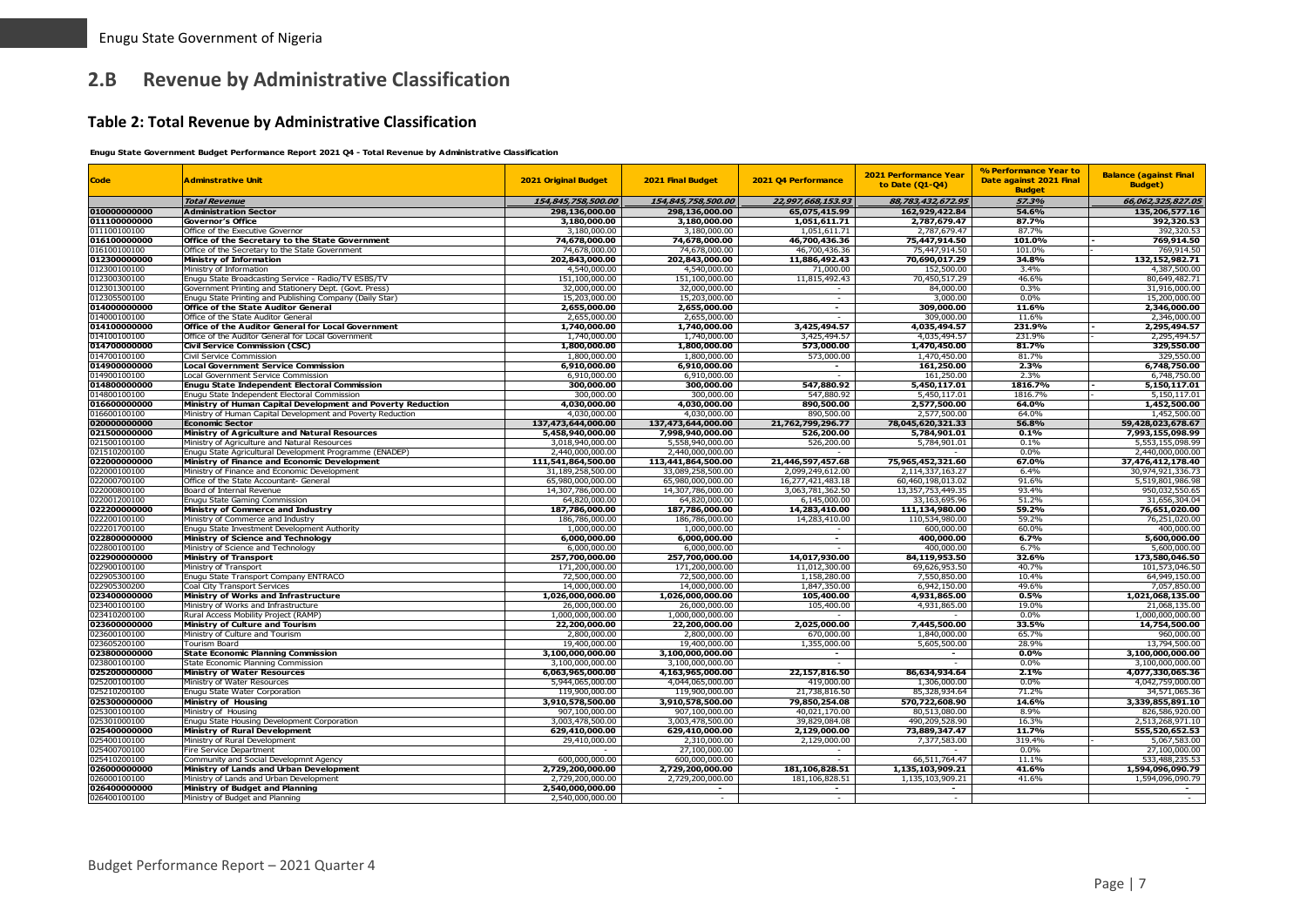| <b>Adminstrative Unit</b>                                              | <b>2021 Original Budget</b> | 2021 Final Budget | 2021 Q4 Performance | <b>2021 Performance Year</b><br>to Date (Q1-Q4) | % Performance Year to<br>Date against 2021 Final<br><b>Budget</b> | <b>Balance (against Final</b><br><b>Budget</b> ) |
|------------------------------------------------------------------------|-----------------------------|-------------------|---------------------|-------------------------------------------------|-------------------------------------------------------------------|--------------------------------------------------|
| <b>Law and Justice Sector</b>                                          | 289,825,000.00              | 289,825,000.00    | 118,773,577.26      | 384,040,124.51                                  | 132.5%                                                            | 94,215,124.51                                    |
| The State Judiciary                                                    | 278,670,000.00              | 278,670,000.00    | 116,883,932.26      | 373,632,389.67                                  | 134.1%                                                            | 94,962,389.67                                    |
| Enugu State High Court                                                 | 246,070,000.00              | 246,070,000.00    | 110,745,320.18      | 334,003,380.44                                  | 135.7%                                                            | 87,933,380.44                                    |
| Enugu State Multi Door House                                           | 2,600,000.00                | 2,600,000.00      | 484,900.00          | 1,626,300.00                                    | 62.6%                                                             | 973,700.00                                       |
| <b>Customary Court of Appeal</b>                                       | 30,000,000.00               | 30,000,000.00     | 5,653,712.08        | 38,002,709.23                                   | 126.7%                                                            | 8,002,709.23                                     |
| <b>Ministry of Justice</b>                                             | 11,155,000.00               | 11,155,000.00     | 1,889,645.00        | 10,407,734.84                                   | 93.3%                                                             | 747,265.16                                       |
| Ministry of Justice                                                    | 10,840,000.00               | 10,840,000.00     | 1,842,645.00        | 9,964,184.84                                    | 91.9%                                                             | 875,815.16                                       |
| Citizens' Rights and Mediation Centre                                  | 315,000.00                  | 315,000.00        | 47,000.00           | 443,550.00                                      | 140.8%                                                            | 128,550.00                                       |
| <b>Regional</b>                                                        | 203,600,000.00              | 203,600,000.00    | 11,818,590.00       | 109,968,978.00                                  | 54.0%                                                             | 93,631,022.00                                    |
| Ministry of Capital Territory Development                              | 203,600,000.00              | 203,600,000.00    | 11,818,590.00       | 109,968,978.00                                  | 54.0%                                                             | 93,631,022.00                                    |
| Enugu Capital Territory Development Authority                          | 203,600,000.00              | 203,600,000.00    | 11,818,590.00       | 109,968,978.00                                  | 54.0%                                                             | 93,631,022.00                                    |
| <b>Social Sector</b>                                                   | 16,580,553,500.00           | 16,580,553,500.00 | 1,039,201,273.91    | 10,080,873,826.27                               | 60.8%                                                             | 6,499,679,673.73                                 |
| Ministry of Youth and Sport                                            | 132,430,000.00              | 132,430,000.00    | 546,000.00          | 3,541,002.00                                    | 2.7%                                                              | 128,888,998.00                                   |
| Ministry of Youth and Sport                                            | 10,330,000.00               | 10,330,000.00     | 546,000.00          | 3,541,002.00                                    | 34.3%                                                             | 6,788,998.00                                     |
| Rangers Management Corporation                                         | 122,100,000.00              | 122,100,000.00    |                     |                                                 | 0.0%                                                              | 122,100,000.00                                   |
| Ministry of Gender Affairs and Social Development                      | 8,150,000.00                | 8,150,000.00      | 794,000.00          | 6,462,574.10                                    | 79.3%                                                             | 1,687,425.90                                     |
| Ministry of Gender Affairs and Social Development                      | 8,150,000,00                | 8,150,000,00      | 794,000.00          | 6,462,574.10                                    | 79.3%                                                             | 1,687,425.90                                     |
| <b>Ministry of Education</b>                                           | 11,056,223,500.00           | 11,024,658,500.00 | 796,950,241.00      | 9,018,380,032.48                                | 81.8%                                                             | 2,006,278,467.53                                 |
| Ministry of Education                                                  | 2,060,630,000.00            | 2,060,630,000.00  | 5,387,500.00        | 65,418,235.73                                   | 3.2%                                                              | 1,995,211,764.27                                 |
| Enugu State Universal Basic Education Board                            | 4,021,000,000.00            | 4,021,000,000.00  | 100,000.00          | 350,000.00                                      | 0.0%                                                              | 4,020,650,000.00                                 |
| Enugu State Library Board                                              | 1,475,000.00                | 1,475,000.00      | 118,000.00          | 571,200.00                                      | 38.7%                                                             | 903,800.00                                       |
| <b>Examinations Development Centre</b>                                 | 256,852,400.00              | 256,852,400.00    | 1,226,950.00        | 101,168,260.78                                  | 39.4%                                                             | 155,684,139.22                                   |
| Agency for Mass Literacy                                               | 550,000.00                  | 550,000.00        |                     | 424,900.00                                      | 77.3%                                                             | 125,100.00                                       |
| Enugu State Polytechnic Iwollo                                         | 60,858,500.00               | 60,858,500.00     | 776,500.00          | 14,262,650.00                                   | 23.4%                                                             | 46,595,850.00                                    |
| Enugu State College of Education (Technical)                           | 355,550,000.00              | 355,550,000.00    | 17,612,720.00       | 125,016,759.21                                  | 35.2%                                                             | 230,533,240.79                                   |
| Enugu State University of Science and Technology (ESUT)                | 2,082,445,500.00            | 2,082,445,500.00  | 622,049,553.00      | 3.138.962.470.46                                | 150.7%                                                            | 1,056,516,970,46                                 |
| <b>ESUT College of Medicine (Teaching Hospital)</b>                    | 31,565,000.00               |                   | 280,000.00          | 42,190,327.70                                   |                                                                   | 42,190,327.70                                    |
| Institute of Management and Techonology (IMT)                          | 1,730,121,000.00            | 1,730,121,000.00  | 119,376,033,00      | 5,378,737,733.60                                | 310.9%                                                            | 3,648,616,733.60                                 |
| Post-Primary Schools Management Board (PPSMB)                          | 396,376,100.00              | 396,376,100.00    | 17,400,200.00       | 104,336,710.00                                  | 26.3%                                                             | 292,039,390.00                                   |
| Enugu State Science Technical and Vocational Sch. Mgt. Board           | 58,800,000.00               | 58,800,000.00     | 12,622,785.00       | 46,940,785.00                                   | 79.8%                                                             | 11,859,215.00                                    |
| <b>Ministry of Health</b>                                              | 2,457,700,000.00            | 2,489,265,000.00  | 182, 131, 282. 91   | 818,287,596.62                                  | 32.9%                                                             | 1,670,977,403.38                                 |
| Ministry of Health                                                     | 1,458,500,000.00            | 1,458,500,000.00  | 13,182,500.00       | 70,669,100.00                                   | 4.8%                                                              | 1,387,830,900.00                                 |
| ESUT Teaching Hospital ParkLane, Enugu                                 | 872,300,000.00              | 903,865,000.00    | 164,695,952.91      | 703,815,203.78                                  | 77.9%                                                             | 200,049,796.22                                   |
| Enugu State Hospitals Management Board (SHB)                           | 50,000,000.00               | 50,000,000.00     | 4,252,830.00        | 26,412,300.00                                   | 52.8%                                                             | 23,587,700.00                                    |
| Enugu State College of Health Technology, Oji River                    | 43,900,000.00               | 76,900,000.00     | $\mathbf{r}$        | 17,390,992.84                                   | 22.6%                                                             | 59,509,007.16                                    |
| Enugu State College of Public Health Nursing/Health Technology, Nsukka | 33,000,000.00               |                   |                     |                                                 |                                                                   |                                                  |
| Ministry of Environment and Mineral Resources                          | 2,863,750,000.00            | 2,863,750,000.00  | 43,523,750.00       | 209,458,526.34                                  | 7.3%                                                              | 2,654,291,473.66                                 |
| Ministry of Environment and Mineral Resources                          | 2,687,160,000.00            | 2,687,160,000.00  | 25,991,500.00       | 77,812,790.00                                   | 2.9%                                                              | 2,609,347,210.00                                 |
| <b>Forestry Commission</b>                                             | 3,000,000.00                | 3,000,000.00      | 309,000.00          | 1,126,750.00                                    | 37.6%                                                             | 1,873,250.00                                     |
| Enugu State Waste Management Authority (ESWAMA)                        | 172,090,000.00              | 172,090,000.00    | 17,223,250.00       | 124,521,011.00                                  | 72.4%                                                             | 47,568,989.00                                    |
| Enugu State Structures for Signage and Advertisement Agency            | 1,500,000.00                | 1,500,000.00      |                     | 5,997,975.34                                    | 399.9%                                                            | 4,497,975.34                                     |
| Ministry of Local Government                                           | 1,000,000.00                | 1,000,000.00      | $\blacksquare$      | 500,000.00                                      | 50.0%                                                             | 500,000.00                                       |
| Ministry of Local Government                                           | 1,000,000.00                | 1,000,000.00      |                     | 500,000.00                                      | 50.0%                                                             | 500,000.00                                       |
| <b>Ministry of Chieftaincy Matters</b>                                 | 61,300,000.00               | 61,300,000.00     | 15,256,000.00       | 24,244,094.74                                   | 39.5%                                                             | 37,055,905.26                                    |
| Ministry of Chieftaincy Matters                                        | 61,300,000.00               | 61,300,000.00     | 15,256,000.00       | 24,244,094.74                                   | 39.5%                                                             | 37,055,905.26                                    |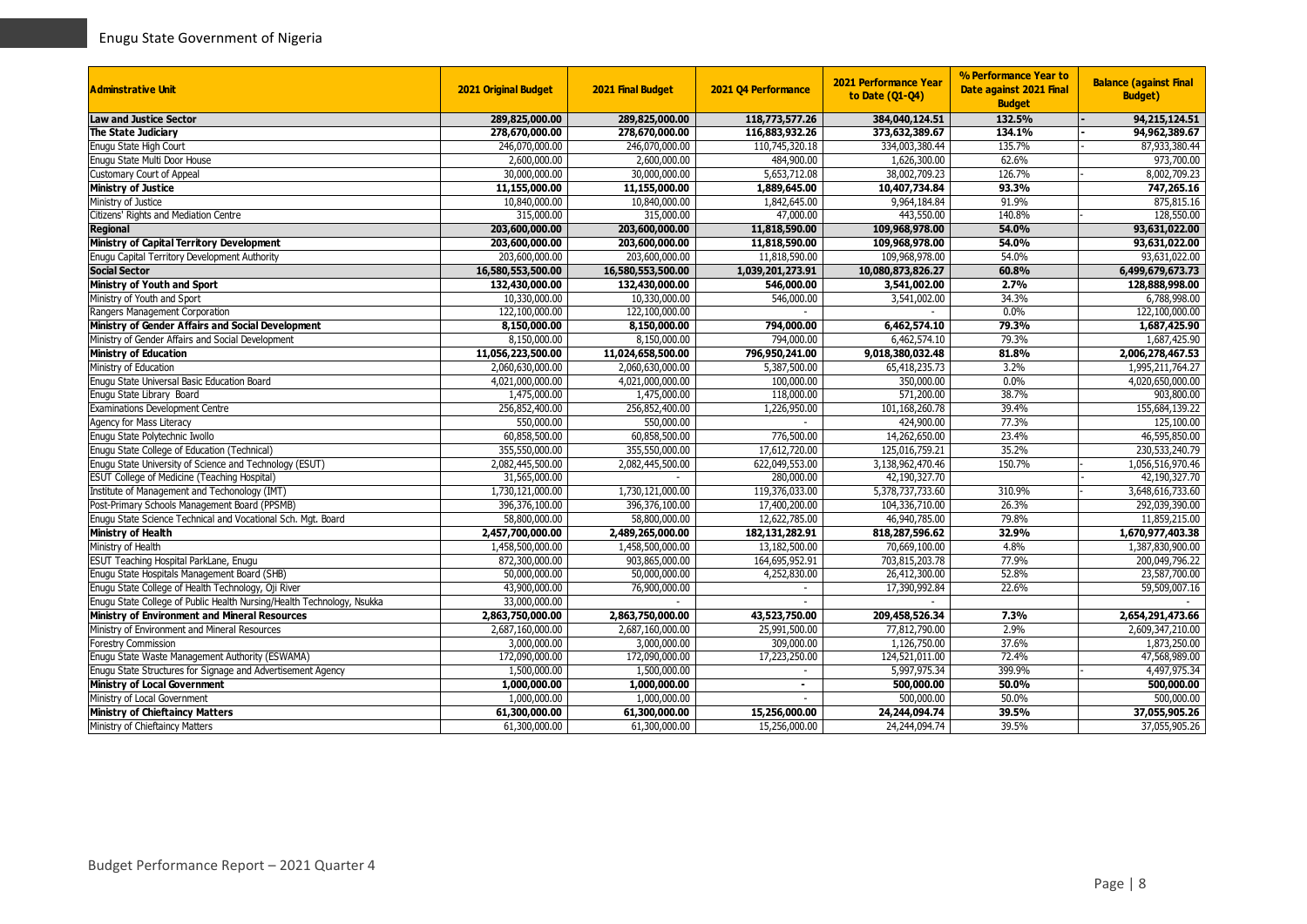# **2.C Revenue by Economic Classification**

#### **Table 3: Total Revenue by Economic Classification**

**Enugu State Government Budget Performance Report 2021 Q4 - Total Revenue by Economic Classification**

<span id="page-9-1"></span><span id="page-9-0"></span>

| <b>Code</b>       | <b>Economic</b>                                     | <b>2021 Original Budget</b> | 2021 Final Budget  | 2021 Q4 Performance      | 2021 Performance Year to<br>Date (01-04) | % Performance Year to<br>Date against 2021 Final<br><b>Budget</b> | <b>Balance (against Final</b><br><b>Budget</b> ) |
|-------------------|-----------------------------------------------------|-----------------------------|--------------------|--------------------------|------------------------------------------|-------------------------------------------------------------------|--------------------------------------------------|
|                   | <b>REVENUE</b>                                      | 154,845,758,500,00          | 154,845,758,500.00 | 22,997,668,153,93        | 88,783,432,672,95                        | 57.3%                                                             | 66.062.325.827.05                                |
| 11                | <b>GOVERNMENT SHARE OF FAAC (STATUTORY REVENUE)</b> | 65,880,000,000.00           | 65,880,000,000,00  | 15,978,756,056.79        | 60,160,465,274.04                        | 91.3%                                                             | 5,719,534,725.96                                 |
| 1101              | <b>GOVERNMENT SHARE OF FAAC (STATUTORY REVENUE)</b> | 65,880,000,000.00           | 65,880,000,000.00  | 15,978,756,056.79        | 60,160,465,274.04                        | 91.3%                                                             | 5,719,534,725.96                                 |
| 110101            | <b>GOVERNMENT SHARE OF FAAC</b>                     | 42,800,000,000.00           | 42,800,000,000.00  | 9,260,305,293.93         | 36,679,114,216.96                        | 85.7%                                                             | 6,120,885,783.04                                 |
| 11010101          | STATUTORY ALLOCATION                                | 42,800,000,000.00           | 42,800,000,000.00  | 9,260,305,293.93         | 36,679,114,216.96                        | 85.7%                                                             | 6,120,885,783.04                                 |
| 110102            | <b>GOVERNMENT SHARE OF VAT</b>                      | 20,100,000,000.00           | 20,100,000,000.00  | 5,617,281,986.06         | 21,312,262,857.32                        | 106.0%                                                            | 1,212,262,857.32                                 |
| 11010201          | SHARE OF VAT                                        | 20,100,000,000.00           | 20,100,000,000.00  | 5,617,281,986.06         | 21,312,262,857.32                        | 106.0%                                                            | 1,212,262,857.32                                 |
| 110103            | <b>OTHER FAAC TRANSFERS</b>                         | 2,980,000,000.00            | 2,980,000,000.00   | 1,101,168,776.80         | 2,169,088,199.76                         | 72.8%                                                             | 810,911,800.24                                   |
| 11010303          | <b>EXCESS CRUDE</b>                                 | 1,000,000,000.00            | 1,000,000,000.00   |                          |                                          | 0.0%                                                              | 1,000,000,000.00                                 |
| 11010313          | Exchange Rate Difference                            | 1,500,000,000.00            | 1,500,000,000.00   | 38, 388, 157. 53         | 137,085,176.45                           | 9.1%                                                              | 1,362,914,823.55                                 |
| 11010315          | Non Oil Revenue                                     | 300,000,000.00              | 300,000,000.00     | 1,034,295,314.58         | 1,999,637,608.58                         | 666.5%                                                            | 1,699,637,608.58                                 |
| 11010318          | Excess Bank Charges Recovered                       | 30,000,000.00               | 30,000,000.00      | 3,019,529.80             | 6,899,639.84                             | 23.0%                                                             | 23,100,360.16                                    |
| 11010319          | Forex Equalization                                  | 150,000,000.00              | 150,000,000.00     | 25,465,774.89            | 25,465,774.89                            | 17.0%                                                             | 124,534,225.11                                   |
| $\frac{12}{1201}$ | <b>INDEPENDENT REVENUE</b>                          | 29,200,000,000.00           | 29,200,000,000.00  | 4,920,935,447.14         | 26,458,478,984.44                        | 90.6%                                                             | 2,741,521,015.56                                 |
|                   | <b>TAX REVENUE</b>                                  | 11,531,649,000.00           | 11,516,949,000.00  | 2,741,307,680.25         | 9,969,635,874.99                         | 86.6%                                                             | 1,547,313,125.01                                 |
| 120101            | <b>PERSONAL TAXES</b>                               | 11,531,649,000.00           | 11,516,949,000.00  | 2,741,307,680.25         | 9,969,635,874.99                         | 86.6%                                                             | 1,547,313,125.01                                 |
| 12010101          | Capital Gains Tax                                   | 18,000,000.00               | 2,800,000,000.00   | 3,537,263.27             | 21,190,203.44                            | 0.8%                                                              | 2,778,809,796.56                                 |
| 12010102          | Direct Assessment Tax (Current)                     | 224.000.000.00              | 18.000.000.00      | 7,911,193.00             | 56,444,066.39                            | 313.6%                                                            | 38,444,066.39                                    |
| 12010103          | Direct Assessment Tax (Arrears/Late)                | 27,000,000.00               | 224,000,000.00     | 72,124,554.84            | 134,451,576.40                           | 60.0%                                                             | 89,548,423.60                                    |
| 12010104          | Pay As You Earn (PAYE) - Federal                    | 2,800,000,000.00            | 27,000,000.00      | 782,560,285.14           | 3,375,909,706.83                         | 12503.4%                                                          | 3,348,909,706.83                                 |
| 12010105          | Pay As You Earn (PAYE) - State (Adjustment Voucher) | 700,000,000.00              | 700,000,000.00     | 549,395.41               | 590,820,444.45                           | 84.4%                                                             | 109,179,555.55                                   |
| 12010106          | Pay As You Earn (PAYE) - Local Government           | 260,000,000.00              | 260,000,000.00     | 36,836,951.03            | 148,283,764.16                           | 57.0%                                                             | 111,716,235.84                                   |
| 12010107          | Pay As You Earn (PAYE) - Companies                  | 3,700,000,000.00            | 3,700,000,000.00   | 1,607,334,959.99         | 4,475,054,451.78                         | 120.9%                                                            | 775,054,451.78                                   |
| 12010108          | Pools Betting Tax (Current)                         | 3,400,000.00                | 1,000,000,000.00   | $\sim$                   | 810,000.00                               | 0.1%                                                              | 999,190,000.00                                   |
| 12010109          | Pools Betting Tax (Arrears)                         |                             | 40,000,000.00      |                          |                                          | 0.0%                                                              | 40,000,000.00                                    |
| 12010110          | 5% Withholding Tax on Payment to Contractors        | 370,300,000.00              | 370,000,000.00     | 83,013,096.13            | 264,378,567.54                           | 71.5%                                                             | 105,621,432.46                                   |
| 12010111          | 10% Withholding Tax on Dividends                    | 300,000,000.00              | 300,000,000.00     | 28,203,256.36            | 123,840,451.38                           | 41.3%                                                             | 176, 159, 548.62                                 |
| 12010112          | 10% Withholding Tax on Bank Interest                | 1.020.000.000.00            | 1,020,000,000.00   | 93,126,437.14            | 306,138,572.13                           | 30.0%                                                             | 713,861,427.87                                   |
| 12010113          | 10% Withholding Tax on Rent                         | 50,200,000.00               | 50,200,000.00      | 4,306,944.81             | 14,871,884.68                            | 29.6%                                                             | 35,328,115.32                                    |
| 12010114          | 10% Withholding Tax on Royalty                      | 1,800,000.00                | 1,800,000.00       | 348,401.16               | 1,854,980.47                             | 103.1%                                                            | 54,980.47                                        |
| 12010115          | 10% Withholding Tax on Director's Fees              | 1,640,000.00                | 1,640,000.00       | 3,671,253.63             | 5,650,183.67                             | 344.5%                                                            | 4,010,183.67                                     |
| 12010116          | Tax Collection Agent Debit/Rural Tax                | 5,000.00                    | 5,000.00           | 3,500.00                 | 20,700.00                                | 414.0%                                                            | 15,700.00                                        |
| 12010117          | Education Development Levy                          | 631,000.00                  | 631,000.00         | 39,700.00                | 290,600.00                               | 46.1%                                                             | 340,400.00                                       |
| 12010120          | Pay as You Earn (PAYE) - (Arrears)                  | 1,000,000,000,00            | $\sim$             | $\sim$                   | 395,054,800.00                           |                                                                   | 395,054,800.00                                   |
| 12010121          | Enugu State Property and Land Use Tax               | 300,000,000.00              | 250,000,000.00     | 8,291,850.01             | 27,829,380.01                            | 11.1%                                                             | 222,170,619.99                                   |
| 12010125          | Mortuary Levy                                       | 510,000.00                  | $\sim$             | 42,330.00                | 164,710.00                               |                                                                   | 164,710.00                                       |
| 12010126          | Penalties Tax                                       | 250,000,000.00              | $\sim$             | $\sim$                   | 583,000.00                               |                                                                   | 583,000.00                                       |
| 12010127          | Infrastructural Development Levy                    | 486,253,000.00              | 746,763,000.00     | 8,886,308.33             | 25,237,841.66                            | 3.4%                                                              | 721,525,158.34                                   |
| 12010128          | 10% Withholding Tax on Consultancy                  | 6,910,000.00                | 6,910,000.00       | $\sim$                   | 161,250.00                               | 2.3%                                                              | 6,748,750.00                                     |
| 12010129          | Sports Betting Proprietors Lucky Tax                | 6,000,000.00                | $\sim$             | $\sim$                   |                                          |                                                                   |                                                  |
| 12010130          | Loto Proprietors Weekly Tax                         | 5,000,000.00                | $\sim$             | 520,000.00               | 594,740.00                               |                                                                   | 594,740.00                                       |
| 1202              | <b>NON-TAX REVENUE</b>                              | 17,668,351,000.00           | 17,683,051,000.00  | 2,179,627,766.89         | 16,488,843,109.45                        | 93.2%                                                             | 1,194,207,890.55                                 |
| 120201            | <b>LICENCES - GENERAL</b>                           | 343,717,500.00              | 358,117,500.00     | 30,026,625.00            | 97,910,659.33                            | 27.3%                                                             | 260, 206, 840.67                                 |
| 12020118          | <b>MEAT LICENSES</b>                                | 10,000.00                   |                    | $\sim$                   | $\overline{\phantom{a}}$                 |                                                                   |                                                  |
| 12020120          | <b>FISHING PERMITS</b>                              |                             | 10,000.00          | $\sim$                   |                                          | 0.0%                                                              | 10,000.00                                        |
| 12020122          | <b>HUNTING PERMITS</b>                              | 50,000.00                   | 50,000.00          | $\sim$                   | 10,000.00                                | 20.0%                                                             | 40,000.00                                        |
| 12020128          | BOREHOLE DRILLING LICENSES                          | 550,000.00                  |                    | $\overline{\phantom{a}}$ | 415,000.00                               |                                                                   | 415,000.00                                       |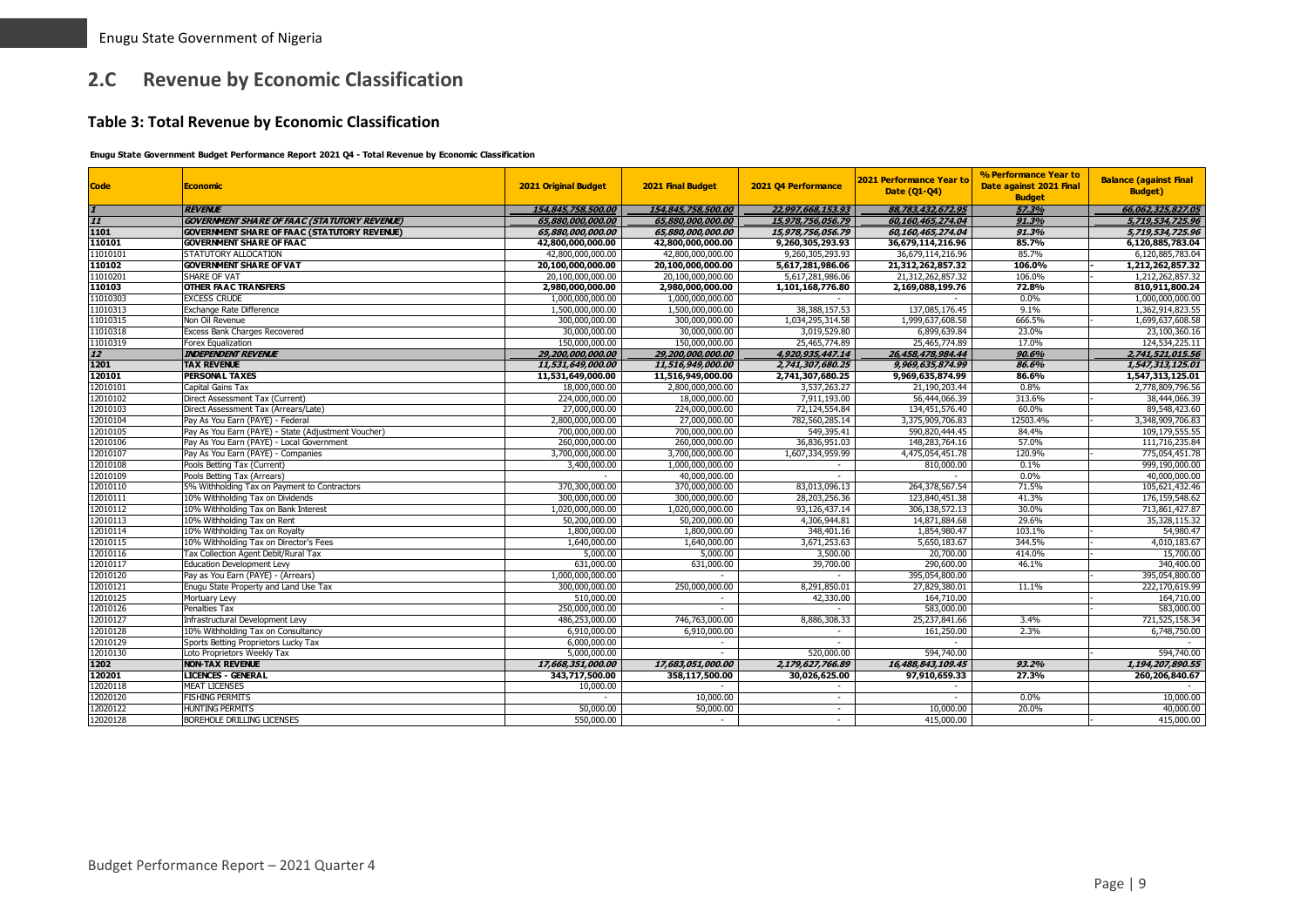| Code     | <b>Economic</b>                                          | 2021 Original Budget | 2021 Final Budget        | 2021 Q4 Performance | 2021 Performance Year to<br>Date (01-04) | % Performance Year to<br>Date against 2021 Final<br><b>Budget</b> | <b>Balance (against Final</b><br><b>Budget</b> ) |
|----------|----------------------------------------------------------|----------------------|--------------------------|---------------------|------------------------------------------|-------------------------------------------------------------------|--------------------------------------------------|
| 12020129 | POOL BETTING & CASINO LICENSES/GAMING                    |                      | 1,050,000.00             |                     |                                          | $0.0\%$                                                           | 1,050,000.00                                     |
| 12020132 | MOTOR VEHICLE LICENSES                                   | 184,000,000.00       | 184,000,000.00           | 21,212,775.00       | 29,411,400.00                            | 16.0%                                                             | 154,588,600.00                                   |
| 12020133 | DRIVERS' LICENSES                                        | 100.000.000.00       | 100,000,000.00           | 1,788,850.00        | 41,694,850.00                            | 41.7%                                                             | 58,305,150.00                                    |
| 12020138 | <b>Forestry Licenses</b>                                 | 1,200,000.00         | 1,200,000.00             | 264,000.00          | 943,750.00                               | 78.6%                                                             | 256,250.00                                       |
| 12020145 | Pools Agents Licenses (Current)                          | 600,000.00           | 4,000,000.00             | 26,000.00           | 526,600.00                               | 13.2%                                                             | 3,473,400.00                                     |
| 12020150 | Pools Proprietor Licenses                                | 1.050.000.00         | $\sim$                   | 2,000,000.00        | 2,779,000.00                             |                                                                   | 2.779.000.00                                     |
| 12020152 | Gaming Machine Licenses                                  | 200,000.00           | 200,000.00               | 150,000.00          | 150,000.00                               | 75.0%                                                             | 50,000.00                                        |
| 12020153 | Snookers Licenses                                        | 200,000,00           | 200,000.00               | $\sim$              | $\sim$                                   | 0.0%                                                              | 200,000.00                                       |
| 12020154 | Forestry Game Licenses                                   | 50,000.00            | $\sim$                   | $\sim$              | 20,000.00                                |                                                                   | 20,000.00                                        |
| 12020156 | Mass Transit Operators Licenses                          |                      | $\sim$                   | $\sim$              | 125,000.00                               |                                                                   | 125,000.00                                       |
| 12020157 | Renewal of Mass Transit Operators Licenses               |                      | $\overline{\phantom{a}}$ | $\sim$              | 55,000.00                                |                                                                   | 55,000.00                                        |
| 12020180 | <b>Tricycle Licenses</b>                                 | 8,000,000.00         | 8,000,000.00             | 822,000.00          | 4,652,753.37                             | 58.2%                                                             | 3,347,246.63                                     |
| 12020181 | License for Water Producing Companies                    | 1,300,000.00         | 1,300,000.00             | 379,000.00          | 706,000.00                               | 54.3%                                                             | 594,000.00                                       |
| 12020184 | <b>Buthers Licences</b>                                  | 60,000.00            | 60,000.00                | $\sim$              |                                          | 0.0%                                                              | 60,000.00                                        |
| 12020189 | Renewal of License for Water Producing Companies         | 900,000.00           | 2,650,000.00             | $\sim$              | 45,000.00                                | 1.7%                                                              | 2,605,000.00                                     |
| 12020190 | Renewal of License for Commercial/Private Water Borehole | 2,007,500.00         | 807,500.00               | 40,000.00           | 143,000.00                               | 17.7%                                                             | 664,500.00                                       |
| 12020191 | Loto Proprietors License                                 | 3,500,000.00         | 3,500,000.00             | $\sim$              | 2,400,000.00                             | 68.6%                                                             | 1,100,000.00                                     |
| 12020192 | Loto Ageat License                                       | 3,500,000.00         | 3,500,000.00             | 20,000.00           | 20,000.00                                | 0.6%                                                              | 3,480,000.00                                     |
| 12020193 | Sport Betting Proprictor s License                       | 30,000,000.00        | 36,000,000.00            | 1,505,000.00        | 2,469,000.00                             | 6.9%                                                              | 33,531,000.00                                    |
| 12020194 | Sport Betting Agent License                              | 6,200,000.00         | 11,200,000.00            | 1,819,000.00        | 11,324,305.96                            | 101.1%                                                            | 124,305.96                                       |
| 12020195 | Permit Licences and Concession                           | 340,000.00           | 390,000.00               | $\sim$              | 20,000.00                                | 5.1%                                                              | 370,000.00                                       |
| 120204   | <b>FEES - GENERAL</b>                                    | 9,962,892,000.00     | 9,963,212,000.00         | 1,478,093,739.44    | 11,486,266,553.46                        | 115.3%                                                            | 1,523,054,553.46                                 |
| 12020401 | <b>COURT FEES</b>                                        | 152,215,000.00       | 150,000,000.00           | 21,220,405.25       | 119,649,548.48                           | 79.8%                                                             | 30,350,451.52                                    |
| 12020412 | <b>RESEARCH TESTING FEES</b>                             |                      | 2.000.000.00             | $\sim$              |                                          | 0.0%                                                              | 2,000,000.00                                     |
| 12020417 | CONTRACTOR REGISTRATION FEES                             | 17,843,000.00        | 27,623,000.00            | 286,050.00          | 14,987,573.18                            | 54.3%                                                             | 12,635,426.82                                    |
| 12020424 | <b>ACCREDITATION FEES</b>                                | 161.140.000.00       | 158,540,000,00           | $\sim$              | 13,112,633.32                            | 8.3%                                                              | 145,427,366.68                                   |
| 12020426 | <b>COURT SUMMONS FEES</b>                                |                      | 100,000.00               |                     |                                          | 0.0%                                                              | 100,000.00                                       |
| 12020427 | <b>TENDER FEES</b>                                       | 44,706,000.00        | 46,006,000.00            | 3,113,278.71        | 25,131,937.46                            | 54.6%                                                             | 20,874,062.54                                    |
| 12020428 | FIRE SAFETY CERTIFICATE FEES                             | 22,100,000.00        | 1,300,000.00             | 2,013,000.00        | 4,571,600.00                             | 351.7%                                                            | 3,271,600.00                                     |
| 12020430 | PROFESSIONAL REGISTRATION FEES                           | 4,400,000.00         | 400,000.00               | 76,000.00           | 3,188,900.00                             | 797.2%                                                            | 2,788,900.00                                     |
| 12020431 | ENVIRONMENTAL IMPACT ASSESSMENT FEES                     | 6,500,000.00         | 6,500,000.00             | 148,000.00          | 1,402,850.00                             | 21.6%                                                             | 5,097,150.00                                     |
| 12020436 | BILL BOARD ADVERTISEMENT FEES                            | 1,500,000.00         | 3,900,000.00             |                     | 5,997,975.34                             | 153.8%                                                            | 2,097,975.34                                     |
| 12020437 | DEEDS REGISTRATION FEES                                  | 220,000,000.00       | 220,000,000.00           | 34,052,370.64       | 150,024,025.21                           | 68.2%                                                             | 69,975,974.79                                    |
| 12020438 | SURVEY/ PLANNING/ BUILDING FEES                          | 192,410,000.00       | 429,522,000.00           |                     | 89,035,765.28                            | 20.7%                                                             | 340,486,234.72                                   |
| 12020439 | <b>AGENCY FEES</b>                                       | 220,000.00           | 220,000.00               | 300,960.00          | 1,522,260.00                             | 691.9%                                                            | 1,302,260.00                                     |
| 12020441 | <b>LABORATORY FEES</b>                                   | 115,220,000.00       | 115,350,000.00           | 17,531,077.00       | 93,049,045.99                            | 80.7%                                                             | 22.300.954.01                                    |
| 12020442 | <b>ASSOCIATION FEES</b>                                  | 4,727,000.00         | 2,227,000.00             | 38,265,400.00       | 51,846,275.87                            | 2328.1%                                                           | 49,619,275.87                                    |
| 12020446 | AGRICULTURAL/VETINARY SERVICES FEES                      | 5,750,000.00         | 1,620,000.00             | 434,800.00          | 3,299,950.00                             | 203.7%                                                            | 1,679,950.00                                     |
| 12020447 | <b>LAND USE FEES</b>                                     | 2,000,000.00         | 30,000,000.00            |                     | 127,500.00                               | 0.4%                                                              | 29,872,500.00                                    |
| 12020448 | <b>DEVELOPMENT LEVIES</b>                                | 1,500,000,000.00     | 1,500,000,000.00         | 5,125,773.50        | 205,224,834.00                           | 13.7%                                                             | 1,294,775,166.00                                 |
| 12020449 | <b>BUSINESS/TRADE OPERATING FEES</b>                     |                      | 52,700,000.00            |                     |                                          | 0.0%                                                              | 52,700,000.00                                    |
| 12020450 | <b>INSPECTION FEES</b>                                   | 155,615,000.00       | 321,360,000.00           | 71,067,622.10       | 93,067,521.46                            | 29.0%                                                             | 228, 292, 478.54                                 |
| 12020452 | SCHOOL/ TUITION/ EXAMINATION FEES                        | 4,000,000.00         | 50,000.00                |                     |                                          | 0.0%                                                              | 50,000.00                                        |
| 12020453 | <b>APPLICATIONS FEES</b>                                 | 41,140,000.00        | 53,640,000.00            | 2,048,600.00        | 14,858,646.17                            | 27.7%                                                             | 38,781,353.83                                    |
| 12020454 | <b>PARKING FEES</b>                                      | 3,000,000,00         | 3.000.000.00             | 398,590.00          | 3,556,299.00                             | 118.5%                                                            | 556,299.00                                       |
| 12020455 | Registration of Motor Vehicles Fees                      | 107,500,000.00       | 100,800,000.00           | 100,328,878.10      | 127,464,053.10                           | 126.5%                                                            | 26,664,053.10                                    |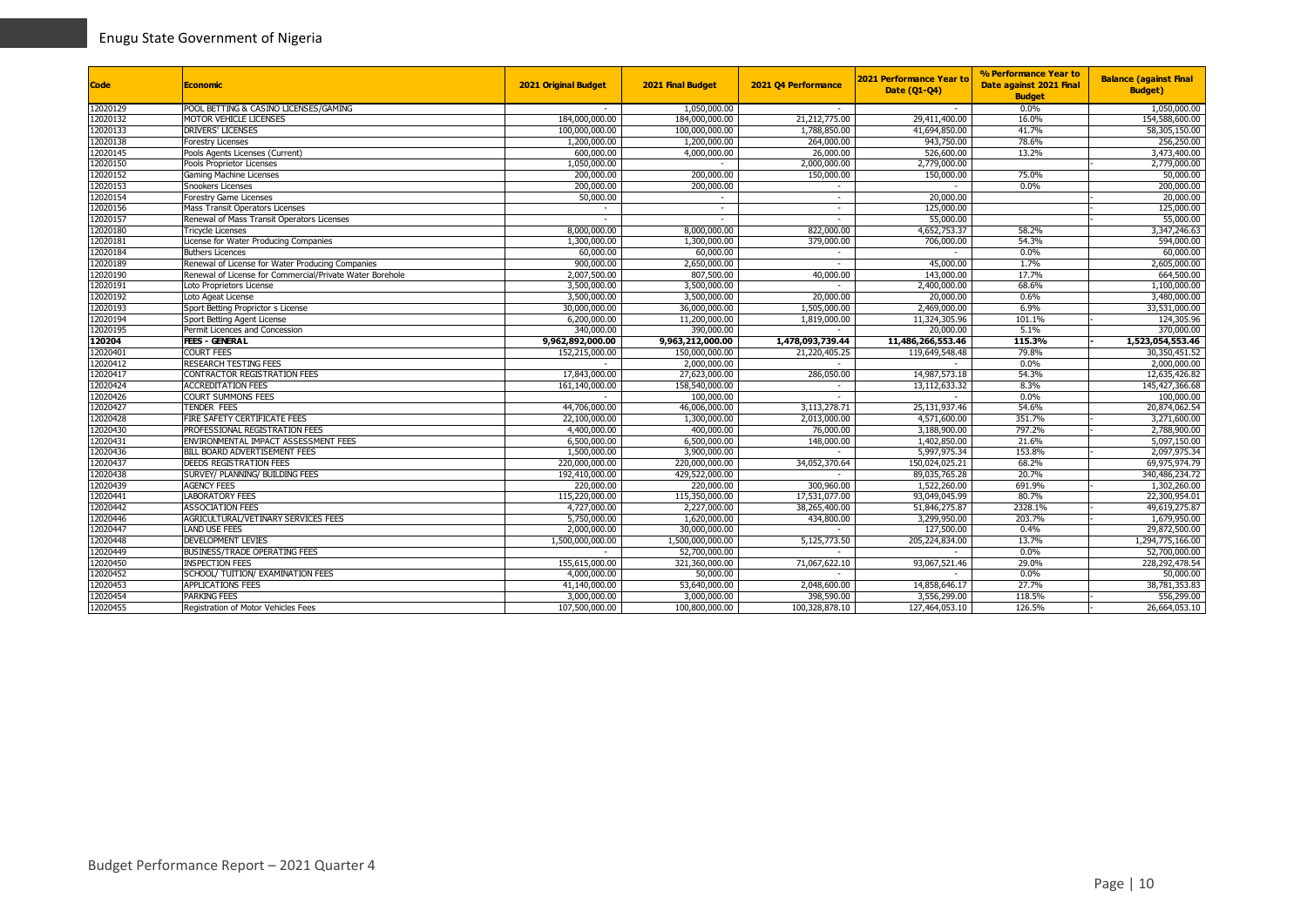| Code                 | <b>Economic</b>                                                                    | <b>2021 Original Budget</b>   | 2021 Final Budget             | 2021 Q4 Performance      | 2021 Performance Year to<br>Date (Q1-Q4) | % Performance Year to<br>Date against 2021 Final<br><b>Budget</b> | <b>Balance (against Final</b><br><b>Budget</b> ) |
|----------------------|------------------------------------------------------------------------------------|-------------------------------|-------------------------------|--------------------------|------------------------------------------|-------------------------------------------------------------------|--------------------------------------------------|
| 12020456             | Road Trafic Exam Fees                                                              | 178,000,000.00                | 170,000,000.00                | 48,795,525.00            | 116,784,391.24                           | 68.7%                                                             | 53,215,608.76                                    |
| 12020464             | Fees for Registration of Non Formal Learning Center                                | 100,000.00                    | 100,000.00                    | $\overline{\phantom{a}}$ | 239,900.00                               | 239.9%                                                            | 139,900.00                                       |
| 12020465             | Renewal of Non Formal Learning Center                                              | 300,000.00                    | 300,000.00                    | $\sim$                   | 50,000.00                                | 16.7%                                                             | 250,000.00                                       |
| 12020466             | Outdoor Advert Fees                                                                | 2,000,000.00                  |                               | $\sim$                   |                                          |                                                                   |                                                  |
| 2020468              | Legacy Estate Development Fee                                                      | 3,000,000,00                  | 500,000.00                    | 64,200.00                | 2,653,682.31                             | 530.7%                                                            | 2,153,682.31                                     |
| 12020469<br>12020470 | Registration of Estate Developer<br>Survey Fee                                     | 100,000.00                    | 5.080.000.00                  | 40,000,000.00            | 80,000,000.00                            | 0.0%                                                              | 80,000,000.00<br>5,080,000.00                    |
| 12020471             | Computerization Fee                                                                | 25,152,000.00                 | 154,410,000.00                | 3,610,724.28             | 8,369,674.28                             | 5.4%                                                              | 146,040,325.72                                   |
| 12020472             | Mortgage Fee                                                                       | 1,190,000.00                  | 1,190,000.00                  |                          |                                          | 0.0%                                                              | 1,190,000.00                                     |
| 2020475              | Registration of Private School                                                     | 16,000,000.00                 | 15,000,000.00                 | 1,690,000.00             | 19,174,500.00                            | 127.8%                                                            | 4,174,500.00                                     |
| 2020476              | Renewal of Registration of Private School                                          | 22,000,000.00                 | 22,000,000.00                 | 860,000.00               | 30,656,430.73                            | 139.3%                                                            | 8,656,430.73                                     |
| 12020477             | Application Form Fees from Private School                                          | 20,000,000.00                 | 21,000,000.00                 | 1,251,000.00             | 6,167,940.00                             | 29.4%                                                             | 14,832,060.00                                    |
| 12020478             | Common Entrance Fees                                                               |                               |                               | $\sim$                   | 16,000.00                                |                                                                   | 16,000.00                                        |
| 12020483             | Registration of Youth Clubs and Orgnisations                                       | 200,000.00                    | 200,000.00                    | 20,000.00                | 110,000.00                               | 55.0%                                                             | 90,000.00                                        |
| 12020484             | Renewal of Youth Clubs and Organisatioins                                          | 50,000.00                     | 50,000.00                     |                          | $\overline{\phantom{a}}$                 | 0.0%                                                              | 50,000.00                                        |
| 12020485             | Fees from Annual Ext Fair on Talented Youth Arts Works                             | 80,000.00                     | 80,000.00                     | $\sim$                   | $\sim$                                   | 0.0%                                                              | 80,000.00                                        |
| 12020487             | Registration Fees of Hospital                                                      | 61,000,000.00                 | 53,000,000.00                 | 255,000.00               | 14,089,325.00                            | 26.6%                                                             | 38,910,675.00                                    |
| 2020489              | Exams/Entrance Fees for the School of Health Technology                            |                               | 8,000,000.00                  | 4,941,000.00             | 4,941,000.00                             | 61.8%                                                             | 3,059,000.00                                     |
| 12020491             | <b>Tuition Fees</b>                                                                | 1,840,169,600.00              | 1,735,776,100.00              | 129,218,150.00           | 1,498,518,688.06                         | 86.3%                                                             | 237,257,411.94                                   |
| 12020492             | <b>Examination Fees</b>                                                            | 113,974,000.00                | 269,588,000.00                | 5,372,655.00             | 53,571,360.01                            | 19.9%                                                             | 216,016,639.99                                   |
| 12020493             | <b>Immunization Fees</b>                                                           | 50,000.00                     | 95,000,000.00                 | 355,000.00               | 1,318,000.00                             | 1.4%                                                              | 93,682,000.00                                    |
| 12020494             | Pre-qualification/Processing Fees                                                  | 7,750,000.00                  | 7,750,000.00                  |                          | 320,000.00                               | 4.1%<br>757.0%                                                    | 7,430,000.00                                     |
| 2020495<br>12020496  | Certificate of Recognition Fees<br>Clearance Fees for Ofala Festivals              | 6,500,000.00<br>500,000.00    | 500,000.00<br>500,000.00      | 828,200.00<br>500,000.00 | 3,785,004.22<br>500,000.00               | 100.0%                                                            | 3,285,004.22                                     |
| 12020497             | <b>Medical Ward Fees</b>                                                           | 46,000,000.00                 | 42,279,000.00                 |                          | 40,639,886.99                            | 96.1%                                                             | 1,639,113.01                                     |
| 2020498              | Right of Way Permit Fees/Cutting of Road                                           | 3,000,000,00                  | 3,000,000.00                  | $\overline{\phantom{a}}$ | 418,615.00                               | 14.0%                                                             | 2,581,385.00                                     |
| 12020499             | Other Fees                                                                         | 4,853,790,400.00              | 4,131,050,900.00              | 943.921.479.86           | 8,582,822,961.76                         | 207.8%                                                            | 4,451,772,061.76                                 |
| L20205               | <b>FINES - GENERAL</b>                                                             | 185,767,000.00                | 185,847,000,00                | 6,363,950.01             | 112,434,937.21                           | 60.5%                                                             | 73,412,062.79                                    |
| 12020501             | Penalty for Offences - General                                                     | 113,557,000.00                | 113,637,000.00                | 362,050.00               | 14,798,570.29                            | 13.0%                                                             | 98,838,429.71                                    |
| 12020502             | Court Fines                                                                        | 6,010,000.00                  | 6,010,000.00                  | 1,371,500.01             | 6,115,470.01                             | 101.8%                                                            | 105,470.01                                       |
| 2020503              | Travelers Manifest Offence Fines                                                   | 6,000,000.00                  | 6,000,000.00                  |                          | 1,335,000.00                             | 22.3%                                                             | 4,665,000.00                                     |
| 12020504             | <b>Traffic Offences Fines</b>                                                      | 18,000,000.00                 | 18,000,000.00                 | 4,575,000.00             | 17,479,506.77                            | 97.1%                                                             | 520,493.23                                       |
| 12020505             | Sewerage Control Fines                                                             | 500,000.00                    | 120,000.00                    | $\sim$                   |                                          | 0.0%                                                              | 120,000.00                                       |
| 2020506              | Conservation Offences Fines                                                        | 120,000.00                    | 500,000.00                    | $\sim$                   | $\blacksquare$                           | 0.0%                                                              | 500,000.00                                       |
| 12020508             | Minning Offence Fines                                                              | 120,000.00                    | 120,000.00                    | $\sim$                   | $\sim$                                   | 0.0%                                                              | 120,000.00                                       |
| 12020509             | Sanitation Offences Fines                                                          | 200,000.00                    | 200,000.00                    | $\sim$                   | 116,800.00                               | 58.4%                                                             | 83,200.00                                        |
| 12020512             | Damage to Public Property (Roads, Electric Fixture etc)                            | 2,000,000.00                  | 2,000,000.00                  | 400.00                   | 600.00                                   | 0.0%                                                              | 1,999,400.00                                     |
| 2020513              | <b>Obstruction Fines</b>                                                           | 10,000.00                     | 10,000.00                     | $\overline{\phantom{a}}$ |                                          | 0.0%                                                              | 10,000.00                                        |
| 2020520              | <b>Contravention Fines</b>                                                         | 25,950,000.00                 | 25,950,000.00                 |                          | 500,000.00                               | 1.9%                                                              | 25,450,000.00                                    |
| 12020531             | Forest Offenses Fines                                                              | 700,000.00                    | 700,000.00                    | 25,000.00                | 113,000.00                               | 16.1%<br>1596.3%                                                  | 587,000.00                                       |
| 12020546<br>2020547  | Fines from Non Compliance on Plan Approval<br>Fines from Unauthorized Installation | 2,600,000.00<br>10,000,000.00 | 2,600,000.00<br>10,000,000.00 | 30,000.00                | 41,504,900.00<br>30,471,090.14           | 304.7%                                                            | 38,904,900.00<br>20,471,090.14                   |
| 120206               | SALES - GENERAL                                                                    | 2,387,185,500.00              | 2,380,185,500.00              | 31,371,776.75            | 660,702,257.80                           | 27.8%                                                             | 1,719,483,242.20                                 |
| 2020601              | Sales of Journal & Publications                                                    | 40,981,000.00                 | 99,580,000.00                 | 997,550.00               | 29,199,123.23                            | 29.3%                                                             | 70,380,876.77                                    |
| 12020603             | Sales of ID Cards                                                                  | 1,425,000.00                  | 25,766,000.00                 |                          | 351,000.00                               | 1.4%                                                              | 25,415,000.00                                    |
| 12020604             | SALES OF ID CARDS                                                                  | 60,000.00                     | 7,400,000.00                  | 4,211,380.00             | 9,662,430.00                             | 130.6%                                                            | 2,262,430.00                                     |
| 2020607              | SALES OF BILLS OF ENTRIES/APPLICATION FORMS                                        | 5,000,000.00                  |                               | 21,170.00                | 21,170.00                                |                                                                   | 21,170.00                                        |
| 12020609             | SALES OF IMPROVED SEEDS/CHEMICAL                                                   | 10,600,000.00                 | 6,400,000.00                  | 159,000.00               | 3,804,050.00                             | 59.4%                                                             | 2,595,950.00                                     |
| 2020612              | PROCEEDS FROM SALES OF GOVT. VEHICLES                                              |                               | 10,000,000.00                 | $\overline{\phantom{a}}$ |                                          | 0.0%                                                              | 10,000,000.00                                    |
| 12020615             | SALES OF GOVT. BUILDINGS                                                           | $\sim$                        | 871,747,000.00                | $\sim$                   | $\sim$                                   | 0.0%                                                              | 871,747,000.00                                   |
| 12020616             | Sale of Old Newspapers                                                             | 3,000,000.00                  | 3,000,000.00                  | $\sim$                   | ÷.                                       | 0.0%                                                              | 3,000,000.00                                     |
| 2020619              | Sale of Photographs                                                                | 40,000.00                     | 40,000.00                     |                          |                                          | 0.0%                                                              | 40,000.00                                        |
| 12020623             | Sale of form for Housing Loan to Civil Servants                                    | 218,766,000.00                | 131,186,000.00                | 453,640.00               | 86,817,065.43                            | 66.2%                                                             | 44,368,934.57                                    |
| 12020629             | Sales of Scraps and Others                                                         | 100,000.00                    | 100,000,00                    |                          |                                          | 0.0%                                                              | 100,000.00                                       |
| 2020654              | Sale of Application Forms for Casino Licences                                      |                               | 5,000,000.00                  | $\sim$                   |                                          | 0.0%                                                              | 5,000,000.00                                     |
| 12020662             | Sales of Enugu State Law Books                                                     | 1,600,000.00                  | 1,600,000.00                  | 120,050.00               | 1,097,925.00                             | 68.6%                                                             | 502,075.00                                       |
| 12020665             | Sale of Forest Produce                                                             | 1,000,000.00                  |                               | 20,000.00                | 40,000.00                                |                                                                   | 40,000.00                                        |
| 12020671             | Veterinary Sales of Meat                                                           | 100,000.00                    | $\sim$                        | 9,000.00                 | 82,350.00                                |                                                                   | 82,350.00                                        |
| 12020683             | Sale of Motor Tickets                                                              | 60,000,000.00                 | 60,000,000.00                 | 1,447,350.00             | 6,584,580.00                             | 11.0%                                                             | 53,415,420.00                                    |
| 12020088<br>12020691 | Sale of Livestock Products<br>Sale of Agric Chemicals/Product                      | $\sim$                        | 1,500,000.00<br>100,000.00    | $\sim$                   | $\sim$                                   | U.U%<br>0.0%                                                      | 1,500,000.00<br>100,000.00                       |
| 12020692             | Sales of Boarded Vehicles                                                          | 10,000,000.00                 |                               | 436,982.00               | 1,215,402.00                             |                                                                   | 1,215,402.00                                     |
| 12020694             | Sale of Motor Plates                                                               | 210,000,000.00                | 210,000,000.00                | 1,517,500.00             | 196,932,830.00                           | 93.8%                                                             | 13,067,170.00                                    |
| 12020699             | Others Sales                                                                       | 1,824,513,500.00              | 946,766,500.00                | 21,978,154.75            | 324,894,332.14                           | 34.3%                                                             | 621,872,167.86                                   |
| 120207               | EA RNINGS - GENERA L                                                               | 580,905,000.00                | 551,905,000.00                | 86,059,383.19            | 194,632,791.14                           | 35.3%                                                             | 357,272,208.86                                   |
| 12020701             | Earnings from Consultancy Services                                                 | 1,550,000.00                  | 1,550,000.00                  | $\sim$                   | $\sim$                                   | 0.0%                                                              | 1,550,000.00                                     |
| 12020703             | Earnings from Hire of Plants and Equipment                                         | 68,752,000.00                 | 51,350,000.00                 | 40,000.00                | 820,001.01                               | 1.6%                                                              | 50,529,998.99                                    |
| 12020704             | Earnings from the Use of Govt. Vehicle                                             | 1,500,000.00                  | 1,500,000.00                  | $\sim$                   | $\sim$                                   | 0.0%                                                              | 1,500,000.00                                     |
| 49999951 Perfor      | Farningsfr@paphelyke of Gont: Halls∩uarter ∆                                       | 8,415,000.00                  | 29,000,000.00                 | 350,500.00               | 601,500.00                               | 2.1%                                                              | 28,398,500.00                                    |
| 12020707             | Earnings from Government House Clinic                                              | 77,300,000.00                 | 41,300,000.00                 | 6,374,125.00             | 14,726,094.10                            | 35.7%                                                             | 26,573,905.90                                    |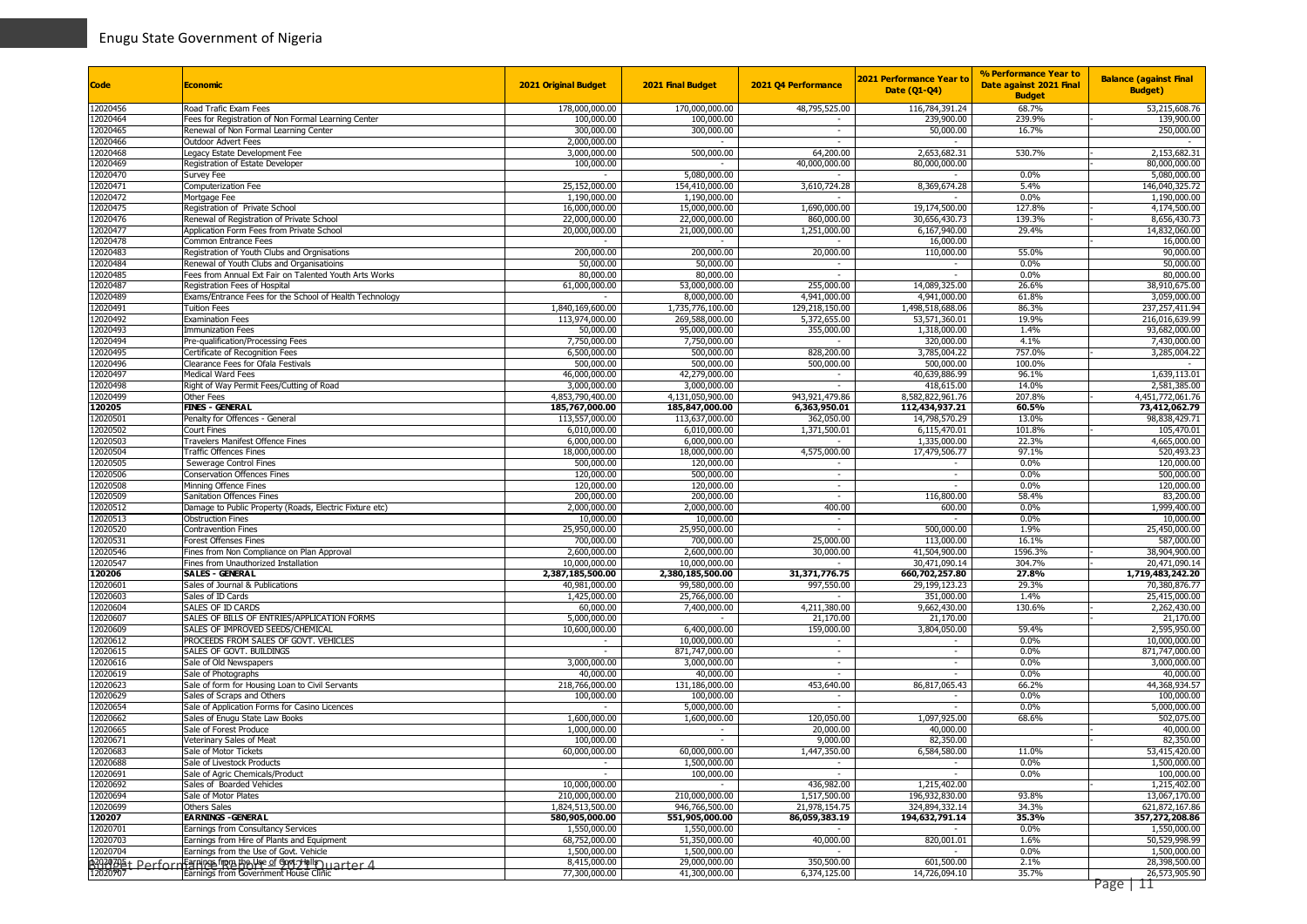| 12020710<br>Earnings from Guest Houses<br>550,000.00<br>71,000,000.00<br>$0.0\%$<br>71,000,000.00<br>$\sim$<br>12020711<br>Earnings from Commercial Activities<br>194,370,000.00<br>168,770,000.00<br>35,509,000.00<br>104,221,112.91<br>61.8%<br>64,548,887.09<br>12020713<br>Printing Earnings Machine Impression<br>25,000,000.00<br>80,500.00<br>80,500.00<br>$\sim$<br>$\sim$<br>12020714<br>Hire of Films<br>1,000,000.00<br>$\overline{a}$<br>$\sim$<br>350,000.00<br>12020715<br>Hire of Public Address System<br>500,000.00<br>350,000.00<br>0.0%<br>$\sim$<br>$\sim$<br>12020717<br>Earnings from Video Coverage<br>1,500,000.00<br>1,558,280.00<br>7,908,420.00<br>7,908,420.00<br>12020719<br>Earnings from Welfare Bus Service to Civil Service<br>5,000,000.00<br>$\sim$<br>12020773<br>550,000.00<br>0.0%<br>550,000.00<br>Hire of Open Space<br>12020778<br>Earnings from Hall Hire<br>4,665,000.00<br>0.0%<br>4,665,000.00<br>$\sim$<br>12020779<br>Earnings from Liaison Office Abuja Guest House<br>31,000,000.00<br>40,000,000.00<br>53,324,671.43<br>53,324,671.43<br>12020780<br>40,000,000.00<br>Earnings from Liaison Office Lagos Guest House<br>1.00<br>1.00<br>$\sim$<br>$\sim$<br>400,000.00<br>400,000.00<br>12020788<br>400,000.00<br>0.0%<br>Earnings from Cards and Lucky Games (Lottery)<br>$\sim$<br>1,500,000.00<br>12020789<br>Earnings from Cultural Festival<br>1,500,000.00<br>0.0%<br>$\sim$<br>$\sim$<br>$\sim$<br>12020790<br>1,500,000.00<br>Earnings from State Cultural Troupes<br>670,000.00<br>1,670,000.00<br>1,670,000.00<br>12020791<br>2,400,000.00<br>2,400,000.00<br>205,000.00<br>8.5%<br>2,195,000.00<br>Earnings from Polo Park<br>$\sim$<br>1,557,478.19<br>166,494,509.31<br>12020799<br>120,168,000.00<br>177,570,000.00<br>11,075,490.69<br>6.2%<br>Other Earnings<br>120208<br>37.6%<br>RENT ON GOVERNMENT BUILDINGS - GENERAL<br>58,334,000.00<br>58,156,000.00<br>2,531,400.00<br>21,865,572.72<br>36,290,427.28<br>12020801<br>4,440,000.00<br>4,590,000.00<br>0.0%<br>4,590,000.00<br>Rent on Govt. Quarters<br>2,306,000.00<br>21,532,172.72<br>12020803<br>53,644,000.00<br>53,566,000.00<br>40.2%<br>32,033,827.28<br>Rent on Govt. Buildings<br>12020806<br>150,000.00<br>225,400.00<br>333,400.00<br>333,400.00<br>Rent on Senior Staff Quarters<br>100,000.00<br>12020822<br>Rent on Canteens<br>$\sim$<br>1,447,660,000.00<br>1,447,738,000.00<br>85,876,431.04<br>695,278,591.78<br>48.0%<br>752,459,408.22<br>120209<br><b>RENT ON LAND &amp; OTHERS - GENERAL</b><br>12020903<br>610,000,000.00<br>610,000,000.00<br>41,213,945.00<br>358,100,587.97<br>58.7%<br>251,899,412.03<br>Rents & Premium on the Allocation of Land<br>12020906<br>78,000.00<br>0.0%<br>78,000.00<br>Rent on Govermentt Properties<br>12020907<br>777,460,000.00<br>777,460,000.00<br>44,484,192.62<br>333, 381, 489.59<br>42.9%<br>444,078,510.41<br>Current (Ground Rent)<br>12020908<br>60,000,000.00<br>178,293.42<br>5.9%<br>56,463,711.78<br>Arrears (Ground Rent)<br>60,000,000.00<br>3,536,288.22<br>130.1%<br>12020909<br>Penalties (Ground Rent)<br>200,000.00<br>200,000.00<br>260,226.00<br>60.226.00<br>120210<br>2,500,400,000.00<br>160,639,035.07<br>2,920,019,007.03<br>115.1%<br>383,619,007.03<br><b>REPAYMENTS - GENERAL</b><br>2,536,400,000.00<br>12021005<br>400,000,00<br>12.5%<br>Refunds<br>400,000.00<br>50,000.00<br>50,000.00<br>350,000.00<br>2,500,000,000.00<br>2,536,000,000.00<br>160,589,035.07<br>2,919,969,007.03<br>115.1%<br>383,969,007.03<br>12021014<br>Recovery from back duty assessment<br>120211<br>101,490,000.00<br>101,490,000.00<br>0.0%<br>101,490,000.00<br><b>INVESTMENT INCOME</b><br>$\blacksquare$<br>$\blacksquare$<br>12021101<br>40.000.00<br><b>Operating Surplus</b><br>40,000.00<br>40,000.00<br>0.0%<br>$\sim$<br>$\overline{\phantom{a}}$<br>50,000,000.00<br>50,000,000.00<br>0.0%<br>50,000,000.00<br>12021102<br>Dividend Received<br>$\sim$<br>$\sim$<br>12021103<br>Other Investment Income<br>51.450.000.00<br>51,450,000.00<br>0.0%<br>51.450.000.00<br>$\sim$<br>$\overline{\phantom{a}}$<br>120212<br>100,000,000,00<br>0.0%<br>100,000,000.00<br><b>INTEREST EARNED</b><br>100,000,000.00<br>$\sim$<br>$\sim$<br>12021201<br>100,000,000,00<br><b>Interest on Bank Deposit</b><br>100,000,000.00<br>100,000,000.00<br>0.0%<br>120213<br>299,732,738.98<br><b>RE-IMBURSEMENT GENERAL</b><br>298,665,426.39<br>299,732,738.98<br>$\overline{a}$<br>$\sim$<br>299,732,738.98<br>12021302<br><b>AUDIT FEES</b><br>298,665,426.39<br>299,732,738.98<br>13<br><b>AID AND GRANTS</b><br>20,540,000,000.00<br>20,540,000,000,00<br>2,097,976,650.00<br>2,097,976,650.00<br>10.2%<br>18,442,023,350.00<br>1301<br><b>AID</b><br>7,400,000,000.00<br>9,940,000,000,00<br>$0.0\%$<br>9,940,000,000.00<br>$\overline{\phantom{a}}$<br>130101<br><b>DOMESTIC AIDS</b><br>0.0%<br>7,400,000,000.00<br>9,940,000,000.00<br>9,940,000,000.00<br>$\sim$<br>$\sim$<br>CAPITAL DOMESTIC AIDS<br>13010102<br>7,400,000,000.00<br>9,940,000,000.00<br>0.0%<br>9.940.000.000.00<br>1302<br>2,097,976,650.00<br>19,8%<br>Grants<br>13,140,000,000.00<br>10,600,000,000.00<br>2,097,976,650.00<br>8,502,023,350.00<br>130203<br><b>DOMESTIC GRANTS</b><br>13,140,000,000.00<br>10,600,000,000.00<br>2,097,976,650.00<br>2,097,976,650.00<br>19.8%<br>8,502,023,350.00<br>13020302<br>CAPITAL DOMESTIC GRANTS<br>13,140,000,000.00<br>10,600,000,000.00<br>2,097,976,650.00<br>2,097,976,650.00<br>19.8%<br>8,502,023,350.00<br>14<br>CAPITAL DEVELOPMENTFUND (CDF) RECEIPTS<br>39,225,758,500.00<br>39,225,758,500.00<br>66,511,764.47<br>0.2%<br>39,159,246,735,53<br>1403<br><b>LOANS/ BORROWINGS RECEIPT</b><br>36,725,758,500.00<br>36,725,758,500.00<br>36,659,246,735.53<br>66,511,764.47<br>0.2%<br>$\overline{\phantom{a}}$<br>140301<br>DOMESTIC LOANS/ BORROWINGS RECEIPT<br>24,112,258,500.00<br>26,012,258,500.00<br>26,012,258,500.00<br>0.0%<br>$\overline{\phantom{a}}$<br>$\overline{\phantom{a}}$<br>DOMESTIC LOANS/ BORROWINGS FROM FINANCIAL INSTITUTIONS<br>14030101<br>24,112,258,500.00<br>22,512,258,500.00<br>0.0%<br>22,512,258,500.00<br>$\sim$<br>$\overline{a}$<br>DOMESTIC LOANS/ BORROWINGS FROM OTHER ENTITIES/ ORGANISATIONS<br>14030103<br>3,500,000,000.00<br>0.0%<br>3,500,000,000.00<br>$\sim$<br>$\sim$<br>140302<br>12,613,500,000.00<br>INTERNATIONAL LOANS/ BORROWINGS RECEIPT<br>10,713,500,000.00<br>66,511,764.47<br>0.6%<br>10,646,988,235.53<br>$\blacksquare$<br>14030201<br>INTERNATIONAL LOANS/ BORROWINGS FROM FINANCIAL INSTITUTIONS<br>6,673,500,000.00<br>66,511,764.47<br>66,511,764.47<br>$\sim$<br>14030203<br>INTERNATIONAL LOANS/ BORROWINGS FROM OTHER ENTITIES/ ORGANISATIONS<br>5,940,000,000.00<br>10,713,500,000.00<br>0.0%<br>10,713,500,000.00<br>$\overline{a}$<br>1407<br><b>EXTRA ORDINA RY ITEMS</b><br>2,500,000,000.00<br>2,500,000,000.00<br>$\overline{\phantom{a}}$<br>$0.0\%$<br>2,500,000,000.00<br>$\sim$<br>140701<br><b>EXTRA ORDINARY ITEMS</b><br>2,500,000,000.00<br>2,500,000,000.00<br>$\sim$<br>0.0%<br>2,500,000,000.00<br>$\blacksquare$<br>14070102<br>UNSPECIFIED REVENUE<br>2,500,000,000.00<br>2,500,000,000.00<br>0.0%<br>2,500,000,000.00<br>$\sim$<br>$\sim$ | <b>Code</b> | <b>Economic</b> | <b>2021 Original Budget</b> | 2021 Final Budget | 2021 Q4 Performance | 2021 Performance Year to<br>Date (Q1-Q4) | % Performance Year to<br>Date against 2021 Final<br><b>Budget</b> | <b>Balance (against Final</b><br><b>Budget</b> ) |
|-----------------------------------------------------------------------------------------------------------------------------------------------------------------------------------------------------------------------------------------------------------------------------------------------------------------------------------------------------------------------------------------------------------------------------------------------------------------------------------------------------------------------------------------------------------------------------------------------------------------------------------------------------------------------------------------------------------------------------------------------------------------------------------------------------------------------------------------------------------------------------------------------------------------------------------------------------------------------------------------------------------------------------------------------------------------------------------------------------------------------------------------------------------------------------------------------------------------------------------------------------------------------------------------------------------------------------------------------------------------------------------------------------------------------------------------------------------------------------------------------------------------------------------------------------------------------------------------------------------------------------------------------------------------------------------------------------------------------------------------------------------------------------------------------------------------------------------------------------------------------------------------------------------------------------------------------------------------------------------------------------------------------------------------------------------------------------------------------------------------------------------------------------------------------------------------------------------------------------------------------------------------------------------------------------------------------------------------------------------------------------------------------------------------------------------------------------------------------------------------------------------------------------------------------------------------------------------------------------------------------------------------------------------------------------------------------------------------------------------------------------------------------------------------------------------------------------------------------------------------------------------------------------------------------------------------------------------------------------------------------------------------------------------------------------------------------------------------------------------------------------------------------------------------------------------------------------------------------------------------------------------------------------------------------------------------------------------------------------------------------------------------------------------------------------------------------------------------------------------------------------------------------------------------------------------------------------------------------------------------------------------------------------------------------------------------------------------------------------------------------------------------------------------------------------------------------------------------------------------------------------------------------------------------------------------------------------------------------------------------------------------------------------------------------------------------------------------------------------------------------------------------------------------------------------------------------------------------------------------------------------------------------------------------------------------------------------------------------------------------------------------------------------------------------------------------------------------------------------------------------------------------------------------------------------------------------------------------------------------------------------------------------------------------------------------------------------------------------------------------------------------------------------------------------------------------------------------------------------------------------------------------------------------------------------------------------------------------------------------------------------------------------------------------------------------------------------------------------------------------------------------------------------------------------------------------------------------------------------------------------------------------------------------------------------------------------------------------------------------------------------------------------------------------------------------------------------------------------------------------------------------------------------------------------------------------------------------------------------------------------------------------------------------------------------------------------------------------------------------------------------------------------------------------------------------------------------------------------------------------------------------------------------------------------------------------------------------------------------------------------------------------------------------------------------------------------------------------------------------------------------------------------------------------------------------------------------------------------------------------------------------------------------------------------------------------------------------------------------------------------------------------------------------------------------------------------------------------------------------------------------------------------------------------------------------------------------------------------------------------------------------------------------------------------------------------------------------------------------------------------------------------------------------------------------------------------------------------------------------------------------------------------------------------------------------------------------------------------------------------------------------------------------------------------------------------------------------------------------------------------------------------------------------------------------------------------------------------------------------------------------------------|-------------|-----------------|-----------------------------|-------------------|---------------------|------------------------------------------|-------------------------------------------------------------------|--------------------------------------------------|
|                                                                                                                                                                                                                                                                                                                                                                                                                                                                                                                                                                                                                                                                                                                                                                                                                                                                                                                                                                                                                                                                                                                                                                                                                                                                                                                                                                                                                                                                                                                                                                                                                                                                                                                                                                                                                                                                                                                                                                                                                                                                                                                                                                                                                                                                                                                                                                                                                                                                                                                                                                                                                                                                                                                                                                                                                                                                                                                                                                                                                                                                                                                                                                                                                                                                                                                                                                                                                                                                                                                                                                                                                                                                                                                                                                                                                                                                                                                                                                                                                                                                                                                                                                                                                                                                                                                                                                                                                                                                                                                                                                                                                                                                                                                                                                                                                                                                                                                                                                                                                                                                                                                                                                                                                                                                                                                                                                                                                                                                                                                                                                                                                                                                                                                                                                                                                                                                                                                                                                                                                                                                                                                                                                                                                                                                                                                                                                                                                                                                                                                                                                                                                                                                                                                                                                                                                                                                                                                                                                                                                                                                                                                                                                                                                                                                 |             |                 |                             |                   |                     |                                          |                                                                   |                                                  |
|                                                                                                                                                                                                                                                                                                                                                                                                                                                                                                                                                                                                                                                                                                                                                                                                                                                                                                                                                                                                                                                                                                                                                                                                                                                                                                                                                                                                                                                                                                                                                                                                                                                                                                                                                                                                                                                                                                                                                                                                                                                                                                                                                                                                                                                                                                                                                                                                                                                                                                                                                                                                                                                                                                                                                                                                                                                                                                                                                                                                                                                                                                                                                                                                                                                                                                                                                                                                                                                                                                                                                                                                                                                                                                                                                                                                                                                                                                                                                                                                                                                                                                                                                                                                                                                                                                                                                                                                                                                                                                                                                                                                                                                                                                                                                                                                                                                                                                                                                                                                                                                                                                                                                                                                                                                                                                                                                                                                                                                                                                                                                                                                                                                                                                                                                                                                                                                                                                                                                                                                                                                                                                                                                                                                                                                                                                                                                                                                                                                                                                                                                                                                                                                                                                                                                                                                                                                                                                                                                                                                                                                                                                                                                                                                                                                                 |             |                 |                             |                   |                     |                                          |                                                                   |                                                  |
|                                                                                                                                                                                                                                                                                                                                                                                                                                                                                                                                                                                                                                                                                                                                                                                                                                                                                                                                                                                                                                                                                                                                                                                                                                                                                                                                                                                                                                                                                                                                                                                                                                                                                                                                                                                                                                                                                                                                                                                                                                                                                                                                                                                                                                                                                                                                                                                                                                                                                                                                                                                                                                                                                                                                                                                                                                                                                                                                                                                                                                                                                                                                                                                                                                                                                                                                                                                                                                                                                                                                                                                                                                                                                                                                                                                                                                                                                                                                                                                                                                                                                                                                                                                                                                                                                                                                                                                                                                                                                                                                                                                                                                                                                                                                                                                                                                                                                                                                                                                                                                                                                                                                                                                                                                                                                                                                                                                                                                                                                                                                                                                                                                                                                                                                                                                                                                                                                                                                                                                                                                                                                                                                                                                                                                                                                                                                                                                                                                                                                                                                                                                                                                                                                                                                                                                                                                                                                                                                                                                                                                                                                                                                                                                                                                                                 |             |                 |                             |                   |                     |                                          |                                                                   |                                                  |
|                                                                                                                                                                                                                                                                                                                                                                                                                                                                                                                                                                                                                                                                                                                                                                                                                                                                                                                                                                                                                                                                                                                                                                                                                                                                                                                                                                                                                                                                                                                                                                                                                                                                                                                                                                                                                                                                                                                                                                                                                                                                                                                                                                                                                                                                                                                                                                                                                                                                                                                                                                                                                                                                                                                                                                                                                                                                                                                                                                                                                                                                                                                                                                                                                                                                                                                                                                                                                                                                                                                                                                                                                                                                                                                                                                                                                                                                                                                                                                                                                                                                                                                                                                                                                                                                                                                                                                                                                                                                                                                                                                                                                                                                                                                                                                                                                                                                                                                                                                                                                                                                                                                                                                                                                                                                                                                                                                                                                                                                                                                                                                                                                                                                                                                                                                                                                                                                                                                                                                                                                                                                                                                                                                                                                                                                                                                                                                                                                                                                                                                                                                                                                                                                                                                                                                                                                                                                                                                                                                                                                                                                                                                                                                                                                                                                 |             |                 |                             |                   |                     |                                          |                                                                   |                                                  |
|                                                                                                                                                                                                                                                                                                                                                                                                                                                                                                                                                                                                                                                                                                                                                                                                                                                                                                                                                                                                                                                                                                                                                                                                                                                                                                                                                                                                                                                                                                                                                                                                                                                                                                                                                                                                                                                                                                                                                                                                                                                                                                                                                                                                                                                                                                                                                                                                                                                                                                                                                                                                                                                                                                                                                                                                                                                                                                                                                                                                                                                                                                                                                                                                                                                                                                                                                                                                                                                                                                                                                                                                                                                                                                                                                                                                                                                                                                                                                                                                                                                                                                                                                                                                                                                                                                                                                                                                                                                                                                                                                                                                                                                                                                                                                                                                                                                                                                                                                                                                                                                                                                                                                                                                                                                                                                                                                                                                                                                                                                                                                                                                                                                                                                                                                                                                                                                                                                                                                                                                                                                                                                                                                                                                                                                                                                                                                                                                                                                                                                                                                                                                                                                                                                                                                                                                                                                                                                                                                                                                                                                                                                                                                                                                                                                                 |             |                 |                             |                   |                     |                                          |                                                                   |                                                  |
|                                                                                                                                                                                                                                                                                                                                                                                                                                                                                                                                                                                                                                                                                                                                                                                                                                                                                                                                                                                                                                                                                                                                                                                                                                                                                                                                                                                                                                                                                                                                                                                                                                                                                                                                                                                                                                                                                                                                                                                                                                                                                                                                                                                                                                                                                                                                                                                                                                                                                                                                                                                                                                                                                                                                                                                                                                                                                                                                                                                                                                                                                                                                                                                                                                                                                                                                                                                                                                                                                                                                                                                                                                                                                                                                                                                                                                                                                                                                                                                                                                                                                                                                                                                                                                                                                                                                                                                                                                                                                                                                                                                                                                                                                                                                                                                                                                                                                                                                                                                                                                                                                                                                                                                                                                                                                                                                                                                                                                                                                                                                                                                                                                                                                                                                                                                                                                                                                                                                                                                                                                                                                                                                                                                                                                                                                                                                                                                                                                                                                                                                                                                                                                                                                                                                                                                                                                                                                                                                                                                                                                                                                                                                                                                                                                                                 |             |                 |                             |                   |                     |                                          |                                                                   |                                                  |
|                                                                                                                                                                                                                                                                                                                                                                                                                                                                                                                                                                                                                                                                                                                                                                                                                                                                                                                                                                                                                                                                                                                                                                                                                                                                                                                                                                                                                                                                                                                                                                                                                                                                                                                                                                                                                                                                                                                                                                                                                                                                                                                                                                                                                                                                                                                                                                                                                                                                                                                                                                                                                                                                                                                                                                                                                                                                                                                                                                                                                                                                                                                                                                                                                                                                                                                                                                                                                                                                                                                                                                                                                                                                                                                                                                                                                                                                                                                                                                                                                                                                                                                                                                                                                                                                                                                                                                                                                                                                                                                                                                                                                                                                                                                                                                                                                                                                                                                                                                                                                                                                                                                                                                                                                                                                                                                                                                                                                                                                                                                                                                                                                                                                                                                                                                                                                                                                                                                                                                                                                                                                                                                                                                                                                                                                                                                                                                                                                                                                                                                                                                                                                                                                                                                                                                                                                                                                                                                                                                                                                                                                                                                                                                                                                                                                 |             |                 |                             |                   |                     |                                          |                                                                   |                                                  |
|                                                                                                                                                                                                                                                                                                                                                                                                                                                                                                                                                                                                                                                                                                                                                                                                                                                                                                                                                                                                                                                                                                                                                                                                                                                                                                                                                                                                                                                                                                                                                                                                                                                                                                                                                                                                                                                                                                                                                                                                                                                                                                                                                                                                                                                                                                                                                                                                                                                                                                                                                                                                                                                                                                                                                                                                                                                                                                                                                                                                                                                                                                                                                                                                                                                                                                                                                                                                                                                                                                                                                                                                                                                                                                                                                                                                                                                                                                                                                                                                                                                                                                                                                                                                                                                                                                                                                                                                                                                                                                                                                                                                                                                                                                                                                                                                                                                                                                                                                                                                                                                                                                                                                                                                                                                                                                                                                                                                                                                                                                                                                                                                                                                                                                                                                                                                                                                                                                                                                                                                                                                                                                                                                                                                                                                                                                                                                                                                                                                                                                                                                                                                                                                                                                                                                                                                                                                                                                                                                                                                                                                                                                                                                                                                                                                                 |             |                 |                             |                   |                     |                                          |                                                                   |                                                  |
|                                                                                                                                                                                                                                                                                                                                                                                                                                                                                                                                                                                                                                                                                                                                                                                                                                                                                                                                                                                                                                                                                                                                                                                                                                                                                                                                                                                                                                                                                                                                                                                                                                                                                                                                                                                                                                                                                                                                                                                                                                                                                                                                                                                                                                                                                                                                                                                                                                                                                                                                                                                                                                                                                                                                                                                                                                                                                                                                                                                                                                                                                                                                                                                                                                                                                                                                                                                                                                                                                                                                                                                                                                                                                                                                                                                                                                                                                                                                                                                                                                                                                                                                                                                                                                                                                                                                                                                                                                                                                                                                                                                                                                                                                                                                                                                                                                                                                                                                                                                                                                                                                                                                                                                                                                                                                                                                                                                                                                                                                                                                                                                                                                                                                                                                                                                                                                                                                                                                                                                                                                                                                                                                                                                                                                                                                                                                                                                                                                                                                                                                                                                                                                                                                                                                                                                                                                                                                                                                                                                                                                                                                                                                                                                                                                                                 |             |                 |                             |                   |                     |                                          |                                                                   |                                                  |
|                                                                                                                                                                                                                                                                                                                                                                                                                                                                                                                                                                                                                                                                                                                                                                                                                                                                                                                                                                                                                                                                                                                                                                                                                                                                                                                                                                                                                                                                                                                                                                                                                                                                                                                                                                                                                                                                                                                                                                                                                                                                                                                                                                                                                                                                                                                                                                                                                                                                                                                                                                                                                                                                                                                                                                                                                                                                                                                                                                                                                                                                                                                                                                                                                                                                                                                                                                                                                                                                                                                                                                                                                                                                                                                                                                                                                                                                                                                                                                                                                                                                                                                                                                                                                                                                                                                                                                                                                                                                                                                                                                                                                                                                                                                                                                                                                                                                                                                                                                                                                                                                                                                                                                                                                                                                                                                                                                                                                                                                                                                                                                                                                                                                                                                                                                                                                                                                                                                                                                                                                                                                                                                                                                                                                                                                                                                                                                                                                                                                                                                                                                                                                                                                                                                                                                                                                                                                                                                                                                                                                                                                                                                                                                                                                                                                 |             |                 |                             |                   |                     |                                          |                                                                   |                                                  |
|                                                                                                                                                                                                                                                                                                                                                                                                                                                                                                                                                                                                                                                                                                                                                                                                                                                                                                                                                                                                                                                                                                                                                                                                                                                                                                                                                                                                                                                                                                                                                                                                                                                                                                                                                                                                                                                                                                                                                                                                                                                                                                                                                                                                                                                                                                                                                                                                                                                                                                                                                                                                                                                                                                                                                                                                                                                                                                                                                                                                                                                                                                                                                                                                                                                                                                                                                                                                                                                                                                                                                                                                                                                                                                                                                                                                                                                                                                                                                                                                                                                                                                                                                                                                                                                                                                                                                                                                                                                                                                                                                                                                                                                                                                                                                                                                                                                                                                                                                                                                                                                                                                                                                                                                                                                                                                                                                                                                                                                                                                                                                                                                                                                                                                                                                                                                                                                                                                                                                                                                                                                                                                                                                                                                                                                                                                                                                                                                                                                                                                                                                                                                                                                                                                                                                                                                                                                                                                                                                                                                                                                                                                                                                                                                                                                                 |             |                 |                             |                   |                     |                                          |                                                                   |                                                  |
|                                                                                                                                                                                                                                                                                                                                                                                                                                                                                                                                                                                                                                                                                                                                                                                                                                                                                                                                                                                                                                                                                                                                                                                                                                                                                                                                                                                                                                                                                                                                                                                                                                                                                                                                                                                                                                                                                                                                                                                                                                                                                                                                                                                                                                                                                                                                                                                                                                                                                                                                                                                                                                                                                                                                                                                                                                                                                                                                                                                                                                                                                                                                                                                                                                                                                                                                                                                                                                                                                                                                                                                                                                                                                                                                                                                                                                                                                                                                                                                                                                                                                                                                                                                                                                                                                                                                                                                                                                                                                                                                                                                                                                                                                                                                                                                                                                                                                                                                                                                                                                                                                                                                                                                                                                                                                                                                                                                                                                                                                                                                                                                                                                                                                                                                                                                                                                                                                                                                                                                                                                                                                                                                                                                                                                                                                                                                                                                                                                                                                                                                                                                                                                                                                                                                                                                                                                                                                                                                                                                                                                                                                                                                                                                                                                                                 |             |                 |                             |                   |                     |                                          |                                                                   |                                                  |
|                                                                                                                                                                                                                                                                                                                                                                                                                                                                                                                                                                                                                                                                                                                                                                                                                                                                                                                                                                                                                                                                                                                                                                                                                                                                                                                                                                                                                                                                                                                                                                                                                                                                                                                                                                                                                                                                                                                                                                                                                                                                                                                                                                                                                                                                                                                                                                                                                                                                                                                                                                                                                                                                                                                                                                                                                                                                                                                                                                                                                                                                                                                                                                                                                                                                                                                                                                                                                                                                                                                                                                                                                                                                                                                                                                                                                                                                                                                                                                                                                                                                                                                                                                                                                                                                                                                                                                                                                                                                                                                                                                                                                                                                                                                                                                                                                                                                                                                                                                                                                                                                                                                                                                                                                                                                                                                                                                                                                                                                                                                                                                                                                                                                                                                                                                                                                                                                                                                                                                                                                                                                                                                                                                                                                                                                                                                                                                                                                                                                                                                                                                                                                                                                                                                                                                                                                                                                                                                                                                                                                                                                                                                                                                                                                                                                 |             |                 |                             |                   |                     |                                          |                                                                   |                                                  |
|                                                                                                                                                                                                                                                                                                                                                                                                                                                                                                                                                                                                                                                                                                                                                                                                                                                                                                                                                                                                                                                                                                                                                                                                                                                                                                                                                                                                                                                                                                                                                                                                                                                                                                                                                                                                                                                                                                                                                                                                                                                                                                                                                                                                                                                                                                                                                                                                                                                                                                                                                                                                                                                                                                                                                                                                                                                                                                                                                                                                                                                                                                                                                                                                                                                                                                                                                                                                                                                                                                                                                                                                                                                                                                                                                                                                                                                                                                                                                                                                                                                                                                                                                                                                                                                                                                                                                                                                                                                                                                                                                                                                                                                                                                                                                                                                                                                                                                                                                                                                                                                                                                                                                                                                                                                                                                                                                                                                                                                                                                                                                                                                                                                                                                                                                                                                                                                                                                                                                                                                                                                                                                                                                                                                                                                                                                                                                                                                                                                                                                                                                                                                                                                                                                                                                                                                                                                                                                                                                                                                                                                                                                                                                                                                                                                                 |             |                 |                             |                   |                     |                                          |                                                                   |                                                  |
|                                                                                                                                                                                                                                                                                                                                                                                                                                                                                                                                                                                                                                                                                                                                                                                                                                                                                                                                                                                                                                                                                                                                                                                                                                                                                                                                                                                                                                                                                                                                                                                                                                                                                                                                                                                                                                                                                                                                                                                                                                                                                                                                                                                                                                                                                                                                                                                                                                                                                                                                                                                                                                                                                                                                                                                                                                                                                                                                                                                                                                                                                                                                                                                                                                                                                                                                                                                                                                                                                                                                                                                                                                                                                                                                                                                                                                                                                                                                                                                                                                                                                                                                                                                                                                                                                                                                                                                                                                                                                                                                                                                                                                                                                                                                                                                                                                                                                                                                                                                                                                                                                                                                                                                                                                                                                                                                                                                                                                                                                                                                                                                                                                                                                                                                                                                                                                                                                                                                                                                                                                                                                                                                                                                                                                                                                                                                                                                                                                                                                                                                                                                                                                                                                                                                                                                                                                                                                                                                                                                                                                                                                                                                                                                                                                                                 |             |                 |                             |                   |                     |                                          |                                                                   |                                                  |
|                                                                                                                                                                                                                                                                                                                                                                                                                                                                                                                                                                                                                                                                                                                                                                                                                                                                                                                                                                                                                                                                                                                                                                                                                                                                                                                                                                                                                                                                                                                                                                                                                                                                                                                                                                                                                                                                                                                                                                                                                                                                                                                                                                                                                                                                                                                                                                                                                                                                                                                                                                                                                                                                                                                                                                                                                                                                                                                                                                                                                                                                                                                                                                                                                                                                                                                                                                                                                                                                                                                                                                                                                                                                                                                                                                                                                                                                                                                                                                                                                                                                                                                                                                                                                                                                                                                                                                                                                                                                                                                                                                                                                                                                                                                                                                                                                                                                                                                                                                                                                                                                                                                                                                                                                                                                                                                                                                                                                                                                                                                                                                                                                                                                                                                                                                                                                                                                                                                                                                                                                                                                                                                                                                                                                                                                                                                                                                                                                                                                                                                                                                                                                                                                                                                                                                                                                                                                                                                                                                                                                                                                                                                                                                                                                                                                 |             |                 |                             |                   |                     |                                          |                                                                   |                                                  |
|                                                                                                                                                                                                                                                                                                                                                                                                                                                                                                                                                                                                                                                                                                                                                                                                                                                                                                                                                                                                                                                                                                                                                                                                                                                                                                                                                                                                                                                                                                                                                                                                                                                                                                                                                                                                                                                                                                                                                                                                                                                                                                                                                                                                                                                                                                                                                                                                                                                                                                                                                                                                                                                                                                                                                                                                                                                                                                                                                                                                                                                                                                                                                                                                                                                                                                                                                                                                                                                                                                                                                                                                                                                                                                                                                                                                                                                                                                                                                                                                                                                                                                                                                                                                                                                                                                                                                                                                                                                                                                                                                                                                                                                                                                                                                                                                                                                                                                                                                                                                                                                                                                                                                                                                                                                                                                                                                                                                                                                                                                                                                                                                                                                                                                                                                                                                                                                                                                                                                                                                                                                                                                                                                                                                                                                                                                                                                                                                                                                                                                                                                                                                                                                                                                                                                                                                                                                                                                                                                                                                                                                                                                                                                                                                                                                                 |             |                 |                             |                   |                     |                                          |                                                                   |                                                  |
|                                                                                                                                                                                                                                                                                                                                                                                                                                                                                                                                                                                                                                                                                                                                                                                                                                                                                                                                                                                                                                                                                                                                                                                                                                                                                                                                                                                                                                                                                                                                                                                                                                                                                                                                                                                                                                                                                                                                                                                                                                                                                                                                                                                                                                                                                                                                                                                                                                                                                                                                                                                                                                                                                                                                                                                                                                                                                                                                                                                                                                                                                                                                                                                                                                                                                                                                                                                                                                                                                                                                                                                                                                                                                                                                                                                                                                                                                                                                                                                                                                                                                                                                                                                                                                                                                                                                                                                                                                                                                                                                                                                                                                                                                                                                                                                                                                                                                                                                                                                                                                                                                                                                                                                                                                                                                                                                                                                                                                                                                                                                                                                                                                                                                                                                                                                                                                                                                                                                                                                                                                                                                                                                                                                                                                                                                                                                                                                                                                                                                                                                                                                                                                                                                                                                                                                                                                                                                                                                                                                                                                                                                                                                                                                                                                                                 |             |                 |                             |                   |                     |                                          |                                                                   |                                                  |
|                                                                                                                                                                                                                                                                                                                                                                                                                                                                                                                                                                                                                                                                                                                                                                                                                                                                                                                                                                                                                                                                                                                                                                                                                                                                                                                                                                                                                                                                                                                                                                                                                                                                                                                                                                                                                                                                                                                                                                                                                                                                                                                                                                                                                                                                                                                                                                                                                                                                                                                                                                                                                                                                                                                                                                                                                                                                                                                                                                                                                                                                                                                                                                                                                                                                                                                                                                                                                                                                                                                                                                                                                                                                                                                                                                                                                                                                                                                                                                                                                                                                                                                                                                                                                                                                                                                                                                                                                                                                                                                                                                                                                                                                                                                                                                                                                                                                                                                                                                                                                                                                                                                                                                                                                                                                                                                                                                                                                                                                                                                                                                                                                                                                                                                                                                                                                                                                                                                                                                                                                                                                                                                                                                                                                                                                                                                                                                                                                                                                                                                                                                                                                                                                                                                                                                                                                                                                                                                                                                                                                                                                                                                                                                                                                                                                 |             |                 |                             |                   |                     |                                          |                                                                   |                                                  |
|                                                                                                                                                                                                                                                                                                                                                                                                                                                                                                                                                                                                                                                                                                                                                                                                                                                                                                                                                                                                                                                                                                                                                                                                                                                                                                                                                                                                                                                                                                                                                                                                                                                                                                                                                                                                                                                                                                                                                                                                                                                                                                                                                                                                                                                                                                                                                                                                                                                                                                                                                                                                                                                                                                                                                                                                                                                                                                                                                                                                                                                                                                                                                                                                                                                                                                                                                                                                                                                                                                                                                                                                                                                                                                                                                                                                                                                                                                                                                                                                                                                                                                                                                                                                                                                                                                                                                                                                                                                                                                                                                                                                                                                                                                                                                                                                                                                                                                                                                                                                                                                                                                                                                                                                                                                                                                                                                                                                                                                                                                                                                                                                                                                                                                                                                                                                                                                                                                                                                                                                                                                                                                                                                                                                                                                                                                                                                                                                                                                                                                                                                                                                                                                                                                                                                                                                                                                                                                                                                                                                                                                                                                                                                                                                                                                                 |             |                 |                             |                   |                     |                                          |                                                                   |                                                  |
|                                                                                                                                                                                                                                                                                                                                                                                                                                                                                                                                                                                                                                                                                                                                                                                                                                                                                                                                                                                                                                                                                                                                                                                                                                                                                                                                                                                                                                                                                                                                                                                                                                                                                                                                                                                                                                                                                                                                                                                                                                                                                                                                                                                                                                                                                                                                                                                                                                                                                                                                                                                                                                                                                                                                                                                                                                                                                                                                                                                                                                                                                                                                                                                                                                                                                                                                                                                                                                                                                                                                                                                                                                                                                                                                                                                                                                                                                                                                                                                                                                                                                                                                                                                                                                                                                                                                                                                                                                                                                                                                                                                                                                                                                                                                                                                                                                                                                                                                                                                                                                                                                                                                                                                                                                                                                                                                                                                                                                                                                                                                                                                                                                                                                                                                                                                                                                                                                                                                                                                                                                                                                                                                                                                                                                                                                                                                                                                                                                                                                                                                                                                                                                                                                                                                                                                                                                                                                                                                                                                                                                                                                                                                                                                                                                                                 |             |                 |                             |                   |                     |                                          |                                                                   |                                                  |
|                                                                                                                                                                                                                                                                                                                                                                                                                                                                                                                                                                                                                                                                                                                                                                                                                                                                                                                                                                                                                                                                                                                                                                                                                                                                                                                                                                                                                                                                                                                                                                                                                                                                                                                                                                                                                                                                                                                                                                                                                                                                                                                                                                                                                                                                                                                                                                                                                                                                                                                                                                                                                                                                                                                                                                                                                                                                                                                                                                                                                                                                                                                                                                                                                                                                                                                                                                                                                                                                                                                                                                                                                                                                                                                                                                                                                                                                                                                                                                                                                                                                                                                                                                                                                                                                                                                                                                                                                                                                                                                                                                                                                                                                                                                                                                                                                                                                                                                                                                                                                                                                                                                                                                                                                                                                                                                                                                                                                                                                                                                                                                                                                                                                                                                                                                                                                                                                                                                                                                                                                                                                                                                                                                                                                                                                                                                                                                                                                                                                                                                                                                                                                                                                                                                                                                                                                                                                                                                                                                                                                                                                                                                                                                                                                                                                 |             |                 |                             |                   |                     |                                          |                                                                   |                                                  |
|                                                                                                                                                                                                                                                                                                                                                                                                                                                                                                                                                                                                                                                                                                                                                                                                                                                                                                                                                                                                                                                                                                                                                                                                                                                                                                                                                                                                                                                                                                                                                                                                                                                                                                                                                                                                                                                                                                                                                                                                                                                                                                                                                                                                                                                                                                                                                                                                                                                                                                                                                                                                                                                                                                                                                                                                                                                                                                                                                                                                                                                                                                                                                                                                                                                                                                                                                                                                                                                                                                                                                                                                                                                                                                                                                                                                                                                                                                                                                                                                                                                                                                                                                                                                                                                                                                                                                                                                                                                                                                                                                                                                                                                                                                                                                                                                                                                                                                                                                                                                                                                                                                                                                                                                                                                                                                                                                                                                                                                                                                                                                                                                                                                                                                                                                                                                                                                                                                                                                                                                                                                                                                                                                                                                                                                                                                                                                                                                                                                                                                                                                                                                                                                                                                                                                                                                                                                                                                                                                                                                                                                                                                                                                                                                                                                                 |             |                 |                             |                   |                     |                                          |                                                                   |                                                  |
|                                                                                                                                                                                                                                                                                                                                                                                                                                                                                                                                                                                                                                                                                                                                                                                                                                                                                                                                                                                                                                                                                                                                                                                                                                                                                                                                                                                                                                                                                                                                                                                                                                                                                                                                                                                                                                                                                                                                                                                                                                                                                                                                                                                                                                                                                                                                                                                                                                                                                                                                                                                                                                                                                                                                                                                                                                                                                                                                                                                                                                                                                                                                                                                                                                                                                                                                                                                                                                                                                                                                                                                                                                                                                                                                                                                                                                                                                                                                                                                                                                                                                                                                                                                                                                                                                                                                                                                                                                                                                                                                                                                                                                                                                                                                                                                                                                                                                                                                                                                                                                                                                                                                                                                                                                                                                                                                                                                                                                                                                                                                                                                                                                                                                                                                                                                                                                                                                                                                                                                                                                                                                                                                                                                                                                                                                                                                                                                                                                                                                                                                                                                                                                                                                                                                                                                                                                                                                                                                                                                                                                                                                                                                                                                                                                                                 |             |                 |                             |                   |                     |                                          |                                                                   |                                                  |
|                                                                                                                                                                                                                                                                                                                                                                                                                                                                                                                                                                                                                                                                                                                                                                                                                                                                                                                                                                                                                                                                                                                                                                                                                                                                                                                                                                                                                                                                                                                                                                                                                                                                                                                                                                                                                                                                                                                                                                                                                                                                                                                                                                                                                                                                                                                                                                                                                                                                                                                                                                                                                                                                                                                                                                                                                                                                                                                                                                                                                                                                                                                                                                                                                                                                                                                                                                                                                                                                                                                                                                                                                                                                                                                                                                                                                                                                                                                                                                                                                                                                                                                                                                                                                                                                                                                                                                                                                                                                                                                                                                                                                                                                                                                                                                                                                                                                                                                                                                                                                                                                                                                                                                                                                                                                                                                                                                                                                                                                                                                                                                                                                                                                                                                                                                                                                                                                                                                                                                                                                                                                                                                                                                                                                                                                                                                                                                                                                                                                                                                                                                                                                                                                                                                                                                                                                                                                                                                                                                                                                                                                                                                                                                                                                                                                 |             |                 |                             |                   |                     |                                          |                                                                   |                                                  |
|                                                                                                                                                                                                                                                                                                                                                                                                                                                                                                                                                                                                                                                                                                                                                                                                                                                                                                                                                                                                                                                                                                                                                                                                                                                                                                                                                                                                                                                                                                                                                                                                                                                                                                                                                                                                                                                                                                                                                                                                                                                                                                                                                                                                                                                                                                                                                                                                                                                                                                                                                                                                                                                                                                                                                                                                                                                                                                                                                                                                                                                                                                                                                                                                                                                                                                                                                                                                                                                                                                                                                                                                                                                                                                                                                                                                                                                                                                                                                                                                                                                                                                                                                                                                                                                                                                                                                                                                                                                                                                                                                                                                                                                                                                                                                                                                                                                                                                                                                                                                                                                                                                                                                                                                                                                                                                                                                                                                                                                                                                                                                                                                                                                                                                                                                                                                                                                                                                                                                                                                                                                                                                                                                                                                                                                                                                                                                                                                                                                                                                                                                                                                                                                                                                                                                                                                                                                                                                                                                                                                                                                                                                                                                                                                                                                                 |             |                 |                             |                   |                     |                                          |                                                                   |                                                  |
|                                                                                                                                                                                                                                                                                                                                                                                                                                                                                                                                                                                                                                                                                                                                                                                                                                                                                                                                                                                                                                                                                                                                                                                                                                                                                                                                                                                                                                                                                                                                                                                                                                                                                                                                                                                                                                                                                                                                                                                                                                                                                                                                                                                                                                                                                                                                                                                                                                                                                                                                                                                                                                                                                                                                                                                                                                                                                                                                                                                                                                                                                                                                                                                                                                                                                                                                                                                                                                                                                                                                                                                                                                                                                                                                                                                                                                                                                                                                                                                                                                                                                                                                                                                                                                                                                                                                                                                                                                                                                                                                                                                                                                                                                                                                                                                                                                                                                                                                                                                                                                                                                                                                                                                                                                                                                                                                                                                                                                                                                                                                                                                                                                                                                                                                                                                                                                                                                                                                                                                                                                                                                                                                                                                                                                                                                                                                                                                                                                                                                                                                                                                                                                                                                                                                                                                                                                                                                                                                                                                                                                                                                                                                                                                                                                                                 |             |                 |                             |                   |                     |                                          |                                                                   |                                                  |
|                                                                                                                                                                                                                                                                                                                                                                                                                                                                                                                                                                                                                                                                                                                                                                                                                                                                                                                                                                                                                                                                                                                                                                                                                                                                                                                                                                                                                                                                                                                                                                                                                                                                                                                                                                                                                                                                                                                                                                                                                                                                                                                                                                                                                                                                                                                                                                                                                                                                                                                                                                                                                                                                                                                                                                                                                                                                                                                                                                                                                                                                                                                                                                                                                                                                                                                                                                                                                                                                                                                                                                                                                                                                                                                                                                                                                                                                                                                                                                                                                                                                                                                                                                                                                                                                                                                                                                                                                                                                                                                                                                                                                                                                                                                                                                                                                                                                                                                                                                                                                                                                                                                                                                                                                                                                                                                                                                                                                                                                                                                                                                                                                                                                                                                                                                                                                                                                                                                                                                                                                                                                                                                                                                                                                                                                                                                                                                                                                                                                                                                                                                                                                                                                                                                                                                                                                                                                                                                                                                                                                                                                                                                                                                                                                                                                 |             |                 |                             |                   |                     |                                          |                                                                   |                                                  |
|                                                                                                                                                                                                                                                                                                                                                                                                                                                                                                                                                                                                                                                                                                                                                                                                                                                                                                                                                                                                                                                                                                                                                                                                                                                                                                                                                                                                                                                                                                                                                                                                                                                                                                                                                                                                                                                                                                                                                                                                                                                                                                                                                                                                                                                                                                                                                                                                                                                                                                                                                                                                                                                                                                                                                                                                                                                                                                                                                                                                                                                                                                                                                                                                                                                                                                                                                                                                                                                                                                                                                                                                                                                                                                                                                                                                                                                                                                                                                                                                                                                                                                                                                                                                                                                                                                                                                                                                                                                                                                                                                                                                                                                                                                                                                                                                                                                                                                                                                                                                                                                                                                                                                                                                                                                                                                                                                                                                                                                                                                                                                                                                                                                                                                                                                                                                                                                                                                                                                                                                                                                                                                                                                                                                                                                                                                                                                                                                                                                                                                                                                                                                                                                                                                                                                                                                                                                                                                                                                                                                                                                                                                                                                                                                                                                                 |             |                 |                             |                   |                     |                                          |                                                                   |                                                  |
|                                                                                                                                                                                                                                                                                                                                                                                                                                                                                                                                                                                                                                                                                                                                                                                                                                                                                                                                                                                                                                                                                                                                                                                                                                                                                                                                                                                                                                                                                                                                                                                                                                                                                                                                                                                                                                                                                                                                                                                                                                                                                                                                                                                                                                                                                                                                                                                                                                                                                                                                                                                                                                                                                                                                                                                                                                                                                                                                                                                                                                                                                                                                                                                                                                                                                                                                                                                                                                                                                                                                                                                                                                                                                                                                                                                                                                                                                                                                                                                                                                                                                                                                                                                                                                                                                                                                                                                                                                                                                                                                                                                                                                                                                                                                                                                                                                                                                                                                                                                                                                                                                                                                                                                                                                                                                                                                                                                                                                                                                                                                                                                                                                                                                                                                                                                                                                                                                                                                                                                                                                                                                                                                                                                                                                                                                                                                                                                                                                                                                                                                                                                                                                                                                                                                                                                                                                                                                                                                                                                                                                                                                                                                                                                                                                                                 |             |                 |                             |                   |                     |                                          |                                                                   |                                                  |
|                                                                                                                                                                                                                                                                                                                                                                                                                                                                                                                                                                                                                                                                                                                                                                                                                                                                                                                                                                                                                                                                                                                                                                                                                                                                                                                                                                                                                                                                                                                                                                                                                                                                                                                                                                                                                                                                                                                                                                                                                                                                                                                                                                                                                                                                                                                                                                                                                                                                                                                                                                                                                                                                                                                                                                                                                                                                                                                                                                                                                                                                                                                                                                                                                                                                                                                                                                                                                                                                                                                                                                                                                                                                                                                                                                                                                                                                                                                                                                                                                                                                                                                                                                                                                                                                                                                                                                                                                                                                                                                                                                                                                                                                                                                                                                                                                                                                                                                                                                                                                                                                                                                                                                                                                                                                                                                                                                                                                                                                                                                                                                                                                                                                                                                                                                                                                                                                                                                                                                                                                                                                                                                                                                                                                                                                                                                                                                                                                                                                                                                                                                                                                                                                                                                                                                                                                                                                                                                                                                                                                                                                                                                                                                                                                                                                 |             |                 |                             |                   |                     |                                          |                                                                   |                                                  |
|                                                                                                                                                                                                                                                                                                                                                                                                                                                                                                                                                                                                                                                                                                                                                                                                                                                                                                                                                                                                                                                                                                                                                                                                                                                                                                                                                                                                                                                                                                                                                                                                                                                                                                                                                                                                                                                                                                                                                                                                                                                                                                                                                                                                                                                                                                                                                                                                                                                                                                                                                                                                                                                                                                                                                                                                                                                                                                                                                                                                                                                                                                                                                                                                                                                                                                                                                                                                                                                                                                                                                                                                                                                                                                                                                                                                                                                                                                                                                                                                                                                                                                                                                                                                                                                                                                                                                                                                                                                                                                                                                                                                                                                                                                                                                                                                                                                                                                                                                                                                                                                                                                                                                                                                                                                                                                                                                                                                                                                                                                                                                                                                                                                                                                                                                                                                                                                                                                                                                                                                                                                                                                                                                                                                                                                                                                                                                                                                                                                                                                                                                                                                                                                                                                                                                                                                                                                                                                                                                                                                                                                                                                                                                                                                                                                                 |             |                 |                             |                   |                     |                                          |                                                                   |                                                  |
|                                                                                                                                                                                                                                                                                                                                                                                                                                                                                                                                                                                                                                                                                                                                                                                                                                                                                                                                                                                                                                                                                                                                                                                                                                                                                                                                                                                                                                                                                                                                                                                                                                                                                                                                                                                                                                                                                                                                                                                                                                                                                                                                                                                                                                                                                                                                                                                                                                                                                                                                                                                                                                                                                                                                                                                                                                                                                                                                                                                                                                                                                                                                                                                                                                                                                                                                                                                                                                                                                                                                                                                                                                                                                                                                                                                                                                                                                                                                                                                                                                                                                                                                                                                                                                                                                                                                                                                                                                                                                                                                                                                                                                                                                                                                                                                                                                                                                                                                                                                                                                                                                                                                                                                                                                                                                                                                                                                                                                                                                                                                                                                                                                                                                                                                                                                                                                                                                                                                                                                                                                                                                                                                                                                                                                                                                                                                                                                                                                                                                                                                                                                                                                                                                                                                                                                                                                                                                                                                                                                                                                                                                                                                                                                                                                                                 |             |                 |                             |                   |                     |                                          |                                                                   |                                                  |
|                                                                                                                                                                                                                                                                                                                                                                                                                                                                                                                                                                                                                                                                                                                                                                                                                                                                                                                                                                                                                                                                                                                                                                                                                                                                                                                                                                                                                                                                                                                                                                                                                                                                                                                                                                                                                                                                                                                                                                                                                                                                                                                                                                                                                                                                                                                                                                                                                                                                                                                                                                                                                                                                                                                                                                                                                                                                                                                                                                                                                                                                                                                                                                                                                                                                                                                                                                                                                                                                                                                                                                                                                                                                                                                                                                                                                                                                                                                                                                                                                                                                                                                                                                                                                                                                                                                                                                                                                                                                                                                                                                                                                                                                                                                                                                                                                                                                                                                                                                                                                                                                                                                                                                                                                                                                                                                                                                                                                                                                                                                                                                                                                                                                                                                                                                                                                                                                                                                                                                                                                                                                                                                                                                                                                                                                                                                                                                                                                                                                                                                                                                                                                                                                                                                                                                                                                                                                                                                                                                                                                                                                                                                                                                                                                                                                 |             |                 |                             |                   |                     |                                          |                                                                   |                                                  |
|                                                                                                                                                                                                                                                                                                                                                                                                                                                                                                                                                                                                                                                                                                                                                                                                                                                                                                                                                                                                                                                                                                                                                                                                                                                                                                                                                                                                                                                                                                                                                                                                                                                                                                                                                                                                                                                                                                                                                                                                                                                                                                                                                                                                                                                                                                                                                                                                                                                                                                                                                                                                                                                                                                                                                                                                                                                                                                                                                                                                                                                                                                                                                                                                                                                                                                                                                                                                                                                                                                                                                                                                                                                                                                                                                                                                                                                                                                                                                                                                                                                                                                                                                                                                                                                                                                                                                                                                                                                                                                                                                                                                                                                                                                                                                                                                                                                                                                                                                                                                                                                                                                                                                                                                                                                                                                                                                                                                                                                                                                                                                                                                                                                                                                                                                                                                                                                                                                                                                                                                                                                                                                                                                                                                                                                                                                                                                                                                                                                                                                                                                                                                                                                                                                                                                                                                                                                                                                                                                                                                                                                                                                                                                                                                                                                                 |             |                 |                             |                   |                     |                                          |                                                                   |                                                  |
|                                                                                                                                                                                                                                                                                                                                                                                                                                                                                                                                                                                                                                                                                                                                                                                                                                                                                                                                                                                                                                                                                                                                                                                                                                                                                                                                                                                                                                                                                                                                                                                                                                                                                                                                                                                                                                                                                                                                                                                                                                                                                                                                                                                                                                                                                                                                                                                                                                                                                                                                                                                                                                                                                                                                                                                                                                                                                                                                                                                                                                                                                                                                                                                                                                                                                                                                                                                                                                                                                                                                                                                                                                                                                                                                                                                                                                                                                                                                                                                                                                                                                                                                                                                                                                                                                                                                                                                                                                                                                                                                                                                                                                                                                                                                                                                                                                                                                                                                                                                                                                                                                                                                                                                                                                                                                                                                                                                                                                                                                                                                                                                                                                                                                                                                                                                                                                                                                                                                                                                                                                                                                                                                                                                                                                                                                                                                                                                                                                                                                                                                                                                                                                                                                                                                                                                                                                                                                                                                                                                                                                                                                                                                                                                                                                                                 |             |                 |                             |                   |                     |                                          |                                                                   |                                                  |
|                                                                                                                                                                                                                                                                                                                                                                                                                                                                                                                                                                                                                                                                                                                                                                                                                                                                                                                                                                                                                                                                                                                                                                                                                                                                                                                                                                                                                                                                                                                                                                                                                                                                                                                                                                                                                                                                                                                                                                                                                                                                                                                                                                                                                                                                                                                                                                                                                                                                                                                                                                                                                                                                                                                                                                                                                                                                                                                                                                                                                                                                                                                                                                                                                                                                                                                                                                                                                                                                                                                                                                                                                                                                                                                                                                                                                                                                                                                                                                                                                                                                                                                                                                                                                                                                                                                                                                                                                                                                                                                                                                                                                                                                                                                                                                                                                                                                                                                                                                                                                                                                                                                                                                                                                                                                                                                                                                                                                                                                                                                                                                                                                                                                                                                                                                                                                                                                                                                                                                                                                                                                                                                                                                                                                                                                                                                                                                                                                                                                                                                                                                                                                                                                                                                                                                                                                                                                                                                                                                                                                                                                                                                                                                                                                                                                 |             |                 |                             |                   |                     |                                          |                                                                   |                                                  |
|                                                                                                                                                                                                                                                                                                                                                                                                                                                                                                                                                                                                                                                                                                                                                                                                                                                                                                                                                                                                                                                                                                                                                                                                                                                                                                                                                                                                                                                                                                                                                                                                                                                                                                                                                                                                                                                                                                                                                                                                                                                                                                                                                                                                                                                                                                                                                                                                                                                                                                                                                                                                                                                                                                                                                                                                                                                                                                                                                                                                                                                                                                                                                                                                                                                                                                                                                                                                                                                                                                                                                                                                                                                                                                                                                                                                                                                                                                                                                                                                                                                                                                                                                                                                                                                                                                                                                                                                                                                                                                                                                                                                                                                                                                                                                                                                                                                                                                                                                                                                                                                                                                                                                                                                                                                                                                                                                                                                                                                                                                                                                                                                                                                                                                                                                                                                                                                                                                                                                                                                                                                                                                                                                                                                                                                                                                                                                                                                                                                                                                                                                                                                                                                                                                                                                                                                                                                                                                                                                                                                                                                                                                                                                                                                                                                                 |             |                 |                             |                   |                     |                                          |                                                                   |                                                  |
|                                                                                                                                                                                                                                                                                                                                                                                                                                                                                                                                                                                                                                                                                                                                                                                                                                                                                                                                                                                                                                                                                                                                                                                                                                                                                                                                                                                                                                                                                                                                                                                                                                                                                                                                                                                                                                                                                                                                                                                                                                                                                                                                                                                                                                                                                                                                                                                                                                                                                                                                                                                                                                                                                                                                                                                                                                                                                                                                                                                                                                                                                                                                                                                                                                                                                                                                                                                                                                                                                                                                                                                                                                                                                                                                                                                                                                                                                                                                                                                                                                                                                                                                                                                                                                                                                                                                                                                                                                                                                                                                                                                                                                                                                                                                                                                                                                                                                                                                                                                                                                                                                                                                                                                                                                                                                                                                                                                                                                                                                                                                                                                                                                                                                                                                                                                                                                                                                                                                                                                                                                                                                                                                                                                                                                                                                                                                                                                                                                                                                                                                                                                                                                                                                                                                                                                                                                                                                                                                                                                                                                                                                                                                                                                                                                                                 |             |                 |                             |                   |                     |                                          |                                                                   |                                                  |
|                                                                                                                                                                                                                                                                                                                                                                                                                                                                                                                                                                                                                                                                                                                                                                                                                                                                                                                                                                                                                                                                                                                                                                                                                                                                                                                                                                                                                                                                                                                                                                                                                                                                                                                                                                                                                                                                                                                                                                                                                                                                                                                                                                                                                                                                                                                                                                                                                                                                                                                                                                                                                                                                                                                                                                                                                                                                                                                                                                                                                                                                                                                                                                                                                                                                                                                                                                                                                                                                                                                                                                                                                                                                                                                                                                                                                                                                                                                                                                                                                                                                                                                                                                                                                                                                                                                                                                                                                                                                                                                                                                                                                                                                                                                                                                                                                                                                                                                                                                                                                                                                                                                                                                                                                                                                                                                                                                                                                                                                                                                                                                                                                                                                                                                                                                                                                                                                                                                                                                                                                                                                                                                                                                                                                                                                                                                                                                                                                                                                                                                                                                                                                                                                                                                                                                                                                                                                                                                                                                                                                                                                                                                                                                                                                                                                 |             |                 |                             |                   |                     |                                          |                                                                   |                                                  |
|                                                                                                                                                                                                                                                                                                                                                                                                                                                                                                                                                                                                                                                                                                                                                                                                                                                                                                                                                                                                                                                                                                                                                                                                                                                                                                                                                                                                                                                                                                                                                                                                                                                                                                                                                                                                                                                                                                                                                                                                                                                                                                                                                                                                                                                                                                                                                                                                                                                                                                                                                                                                                                                                                                                                                                                                                                                                                                                                                                                                                                                                                                                                                                                                                                                                                                                                                                                                                                                                                                                                                                                                                                                                                                                                                                                                                                                                                                                                                                                                                                                                                                                                                                                                                                                                                                                                                                                                                                                                                                                                                                                                                                                                                                                                                                                                                                                                                                                                                                                                                                                                                                                                                                                                                                                                                                                                                                                                                                                                                                                                                                                                                                                                                                                                                                                                                                                                                                                                                                                                                                                                                                                                                                                                                                                                                                                                                                                                                                                                                                                                                                                                                                                                                                                                                                                                                                                                                                                                                                                                                                                                                                                                                                                                                                                                 |             |                 |                             |                   |                     |                                          |                                                                   |                                                  |
|                                                                                                                                                                                                                                                                                                                                                                                                                                                                                                                                                                                                                                                                                                                                                                                                                                                                                                                                                                                                                                                                                                                                                                                                                                                                                                                                                                                                                                                                                                                                                                                                                                                                                                                                                                                                                                                                                                                                                                                                                                                                                                                                                                                                                                                                                                                                                                                                                                                                                                                                                                                                                                                                                                                                                                                                                                                                                                                                                                                                                                                                                                                                                                                                                                                                                                                                                                                                                                                                                                                                                                                                                                                                                                                                                                                                                                                                                                                                                                                                                                                                                                                                                                                                                                                                                                                                                                                                                                                                                                                                                                                                                                                                                                                                                                                                                                                                                                                                                                                                                                                                                                                                                                                                                                                                                                                                                                                                                                                                                                                                                                                                                                                                                                                                                                                                                                                                                                                                                                                                                                                                                                                                                                                                                                                                                                                                                                                                                                                                                                                                                                                                                                                                                                                                                                                                                                                                                                                                                                                                                                                                                                                                                                                                                                                                 |             |                 |                             |                   |                     |                                          |                                                                   |                                                  |
|                                                                                                                                                                                                                                                                                                                                                                                                                                                                                                                                                                                                                                                                                                                                                                                                                                                                                                                                                                                                                                                                                                                                                                                                                                                                                                                                                                                                                                                                                                                                                                                                                                                                                                                                                                                                                                                                                                                                                                                                                                                                                                                                                                                                                                                                                                                                                                                                                                                                                                                                                                                                                                                                                                                                                                                                                                                                                                                                                                                                                                                                                                                                                                                                                                                                                                                                                                                                                                                                                                                                                                                                                                                                                                                                                                                                                                                                                                                                                                                                                                                                                                                                                                                                                                                                                                                                                                                                                                                                                                                                                                                                                                                                                                                                                                                                                                                                                                                                                                                                                                                                                                                                                                                                                                                                                                                                                                                                                                                                                                                                                                                                                                                                                                                                                                                                                                                                                                                                                                                                                                                                                                                                                                                                                                                                                                                                                                                                                                                                                                                                                                                                                                                                                                                                                                                                                                                                                                                                                                                                                                                                                                                                                                                                                                                                 |             |                 |                             |                   |                     |                                          |                                                                   |                                                  |
|                                                                                                                                                                                                                                                                                                                                                                                                                                                                                                                                                                                                                                                                                                                                                                                                                                                                                                                                                                                                                                                                                                                                                                                                                                                                                                                                                                                                                                                                                                                                                                                                                                                                                                                                                                                                                                                                                                                                                                                                                                                                                                                                                                                                                                                                                                                                                                                                                                                                                                                                                                                                                                                                                                                                                                                                                                                                                                                                                                                                                                                                                                                                                                                                                                                                                                                                                                                                                                                                                                                                                                                                                                                                                                                                                                                                                                                                                                                                                                                                                                                                                                                                                                                                                                                                                                                                                                                                                                                                                                                                                                                                                                                                                                                                                                                                                                                                                                                                                                                                                                                                                                                                                                                                                                                                                                                                                                                                                                                                                                                                                                                                                                                                                                                                                                                                                                                                                                                                                                                                                                                                                                                                                                                                                                                                                                                                                                                                                                                                                                                                                                                                                                                                                                                                                                                                                                                                                                                                                                                                                                                                                                                                                                                                                                                                 |             |                 |                             |                   |                     |                                          |                                                                   |                                                  |
|                                                                                                                                                                                                                                                                                                                                                                                                                                                                                                                                                                                                                                                                                                                                                                                                                                                                                                                                                                                                                                                                                                                                                                                                                                                                                                                                                                                                                                                                                                                                                                                                                                                                                                                                                                                                                                                                                                                                                                                                                                                                                                                                                                                                                                                                                                                                                                                                                                                                                                                                                                                                                                                                                                                                                                                                                                                                                                                                                                                                                                                                                                                                                                                                                                                                                                                                                                                                                                                                                                                                                                                                                                                                                                                                                                                                                                                                                                                                                                                                                                                                                                                                                                                                                                                                                                                                                                                                                                                                                                                                                                                                                                                                                                                                                                                                                                                                                                                                                                                                                                                                                                                                                                                                                                                                                                                                                                                                                                                                                                                                                                                                                                                                                                                                                                                                                                                                                                                                                                                                                                                                                                                                                                                                                                                                                                                                                                                                                                                                                                                                                                                                                                                                                                                                                                                                                                                                                                                                                                                                                                                                                                                                                                                                                                                                 |             |                 |                             |                   |                     |                                          |                                                                   |                                                  |
|                                                                                                                                                                                                                                                                                                                                                                                                                                                                                                                                                                                                                                                                                                                                                                                                                                                                                                                                                                                                                                                                                                                                                                                                                                                                                                                                                                                                                                                                                                                                                                                                                                                                                                                                                                                                                                                                                                                                                                                                                                                                                                                                                                                                                                                                                                                                                                                                                                                                                                                                                                                                                                                                                                                                                                                                                                                                                                                                                                                                                                                                                                                                                                                                                                                                                                                                                                                                                                                                                                                                                                                                                                                                                                                                                                                                                                                                                                                                                                                                                                                                                                                                                                                                                                                                                                                                                                                                                                                                                                                                                                                                                                                                                                                                                                                                                                                                                                                                                                                                                                                                                                                                                                                                                                                                                                                                                                                                                                                                                                                                                                                                                                                                                                                                                                                                                                                                                                                                                                                                                                                                                                                                                                                                                                                                                                                                                                                                                                                                                                                                                                                                                                                                                                                                                                                                                                                                                                                                                                                                                                                                                                                                                                                                                                                                 |             |                 |                             |                   |                     |                                          |                                                                   |                                                  |
|                                                                                                                                                                                                                                                                                                                                                                                                                                                                                                                                                                                                                                                                                                                                                                                                                                                                                                                                                                                                                                                                                                                                                                                                                                                                                                                                                                                                                                                                                                                                                                                                                                                                                                                                                                                                                                                                                                                                                                                                                                                                                                                                                                                                                                                                                                                                                                                                                                                                                                                                                                                                                                                                                                                                                                                                                                                                                                                                                                                                                                                                                                                                                                                                                                                                                                                                                                                                                                                                                                                                                                                                                                                                                                                                                                                                                                                                                                                                                                                                                                                                                                                                                                                                                                                                                                                                                                                                                                                                                                                                                                                                                                                                                                                                                                                                                                                                                                                                                                                                                                                                                                                                                                                                                                                                                                                                                                                                                                                                                                                                                                                                                                                                                                                                                                                                                                                                                                                                                                                                                                                                                                                                                                                                                                                                                                                                                                                                                                                                                                                                                                                                                                                                                                                                                                                                                                                                                                                                                                                                                                                                                                                                                                                                                                                                 |             |                 |                             |                   |                     |                                          |                                                                   |                                                  |
|                                                                                                                                                                                                                                                                                                                                                                                                                                                                                                                                                                                                                                                                                                                                                                                                                                                                                                                                                                                                                                                                                                                                                                                                                                                                                                                                                                                                                                                                                                                                                                                                                                                                                                                                                                                                                                                                                                                                                                                                                                                                                                                                                                                                                                                                                                                                                                                                                                                                                                                                                                                                                                                                                                                                                                                                                                                                                                                                                                                                                                                                                                                                                                                                                                                                                                                                                                                                                                                                                                                                                                                                                                                                                                                                                                                                                                                                                                                                                                                                                                                                                                                                                                                                                                                                                                                                                                                                                                                                                                                                                                                                                                                                                                                                                                                                                                                                                                                                                                                                                                                                                                                                                                                                                                                                                                                                                                                                                                                                                                                                                                                                                                                                                                                                                                                                                                                                                                                                                                                                                                                                                                                                                                                                                                                                                                                                                                                                                                                                                                                                                                                                                                                                                                                                                                                                                                                                                                                                                                                                                                                                                                                                                                                                                                                                 |             |                 |                             |                   |                     |                                          |                                                                   |                                                  |
|                                                                                                                                                                                                                                                                                                                                                                                                                                                                                                                                                                                                                                                                                                                                                                                                                                                                                                                                                                                                                                                                                                                                                                                                                                                                                                                                                                                                                                                                                                                                                                                                                                                                                                                                                                                                                                                                                                                                                                                                                                                                                                                                                                                                                                                                                                                                                                                                                                                                                                                                                                                                                                                                                                                                                                                                                                                                                                                                                                                                                                                                                                                                                                                                                                                                                                                                                                                                                                                                                                                                                                                                                                                                                                                                                                                                                                                                                                                                                                                                                                                                                                                                                                                                                                                                                                                                                                                                                                                                                                                                                                                                                                                                                                                                                                                                                                                                                                                                                                                                                                                                                                                                                                                                                                                                                                                                                                                                                                                                                                                                                                                                                                                                                                                                                                                                                                                                                                                                                                                                                                                                                                                                                                                                                                                                                                                                                                                                                                                                                                                                                                                                                                                                                                                                                                                                                                                                                                                                                                                                                                                                                                                                                                                                                                                                 |             |                 |                             |                   |                     |                                          |                                                                   |                                                  |
|                                                                                                                                                                                                                                                                                                                                                                                                                                                                                                                                                                                                                                                                                                                                                                                                                                                                                                                                                                                                                                                                                                                                                                                                                                                                                                                                                                                                                                                                                                                                                                                                                                                                                                                                                                                                                                                                                                                                                                                                                                                                                                                                                                                                                                                                                                                                                                                                                                                                                                                                                                                                                                                                                                                                                                                                                                                                                                                                                                                                                                                                                                                                                                                                                                                                                                                                                                                                                                                                                                                                                                                                                                                                                                                                                                                                                                                                                                                                                                                                                                                                                                                                                                                                                                                                                                                                                                                                                                                                                                                                                                                                                                                                                                                                                                                                                                                                                                                                                                                                                                                                                                                                                                                                                                                                                                                                                                                                                                                                                                                                                                                                                                                                                                                                                                                                                                                                                                                                                                                                                                                                                                                                                                                                                                                                                                                                                                                                                                                                                                                                                                                                                                                                                                                                                                                                                                                                                                                                                                                                                                                                                                                                                                                                                                                                 |             |                 |                             |                   |                     |                                          |                                                                   |                                                  |
|                                                                                                                                                                                                                                                                                                                                                                                                                                                                                                                                                                                                                                                                                                                                                                                                                                                                                                                                                                                                                                                                                                                                                                                                                                                                                                                                                                                                                                                                                                                                                                                                                                                                                                                                                                                                                                                                                                                                                                                                                                                                                                                                                                                                                                                                                                                                                                                                                                                                                                                                                                                                                                                                                                                                                                                                                                                                                                                                                                                                                                                                                                                                                                                                                                                                                                                                                                                                                                                                                                                                                                                                                                                                                                                                                                                                                                                                                                                                                                                                                                                                                                                                                                                                                                                                                                                                                                                                                                                                                                                                                                                                                                                                                                                                                                                                                                                                                                                                                                                                                                                                                                                                                                                                                                                                                                                                                                                                                                                                                                                                                                                                                                                                                                                                                                                                                                                                                                                                                                                                                                                                                                                                                                                                                                                                                                                                                                                                                                                                                                                                                                                                                                                                                                                                                                                                                                                                                                                                                                                                                                                                                                                                                                                                                                                                 |             |                 |                             |                   |                     |                                          |                                                                   |                                                  |
|                                                                                                                                                                                                                                                                                                                                                                                                                                                                                                                                                                                                                                                                                                                                                                                                                                                                                                                                                                                                                                                                                                                                                                                                                                                                                                                                                                                                                                                                                                                                                                                                                                                                                                                                                                                                                                                                                                                                                                                                                                                                                                                                                                                                                                                                                                                                                                                                                                                                                                                                                                                                                                                                                                                                                                                                                                                                                                                                                                                                                                                                                                                                                                                                                                                                                                                                                                                                                                                                                                                                                                                                                                                                                                                                                                                                                                                                                                                                                                                                                                                                                                                                                                                                                                                                                                                                                                                                                                                                                                                                                                                                                                                                                                                                                                                                                                                                                                                                                                                                                                                                                                                                                                                                                                                                                                                                                                                                                                                                                                                                                                                                                                                                                                                                                                                                                                                                                                                                                                                                                                                                                                                                                                                                                                                                                                                                                                                                                                                                                                                                                                                                                                                                                                                                                                                                                                                                                                                                                                                                                                                                                                                                                                                                                                                                 |             |                 |                             |                   |                     |                                          |                                                                   |                                                  |
|                                                                                                                                                                                                                                                                                                                                                                                                                                                                                                                                                                                                                                                                                                                                                                                                                                                                                                                                                                                                                                                                                                                                                                                                                                                                                                                                                                                                                                                                                                                                                                                                                                                                                                                                                                                                                                                                                                                                                                                                                                                                                                                                                                                                                                                                                                                                                                                                                                                                                                                                                                                                                                                                                                                                                                                                                                                                                                                                                                                                                                                                                                                                                                                                                                                                                                                                                                                                                                                                                                                                                                                                                                                                                                                                                                                                                                                                                                                                                                                                                                                                                                                                                                                                                                                                                                                                                                                                                                                                                                                                                                                                                                                                                                                                                                                                                                                                                                                                                                                                                                                                                                                                                                                                                                                                                                                                                                                                                                                                                                                                                                                                                                                                                                                                                                                                                                                                                                                                                                                                                                                                                                                                                                                                                                                                                                                                                                                                                                                                                                                                                                                                                                                                                                                                                                                                                                                                                                                                                                                                                                                                                                                                                                                                                                                                 |             |                 |                             |                   |                     |                                          |                                                                   |                                                  |
|                                                                                                                                                                                                                                                                                                                                                                                                                                                                                                                                                                                                                                                                                                                                                                                                                                                                                                                                                                                                                                                                                                                                                                                                                                                                                                                                                                                                                                                                                                                                                                                                                                                                                                                                                                                                                                                                                                                                                                                                                                                                                                                                                                                                                                                                                                                                                                                                                                                                                                                                                                                                                                                                                                                                                                                                                                                                                                                                                                                                                                                                                                                                                                                                                                                                                                                                                                                                                                                                                                                                                                                                                                                                                                                                                                                                                                                                                                                                                                                                                                                                                                                                                                                                                                                                                                                                                                                                                                                                                                                                                                                                                                                                                                                                                                                                                                                                                                                                                                                                                                                                                                                                                                                                                                                                                                                                                                                                                                                                                                                                                                                                                                                                                                                                                                                                                                                                                                                                                                                                                                                                                                                                                                                                                                                                                                                                                                                                                                                                                                                                                                                                                                                                                                                                                                                                                                                                                                                                                                                                                                                                                                                                                                                                                                                                 |             |                 |                             |                   |                     |                                          |                                                                   |                                                  |
|                                                                                                                                                                                                                                                                                                                                                                                                                                                                                                                                                                                                                                                                                                                                                                                                                                                                                                                                                                                                                                                                                                                                                                                                                                                                                                                                                                                                                                                                                                                                                                                                                                                                                                                                                                                                                                                                                                                                                                                                                                                                                                                                                                                                                                                                                                                                                                                                                                                                                                                                                                                                                                                                                                                                                                                                                                                                                                                                                                                                                                                                                                                                                                                                                                                                                                                                                                                                                                                                                                                                                                                                                                                                                                                                                                                                                                                                                                                                                                                                                                                                                                                                                                                                                                                                                                                                                                                                                                                                                                                                                                                                                                                                                                                                                                                                                                                                                                                                                                                                                                                                                                                                                                                                                                                                                                                                                                                                                                                                                                                                                                                                                                                                                                                                                                                                                                                                                                                                                                                                                                                                                                                                                                                                                                                                                                                                                                                                                                                                                                                                                                                                                                                                                                                                                                                                                                                                                                                                                                                                                                                                                                                                                                                                                                                                 |             |                 |                             |                   |                     |                                          |                                                                   |                                                  |
|                                                                                                                                                                                                                                                                                                                                                                                                                                                                                                                                                                                                                                                                                                                                                                                                                                                                                                                                                                                                                                                                                                                                                                                                                                                                                                                                                                                                                                                                                                                                                                                                                                                                                                                                                                                                                                                                                                                                                                                                                                                                                                                                                                                                                                                                                                                                                                                                                                                                                                                                                                                                                                                                                                                                                                                                                                                                                                                                                                                                                                                                                                                                                                                                                                                                                                                                                                                                                                                                                                                                                                                                                                                                                                                                                                                                                                                                                                                                                                                                                                                                                                                                                                                                                                                                                                                                                                                                                                                                                                                                                                                                                                                                                                                                                                                                                                                                                                                                                                                                                                                                                                                                                                                                                                                                                                                                                                                                                                                                                                                                                                                                                                                                                                                                                                                                                                                                                                                                                                                                                                                                                                                                                                                                                                                                                                                                                                                                                                                                                                                                                                                                                                                                                                                                                                                                                                                                                                                                                                                                                                                                                                                                                                                                                                                                 |             |                 |                             |                   |                     |                                          |                                                                   |                                                  |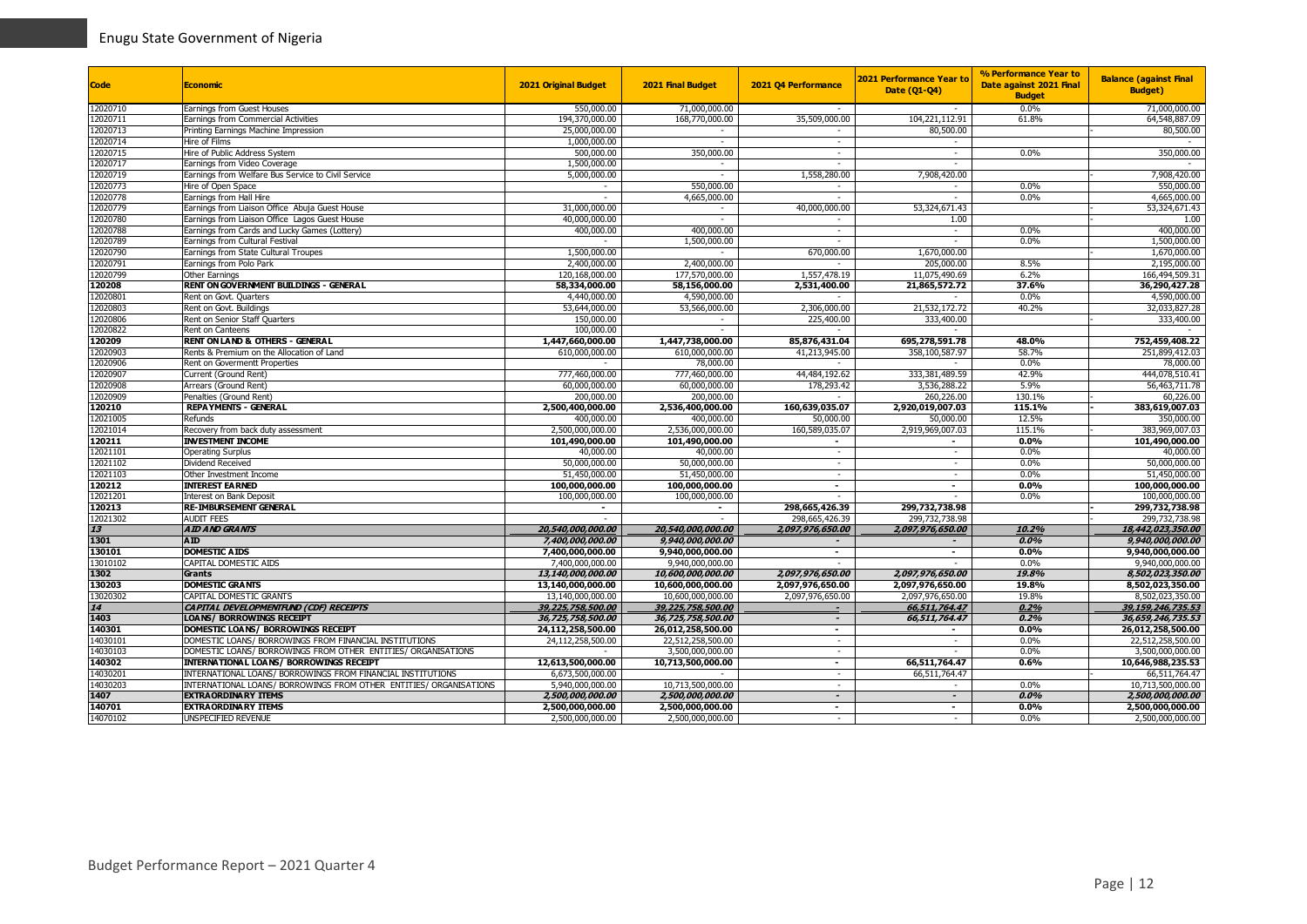# **2.D Expenditure by Administrative Classification**

#### **Table 4: Total Expenditure by Administrative Classification**

#### **Enugu State Government Budget Performance Report 2021 Q4 - Total Expenditure by Administrative Classification**

<span id="page-13-1"></span><span id="page-13-0"></span>

| <b>Total Expenditure</b><br>169,845,758,500.00<br>169,845,758,500.00<br>19,910,958,382.80<br>76,216,211,079.49<br>48.0%<br>010000000000<br><b>Administration Sector</b><br>38,004,556,300.00<br>40,902,356,300.00<br>4,321,478,619.93<br>19,637,858,284.05<br>21,264,498,015.95<br>011100000000<br>20,174,058,482.00<br>21,611,958,482.00<br>323,527,762.49<br>31.8%<br>14,741,911,719.48<br><b>Governor's Office</b><br>6,870,046,762.52<br>32.9%<br>13,605,296,595.15<br>011100100100<br>Office of the Executive Governor<br>18,833,072,420.00<br>20,273,572,420.00<br>235,301,111.74<br>6,668,275,824.85<br>337,986,062.00<br>337,986,062.00<br>51.6%<br>163,653,042.35<br>011100100200<br>Office of the Deputy Governor<br>82,417,282.75<br>174,333,019.65<br>0.0%<br>6,400,000.00<br>011100300100<br>Boundary Adjustment Commission<br>6,400,000.00<br>6,400,000.00<br>$\sim$<br>900.174.00<br>5,059,998.27<br>2.0%<br>247,940,001.73<br>011100800100<br>253,000,000.00<br>253,000,000.00<br>Enugu State Emergency Management Agency<br>011100900100<br>26,000,000.00<br>26,000,000.00<br>0.0%<br>26,000,000.00<br>Council for Privatization and Commercialization<br>0.0%<br>14,800,000.00<br>011101000100<br>Dept of Due Process and Budget Monitoring<br>14,800,000.00<br>14,800,000.00<br>$\sim$<br>$\sim$<br>4,350,000.00<br>011101600100<br>Enuqu State Economic Development Department<br>4,350,000.00<br>4,350,000.00<br>0.0%<br>$\sim$<br>$\sim$<br>9,500,000.00<br>9,500,000.00<br>0.0%<br>9,500,000.00<br>011101800100<br>Enugu State Social Investment Agency<br>$\sim$<br>1,564,108.00<br>11,473,691.94<br>6.2%<br>172,326,308.06<br>011103300100<br>Enugu State Action Committee on Aids (ENSACA)<br>186,400,000.00<br>183,800,000.00<br>497,300,000.00<br>011110100100<br>Project Development and Implementation Dept.<br>497,300,000.00<br>2,225,086.00<br>8,619,227.81<br>1.7%<br>488,680,772.19<br>43.5%<br>2.965.000.00<br>011118400100<br>5,250,000.00<br>5,250,000.00<br>1,120,000.00<br>2,285,000.00<br>Volunteer Service Agency<br>016100000000<br>Office of the Secretary to the State Government<br>3,511,910,893.00<br>3,547,410,893.00<br>839,872,606.94<br>2,492,941,871.48<br>70.3%<br>1,054,469,021.52<br>3,241,020,360.00<br>3,316,520,360.00<br>811,666,044.27<br>2,371,431,581.33<br>71.5%<br>945,088,778.67<br>016100100100<br>Office of the Secretary to the State Government<br>0.0%<br>5,100,000.00<br>016100200100<br>Economic Affairs and Parastatals<br>5,100,000.00<br>5,100,000.00<br>016102100100<br>Enugu State Liaison Office, Lagos<br>47,156,755.00<br>47,156,755.00<br>10,155,476.91<br>42,402,847.46<br>89.9%<br>4,753,907.54<br>116.0%<br>10,883,664.69<br>016102100200<br>Enugu State Liaison Office, Abuja<br>68,223,778.00<br>68,223,778.00<br>18,051,085.76<br>79,107,442.69<br>016103700100<br>Muslim Pilgrims Board<br>40,100,000.00<br>20,100,000.00<br>0.0%<br>20,100,000.00<br>$\sim$<br>$\overline{\phantom{a}}$<br>77,350,000.00<br>Christian Pilgrims Board<br>57,350,000.00<br>0.0%<br>57,350,000.00<br>016103800100<br>$\sim$<br>$\sim$<br>17,500,000.00<br>17,500,000.00<br>0.0%<br>17,500,000.00<br>016105200100<br>Performance Improvement Bureau (PIB)/SERVICOM<br>$\sim$<br>0.0%<br>016105200200<br>State Focal Office World Bank Development Partner<br>15,460,000.00<br>15,460,000.00<br>15,460,000.00<br>$\overline{a}$<br>011200000000<br>237,016,266.17<br>1,471,628,981.59<br>49.4%<br><b>Enugu State House of Assembly (The Legislature)</b><br>2,601,731,195.00<br>2,978,881,000.00<br>1,507,252,018.41<br>011200100100<br>2,601,731,195.00<br>2,978,881,000.00<br>237,016,266.17<br>1,471,628,981.59<br>49.4%<br>1,507,252,018.41<br>Enugu State House of Assembly (The Legislature)<br>24.2%<br>012300000000<br>1,692,489,269.00<br>1,685,489,269.00<br>159,938,837.55<br>407,670,384.01<br>1,277,818,884.99<br><b>Ministry of Information</b><br>012300100100<br>Ministry of Information<br>562,380,759.00<br>555,380,759.00<br>28.161.018.85<br>113,710,415.40<br>20.5%<br>441.670.343.60<br>Enugu State Broadcasting Service - Radio/TV ESBS/TV<br>483,666,378.00<br>114,899,565.02<br>215,427,194.05<br>44.5%<br>268,239,183.95<br>012300300100<br>483,666,378.00<br>425,071,642.00<br>7.8%<br>012301300100<br>Government Printing and Stationery Dept. (Govt. Press)<br>425,071,642.00<br>7,565,529.21<br>33,058,920.96<br>392,012,721.04<br>221,370,490.00<br>45,473,853.60<br>20.5%<br>175,896,636.40<br>012305500100<br>Enuqu State Printing and Publishing Company (Daily Star)<br>221,370,490.00<br>9,312,724.47<br>012500000000<br>8,287,036,200.00<br>2,298,951,128.21<br>7,512,403,034.18<br>90.6%<br>778,633,165.82<br><b>Office of the Head of State Civil Service</b><br>8,291,036,200.00<br>Office of the Head of State Civil Service<br>8,265,831,200.00<br>8,269,831,200.00<br>2,298,050,782.25<br>7,510,802,983.72<br>90.8%<br>759,028,216.28<br>012500100100<br>11,974,949.54<br>012500500100<br>Establishment, Pension and Training<br>13,575,000.00<br>13,575,000.00<br>900,345.96<br>1,600,050.46<br>11.8%<br>7,630,000.00<br>0.0%<br>7.630.000.00<br>012500500200<br>Public Service Department<br>7,630,000.00<br>$\sim$<br>014000000000<br>127,299,727.00<br>230,299,727.00<br>26,196,376.65<br>65, 341, 197. 74<br>28.4%<br>164,958,529.26<br><b>Office of the State Auditor General</b><br>127,299,727.00<br>230,299,727.00<br>65,341,197.74<br>28.4%<br>164,958,529.26<br>014000100100<br>Office of the State Auditor General<br>26,196,376.65<br>20.3%<br>014100000000<br>Office of the Auditor General for Local Government<br>86.059.061.00<br>186,059,061.00<br>15,012,957.12<br>37,817,069,25<br>148,241,991.75<br>86,059,061.00<br>186,059,061.00<br>15,012,957.12<br>37,817,069.25<br>20.3%<br>148,241,991.75<br>014100100100<br>Office of the Auditor General for Local Government<br>014700000000<br>114,404,568.00<br>182,804,568.00<br>32,332,567.72<br>103,563,946.46<br>56.7%<br>79,240,621.54<br><b>Civil Service Commission (CSC)</b><br>182,804,568.00<br>103,563,946.46<br>56.7%<br>79,240,621.54<br>014700100100<br><b>Civil Service Commission</b><br>114,404,568.00<br>32,332,567.72<br>014900000000<br>39,703,938.00<br>198,554,133.00<br>20,001,694.13<br>10.1%<br>178,552,438.87<br><b>Local Government Service Commission</b><br>5,250,215.94<br>014900100100<br>39,703,938.00<br>198,554,133.00<br>5,250,215.94<br>20,001,694.13<br>10.1%<br>178, 552, 438.87<br>Local Government Service Commission<br>014800000000<br>48,600,911.15<br>182, 282, 717. 75<br>19.3%<br>761,886,306.25<br><b>Enugu State Independent Electoral Commission</b><br>374,169,024.00<br>944,169,024.00<br>014800100100<br>Enugu State Independent Electoral Commission<br>374,169,024.00<br>944,169,024.00<br>48,600,911.15<br>182, 282, 717. 75<br>19.3%<br>761,886,306.25<br>016300000000<br>755,762,579.00<br>755,762,579.00<br>322,217,772.38<br>331,842,465.44<br>43.9%<br>423,920,113.56<br>Ministry of Inter Ministerial Affairs<br>755,762,579.00<br>755,762,579.00<br>322, 217, 772. 38<br>331,842,465.44<br>43.9%<br>423,920,113.56<br>016300100100<br>Ministry of Inter Ministerial Affairs<br>016600000000<br>Ministry of Human Capital Development and Poverty Reduction<br>184,836,552.00<br>234,836,552.00<br>7,563,403.88<br>124,754,344.95<br>53.1%<br>110,082,207.05<br>016600100100<br>184,836,552.00<br>234,836,552.00<br>7,563,403.88<br>124,754,344.95<br>53.1%<br>110,082,207.05<br>Ministry of Human Capital Development and Poverty Reduction<br>016700000000<br>55,094,812.00<br>4,997,813.73<br>17,563,814.55<br>31.9%<br>37,530,997.45<br>Ministry of Special Duties & Inergovernmental Affairs<br>55,094,812.00<br>55,094,812.00<br>37,530,997.45<br>016700100100<br>Ministry of Special Duties & Inergovernmental Affairs<br>55,094,812.00<br>4,997,813.73<br>17,563,814.55<br>31.9% | Code | <b>Adminstrative Unit</b> | 2021 Original Budget | 2021 Final Budget | 2021 Q4 Performance | <b>2021 Performance Year</b><br>to Date (Q1-Q4) | % Performance Year to<br>Date against 2021 Final<br><b>Budget</b> | <b>Balance (against Final</b><br><b>Budget</b> ) |
|----------------------------------------------------------------------------------------------------------------------------------------------------------------------------------------------------------------------------------------------------------------------------------------------------------------------------------------------------------------------------------------------------------------------------------------------------------------------------------------------------------------------------------------------------------------------------------------------------------------------------------------------------------------------------------------------------------------------------------------------------------------------------------------------------------------------------------------------------------------------------------------------------------------------------------------------------------------------------------------------------------------------------------------------------------------------------------------------------------------------------------------------------------------------------------------------------------------------------------------------------------------------------------------------------------------------------------------------------------------------------------------------------------------------------------------------------------------------------------------------------------------------------------------------------------------------------------------------------------------------------------------------------------------------------------------------------------------------------------------------------------------------------------------------------------------------------------------------------------------------------------------------------------------------------------------------------------------------------------------------------------------------------------------------------------------------------------------------------------------------------------------------------------------------------------------------------------------------------------------------------------------------------------------------------------------------------------------------------------------------------------------------------------------------------------------------------------------------------------------------------------------------------------------------------------------------------------------------------------------------------------------------------------------------------------------------------------------------------------------------------------------------------------------------------------------------------------------------------------------------------------------------------------------------------------------------------------------------------------------------------------------------------------------------------------------------------------------------------------------------------------------------------------------------------------------------------------------------------------------------------------------------------------------------------------------------------------------------------------------------------------------------------------------------------------------------------------------------------------------------------------------------------------------------------------------------------------------------------------------------------------------------------------------------------------------------------------------------------------------------------------------------------------------------------------------------------------------------------------------------------------------------------------------------------------------------------------------------------------------------------------------------------------------------------------------------------------------------------------------------------------------------------------------------------------------------------------------------------------------------------------------------------------------------------------------------------------------------------------------------------------------------------------------------------------------------------------------------------------------------------------------------------------------------------------------------------------------------------------------------------------------------------------------------------------------------------------------------------------------------------------------------------------------------------------------------------------------------------------------------------------------------------------------------------------------------------------------------------------------------------------------------------------------------------------------------------------------------------------------------------------------------------------------------------------------------------------------------------------------------------------------------------------------------------------------------------------------------------------------------------------------------------------------------------------------------------------------------------------------------------------------------------------------------------------------------------------------------------------------------------------------------------------------------------------------------------------------------------------------------------------------------------------------------------------------------------------------------------------------------------------------------------------------------------------------------------------------------------------------------------------------------------------------------------------------------------------------------------------------------------------------------------------------------------------------------------------------------------------------------------------------------------------------------------------------------------------------------------------------------------------------------------------------------------------------------------------------------------------------------------------------------------------------------------------------------------------------------------------------------------------------------------------------------------------------------------------------------------------------------------------------------------------------------------------------------------------------------------------------------------------------------------------------------------------------------------------------------------------------------------------------------------------------------------------------------------------------------------------------------------------------------------------------------------------------------------------------------------------------------------------------------------------------------------------------------------------------------------------------------------------------------------------------------------------------------------------------------------------------------------------------------------------------------------------------------------------------------------------------------------------------------------------------------------------------------------------------------------------------------------------------------------------------------------------------------------------------------------------------------------------------------------------------------------------------|------|---------------------------|----------------------|-------------------|---------------------|-------------------------------------------------|-------------------------------------------------------------------|--------------------------------------------------|
|                                                                                                                                                                                                                                                                                                                                                                                                                                                                                                                                                                                                                                                                                                                                                                                                                                                                                                                                                                                                                                                                                                                                                                                                                                                                                                                                                                                                                                                                                                                                                                                                                                                                                                                                                                                                                                                                                                                                                                                                                                                                                                                                                                                                                                                                                                                                                                                                                                                                                                                                                                                                                                                                                                                                                                                                                                                                                                                                                                                                                                                                                                                                                                                                                                                                                                                                                                                                                                                                                                                                                                                                                                                                                                                                                                                                                                                                                                                                                                                                                                                                                                                                                                                                                                                                                                                                                                                                                                                                                                                                                                                                                                                                                                                                                                                                                                                                                                                                                                                                                                                                                                                                                                                                                                                                                                                                                                                                                                                                                                                                                                                                                                                                                                                                                                                                                                                                                                                                                                                                                                                                                                                                                                                                                                                                                                                                                                                                                                                                                                                                                                                                                                                                                                                                                                                                                                                                                                                                                                                                                                                                                                                                                                                                                                                                                                                                                                                                                                                                                                                                                                                                                                                                                                                                                                                                                                                                                                                                        |      |                           |                      |                   |                     |                                                 | 44.9%                                                             | 93,629,547,420.51                                |
|                                                                                                                                                                                                                                                                                                                                                                                                                                                                                                                                                                                                                                                                                                                                                                                                                                                                                                                                                                                                                                                                                                                                                                                                                                                                                                                                                                                                                                                                                                                                                                                                                                                                                                                                                                                                                                                                                                                                                                                                                                                                                                                                                                                                                                                                                                                                                                                                                                                                                                                                                                                                                                                                                                                                                                                                                                                                                                                                                                                                                                                                                                                                                                                                                                                                                                                                                                                                                                                                                                                                                                                                                                                                                                                                                                                                                                                                                                                                                                                                                                                                                                                                                                                                                                                                                                                                                                                                                                                                                                                                                                                                                                                                                                                                                                                                                                                                                                                                                                                                                                                                                                                                                                                                                                                                                                                                                                                                                                                                                                                                                                                                                                                                                                                                                                                                                                                                                                                                                                                                                                                                                                                                                                                                                                                                                                                                                                                                                                                                                                                                                                                                                                                                                                                                                                                                                                                                                                                                                                                                                                                                                                                                                                                                                                                                                                                                                                                                                                                                                                                                                                                                                                                                                                                                                                                                                                                                                                                                        |      |                           |                      |                   |                     |                                                 |                                                                   |                                                  |
|                                                                                                                                                                                                                                                                                                                                                                                                                                                                                                                                                                                                                                                                                                                                                                                                                                                                                                                                                                                                                                                                                                                                                                                                                                                                                                                                                                                                                                                                                                                                                                                                                                                                                                                                                                                                                                                                                                                                                                                                                                                                                                                                                                                                                                                                                                                                                                                                                                                                                                                                                                                                                                                                                                                                                                                                                                                                                                                                                                                                                                                                                                                                                                                                                                                                                                                                                                                                                                                                                                                                                                                                                                                                                                                                                                                                                                                                                                                                                                                                                                                                                                                                                                                                                                                                                                                                                                                                                                                                                                                                                                                                                                                                                                                                                                                                                                                                                                                                                                                                                                                                                                                                                                                                                                                                                                                                                                                                                                                                                                                                                                                                                                                                                                                                                                                                                                                                                                                                                                                                                                                                                                                                                                                                                                                                                                                                                                                                                                                                                                                                                                                                                                                                                                                                                                                                                                                                                                                                                                                                                                                                                                                                                                                                                                                                                                                                                                                                                                                                                                                                                                                                                                                                                                                                                                                                                                                                                                                                        |      |                           |                      |                   |                     |                                                 |                                                                   |                                                  |
|                                                                                                                                                                                                                                                                                                                                                                                                                                                                                                                                                                                                                                                                                                                                                                                                                                                                                                                                                                                                                                                                                                                                                                                                                                                                                                                                                                                                                                                                                                                                                                                                                                                                                                                                                                                                                                                                                                                                                                                                                                                                                                                                                                                                                                                                                                                                                                                                                                                                                                                                                                                                                                                                                                                                                                                                                                                                                                                                                                                                                                                                                                                                                                                                                                                                                                                                                                                                                                                                                                                                                                                                                                                                                                                                                                                                                                                                                                                                                                                                                                                                                                                                                                                                                                                                                                                                                                                                                                                                                                                                                                                                                                                                                                                                                                                                                                                                                                                                                                                                                                                                                                                                                                                                                                                                                                                                                                                                                                                                                                                                                                                                                                                                                                                                                                                                                                                                                                                                                                                                                                                                                                                                                                                                                                                                                                                                                                                                                                                                                                                                                                                                                                                                                                                                                                                                                                                                                                                                                                                                                                                                                                                                                                                                                                                                                                                                                                                                                                                                                                                                                                                                                                                                                                                                                                                                                                                                                                                                        |      |                           |                      |                   |                     |                                                 |                                                                   |                                                  |
|                                                                                                                                                                                                                                                                                                                                                                                                                                                                                                                                                                                                                                                                                                                                                                                                                                                                                                                                                                                                                                                                                                                                                                                                                                                                                                                                                                                                                                                                                                                                                                                                                                                                                                                                                                                                                                                                                                                                                                                                                                                                                                                                                                                                                                                                                                                                                                                                                                                                                                                                                                                                                                                                                                                                                                                                                                                                                                                                                                                                                                                                                                                                                                                                                                                                                                                                                                                                                                                                                                                                                                                                                                                                                                                                                                                                                                                                                                                                                                                                                                                                                                                                                                                                                                                                                                                                                                                                                                                                                                                                                                                                                                                                                                                                                                                                                                                                                                                                                                                                                                                                                                                                                                                                                                                                                                                                                                                                                                                                                                                                                                                                                                                                                                                                                                                                                                                                                                                                                                                                                                                                                                                                                                                                                                                                                                                                                                                                                                                                                                                                                                                                                                                                                                                                                                                                                                                                                                                                                                                                                                                                                                                                                                                                                                                                                                                                                                                                                                                                                                                                                                                                                                                                                                                                                                                                                                                                                                                                        |      |                           |                      |                   |                     |                                                 |                                                                   |                                                  |
|                                                                                                                                                                                                                                                                                                                                                                                                                                                                                                                                                                                                                                                                                                                                                                                                                                                                                                                                                                                                                                                                                                                                                                                                                                                                                                                                                                                                                                                                                                                                                                                                                                                                                                                                                                                                                                                                                                                                                                                                                                                                                                                                                                                                                                                                                                                                                                                                                                                                                                                                                                                                                                                                                                                                                                                                                                                                                                                                                                                                                                                                                                                                                                                                                                                                                                                                                                                                                                                                                                                                                                                                                                                                                                                                                                                                                                                                                                                                                                                                                                                                                                                                                                                                                                                                                                                                                                                                                                                                                                                                                                                                                                                                                                                                                                                                                                                                                                                                                                                                                                                                                                                                                                                                                                                                                                                                                                                                                                                                                                                                                                                                                                                                                                                                                                                                                                                                                                                                                                                                                                                                                                                                                                                                                                                                                                                                                                                                                                                                                                                                                                                                                                                                                                                                                                                                                                                                                                                                                                                                                                                                                                                                                                                                                                                                                                                                                                                                                                                                                                                                                                                                                                                                                                                                                                                                                                                                                                                                        |      |                           |                      |                   |                     |                                                 |                                                                   |                                                  |
|                                                                                                                                                                                                                                                                                                                                                                                                                                                                                                                                                                                                                                                                                                                                                                                                                                                                                                                                                                                                                                                                                                                                                                                                                                                                                                                                                                                                                                                                                                                                                                                                                                                                                                                                                                                                                                                                                                                                                                                                                                                                                                                                                                                                                                                                                                                                                                                                                                                                                                                                                                                                                                                                                                                                                                                                                                                                                                                                                                                                                                                                                                                                                                                                                                                                                                                                                                                                                                                                                                                                                                                                                                                                                                                                                                                                                                                                                                                                                                                                                                                                                                                                                                                                                                                                                                                                                                                                                                                                                                                                                                                                                                                                                                                                                                                                                                                                                                                                                                                                                                                                                                                                                                                                                                                                                                                                                                                                                                                                                                                                                                                                                                                                                                                                                                                                                                                                                                                                                                                                                                                                                                                                                                                                                                                                                                                                                                                                                                                                                                                                                                                                                                                                                                                                                                                                                                                                                                                                                                                                                                                                                                                                                                                                                                                                                                                                                                                                                                                                                                                                                                                                                                                                                                                                                                                                                                                                                                                                        |      |                           |                      |                   |                     |                                                 |                                                                   |                                                  |
|                                                                                                                                                                                                                                                                                                                                                                                                                                                                                                                                                                                                                                                                                                                                                                                                                                                                                                                                                                                                                                                                                                                                                                                                                                                                                                                                                                                                                                                                                                                                                                                                                                                                                                                                                                                                                                                                                                                                                                                                                                                                                                                                                                                                                                                                                                                                                                                                                                                                                                                                                                                                                                                                                                                                                                                                                                                                                                                                                                                                                                                                                                                                                                                                                                                                                                                                                                                                                                                                                                                                                                                                                                                                                                                                                                                                                                                                                                                                                                                                                                                                                                                                                                                                                                                                                                                                                                                                                                                                                                                                                                                                                                                                                                                                                                                                                                                                                                                                                                                                                                                                                                                                                                                                                                                                                                                                                                                                                                                                                                                                                                                                                                                                                                                                                                                                                                                                                                                                                                                                                                                                                                                                                                                                                                                                                                                                                                                                                                                                                                                                                                                                                                                                                                                                                                                                                                                                                                                                                                                                                                                                                                                                                                                                                                                                                                                                                                                                                                                                                                                                                                                                                                                                                                                                                                                                                                                                                                                                        |      |                           |                      |                   |                     |                                                 |                                                                   |                                                  |
|                                                                                                                                                                                                                                                                                                                                                                                                                                                                                                                                                                                                                                                                                                                                                                                                                                                                                                                                                                                                                                                                                                                                                                                                                                                                                                                                                                                                                                                                                                                                                                                                                                                                                                                                                                                                                                                                                                                                                                                                                                                                                                                                                                                                                                                                                                                                                                                                                                                                                                                                                                                                                                                                                                                                                                                                                                                                                                                                                                                                                                                                                                                                                                                                                                                                                                                                                                                                                                                                                                                                                                                                                                                                                                                                                                                                                                                                                                                                                                                                                                                                                                                                                                                                                                                                                                                                                                                                                                                                                                                                                                                                                                                                                                                                                                                                                                                                                                                                                                                                                                                                                                                                                                                                                                                                                                                                                                                                                                                                                                                                                                                                                                                                                                                                                                                                                                                                                                                                                                                                                                                                                                                                                                                                                                                                                                                                                                                                                                                                                                                                                                                                                                                                                                                                                                                                                                                                                                                                                                                                                                                                                                                                                                                                                                                                                                                                                                                                                                                                                                                                                                                                                                                                                                                                                                                                                                                                                                                                        |      |                           |                      |                   |                     |                                                 |                                                                   |                                                  |
|                                                                                                                                                                                                                                                                                                                                                                                                                                                                                                                                                                                                                                                                                                                                                                                                                                                                                                                                                                                                                                                                                                                                                                                                                                                                                                                                                                                                                                                                                                                                                                                                                                                                                                                                                                                                                                                                                                                                                                                                                                                                                                                                                                                                                                                                                                                                                                                                                                                                                                                                                                                                                                                                                                                                                                                                                                                                                                                                                                                                                                                                                                                                                                                                                                                                                                                                                                                                                                                                                                                                                                                                                                                                                                                                                                                                                                                                                                                                                                                                                                                                                                                                                                                                                                                                                                                                                                                                                                                                                                                                                                                                                                                                                                                                                                                                                                                                                                                                                                                                                                                                                                                                                                                                                                                                                                                                                                                                                                                                                                                                                                                                                                                                                                                                                                                                                                                                                                                                                                                                                                                                                                                                                                                                                                                                                                                                                                                                                                                                                                                                                                                                                                                                                                                                                                                                                                                                                                                                                                                                                                                                                                                                                                                                                                                                                                                                                                                                                                                                                                                                                                                                                                                                                                                                                                                                                                                                                                                                        |      |                           |                      |                   |                     |                                                 |                                                                   |                                                  |
|                                                                                                                                                                                                                                                                                                                                                                                                                                                                                                                                                                                                                                                                                                                                                                                                                                                                                                                                                                                                                                                                                                                                                                                                                                                                                                                                                                                                                                                                                                                                                                                                                                                                                                                                                                                                                                                                                                                                                                                                                                                                                                                                                                                                                                                                                                                                                                                                                                                                                                                                                                                                                                                                                                                                                                                                                                                                                                                                                                                                                                                                                                                                                                                                                                                                                                                                                                                                                                                                                                                                                                                                                                                                                                                                                                                                                                                                                                                                                                                                                                                                                                                                                                                                                                                                                                                                                                                                                                                                                                                                                                                                                                                                                                                                                                                                                                                                                                                                                                                                                                                                                                                                                                                                                                                                                                                                                                                                                                                                                                                                                                                                                                                                                                                                                                                                                                                                                                                                                                                                                                                                                                                                                                                                                                                                                                                                                                                                                                                                                                                                                                                                                                                                                                                                                                                                                                                                                                                                                                                                                                                                                                                                                                                                                                                                                                                                                                                                                                                                                                                                                                                                                                                                                                                                                                                                                                                                                                                                        |      |                           |                      |                   |                     |                                                 |                                                                   |                                                  |
|                                                                                                                                                                                                                                                                                                                                                                                                                                                                                                                                                                                                                                                                                                                                                                                                                                                                                                                                                                                                                                                                                                                                                                                                                                                                                                                                                                                                                                                                                                                                                                                                                                                                                                                                                                                                                                                                                                                                                                                                                                                                                                                                                                                                                                                                                                                                                                                                                                                                                                                                                                                                                                                                                                                                                                                                                                                                                                                                                                                                                                                                                                                                                                                                                                                                                                                                                                                                                                                                                                                                                                                                                                                                                                                                                                                                                                                                                                                                                                                                                                                                                                                                                                                                                                                                                                                                                                                                                                                                                                                                                                                                                                                                                                                                                                                                                                                                                                                                                                                                                                                                                                                                                                                                                                                                                                                                                                                                                                                                                                                                                                                                                                                                                                                                                                                                                                                                                                                                                                                                                                                                                                                                                                                                                                                                                                                                                                                                                                                                                                                                                                                                                                                                                                                                                                                                                                                                                                                                                                                                                                                                                                                                                                                                                                                                                                                                                                                                                                                                                                                                                                                                                                                                                                                                                                                                                                                                                                                                        |      |                           |                      |                   |                     |                                                 |                                                                   |                                                  |
|                                                                                                                                                                                                                                                                                                                                                                                                                                                                                                                                                                                                                                                                                                                                                                                                                                                                                                                                                                                                                                                                                                                                                                                                                                                                                                                                                                                                                                                                                                                                                                                                                                                                                                                                                                                                                                                                                                                                                                                                                                                                                                                                                                                                                                                                                                                                                                                                                                                                                                                                                                                                                                                                                                                                                                                                                                                                                                                                                                                                                                                                                                                                                                                                                                                                                                                                                                                                                                                                                                                                                                                                                                                                                                                                                                                                                                                                                                                                                                                                                                                                                                                                                                                                                                                                                                                                                                                                                                                                                                                                                                                                                                                                                                                                                                                                                                                                                                                                                                                                                                                                                                                                                                                                                                                                                                                                                                                                                                                                                                                                                                                                                                                                                                                                                                                                                                                                                                                                                                                                                                                                                                                                                                                                                                                                                                                                                                                                                                                                                                                                                                                                                                                                                                                                                                                                                                                                                                                                                                                                                                                                                                                                                                                                                                                                                                                                                                                                                                                                                                                                                                                                                                                                                                                                                                                                                                                                                                                                        |      |                           |                      |                   |                     |                                                 |                                                                   |                                                  |
|                                                                                                                                                                                                                                                                                                                                                                                                                                                                                                                                                                                                                                                                                                                                                                                                                                                                                                                                                                                                                                                                                                                                                                                                                                                                                                                                                                                                                                                                                                                                                                                                                                                                                                                                                                                                                                                                                                                                                                                                                                                                                                                                                                                                                                                                                                                                                                                                                                                                                                                                                                                                                                                                                                                                                                                                                                                                                                                                                                                                                                                                                                                                                                                                                                                                                                                                                                                                                                                                                                                                                                                                                                                                                                                                                                                                                                                                                                                                                                                                                                                                                                                                                                                                                                                                                                                                                                                                                                                                                                                                                                                                                                                                                                                                                                                                                                                                                                                                                                                                                                                                                                                                                                                                                                                                                                                                                                                                                                                                                                                                                                                                                                                                                                                                                                                                                                                                                                                                                                                                                                                                                                                                                                                                                                                                                                                                                                                                                                                                                                                                                                                                                                                                                                                                                                                                                                                                                                                                                                                                                                                                                                                                                                                                                                                                                                                                                                                                                                                                                                                                                                                                                                                                                                                                                                                                                                                                                                                                        |      |                           |                      |                   |                     |                                                 |                                                                   |                                                  |
|                                                                                                                                                                                                                                                                                                                                                                                                                                                                                                                                                                                                                                                                                                                                                                                                                                                                                                                                                                                                                                                                                                                                                                                                                                                                                                                                                                                                                                                                                                                                                                                                                                                                                                                                                                                                                                                                                                                                                                                                                                                                                                                                                                                                                                                                                                                                                                                                                                                                                                                                                                                                                                                                                                                                                                                                                                                                                                                                                                                                                                                                                                                                                                                                                                                                                                                                                                                                                                                                                                                                                                                                                                                                                                                                                                                                                                                                                                                                                                                                                                                                                                                                                                                                                                                                                                                                                                                                                                                                                                                                                                                                                                                                                                                                                                                                                                                                                                                                                                                                                                                                                                                                                                                                                                                                                                                                                                                                                                                                                                                                                                                                                                                                                                                                                                                                                                                                                                                                                                                                                                                                                                                                                                                                                                                                                                                                                                                                                                                                                                                                                                                                                                                                                                                                                                                                                                                                                                                                                                                                                                                                                                                                                                                                                                                                                                                                                                                                                                                                                                                                                                                                                                                                                                                                                                                                                                                                                                                                        |      |                           |                      |                   |                     |                                                 |                                                                   |                                                  |
|                                                                                                                                                                                                                                                                                                                                                                                                                                                                                                                                                                                                                                                                                                                                                                                                                                                                                                                                                                                                                                                                                                                                                                                                                                                                                                                                                                                                                                                                                                                                                                                                                                                                                                                                                                                                                                                                                                                                                                                                                                                                                                                                                                                                                                                                                                                                                                                                                                                                                                                                                                                                                                                                                                                                                                                                                                                                                                                                                                                                                                                                                                                                                                                                                                                                                                                                                                                                                                                                                                                                                                                                                                                                                                                                                                                                                                                                                                                                                                                                                                                                                                                                                                                                                                                                                                                                                                                                                                                                                                                                                                                                                                                                                                                                                                                                                                                                                                                                                                                                                                                                                                                                                                                                                                                                                                                                                                                                                                                                                                                                                                                                                                                                                                                                                                                                                                                                                                                                                                                                                                                                                                                                                                                                                                                                                                                                                                                                                                                                                                                                                                                                                                                                                                                                                                                                                                                                                                                                                                                                                                                                                                                                                                                                                                                                                                                                                                                                                                                                                                                                                                                                                                                                                                                                                                                                                                                                                                                                        |      |                           |                      |                   |                     |                                                 |                                                                   |                                                  |
|                                                                                                                                                                                                                                                                                                                                                                                                                                                                                                                                                                                                                                                                                                                                                                                                                                                                                                                                                                                                                                                                                                                                                                                                                                                                                                                                                                                                                                                                                                                                                                                                                                                                                                                                                                                                                                                                                                                                                                                                                                                                                                                                                                                                                                                                                                                                                                                                                                                                                                                                                                                                                                                                                                                                                                                                                                                                                                                                                                                                                                                                                                                                                                                                                                                                                                                                                                                                                                                                                                                                                                                                                                                                                                                                                                                                                                                                                                                                                                                                                                                                                                                                                                                                                                                                                                                                                                                                                                                                                                                                                                                                                                                                                                                                                                                                                                                                                                                                                                                                                                                                                                                                                                                                                                                                                                                                                                                                                                                                                                                                                                                                                                                                                                                                                                                                                                                                                                                                                                                                                                                                                                                                                                                                                                                                                                                                                                                                                                                                                                                                                                                                                                                                                                                                                                                                                                                                                                                                                                                                                                                                                                                                                                                                                                                                                                                                                                                                                                                                                                                                                                                                                                                                                                                                                                                                                                                                                                                                        |      |                           |                      |                   |                     |                                                 |                                                                   |                                                  |
|                                                                                                                                                                                                                                                                                                                                                                                                                                                                                                                                                                                                                                                                                                                                                                                                                                                                                                                                                                                                                                                                                                                                                                                                                                                                                                                                                                                                                                                                                                                                                                                                                                                                                                                                                                                                                                                                                                                                                                                                                                                                                                                                                                                                                                                                                                                                                                                                                                                                                                                                                                                                                                                                                                                                                                                                                                                                                                                                                                                                                                                                                                                                                                                                                                                                                                                                                                                                                                                                                                                                                                                                                                                                                                                                                                                                                                                                                                                                                                                                                                                                                                                                                                                                                                                                                                                                                                                                                                                                                                                                                                                                                                                                                                                                                                                                                                                                                                                                                                                                                                                                                                                                                                                                                                                                                                                                                                                                                                                                                                                                                                                                                                                                                                                                                                                                                                                                                                                                                                                                                                                                                                                                                                                                                                                                                                                                                                                                                                                                                                                                                                                                                                                                                                                                                                                                                                                                                                                                                                                                                                                                                                                                                                                                                                                                                                                                                                                                                                                                                                                                                                                                                                                                                                                                                                                                                                                                                                                                        |      |                           |                      |                   |                     |                                                 |                                                                   |                                                  |
|                                                                                                                                                                                                                                                                                                                                                                                                                                                                                                                                                                                                                                                                                                                                                                                                                                                                                                                                                                                                                                                                                                                                                                                                                                                                                                                                                                                                                                                                                                                                                                                                                                                                                                                                                                                                                                                                                                                                                                                                                                                                                                                                                                                                                                                                                                                                                                                                                                                                                                                                                                                                                                                                                                                                                                                                                                                                                                                                                                                                                                                                                                                                                                                                                                                                                                                                                                                                                                                                                                                                                                                                                                                                                                                                                                                                                                                                                                                                                                                                                                                                                                                                                                                                                                                                                                                                                                                                                                                                                                                                                                                                                                                                                                                                                                                                                                                                                                                                                                                                                                                                                                                                                                                                                                                                                                                                                                                                                                                                                                                                                                                                                                                                                                                                                                                                                                                                                                                                                                                                                                                                                                                                                                                                                                                                                                                                                                                                                                                                                                                                                                                                                                                                                                                                                                                                                                                                                                                                                                                                                                                                                                                                                                                                                                                                                                                                                                                                                                                                                                                                                                                                                                                                                                                                                                                                                                                                                                                                        |      |                           |                      |                   |                     |                                                 |                                                                   |                                                  |
|                                                                                                                                                                                                                                                                                                                                                                                                                                                                                                                                                                                                                                                                                                                                                                                                                                                                                                                                                                                                                                                                                                                                                                                                                                                                                                                                                                                                                                                                                                                                                                                                                                                                                                                                                                                                                                                                                                                                                                                                                                                                                                                                                                                                                                                                                                                                                                                                                                                                                                                                                                                                                                                                                                                                                                                                                                                                                                                                                                                                                                                                                                                                                                                                                                                                                                                                                                                                                                                                                                                                                                                                                                                                                                                                                                                                                                                                                                                                                                                                                                                                                                                                                                                                                                                                                                                                                                                                                                                                                                                                                                                                                                                                                                                                                                                                                                                                                                                                                                                                                                                                                                                                                                                                                                                                                                                                                                                                                                                                                                                                                                                                                                                                                                                                                                                                                                                                                                                                                                                                                                                                                                                                                                                                                                                                                                                                                                                                                                                                                                                                                                                                                                                                                                                                                                                                                                                                                                                                                                                                                                                                                                                                                                                                                                                                                                                                                                                                                                                                                                                                                                                                                                                                                                                                                                                                                                                                                                                                        |      |                           |                      |                   |                     |                                                 |                                                                   |                                                  |
|                                                                                                                                                                                                                                                                                                                                                                                                                                                                                                                                                                                                                                                                                                                                                                                                                                                                                                                                                                                                                                                                                                                                                                                                                                                                                                                                                                                                                                                                                                                                                                                                                                                                                                                                                                                                                                                                                                                                                                                                                                                                                                                                                                                                                                                                                                                                                                                                                                                                                                                                                                                                                                                                                                                                                                                                                                                                                                                                                                                                                                                                                                                                                                                                                                                                                                                                                                                                                                                                                                                                                                                                                                                                                                                                                                                                                                                                                                                                                                                                                                                                                                                                                                                                                                                                                                                                                                                                                                                                                                                                                                                                                                                                                                                                                                                                                                                                                                                                                                                                                                                                                                                                                                                                                                                                                                                                                                                                                                                                                                                                                                                                                                                                                                                                                                                                                                                                                                                                                                                                                                                                                                                                                                                                                                                                                                                                                                                                                                                                                                                                                                                                                                                                                                                                                                                                                                                                                                                                                                                                                                                                                                                                                                                                                                                                                                                                                                                                                                                                                                                                                                                                                                                                                                                                                                                                                                                                                                                                        |      |                           |                      |                   |                     |                                                 |                                                                   |                                                  |
|                                                                                                                                                                                                                                                                                                                                                                                                                                                                                                                                                                                                                                                                                                                                                                                                                                                                                                                                                                                                                                                                                                                                                                                                                                                                                                                                                                                                                                                                                                                                                                                                                                                                                                                                                                                                                                                                                                                                                                                                                                                                                                                                                                                                                                                                                                                                                                                                                                                                                                                                                                                                                                                                                                                                                                                                                                                                                                                                                                                                                                                                                                                                                                                                                                                                                                                                                                                                                                                                                                                                                                                                                                                                                                                                                                                                                                                                                                                                                                                                                                                                                                                                                                                                                                                                                                                                                                                                                                                                                                                                                                                                                                                                                                                                                                                                                                                                                                                                                                                                                                                                                                                                                                                                                                                                                                                                                                                                                                                                                                                                                                                                                                                                                                                                                                                                                                                                                                                                                                                                                                                                                                                                                                                                                                                                                                                                                                                                                                                                                                                                                                                                                                                                                                                                                                                                                                                                                                                                                                                                                                                                                                                                                                                                                                                                                                                                                                                                                                                                                                                                                                                                                                                                                                                                                                                                                                                                                                                                        |      |                           |                      |                   |                     |                                                 |                                                                   |                                                  |
|                                                                                                                                                                                                                                                                                                                                                                                                                                                                                                                                                                                                                                                                                                                                                                                                                                                                                                                                                                                                                                                                                                                                                                                                                                                                                                                                                                                                                                                                                                                                                                                                                                                                                                                                                                                                                                                                                                                                                                                                                                                                                                                                                                                                                                                                                                                                                                                                                                                                                                                                                                                                                                                                                                                                                                                                                                                                                                                                                                                                                                                                                                                                                                                                                                                                                                                                                                                                                                                                                                                                                                                                                                                                                                                                                                                                                                                                                                                                                                                                                                                                                                                                                                                                                                                                                                                                                                                                                                                                                                                                                                                                                                                                                                                                                                                                                                                                                                                                                                                                                                                                                                                                                                                                                                                                                                                                                                                                                                                                                                                                                                                                                                                                                                                                                                                                                                                                                                                                                                                                                                                                                                                                                                                                                                                                                                                                                                                                                                                                                                                                                                                                                                                                                                                                                                                                                                                                                                                                                                                                                                                                                                                                                                                                                                                                                                                                                                                                                                                                                                                                                                                                                                                                                                                                                                                                                                                                                                                                        |      |                           |                      |                   |                     |                                                 |                                                                   |                                                  |
|                                                                                                                                                                                                                                                                                                                                                                                                                                                                                                                                                                                                                                                                                                                                                                                                                                                                                                                                                                                                                                                                                                                                                                                                                                                                                                                                                                                                                                                                                                                                                                                                                                                                                                                                                                                                                                                                                                                                                                                                                                                                                                                                                                                                                                                                                                                                                                                                                                                                                                                                                                                                                                                                                                                                                                                                                                                                                                                                                                                                                                                                                                                                                                                                                                                                                                                                                                                                                                                                                                                                                                                                                                                                                                                                                                                                                                                                                                                                                                                                                                                                                                                                                                                                                                                                                                                                                                                                                                                                                                                                                                                                                                                                                                                                                                                                                                                                                                                                                                                                                                                                                                                                                                                                                                                                                                                                                                                                                                                                                                                                                                                                                                                                                                                                                                                                                                                                                                                                                                                                                                                                                                                                                                                                                                                                                                                                                                                                                                                                                                                                                                                                                                                                                                                                                                                                                                                                                                                                                                                                                                                                                                                                                                                                                                                                                                                                                                                                                                                                                                                                                                                                                                                                                                                                                                                                                                                                                                                                        |      |                           |                      |                   |                     |                                                 |                                                                   |                                                  |
|                                                                                                                                                                                                                                                                                                                                                                                                                                                                                                                                                                                                                                                                                                                                                                                                                                                                                                                                                                                                                                                                                                                                                                                                                                                                                                                                                                                                                                                                                                                                                                                                                                                                                                                                                                                                                                                                                                                                                                                                                                                                                                                                                                                                                                                                                                                                                                                                                                                                                                                                                                                                                                                                                                                                                                                                                                                                                                                                                                                                                                                                                                                                                                                                                                                                                                                                                                                                                                                                                                                                                                                                                                                                                                                                                                                                                                                                                                                                                                                                                                                                                                                                                                                                                                                                                                                                                                                                                                                                                                                                                                                                                                                                                                                                                                                                                                                                                                                                                                                                                                                                                                                                                                                                                                                                                                                                                                                                                                                                                                                                                                                                                                                                                                                                                                                                                                                                                                                                                                                                                                                                                                                                                                                                                                                                                                                                                                                                                                                                                                                                                                                                                                                                                                                                                                                                                                                                                                                                                                                                                                                                                                                                                                                                                                                                                                                                                                                                                                                                                                                                                                                                                                                                                                                                                                                                                                                                                                                                        |      |                           |                      |                   |                     |                                                 |                                                                   |                                                  |
|                                                                                                                                                                                                                                                                                                                                                                                                                                                                                                                                                                                                                                                                                                                                                                                                                                                                                                                                                                                                                                                                                                                                                                                                                                                                                                                                                                                                                                                                                                                                                                                                                                                                                                                                                                                                                                                                                                                                                                                                                                                                                                                                                                                                                                                                                                                                                                                                                                                                                                                                                                                                                                                                                                                                                                                                                                                                                                                                                                                                                                                                                                                                                                                                                                                                                                                                                                                                                                                                                                                                                                                                                                                                                                                                                                                                                                                                                                                                                                                                                                                                                                                                                                                                                                                                                                                                                                                                                                                                                                                                                                                                                                                                                                                                                                                                                                                                                                                                                                                                                                                                                                                                                                                                                                                                                                                                                                                                                                                                                                                                                                                                                                                                                                                                                                                                                                                                                                                                                                                                                                                                                                                                                                                                                                                                                                                                                                                                                                                                                                                                                                                                                                                                                                                                                                                                                                                                                                                                                                                                                                                                                                                                                                                                                                                                                                                                                                                                                                                                                                                                                                                                                                                                                                                                                                                                                                                                                                                                        |      |                           |                      |                   |                     |                                                 |                                                                   |                                                  |
|                                                                                                                                                                                                                                                                                                                                                                                                                                                                                                                                                                                                                                                                                                                                                                                                                                                                                                                                                                                                                                                                                                                                                                                                                                                                                                                                                                                                                                                                                                                                                                                                                                                                                                                                                                                                                                                                                                                                                                                                                                                                                                                                                                                                                                                                                                                                                                                                                                                                                                                                                                                                                                                                                                                                                                                                                                                                                                                                                                                                                                                                                                                                                                                                                                                                                                                                                                                                                                                                                                                                                                                                                                                                                                                                                                                                                                                                                                                                                                                                                                                                                                                                                                                                                                                                                                                                                                                                                                                                                                                                                                                                                                                                                                                                                                                                                                                                                                                                                                                                                                                                                                                                                                                                                                                                                                                                                                                                                                                                                                                                                                                                                                                                                                                                                                                                                                                                                                                                                                                                                                                                                                                                                                                                                                                                                                                                                                                                                                                                                                                                                                                                                                                                                                                                                                                                                                                                                                                                                                                                                                                                                                                                                                                                                                                                                                                                                                                                                                                                                                                                                                                                                                                                                                                                                                                                                                                                                                                                        |      |                           |                      |                   |                     |                                                 |                                                                   |                                                  |
|                                                                                                                                                                                                                                                                                                                                                                                                                                                                                                                                                                                                                                                                                                                                                                                                                                                                                                                                                                                                                                                                                                                                                                                                                                                                                                                                                                                                                                                                                                                                                                                                                                                                                                                                                                                                                                                                                                                                                                                                                                                                                                                                                                                                                                                                                                                                                                                                                                                                                                                                                                                                                                                                                                                                                                                                                                                                                                                                                                                                                                                                                                                                                                                                                                                                                                                                                                                                                                                                                                                                                                                                                                                                                                                                                                                                                                                                                                                                                                                                                                                                                                                                                                                                                                                                                                                                                                                                                                                                                                                                                                                                                                                                                                                                                                                                                                                                                                                                                                                                                                                                                                                                                                                                                                                                                                                                                                                                                                                                                                                                                                                                                                                                                                                                                                                                                                                                                                                                                                                                                                                                                                                                                                                                                                                                                                                                                                                                                                                                                                                                                                                                                                                                                                                                                                                                                                                                                                                                                                                                                                                                                                                                                                                                                                                                                                                                                                                                                                                                                                                                                                                                                                                                                                                                                                                                                                                                                                                                        |      |                           |                      |                   |                     |                                                 |                                                                   |                                                  |
|                                                                                                                                                                                                                                                                                                                                                                                                                                                                                                                                                                                                                                                                                                                                                                                                                                                                                                                                                                                                                                                                                                                                                                                                                                                                                                                                                                                                                                                                                                                                                                                                                                                                                                                                                                                                                                                                                                                                                                                                                                                                                                                                                                                                                                                                                                                                                                                                                                                                                                                                                                                                                                                                                                                                                                                                                                                                                                                                                                                                                                                                                                                                                                                                                                                                                                                                                                                                                                                                                                                                                                                                                                                                                                                                                                                                                                                                                                                                                                                                                                                                                                                                                                                                                                                                                                                                                                                                                                                                                                                                                                                                                                                                                                                                                                                                                                                                                                                                                                                                                                                                                                                                                                                                                                                                                                                                                                                                                                                                                                                                                                                                                                                                                                                                                                                                                                                                                                                                                                                                                                                                                                                                                                                                                                                                                                                                                                                                                                                                                                                                                                                                                                                                                                                                                                                                                                                                                                                                                                                                                                                                                                                                                                                                                                                                                                                                                                                                                                                                                                                                                                                                                                                                                                                                                                                                                                                                                                                                        |      |                           |                      |                   |                     |                                                 |                                                                   |                                                  |
|                                                                                                                                                                                                                                                                                                                                                                                                                                                                                                                                                                                                                                                                                                                                                                                                                                                                                                                                                                                                                                                                                                                                                                                                                                                                                                                                                                                                                                                                                                                                                                                                                                                                                                                                                                                                                                                                                                                                                                                                                                                                                                                                                                                                                                                                                                                                                                                                                                                                                                                                                                                                                                                                                                                                                                                                                                                                                                                                                                                                                                                                                                                                                                                                                                                                                                                                                                                                                                                                                                                                                                                                                                                                                                                                                                                                                                                                                                                                                                                                                                                                                                                                                                                                                                                                                                                                                                                                                                                                                                                                                                                                                                                                                                                                                                                                                                                                                                                                                                                                                                                                                                                                                                                                                                                                                                                                                                                                                                                                                                                                                                                                                                                                                                                                                                                                                                                                                                                                                                                                                                                                                                                                                                                                                                                                                                                                                                                                                                                                                                                                                                                                                                                                                                                                                                                                                                                                                                                                                                                                                                                                                                                                                                                                                                                                                                                                                                                                                                                                                                                                                                                                                                                                                                                                                                                                                                                                                                                                        |      |                           |                      |                   |                     |                                                 |                                                                   |                                                  |
|                                                                                                                                                                                                                                                                                                                                                                                                                                                                                                                                                                                                                                                                                                                                                                                                                                                                                                                                                                                                                                                                                                                                                                                                                                                                                                                                                                                                                                                                                                                                                                                                                                                                                                                                                                                                                                                                                                                                                                                                                                                                                                                                                                                                                                                                                                                                                                                                                                                                                                                                                                                                                                                                                                                                                                                                                                                                                                                                                                                                                                                                                                                                                                                                                                                                                                                                                                                                                                                                                                                                                                                                                                                                                                                                                                                                                                                                                                                                                                                                                                                                                                                                                                                                                                                                                                                                                                                                                                                                                                                                                                                                                                                                                                                                                                                                                                                                                                                                                                                                                                                                                                                                                                                                                                                                                                                                                                                                                                                                                                                                                                                                                                                                                                                                                                                                                                                                                                                                                                                                                                                                                                                                                                                                                                                                                                                                                                                                                                                                                                                                                                                                                                                                                                                                                                                                                                                                                                                                                                                                                                                                                                                                                                                                                                                                                                                                                                                                                                                                                                                                                                                                                                                                                                                                                                                                                                                                                                                                        |      |                           |                      |                   |                     |                                                 |                                                                   |                                                  |
|                                                                                                                                                                                                                                                                                                                                                                                                                                                                                                                                                                                                                                                                                                                                                                                                                                                                                                                                                                                                                                                                                                                                                                                                                                                                                                                                                                                                                                                                                                                                                                                                                                                                                                                                                                                                                                                                                                                                                                                                                                                                                                                                                                                                                                                                                                                                                                                                                                                                                                                                                                                                                                                                                                                                                                                                                                                                                                                                                                                                                                                                                                                                                                                                                                                                                                                                                                                                                                                                                                                                                                                                                                                                                                                                                                                                                                                                                                                                                                                                                                                                                                                                                                                                                                                                                                                                                                                                                                                                                                                                                                                                                                                                                                                                                                                                                                                                                                                                                                                                                                                                                                                                                                                                                                                                                                                                                                                                                                                                                                                                                                                                                                                                                                                                                                                                                                                                                                                                                                                                                                                                                                                                                                                                                                                                                                                                                                                                                                                                                                                                                                                                                                                                                                                                                                                                                                                                                                                                                                                                                                                                                                                                                                                                                                                                                                                                                                                                                                                                                                                                                                                                                                                                                                                                                                                                                                                                                                                                        |      |                           |                      |                   |                     |                                                 |                                                                   |                                                  |
|                                                                                                                                                                                                                                                                                                                                                                                                                                                                                                                                                                                                                                                                                                                                                                                                                                                                                                                                                                                                                                                                                                                                                                                                                                                                                                                                                                                                                                                                                                                                                                                                                                                                                                                                                                                                                                                                                                                                                                                                                                                                                                                                                                                                                                                                                                                                                                                                                                                                                                                                                                                                                                                                                                                                                                                                                                                                                                                                                                                                                                                                                                                                                                                                                                                                                                                                                                                                                                                                                                                                                                                                                                                                                                                                                                                                                                                                                                                                                                                                                                                                                                                                                                                                                                                                                                                                                                                                                                                                                                                                                                                                                                                                                                                                                                                                                                                                                                                                                                                                                                                                                                                                                                                                                                                                                                                                                                                                                                                                                                                                                                                                                                                                                                                                                                                                                                                                                                                                                                                                                                                                                                                                                                                                                                                                                                                                                                                                                                                                                                                                                                                                                                                                                                                                                                                                                                                                                                                                                                                                                                                                                                                                                                                                                                                                                                                                                                                                                                                                                                                                                                                                                                                                                                                                                                                                                                                                                                                                        |      |                           |                      |                   |                     |                                                 |                                                                   |                                                  |
|                                                                                                                                                                                                                                                                                                                                                                                                                                                                                                                                                                                                                                                                                                                                                                                                                                                                                                                                                                                                                                                                                                                                                                                                                                                                                                                                                                                                                                                                                                                                                                                                                                                                                                                                                                                                                                                                                                                                                                                                                                                                                                                                                                                                                                                                                                                                                                                                                                                                                                                                                                                                                                                                                                                                                                                                                                                                                                                                                                                                                                                                                                                                                                                                                                                                                                                                                                                                                                                                                                                                                                                                                                                                                                                                                                                                                                                                                                                                                                                                                                                                                                                                                                                                                                                                                                                                                                                                                                                                                                                                                                                                                                                                                                                                                                                                                                                                                                                                                                                                                                                                                                                                                                                                                                                                                                                                                                                                                                                                                                                                                                                                                                                                                                                                                                                                                                                                                                                                                                                                                                                                                                                                                                                                                                                                                                                                                                                                                                                                                                                                                                                                                                                                                                                                                                                                                                                                                                                                                                                                                                                                                                                                                                                                                                                                                                                                                                                                                                                                                                                                                                                                                                                                                                                                                                                                                                                                                                                                        |      |                           |                      |                   |                     |                                                 |                                                                   |                                                  |
|                                                                                                                                                                                                                                                                                                                                                                                                                                                                                                                                                                                                                                                                                                                                                                                                                                                                                                                                                                                                                                                                                                                                                                                                                                                                                                                                                                                                                                                                                                                                                                                                                                                                                                                                                                                                                                                                                                                                                                                                                                                                                                                                                                                                                                                                                                                                                                                                                                                                                                                                                                                                                                                                                                                                                                                                                                                                                                                                                                                                                                                                                                                                                                                                                                                                                                                                                                                                                                                                                                                                                                                                                                                                                                                                                                                                                                                                                                                                                                                                                                                                                                                                                                                                                                                                                                                                                                                                                                                                                                                                                                                                                                                                                                                                                                                                                                                                                                                                                                                                                                                                                                                                                                                                                                                                                                                                                                                                                                                                                                                                                                                                                                                                                                                                                                                                                                                                                                                                                                                                                                                                                                                                                                                                                                                                                                                                                                                                                                                                                                                                                                                                                                                                                                                                                                                                                                                                                                                                                                                                                                                                                                                                                                                                                                                                                                                                                                                                                                                                                                                                                                                                                                                                                                                                                                                                                                                                                                                                        |      |                           |                      |                   |                     |                                                 |                                                                   |                                                  |
|                                                                                                                                                                                                                                                                                                                                                                                                                                                                                                                                                                                                                                                                                                                                                                                                                                                                                                                                                                                                                                                                                                                                                                                                                                                                                                                                                                                                                                                                                                                                                                                                                                                                                                                                                                                                                                                                                                                                                                                                                                                                                                                                                                                                                                                                                                                                                                                                                                                                                                                                                                                                                                                                                                                                                                                                                                                                                                                                                                                                                                                                                                                                                                                                                                                                                                                                                                                                                                                                                                                                                                                                                                                                                                                                                                                                                                                                                                                                                                                                                                                                                                                                                                                                                                                                                                                                                                                                                                                                                                                                                                                                                                                                                                                                                                                                                                                                                                                                                                                                                                                                                                                                                                                                                                                                                                                                                                                                                                                                                                                                                                                                                                                                                                                                                                                                                                                                                                                                                                                                                                                                                                                                                                                                                                                                                                                                                                                                                                                                                                                                                                                                                                                                                                                                                                                                                                                                                                                                                                                                                                                                                                                                                                                                                                                                                                                                                                                                                                                                                                                                                                                                                                                                                                                                                                                                                                                                                                                                        |      |                           |                      |                   |                     |                                                 |                                                                   |                                                  |
|                                                                                                                                                                                                                                                                                                                                                                                                                                                                                                                                                                                                                                                                                                                                                                                                                                                                                                                                                                                                                                                                                                                                                                                                                                                                                                                                                                                                                                                                                                                                                                                                                                                                                                                                                                                                                                                                                                                                                                                                                                                                                                                                                                                                                                                                                                                                                                                                                                                                                                                                                                                                                                                                                                                                                                                                                                                                                                                                                                                                                                                                                                                                                                                                                                                                                                                                                                                                                                                                                                                                                                                                                                                                                                                                                                                                                                                                                                                                                                                                                                                                                                                                                                                                                                                                                                                                                                                                                                                                                                                                                                                                                                                                                                                                                                                                                                                                                                                                                                                                                                                                                                                                                                                                                                                                                                                                                                                                                                                                                                                                                                                                                                                                                                                                                                                                                                                                                                                                                                                                                                                                                                                                                                                                                                                                                                                                                                                                                                                                                                                                                                                                                                                                                                                                                                                                                                                                                                                                                                                                                                                                                                                                                                                                                                                                                                                                                                                                                                                                                                                                                                                                                                                                                                                                                                                                                                                                                                                                        |      |                           |                      |                   |                     |                                                 |                                                                   |                                                  |
|                                                                                                                                                                                                                                                                                                                                                                                                                                                                                                                                                                                                                                                                                                                                                                                                                                                                                                                                                                                                                                                                                                                                                                                                                                                                                                                                                                                                                                                                                                                                                                                                                                                                                                                                                                                                                                                                                                                                                                                                                                                                                                                                                                                                                                                                                                                                                                                                                                                                                                                                                                                                                                                                                                                                                                                                                                                                                                                                                                                                                                                                                                                                                                                                                                                                                                                                                                                                                                                                                                                                                                                                                                                                                                                                                                                                                                                                                                                                                                                                                                                                                                                                                                                                                                                                                                                                                                                                                                                                                                                                                                                                                                                                                                                                                                                                                                                                                                                                                                                                                                                                                                                                                                                                                                                                                                                                                                                                                                                                                                                                                                                                                                                                                                                                                                                                                                                                                                                                                                                                                                                                                                                                                                                                                                                                                                                                                                                                                                                                                                                                                                                                                                                                                                                                                                                                                                                                                                                                                                                                                                                                                                                                                                                                                                                                                                                                                                                                                                                                                                                                                                                                                                                                                                                                                                                                                                                                                                                                        |      |                           |                      |                   |                     |                                                 |                                                                   |                                                  |
|                                                                                                                                                                                                                                                                                                                                                                                                                                                                                                                                                                                                                                                                                                                                                                                                                                                                                                                                                                                                                                                                                                                                                                                                                                                                                                                                                                                                                                                                                                                                                                                                                                                                                                                                                                                                                                                                                                                                                                                                                                                                                                                                                                                                                                                                                                                                                                                                                                                                                                                                                                                                                                                                                                                                                                                                                                                                                                                                                                                                                                                                                                                                                                                                                                                                                                                                                                                                                                                                                                                                                                                                                                                                                                                                                                                                                                                                                                                                                                                                                                                                                                                                                                                                                                                                                                                                                                                                                                                                                                                                                                                                                                                                                                                                                                                                                                                                                                                                                                                                                                                                                                                                                                                                                                                                                                                                                                                                                                                                                                                                                                                                                                                                                                                                                                                                                                                                                                                                                                                                                                                                                                                                                                                                                                                                                                                                                                                                                                                                                                                                                                                                                                                                                                                                                                                                                                                                                                                                                                                                                                                                                                                                                                                                                                                                                                                                                                                                                                                                                                                                                                                                                                                                                                                                                                                                                                                                                                                                        |      |                           |                      |                   |                     |                                                 |                                                                   |                                                  |
|                                                                                                                                                                                                                                                                                                                                                                                                                                                                                                                                                                                                                                                                                                                                                                                                                                                                                                                                                                                                                                                                                                                                                                                                                                                                                                                                                                                                                                                                                                                                                                                                                                                                                                                                                                                                                                                                                                                                                                                                                                                                                                                                                                                                                                                                                                                                                                                                                                                                                                                                                                                                                                                                                                                                                                                                                                                                                                                                                                                                                                                                                                                                                                                                                                                                                                                                                                                                                                                                                                                                                                                                                                                                                                                                                                                                                                                                                                                                                                                                                                                                                                                                                                                                                                                                                                                                                                                                                                                                                                                                                                                                                                                                                                                                                                                                                                                                                                                                                                                                                                                                                                                                                                                                                                                                                                                                                                                                                                                                                                                                                                                                                                                                                                                                                                                                                                                                                                                                                                                                                                                                                                                                                                                                                                                                                                                                                                                                                                                                                                                                                                                                                                                                                                                                                                                                                                                                                                                                                                                                                                                                                                                                                                                                                                                                                                                                                                                                                                                                                                                                                                                                                                                                                                                                                                                                                                                                                                                                        |      |                           |                      |                   |                     |                                                 |                                                                   |                                                  |
|                                                                                                                                                                                                                                                                                                                                                                                                                                                                                                                                                                                                                                                                                                                                                                                                                                                                                                                                                                                                                                                                                                                                                                                                                                                                                                                                                                                                                                                                                                                                                                                                                                                                                                                                                                                                                                                                                                                                                                                                                                                                                                                                                                                                                                                                                                                                                                                                                                                                                                                                                                                                                                                                                                                                                                                                                                                                                                                                                                                                                                                                                                                                                                                                                                                                                                                                                                                                                                                                                                                                                                                                                                                                                                                                                                                                                                                                                                                                                                                                                                                                                                                                                                                                                                                                                                                                                                                                                                                                                                                                                                                                                                                                                                                                                                                                                                                                                                                                                                                                                                                                                                                                                                                                                                                                                                                                                                                                                                                                                                                                                                                                                                                                                                                                                                                                                                                                                                                                                                                                                                                                                                                                                                                                                                                                                                                                                                                                                                                                                                                                                                                                                                                                                                                                                                                                                                                                                                                                                                                                                                                                                                                                                                                                                                                                                                                                                                                                                                                                                                                                                                                                                                                                                                                                                                                                                                                                                                                                        |      |                           |                      |                   |                     |                                                 |                                                                   |                                                  |
|                                                                                                                                                                                                                                                                                                                                                                                                                                                                                                                                                                                                                                                                                                                                                                                                                                                                                                                                                                                                                                                                                                                                                                                                                                                                                                                                                                                                                                                                                                                                                                                                                                                                                                                                                                                                                                                                                                                                                                                                                                                                                                                                                                                                                                                                                                                                                                                                                                                                                                                                                                                                                                                                                                                                                                                                                                                                                                                                                                                                                                                                                                                                                                                                                                                                                                                                                                                                                                                                                                                                                                                                                                                                                                                                                                                                                                                                                                                                                                                                                                                                                                                                                                                                                                                                                                                                                                                                                                                                                                                                                                                                                                                                                                                                                                                                                                                                                                                                                                                                                                                                                                                                                                                                                                                                                                                                                                                                                                                                                                                                                                                                                                                                                                                                                                                                                                                                                                                                                                                                                                                                                                                                                                                                                                                                                                                                                                                                                                                                                                                                                                                                                                                                                                                                                                                                                                                                                                                                                                                                                                                                                                                                                                                                                                                                                                                                                                                                                                                                                                                                                                                                                                                                                                                                                                                                                                                                                                                                        |      |                           |                      |                   |                     |                                                 |                                                                   |                                                  |
|                                                                                                                                                                                                                                                                                                                                                                                                                                                                                                                                                                                                                                                                                                                                                                                                                                                                                                                                                                                                                                                                                                                                                                                                                                                                                                                                                                                                                                                                                                                                                                                                                                                                                                                                                                                                                                                                                                                                                                                                                                                                                                                                                                                                                                                                                                                                                                                                                                                                                                                                                                                                                                                                                                                                                                                                                                                                                                                                                                                                                                                                                                                                                                                                                                                                                                                                                                                                                                                                                                                                                                                                                                                                                                                                                                                                                                                                                                                                                                                                                                                                                                                                                                                                                                                                                                                                                                                                                                                                                                                                                                                                                                                                                                                                                                                                                                                                                                                                                                                                                                                                                                                                                                                                                                                                                                                                                                                                                                                                                                                                                                                                                                                                                                                                                                                                                                                                                                                                                                                                                                                                                                                                                                                                                                                                                                                                                                                                                                                                                                                                                                                                                                                                                                                                                                                                                                                                                                                                                                                                                                                                                                                                                                                                                                                                                                                                                                                                                                                                                                                                                                                                                                                                                                                                                                                                                                                                                                                                        |      |                           |                      |                   |                     |                                                 |                                                                   |                                                  |
|                                                                                                                                                                                                                                                                                                                                                                                                                                                                                                                                                                                                                                                                                                                                                                                                                                                                                                                                                                                                                                                                                                                                                                                                                                                                                                                                                                                                                                                                                                                                                                                                                                                                                                                                                                                                                                                                                                                                                                                                                                                                                                                                                                                                                                                                                                                                                                                                                                                                                                                                                                                                                                                                                                                                                                                                                                                                                                                                                                                                                                                                                                                                                                                                                                                                                                                                                                                                                                                                                                                                                                                                                                                                                                                                                                                                                                                                                                                                                                                                                                                                                                                                                                                                                                                                                                                                                                                                                                                                                                                                                                                                                                                                                                                                                                                                                                                                                                                                                                                                                                                                                                                                                                                                                                                                                                                                                                                                                                                                                                                                                                                                                                                                                                                                                                                                                                                                                                                                                                                                                                                                                                                                                                                                                                                                                                                                                                                                                                                                                                                                                                                                                                                                                                                                                                                                                                                                                                                                                                                                                                                                                                                                                                                                                                                                                                                                                                                                                                                                                                                                                                                                                                                                                                                                                                                                                                                                                                                                        |      |                           |                      |                   |                     |                                                 |                                                                   |                                                  |
|                                                                                                                                                                                                                                                                                                                                                                                                                                                                                                                                                                                                                                                                                                                                                                                                                                                                                                                                                                                                                                                                                                                                                                                                                                                                                                                                                                                                                                                                                                                                                                                                                                                                                                                                                                                                                                                                                                                                                                                                                                                                                                                                                                                                                                                                                                                                                                                                                                                                                                                                                                                                                                                                                                                                                                                                                                                                                                                                                                                                                                                                                                                                                                                                                                                                                                                                                                                                                                                                                                                                                                                                                                                                                                                                                                                                                                                                                                                                                                                                                                                                                                                                                                                                                                                                                                                                                                                                                                                                                                                                                                                                                                                                                                                                                                                                                                                                                                                                                                                                                                                                                                                                                                                                                                                                                                                                                                                                                                                                                                                                                                                                                                                                                                                                                                                                                                                                                                                                                                                                                                                                                                                                                                                                                                                                                                                                                                                                                                                                                                                                                                                                                                                                                                                                                                                                                                                                                                                                                                                                                                                                                                                                                                                                                                                                                                                                                                                                                                                                                                                                                                                                                                                                                                                                                                                                                                                                                                                                        |      |                           |                      |                   |                     |                                                 |                                                                   |                                                  |
|                                                                                                                                                                                                                                                                                                                                                                                                                                                                                                                                                                                                                                                                                                                                                                                                                                                                                                                                                                                                                                                                                                                                                                                                                                                                                                                                                                                                                                                                                                                                                                                                                                                                                                                                                                                                                                                                                                                                                                                                                                                                                                                                                                                                                                                                                                                                                                                                                                                                                                                                                                                                                                                                                                                                                                                                                                                                                                                                                                                                                                                                                                                                                                                                                                                                                                                                                                                                                                                                                                                                                                                                                                                                                                                                                                                                                                                                                                                                                                                                                                                                                                                                                                                                                                                                                                                                                                                                                                                                                                                                                                                                                                                                                                                                                                                                                                                                                                                                                                                                                                                                                                                                                                                                                                                                                                                                                                                                                                                                                                                                                                                                                                                                                                                                                                                                                                                                                                                                                                                                                                                                                                                                                                                                                                                                                                                                                                                                                                                                                                                                                                                                                                                                                                                                                                                                                                                                                                                                                                                                                                                                                                                                                                                                                                                                                                                                                                                                                                                                                                                                                                                                                                                                                                                                                                                                                                                                                                                                        |      |                           |                      |                   |                     |                                                 |                                                                   |                                                  |
|                                                                                                                                                                                                                                                                                                                                                                                                                                                                                                                                                                                                                                                                                                                                                                                                                                                                                                                                                                                                                                                                                                                                                                                                                                                                                                                                                                                                                                                                                                                                                                                                                                                                                                                                                                                                                                                                                                                                                                                                                                                                                                                                                                                                                                                                                                                                                                                                                                                                                                                                                                                                                                                                                                                                                                                                                                                                                                                                                                                                                                                                                                                                                                                                                                                                                                                                                                                                                                                                                                                                                                                                                                                                                                                                                                                                                                                                                                                                                                                                                                                                                                                                                                                                                                                                                                                                                                                                                                                                                                                                                                                                                                                                                                                                                                                                                                                                                                                                                                                                                                                                                                                                                                                                                                                                                                                                                                                                                                                                                                                                                                                                                                                                                                                                                                                                                                                                                                                                                                                                                                                                                                                                                                                                                                                                                                                                                                                                                                                                                                                                                                                                                                                                                                                                                                                                                                                                                                                                                                                                                                                                                                                                                                                                                                                                                                                                                                                                                                                                                                                                                                                                                                                                                                                                                                                                                                                                                                                                        |      |                           |                      |                   |                     |                                                 |                                                                   |                                                  |
|                                                                                                                                                                                                                                                                                                                                                                                                                                                                                                                                                                                                                                                                                                                                                                                                                                                                                                                                                                                                                                                                                                                                                                                                                                                                                                                                                                                                                                                                                                                                                                                                                                                                                                                                                                                                                                                                                                                                                                                                                                                                                                                                                                                                                                                                                                                                                                                                                                                                                                                                                                                                                                                                                                                                                                                                                                                                                                                                                                                                                                                                                                                                                                                                                                                                                                                                                                                                                                                                                                                                                                                                                                                                                                                                                                                                                                                                                                                                                                                                                                                                                                                                                                                                                                                                                                                                                                                                                                                                                                                                                                                                                                                                                                                                                                                                                                                                                                                                                                                                                                                                                                                                                                                                                                                                                                                                                                                                                                                                                                                                                                                                                                                                                                                                                                                                                                                                                                                                                                                                                                                                                                                                                                                                                                                                                                                                                                                                                                                                                                                                                                                                                                                                                                                                                                                                                                                                                                                                                                                                                                                                                                                                                                                                                                                                                                                                                                                                                                                                                                                                                                                                                                                                                                                                                                                                                                                                                                                                        |      |                           |                      |                   |                     |                                                 |                                                                   |                                                  |
|                                                                                                                                                                                                                                                                                                                                                                                                                                                                                                                                                                                                                                                                                                                                                                                                                                                                                                                                                                                                                                                                                                                                                                                                                                                                                                                                                                                                                                                                                                                                                                                                                                                                                                                                                                                                                                                                                                                                                                                                                                                                                                                                                                                                                                                                                                                                                                                                                                                                                                                                                                                                                                                                                                                                                                                                                                                                                                                                                                                                                                                                                                                                                                                                                                                                                                                                                                                                                                                                                                                                                                                                                                                                                                                                                                                                                                                                                                                                                                                                                                                                                                                                                                                                                                                                                                                                                                                                                                                                                                                                                                                                                                                                                                                                                                                                                                                                                                                                                                                                                                                                                                                                                                                                                                                                                                                                                                                                                                                                                                                                                                                                                                                                                                                                                                                                                                                                                                                                                                                                                                                                                                                                                                                                                                                                                                                                                                                                                                                                                                                                                                                                                                                                                                                                                                                                                                                                                                                                                                                                                                                                                                                                                                                                                                                                                                                                                                                                                                                                                                                                                                                                                                                                                                                                                                                                                                                                                                                                        |      |                           |                      |                   |                     |                                                 |                                                                   |                                                  |
|                                                                                                                                                                                                                                                                                                                                                                                                                                                                                                                                                                                                                                                                                                                                                                                                                                                                                                                                                                                                                                                                                                                                                                                                                                                                                                                                                                                                                                                                                                                                                                                                                                                                                                                                                                                                                                                                                                                                                                                                                                                                                                                                                                                                                                                                                                                                                                                                                                                                                                                                                                                                                                                                                                                                                                                                                                                                                                                                                                                                                                                                                                                                                                                                                                                                                                                                                                                                                                                                                                                                                                                                                                                                                                                                                                                                                                                                                                                                                                                                                                                                                                                                                                                                                                                                                                                                                                                                                                                                                                                                                                                                                                                                                                                                                                                                                                                                                                                                                                                                                                                                                                                                                                                                                                                                                                                                                                                                                                                                                                                                                                                                                                                                                                                                                                                                                                                                                                                                                                                                                                                                                                                                                                                                                                                                                                                                                                                                                                                                                                                                                                                                                                                                                                                                                                                                                                                                                                                                                                                                                                                                                                                                                                                                                                                                                                                                                                                                                                                                                                                                                                                                                                                                                                                                                                                                                                                                                                                                        |      |                           |                      |                   |                     |                                                 |                                                                   |                                                  |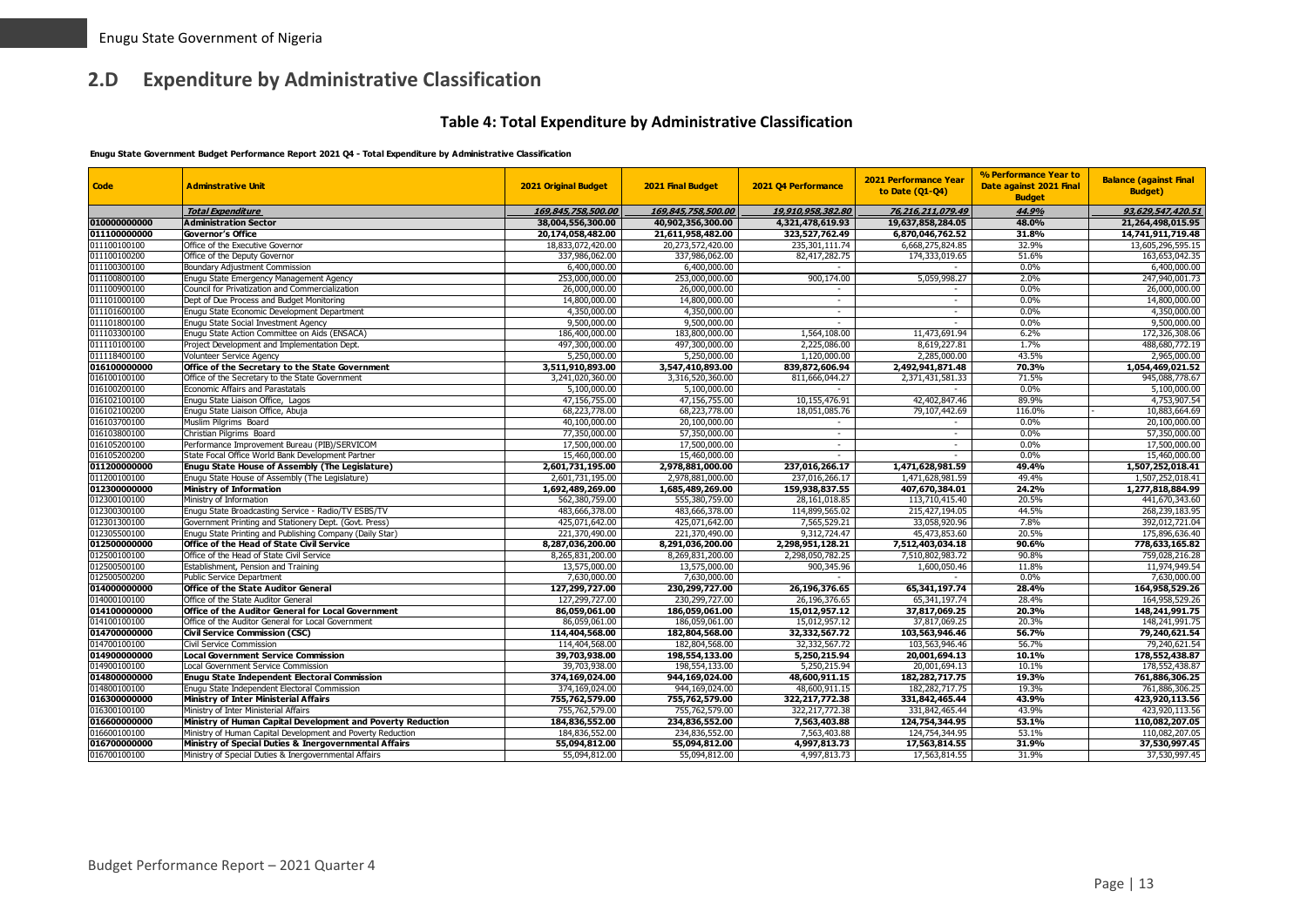| Code                         | Adminstrative Unit                                                     | <b>2021 Original Budget</b>        | 2021 Final Budget                    | 2021 Q4 Performance             | 2021 Performance Year<br>to Date (Q1-Q4) | % Performance Year to<br>Date against 2021 Final<br><b>Budget</b> | <b>Balance (against Final</b><br><b>Budget</b> ) |
|------------------------------|------------------------------------------------------------------------|------------------------------------|--------------------------------------|---------------------------------|------------------------------------------|-------------------------------------------------------------------|--------------------------------------------------|
| 020000000000                 | <b>Economic Sector</b>                                                 | 74,169,968,381.00                  | 72,846,468,381.00                    | 7,678,384,941.03                | 25,419,348,811.04                        | 34.9%                                                             | 47,427,119,569.96                                |
| 021500000000                 | Ministry of Agriculture and Natural Resources                          | 3,003,249,290.00                   | 3,003,249,290.00                     | 107,760,066.58                  | 442,395,000.93                           | 14.7%                                                             | 2,560,854,289.07                                 |
| 021500100100                 | Ministry of Agriculture and Natural Resources                          | 2,509,199,290.00                   | 2,509,199,290.00                     | 106,559,044.58                  | 440,295,173.98                           | 17.5%                                                             | 2,068,904,116.02                                 |
| 021502600100                 | Veterinary School, Achi                                                | 3,900,000.00                       | 3,900,000.00                         | 1,201,022.00                    | 1,701,022.00                             | 43.6%                                                             | 2,198,978.00                                     |
| 021510200100                 | Enugu State Agricultural Development Programme (ENADEP)                | 453,750,000.00                     | 453,750,000.00                       |                                 | 398,804.95                               | 0.1%                                                              | 453,351,195.05                                   |
| 021510400100                 | ertilizer Procurement and Distribution Company Ltd                     | 36,400,000.00                      | 36,400,000.00                        |                                 |                                          | 0.0%                                                              | 36,400,000.00                                    |
| 022000000000                 | Ministry of Finance and Economic Development                           | 8,328,660,844.00                   | 8,348,660,844.00                     | 2,089,373,730.40                | 5,777,016,308.87                         | 69.2%                                                             | 2,571,644,535.13                                 |
| 022000100100                 | Ministry of Finance and Economic Development                           | 6,312,280,612.00                   | 6,292,280,612.00                     | 1,923,471,551.76                | 4,748,752,279.13                         | 75.5%                                                             | 1,543,528,332.87                                 |
| 022000700100                 | Office of the State Accountant- General                                | 1,063,640,000.00                   | 1,103,640,000.00                     | 40,373,086.43                   | 372,469,890.88                           | 33.7%                                                             | 731,170,109.12                                   |
| 022000800100                 | Board of Internal Revenue                                              | 909,049,896.00                     | 909,049,896.00                       | 120,330,336.08                  | 632,298,222.88                           | 69.6%                                                             | 276,751,673.12                                   |
| 022001200100                 | Enugu State Gaming Commission                                          | 43,690,336.00                      | 43,690,336.00                        | 5,198,756.13                    | 23,495,915.98                            | 53.8%                                                             | 20,194,420.02                                    |
| 022200000000<br>022200100100 | Ministry of Commerce and Industry<br>Ministry of Commerce and Industry | 2,174,426,590.00<br>979,406,590.00 | 2,176,926,590.00<br>979,406,590.00   | 49,251,453.14<br>37,089,332.21  | 292,134,110.16<br>178,957,465.73         | 13.4%<br>18.3%                                                    | 1,884,792,479.84<br>800,449,124.27               |
| 022201700100                 | nugu State Investment Development Authority                            | 59,920,000.00                      | 62,420,000.00                        | 605,923.80                      | 7,011,288.92                             | 11.2%                                                             | 55,408,711.08                                    |
| 022201800100                 | Small and Medium Scale Enterprises Promotion                           | 1,123,500,000.00                   | 1,123,500,000.00                     | 11,556,197.13                   | 105, 165, 355.51                         | 9.4%                                                              | 1,018,334,644.49                                 |
| 022201900100                 | Enugu Marketing Company                                                | 11,600,000.00                      | 11,600,000.00                        |                                 | 1,000,000.00                             | 8.6%                                                              | 10,600,000.00                                    |
| 022700000000                 | Ministry of Labour and Productivity                                    | 86,981,689.00                      | 86,981,689.00                        | 13,748,245.04                   | 28,812,925.05                            | 33.1%                                                             | 58,168,763.95                                    |
| 022700100100                 | Ministry of Labour and Productivity                                    | 86,981,689.00                      | 86,981,689.00                        | 13,748,245.04                   | 28,812,925.05                            | 33.1%                                                             | 58,168,763.95                                    |
| 022800000000                 | Ministry of Science and Technology                                     | 389,096,355.00                     | 389,096,355.00                       | 10,197,946.31                   | 79,576,262.82                            | 20.5%                                                             | 309,520,092.18                                   |
| 022800100100                 | Ministry of Science and Technology                                     | 389,096,355.00                     | 389,096,355.00                       | 10,197,946.31                   | 79,576,262.82                            | 20.5%                                                             | 309,520,092.18                                   |
| 022900000000                 | <b>Ministry of Transport</b>                                           | 1,006,431,598.00                   | 1,006,431,598.00                     | 90,492,005.39                   | 280,097,751.84                           | 27.8%                                                             | 726,333,846.16                                   |
| 022900100100                 | Ministry of Transport                                                  | 608,063,870.00                     | 608,063,870.00                       | 52,775,427.04                   | 132,340,129.83                           | 21.8%                                                             | 475,723,740.17                                   |
| 022905300100                 | Enugu State Transport Company ENTRACO                                  | 155,476,413.00                     | 155,476,413.00                       |                                 | 13,520,681.51                            | 8.7%                                                              | 141,955,731.49                                   |
| 22905300200                  | Coal City Transport Services                                           | 242,891,315.00                     | 242,891,315.00                       | 37,716,578.35                   | 134,236,940.50                           | 55.3%                                                             | 108,654,374.50                                   |
| 023400000000                 | Ministry of Works and Infrastructure                                   | 43,825,255,327.00                  | 42,431,255,327.00                    | 4,366,285,166.64                | 15,350,806,427.94                        | 36.2%                                                             | 27,080,448,899.06                                |
| 023400100100                 | Ministry of Works and Infrastructure                                   | 42,999,945,327.00                  | 41,605,945,327.00                    | 4,366,285,166.64                | 15,350,806,427.94                        | 36.9%                                                             | 26,255,138,899.06                                |
| 023410200100                 | Rural Access Mobility Project (RAMP)                                   | 825.310.000.00                     | 825.310.000.00                       |                                 |                                          | 0.0%                                                              | 825,310,000.00                                   |
| 023600000000                 | Ministry of Culture and Tourism                                        | 1,141,251,482.00                   | 1,147,251,482.00                     | 23,276,881.55                   | 230,190,587.51                           | 20.1%                                                             | 917,060,894.49                                   |
| 023600100100                 | Ministry of Culture and Tourism                                        | 562,194,182.00                     | 562,194,182.00                       | 19,998,952.55                   | 70.421.706.51                            | 12.5%                                                             | 491,772,475.49                                   |
| 023600400100                 | Council for Arts and Culture                                           | 57,748,002.00                      | 63,748,002.00                        | 3,277,929.00                    | 15,915,002.00                            | 25.0%                                                             | 47,833,000.00                                    |
| 023605200100                 | Tourism Board                                                          | 52,709,298.00                      | 52,709,298.00                        |                                 | 8,853,879.00                             | 16.8%                                                             | 43,855,419.00                                    |
| 023605200200                 | Nike Lake Resort Hotel                                                 | 468,600,000.00                     | 468,600,000.00                       |                                 | 135,000,000.00                           | 28.8%                                                             | 333,600,000.00                                   |
| 023800000000                 | <b>State Economic Planning Commission</b>                              | 715,817,673.00                     | 715,817,673.00                       | 22,347,839.31                   | 89,672,549.72                            | 12.5%                                                             | 626,145,123.28                                   |
| 023800100100<br>023800400100 | State Economic Planning Commission                                     | 522,201,173.00<br>193,616,500.00   | 522,201,173.00<br>193,616,500.00     | 8,310,863.51<br>14,036,975.80   | 47,759,723.32<br>41,912,826.40           | 9.1%<br>21.6%                                                     | 474,441,449.68<br>151,703,673.60                 |
| 025200000000                 | State Bureau of Statistics<br><b>Ministry of Water Resources</b>       | 6,868,746,364.00                   | 6,921,746,364.00                     | 559,472,709.81                  | 1,673,249,158.80                         | 24.2%                                                             | 5,248,497,205.20                                 |
| 025200100100                 | Ministry of Water Resources                                            | 2,055,276,012.00                   | 2,058,276,012.00                     | 307,121,451.01                  | 706,857,151.74                           | 34.3%                                                             | 1,351,418,860.26                                 |
| 025210200100                 | Enugu State Water Corporation                                          | 4,079,163,370.00                   | 4,129,163,370.00                     | 252,351,258.80                  | 954,498,303.87                           | 23.1%                                                             | 3,174,665,066.13                                 |
| 025210300100                 | Enugu State Rural Water Suply and Sanitation Agency (ENRUWAS)          | 658,506,982.00                     | 658,506,982.00                       | $\sim$                          | 7,223,703.19                             | 1.1%                                                              | 651,283,278.81                                   |
| 025210400100                 | Small Town Water and Sanitation Agency                                 | 75,800,000.00                      | 75,800,000.00                        | $\sim$                          | 4,670,000.00                             | 6.2%                                                              | 71,130,000.00                                    |
| 025300000000                 | Ministry of Housing                                                    | 1,228,994,807.00                   | 1,228,994,807.00                     | 7,426,452.56                    | 38,194,216.10                            | 3.1%                                                              | 1,190,800,590.90                                 |
| 025300100100                 | linistry of Housing                                                    | 428,994,807.00                     | 428,994,807.00                       | 7,426,452.56                    | 38,194,216.10                            | 8.9%                                                              | 390,800,590.90                                   |
| 025301000100                 | inugu State Housing Development Corporation                            | 800.000.000.00                     | 800.000.000.00                       |                                 |                                          | 0.0%                                                              | 800,000,000.00                                   |
| 025400000000                 | <b>Ministry of Rural Development</b>                                   | 4,282,388,014.00                   | 4,237,388,014.00                     | 162,372,990.68                  | 633,971,824.98                           | 15.0%                                                             | 3,603,416,189.02                                 |
| 025400100100                 | Ministry of Rural Development                                          | 668,339,654.00                     | 668,339,654.00                       | 35,770,625.25                   | 151,328,190.67                           | 22.6%                                                             | 517,011,463.33                                   |
| 025400100200                 | Community Development Council                                          | 255,143,000.00                     | 245,593,000.00                       |                                 | 659,490.00                               | 0.3%                                                              | 244,933,510.00                                   |
| 025400700100                 | ire Service Department                                                 | 778,700,000.00                     | 733,700,000.00                       | 23,142,307.56                   | 98,414,936.09                            | 13.4%                                                             | 635,285,063.91                                   |
| 025410200100                 | Community and Social Developmnt Agency                                 | 100,000,000.00                     | 109,550,000.00                       | $\sim$                          |                                          | 0.0%                                                              | 109,550,000.00                                   |
| 025410300100                 | Rural Electrification Board (REB)                                      | 2,480,205,360.00                   | 2,480,205,360.00                     | 103,460,057.87                  | 383,569,208.22                           | 15.5%                                                             | 2,096,636,151.78                                 |
| 026000000000                 | Ministry of Lands and Urban Development                                | 903,239,834.00                     | 903,239,834.00                       | 121,573,873.05                  | 338,513,376.21                           | 37.5%                                                             | 564,726,457.79                                   |
| 026000100100                 | Ministry of Lands and Urban Development                                | 903,239,834.00                     | 903,239,834.00                       | 121,573,873.05                  | 338,513,376.21                           | 37.5%                                                             | 564,726,457.79                                   |
| 026400000000                 | Ministry of Budget and Planning                                        | 215,428,514.00                     | 249,428,514.00                       | 54,805,580.57                   | 164,718,310.11                           | 66.0%                                                             | 84,710,203,89                                    |
| 026400100100<br>030000000000 | Ministry of Budget and Planning                                        | 215,428,514.00<br>5,205,933,559.00 | 249,428,514.00                       | 54,805,580.57<br>939,114,356.80 | 164,718,310.11<br>2,581,511,969.41       | 66.0%<br>49.4%                                                    | 84,710,203.89<br>2,641,421,589.59                |
| 031800000000                 | <b>Law and Justice Sector</b><br><b>The State Judiciary</b>            | 3,833,966,853.00                   | 5,222,933,559.00<br>3,833,966,853.00 | 792,087,451.15                  | 1,915,036,236.60                         | 49.9%                                                             | 1,918,930,616.40                                 |
| 031800100100                 |                                                                        | 774,087,989.00                     | 774,087,989.00                       | 70,061,892.57                   | 105,732,907.25                           | 13.7%                                                             | 668,355,081.75                                   |
| 031805100100                 | Judicial Service Commission<br>Enugu State High Court                  | 2,003,819,363.00                   | 2,003,819,363.00                     | 577,824,814.96                  | 1,220,894,860.18                         | 60.9%                                                             | 782,924,502.82                                   |
| 031805200100                 | Customary Court of Appeal                                              | 1,056,059,501.00                   | 1,056,059,501.00                     | 144,200,743.62                  | 588,408,469.17                           | 55.7%                                                             | 467,651,031.83                                   |
| 032600000000                 | Ministry of Justice                                                    | 1,371,966,706.00                   | 1,388,966,706.00                     | 147,026,905.65                  | 666,475,732.81                           | 48.0%                                                             | 722,490,973.19                                   |
| 032600100100                 | Ministry of Justice                                                    | 1,157,586,706.00                   | 1,174,586,706.00                     | 135,916,891.81                  | 647,463,075.51                           | 55.1%                                                             | 527,123,630.49                                   |
| 032600300100                 | egal Aids Council                                                      | 4.900.000.00                       | 4.900.000.00                         |                                 | 420,000.00                               | 8.6%                                                              | 4,480,000.00                                     |
| 032600700100                 | Citizens' Rights and Mediation Centre                                  | 71,200,000.00                      | 71,200,000.00                        | 300,058.00                      | 2,399,444.00                             | 3.4%                                                              | 68,800,556.00                                    |
| 032601200100                 | Administrator-General/Public Trustees                                  | 14,210,000.00                      | 14,210,000.00                        |                                 |                                          | 0.0%                                                              | 14,210,000.00                                    |
| 032601300100                 | Enugu State Justice Reform Team                                        | 124,070,000.00                     | 124,070,000.00                       | 10,809,955.84                   | 16,193,213.30                            | 13.1%                                                             | 107,876,786.70                                   |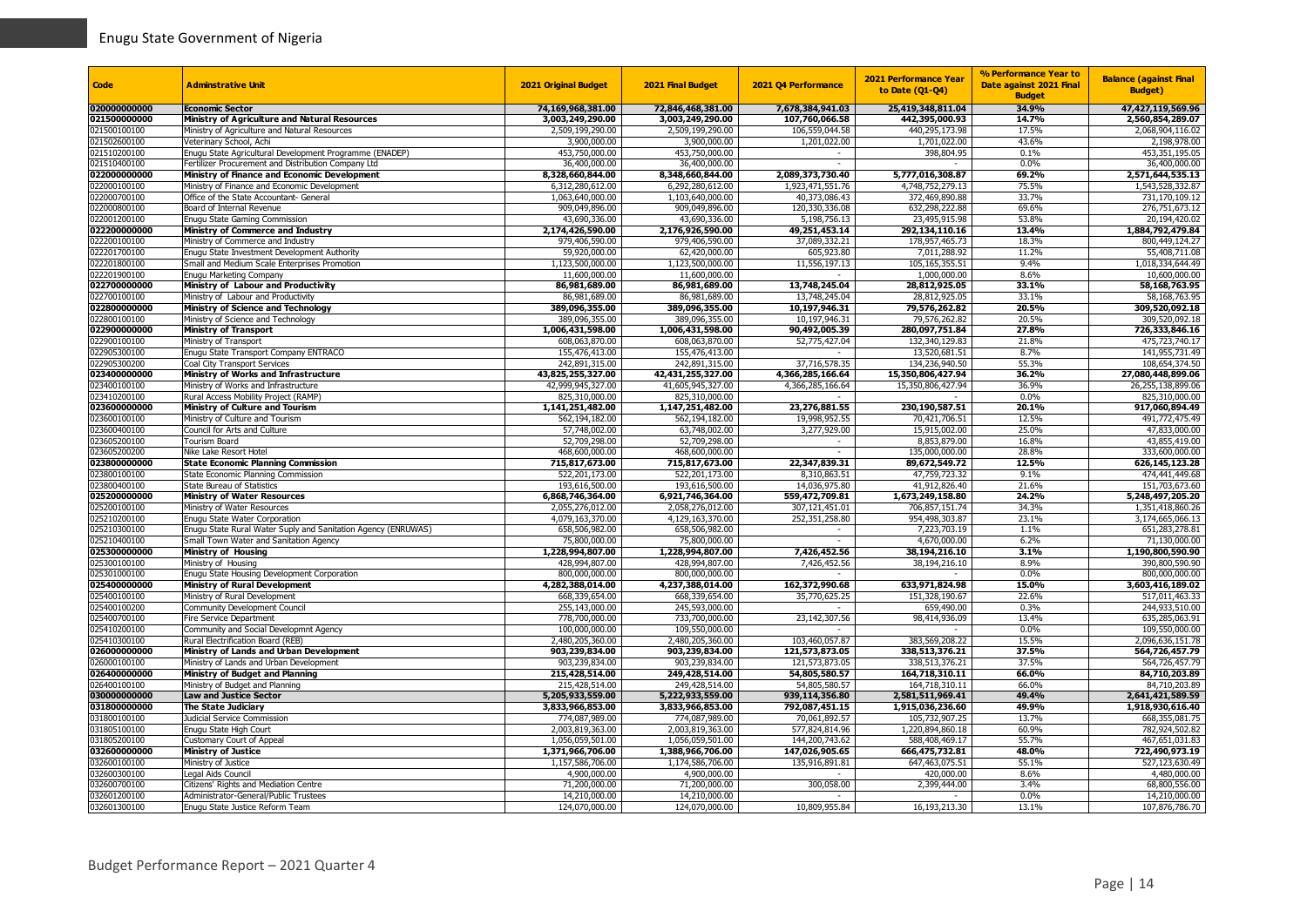| Code                         | <b>Adminstrative Unit</b>                                                | <b>2021 Original Budget</b>      | 2021 Final Budget                | 2021 04 Performance             | <b>2021 Performance Year</b><br>to Date (01-04) | % Performance Year to<br>Date against 2021 Final<br><b>Budget</b> | <b>Balance (against Final</b><br><b>Budget</b> ) |
|------------------------------|--------------------------------------------------------------------------|----------------------------------|----------------------------------|---------------------------------|-------------------------------------------------|-------------------------------------------------------------------|--------------------------------------------------|
| 040000000000                 | <b>Regional</b>                                                          | 1,610,910,108.00                 | 1,610,910,108.00                 | 52,025,302.19                   | 413,863,708.15                                  | 25.7%                                                             | 1,197,046,399.85                                 |
| 046500000000                 | Ministry of Capital Territory Development                                | 1,610,910,108.00                 | 1,610,910,108.00                 | 52,025,302.19                   | 413,863,708.15                                  | 25.7%                                                             | 1,197,046,399.85                                 |
| 046500100100                 | Enugu Capital Territory Development Authority                            | 1,610,910,108.00                 | 1,610,910,108.00                 | 52,025,302.19                   | 413,863,708.15                                  | 25.7%                                                             | 1,197,046,399.85                                 |
| 050000000000                 | <b>Social Sector</b>                                                     | 50,854,390,152.00                | 49,263,090,152.00                | 6,919,955,162.85                | 28,163,628,306.84                               | 57.2%                                                             | 21,099,461,845.16                                |
| 051300000000                 | Ministry of Youth and Sport                                              | 1,711,728,242.00                 | 1,936,728,242.00                 | 475,746,723.56                  | 1,367,670,794.31                                | 70.6%                                                             | 569,057,447.69                                   |
| 051300100100                 | Ministry of Youth and Sport                                              | 1,221,951,510.00                 | 1,126,951,510.00                 | 143,781,762.14                  | 632,856,608.02                                  | 56.2%                                                             | 494,094,901.98                                   |
| 051300200100                 | Rangers Management Corporation                                           | 429,496,732.00                   | 429,496,732.00                   | 253,417,346.70                  | 445,319,036.67                                  | 103.7%                                                            | 15,822,304.67                                    |
| 051305600100                 | National Youth Service Corp (NYSC)                                       | 55,930,000.00                    | 375,930,000.00                   | 78,547,614.72                   | 289,495,149.62                                  | 77.0%                                                             | 86,434,850.38                                    |
| 051305700100                 | Games Village Awgu                                                       | 4,350,000.00                     | 4,350,000.00                     |                                 |                                                 | 0.0%                                                              | 4,350,000.00                                     |
| 051400000000                 | Ministry of Gender Affairs and Social Development                        | 242,476,343.00                   | 251,476,343.00                   | 99,213,972.28                   | 234,509,758.40                                  | 93.3%                                                             | 16,966,584.60                                    |
| 051400100100                 | Ministry of Gender Affairs and Social Development                        | 198,826,343.00                   | 207,826,343.00                   | 90,493,972.28                   | 225,789,758.40                                  | 108.6%                                                            | 17,963,415.40                                    |
| 051400200100                 | Vocational and Rehabilitation Centre, Emene                              | 9,400,000.00                     | 9,400,000.00                     | 3,600,000.00                    | 3,600,000.00                                    | 38.3%                                                             | 5,800,000.00                                     |
| 051405500100                 | Remand Home                                                              | 5,300,000.00                     | 5,300,000.00                     | 1,800,000.00                    | 1,800,000.00                                    | 34.0%                                                             | 3,500,000.00                                     |
| 051405600100                 | Family Support Programme Center                                          | 10,950,000.00                    | 10,950,000.00                    | 1,450,000.00                    | 1,450,000.00                                    | 13.2%                                                             | 9,500,000.00                                     |
| 051405700100                 | Skills Acquisition Center, Uwani                                         | 8,500,000.00                     | 8,500,000.00                     | 650,000.00                      | 650,000.00                                      | 7.6%                                                              | 7,850,000.00                                     |
| 051405900100                 | Social Welfare centre, Emene                                             | 9,500,000.00                     | 9,500,000.00                     | 1,220,000.00                    | 1,220,000.00                                    | 12.8%                                                             | 8,280,000.00                                     |
| 051700000000                 | <b>Ministry of Education</b>                                             | 29,374,881,740.00                | 27,416,081,740.00                | 4,210,350,267.56                | 17,972,540,036.90                               | 65.6%                                                             | 9,443,541,703.10                                 |
| 051700100100                 | Ministry of Education                                                    | 834,192,810.00                   | 834,192,810.00                   | 42,905,527.67                   | 169,104,865.52                                  | 20.3%                                                             | 665,087,944.48                                   |
| 051700300100                 | Enugu State Universal Basic Education Board                              | 8,216,901,710.00                 | 6,463,101,710.00                 | 161,841,491.14                  | 540,843,067.13                                  | 8.4%                                                              | 5,922,258,642.87                                 |
| 051700800100                 | Enugu State Library Board                                                | 37,495,760.00                    | 37,495,760.00                    | 16,866,614.54                   | 36,921,501.45                                   | 98.5%                                                             | 574,258.55                                       |
| 051700900100                 | <b>Examinations Development Centre</b>                                   | 79,374,695.00                    | 79,374,695.00                    | 195,676,908.63                  | 219,943,751.12                                  | 277.1%                                                            | 140,569,056.12                                   |
| 051701000100                 | Agency for Mass Literacy                                                 | 40,525,000.00                    | 40,525,000.00                    | 797,700.00                      | 1,035,516.00                                    | 2.6%                                                              | 39,489,484.00                                    |
| 051701000200                 | Special Education Centre, Oji-River                                      | 14,000,000.00                    | 14,000,000.00                    | 483,063.80                      | 3,512,745.37                                    | 25.1%                                                             | 10,487,254.63                                    |
| 051701000300                 | Special Education Centre, Ogbete                                         | 14,300,000.00                    | 14,300,000.00                    | 5,600,000.00                    | 5,600,000.00                                    | 39.2%                                                             | 8,700,000.00                                     |
| 051701800100                 | Enugu State Polytechnic Iwollo                                           | 1,819,070,881.00                 | 1,809,070,881.00                 | 93,657,178.85                   | 473,025,824.54                                  | 26.1%                                                             | 1,336,045,056.46                                 |
| 051701900100                 | Enugu State College of Education (Technical)                             | 639,817,339.00                   | 689,817,339.00                   | 4,178,193.65                    | 488,511,685.96                                  | 70.8%                                                             | 201,305,653.04                                   |
| 051702600200                 | Enugu State University of Science and Technology (ESUT)                  | 2,154,180,000.00                 | 2,154,180,000.00                 | $\sim$                          | 1,435,567,535.50                                | 66.6%                                                             | 718,612,464.50                                   |
| 051702100200                 | ESUT College of Medicine (Teaching Hospital)                             | 52,000,000.00                    |                                  | 19,397,252.93                   | 40,630,544.39                                   |                                                                   | 40,630,544.39                                    |
| 051703100100                 | Institute of Management and Techonology (IMT)                            | 1,965,456,000.00                 | 1,925,456,000.00                 | 758.272.844.48                  | 2.814.080.039.11                                | 146.2%                                                            | 888,624,039.11                                   |
| 051705100100                 | Post-Primary Schools Management Board (PPSMB)                            | 11,026,523,303.00                | 11,026,523,303.00                | 2,579,275,567.55                | 10,363,782,588.04                               | 94.0%                                                             | 662,740,714.96                                   |
| 051705400100                 | Enugu State Science Technical and Vocational Sch. Mgt. Board             | 1,765,344,242.00                 | 1,765,344,242.00                 | 308,631,021.11                  | 1,181,028,319.54                                | 66.9%                                                             | 584,315,922.46                                   |
| 051705600100                 | Enugu State Scholarship and Education Loans Board                        | 715,700,000.00                   | 562,700,000.00                   | 22,766,903.21                   | 198,952,053.23                                  | 35.4%                                                             | 363,747,946.77                                   |
| 052100000000                 | Ministry of Health                                                       | 15,081,767,672.00                | 15,218,267,672.00                | 2,020,565,047.17                | 7,990,351,839.42                                | 52.5%                                                             | 7,227,915,832.58                                 |
| 052100100100                 | Ministry of Health                                                       | 3,957,351,965.00                 | 4,051,851,965.00                 | 246,895,848.87                  | 1,165,746,829.18                                | 28.8%                                                             | 2,886,105,135.82                                 |
| 052100300100                 | Enugu State Primary Health Care Development Agency                       | 1,639,900,000.00                 | 1,579,900,000.00                 | 50,860,734.25                   | 102,070,172.14                                  | 6.5%                                                              | 1,477,829,827.86                                 |
| 052100200100                 | Enugu State Agency for Universal Health Coverage                         | 127.090.000.00                   | 127.090.000.00                   |                                 |                                                 | 0.0%                                                              | 127,090,000.00                                   |
| 052102600200                 | ESUT Teaching Hospital ParkLane, Enugu                                   | 6,019,830,609.00                 | 6,071,830,609.00                 | 1,190,486,321.85                | 4,628,047,571.03                                | 76.2%                                                             | 1,443,783,037.97                                 |
| 052110200200                 | Enugu State Hospitals Management Board (SHB)                             | 3,033,595,098.00                 | 3,083,595,098.00                 | 532,322,142.20                  | 2,084,820,667.07                                | 67.6%                                                             | 998,774,430.93                                   |
| 052110270100                 | Enugu State College of Health Technology, Oji River                      | 135,000,000.00                   | 304,000,000.00                   | $\sim$                          | 4,000,000.00                                    | 1.3%                                                              | 300,000,000.00                                   |
| 052110270200                 | Enugu State College of Public Health Nursing/Health Technology, Nsukka   | 169,000,000.00                   |                                  |                                 | 5,666,600.00                                    |                                                                   | 5,666,600.00                                     |
| 053500000000                 | Ministry of Environment and Mineral Resources                            | 3,904,559,408.00                 | 3,901,559,408.00                 | 100,879,014.42<br>86.273.318.27 | 412,982,634.22                                  | 10.6%                                                             | 3,488,576,773.78                                 |
| 053500100100                 | Ministry of Environment and Mineral Resources                            | 824,652,409.00                   | 821,652,409.00                   |                                 | 210,130,347.93                                  | 25.6%                                                             | 611,522,061.07                                   |
| 053500100200                 | Nigeria Erosion and Watershed Management Project (NEWMAP)                | 2,633,500,000.00                 | 2,633,500,000.00                 | 8,546,638.65                    | 33,045,838.32                                   | 0.0%<br>34.3%                                                     | 2,633,500,000.00                                 |
| 053500900100                 | <b>Forestry Commission</b>                                               | 96,285,029.00                    | 96,285,029.00                    |                                 |                                                 |                                                                   | 63,239,190.68                                    |
| 053505300100                 | Enugu State Waste Management Authority (ESWAMA)                          | 336,821,970.00                   | 336,821,970.00                   | 5,674,049.50                    | 165,790,449.50                                  | 49.2%                                                             | 171,031,520.50                                   |
| 053505300200                 | Enugu State Structures for Signage and Advertisement Agency              | 13,300,000.00                    | 13,300,000.00                    | 385,008.00                      | 4,015,998.47                                    | 30.2%                                                             | 9,284,001.53                                     |
| 055100000000<br>055100100100 | Ministry of Local Government                                             | 376,932,620.00                   | 376,932,620.00                   | 7,681,494.82                    | 154,464,087.22                                  | 41.0%                                                             | 222,468,532.78                                   |
|                              | Ministry of Local Government                                             | 62,232,620.00                    | 62,232,620.00                    | 7,681,494.82                    | 29,464,087.22<br>125,000,000.00                 | 47.3%<br>39.7%                                                    | 32,768,532.78                                    |
| 055100500100<br>056200000000 | Local Government Pension Board<br><b>Ministry of Chieftaincy Matters</b> | 314,700,000.00<br>162,044,127.00 | 314,700,000.00<br>162,044,127.00 | 5,518,643,04                    | 31,109,156.37                                   | 19.2%                                                             | 189,700,000.00<br>130,934,970.63                 |
| 056200100100                 | Ministry of Chieftaincy Matters                                          | 162,044,127.00                   | 162,044,127.00                   | 5,518,643.04                    | 31,109,156.37                                   | 19.2%                                                             | 130,934,970.63                                   |
|                              |                                                                          |                                  |                                  |                                 |                                                 |                                                                   |                                                  |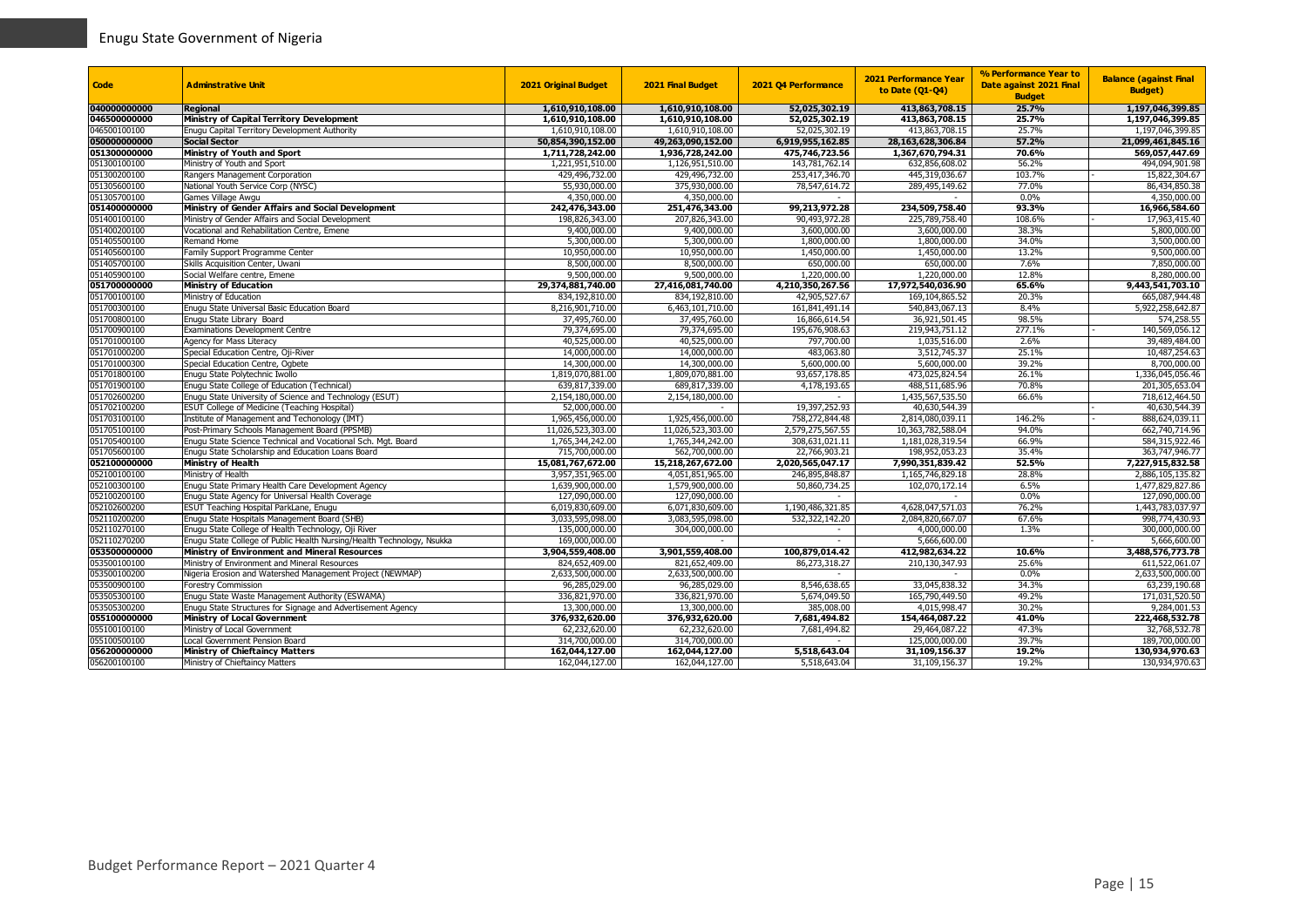#### **Table 5: Personnel Expenditure by Administrative Classification**

#### **Enugu State Government Budget Performance Report 2021 Q4 - Personnel Expenditure by Administrative Classification**

<span id="page-16-0"></span>

| Code                         | <b>Adminstrative Unit</b>                                                               | <b>2021 Original Budget</b>       | 2021 Final Budget                 | 2021 Q4 Performance            | <b>2021 Performance Year</b><br>to Date (01-04) | % Performance Year to<br>Date against 2021 Final<br><b>Budget</b> | <b>Balance (against Final</b><br><b>Budget</b> ) |
|------------------------------|-----------------------------------------------------------------------------------------|-----------------------------------|-----------------------------------|--------------------------------|-------------------------------------------------|-------------------------------------------------------------------|--------------------------------------------------|
|                              | <b>Total Personnel Expenditure</b>                                                      | 38,101,660,000.00                 | 38,107,660,000.00                 | 9,298,686,721.83               | 36,627,130,679.88                               | 96.1%                                                             | 1,480,529,320.12                                 |
| 010000000000                 | <b>Administration Sector</b>                                                            | 9,763,069,900.00                  | 9,763,069,900.00                  | 2,548,782,755.15               | 8,396,994,503.29                                | 86.0%                                                             | 1,366,075,396.71                                 |
| 011100000000                 | Governor's Office                                                                       | 258,108,482.00                    | 258,108,482.00                    | 52.900.813.49                  | 217,480,151.38                                  | 84.3%                                                             | 40.628.330.62                                    |
| 011100100100                 | Office of the Executive Governor                                                        | 236,572,420.00                    | 236,572,420.00                    | 48.276.081.74                  | 199,837,231.85                                  | 84.5%                                                             | 36.735.188.15                                    |
| 011100100200                 | Office of the Deputy Governor                                                           | 21,536,062.00                     | 21,536,062.00                     | 4,624,731.75                   | 17,642,919.53                                   | 81.9%                                                             | 3.893.142.47                                     |
| 016100000000                 | Office of the Secretary to the State Government                                         | 386,100,893,00                    | 386,100,893.00                    | 87.150.177.02                  | 192,927,670.03                                  | 50.0%                                                             | 193,173,222.97                                   |
| 016100100100                 | Office of the Secretary to the State Government                                         | 337,820,360.00                    | 337,820,360.00                    | 72,276,083.62                  | 133,453,973.68                                  | 39.5%                                                             | 204, 366, 386. 32                                |
| 016102100100                 | Enugu State Liaison Office, Lagos                                                       | 23,406,755.00                     | 23,406,755.00                     | 8,586,917.04                   | 33,327,979.57                                   | 142.4%                                                            | 9.921.224.57                                     |
| 016102100200                 | Enugu State Liaison Office, Abuja                                                       | 24,873,778.00                     | 24.873.778.00                     | 6,287,176.36                   | 26, 145, 716. 78                                | 105.1%                                                            | 1.271.938.78                                     |
| 011200000000                 | Enugu State House of Assembly (The Legislature)                                         | 158,850,195.00                    |                                   | 63,840,743.27                  | 253,790,799.84                                  |                                                                   | 253,790,799.84                                   |
| 011200100100                 | Enugu State House of Assembly (The Legislature)                                         | 158,850,195.00                    | $\overline{\phantom{a}}$          | 63,840,743.27                  | 253,790,799.84                                  |                                                                   | 253,790,799.84                                   |
| 012300000000                 | Ministry of Information                                                                 | 378,433,869.00                    | 378,433,869.00                    | 69,009,213.19                  | 219,127,834.59                                  | 57.9%                                                             | 159,306,034.41                                   |
| 012300100100                 | Ministry of Information                                                                 | 169,113,759.00                    | 169,113,759.00                    | 24,872,013.85                  | 104,687,042.95                                  | 61.9%                                                             | 64,426,716.05                                    |
| 012300300100                 | Enugu State Broadcasting Service - Radio/TV ESBS/TV                                     | 103,484,978.00                    | 103,484,978.00                    | 30,957,629.32                  | 62,396,393.36                                   | 60.3%                                                             | 41,088,584.64                                    |
| 012301300100                 | Government Printing and Stationery Dept. (Govt. Press)                                  | 61,971,642.00                     | 61,971,642.00                     | 6,589,785.21                   | 31,340,032.96                                   | 50.6%                                                             | 30,631,609.04                                    |
| 012305500100                 | Enugu State Printing and Publishing Company (Daily Star)                                | 43,863,490.00                     | 43,863,490.00                     | 6,589,784.81                   | 20,704,365.32                                   | 47.2%                                                             | 23, 159, 124.68                                  |
| 012500000000                 | Office of the Head of State Civil Service                                               | 8,088,231,200.00                  | 8,088,231,200.00                  | 2,206,670,752.92               | 7,230,275,033.20                                | 89.4%                                                             | 857,956,166.80                                   |
| 012500100100                 | Office of the Head of State Civil Service                                               | 8,088,231,200.00                  | 8,088,231,200.00                  | 2,206,670,752.92               | 7,230,275,033.20                                | 89.4%                                                             | 857,956,166.80                                   |
| 014000000000                 | <b>Office of the State Auditor General</b>                                              | 61,349,727.00                     | 61,349,727.00                     | 10,797,113.65                  | 43,442,331.54                                   | 70.8%                                                             | 17,907,395.46                                    |
| 014000100100                 | Office of the State Auditor General                                                     | 61,349,727.00                     | 61,349,727.00                     | 10,797,113.65                  | 43,442,331.54                                   | 70.8%                                                             | 17,907,395.46                                    |
| 014100000000                 | Office of the Auditor General for Local Government                                      | 67,509,061.00                     | 67,509,061.00                     | 6,348,081.01                   | 25,717,899.66                                   | 38.1%                                                             | 41,791,161.34                                    |
| 014100100100                 | Office of the Auditor General for Local Government                                      | 67,509,061.00                     | 67,509,061.00                     | 6,348,081.01                   | 25,717,899.66                                   | 38.1%                                                             | 41,791,161.34                                    |
| 014700000000                 | <b>Civil Service Commission (CSC)</b>                                                   | 49,104,568.00                     | 49,104,568.00                     | 13,855,365.72                  | 61,985,822.46                                   | 126.2%                                                            | 12,881,254.46                                    |
| 014700100100                 | Civil Service Commission                                                                | 49,104,568.00                     | 49,104,568.00                     | 13,855,365.72                  | 61,985,822.46                                   | 126.2%                                                            | 12,881,254.46                                    |
| 014900000000                 | <b>Local Government Service Commission</b>                                              | 17,253,938.00                     | 176,104,133.00                    | 5,250,215.94                   | 20,001,694.13                                   | 11.4%                                                             | 156,102,438.87                                   |
| 014900100100                 | ocal Government Service Commission                                                      | 17,253,938.00                     | 176,104,133.00                    | 5,250,215.94                   | 20,001,694.13                                   | 11.4%                                                             | 156, 102, 438.87                                 |
| 014800000000                 | <b>Enugu State Independent Electoral Commission</b>                                     | 240,019,024.00                    | 240,019,024.00                    | 18,749,780.65                  | 77,201,041.53                                   | 32.2%                                                             | 162,817,982.47                                   |
| 014800100100                 | Enuqu State Independent Electoral Commission                                            | 240,019,024.00                    | 240,019,024.00                    | 18,749,780.65                  | 77,201,041.53                                   | 32.2%                                                             | 162,817,982.47                                   |
| 016300000000                 | Ministry of Inter Ministerial Affairs                                                   | 17,562,579.00                     | 17,562,579.00                     | 3,571,641.93                   | 13,196,334.99                                   | 75.1%                                                             | 4,366,244.01                                     |
| 016300100100                 | Ministry of Inter Ministerial Affairs                                                   | 17,562,579.00                     | 17,562,579.00                     | 3,571,641.93                   | 13,196,334.99                                   | 75.1%                                                             | 4,366,244.01                                     |
| 016600000000                 | Ministry of Human Capital Development and Poverty Reduction                             | 27,786,552.00                     | 27,786,552.00                     | 6,657,063.63                   | 27,272,548.39                                   | 98.2%                                                             | 514,003.61                                       |
| 016600100100                 | Ministry of Human Capital Development and Poverty Reduction                             | 27,786,552.00                     | 27,786,552.00                     | 6,657,063.63                   | 27,272,548.39                                   | 98.2%                                                             | 514,003.61                                       |
| 016700000000                 | Ministry of Special Duties & Inergovernmental Affairs                                   | 12,759,812.00                     | 12,759,812.00                     | 3,981,792.73                   | 14,575,341.55                                   | 114.2%                                                            | 1,815,529.55                                     |
| 016700100100<br>020000000000 | Ministry of Special Duties & Inergovernmental Affairs                                   | 12,759,812.00<br>2,866,192,281.00 | 12,759,812.00<br>2,872,192,281.00 | 3,981,792.73<br>675,940,509.87 | 14,575,341.55<br>2,565,156,330.26               | 114.2%<br>89.3%                                                   | 1,815,529.55<br>307,035,950.74                   |
| 021500000000                 | <b>Economic Sector</b><br>Ministry of Agriculture and Natural Resources                 | 462,299,290.00                    | 462,299,290.00                    | 105,360,320.58                 | 432,415,398.23                                  | 93.5%                                                             | 29,883,891.77                                    |
| 021500100100                 | Ministry of Agriculture and Natural Resources                                           | 462,299,290.00                    | 462,299,290.00                    | 105,360,320.58                 | 432,415,398.23                                  | 93.5%                                                             | 29,883,891.77                                    |
| 022000000000                 |                                                                                         | 670,768,844.00                    | 670,768,844.00                    | 123,751,654.43                 | 670,658,231.52                                  | 100.0%                                                            | 110,612.48                                       |
| 022000100100                 | Ministry of Finance and Economic Development                                            | 188,130,612.00                    | 188,130,612.00                    | 67,120,306.20                  | 272,026,004.38                                  | 144.6%                                                            | 83,895,392.38                                    |
| 022000700100                 | Ministry of Finance and Economic Development<br>Office of the State Accountant- General | 300,000,000.00                    | 300,000,000.00                    |                                | 165,930,000.00                                  | 55.3%                                                             | 134,070,000.00                                   |
| 022000800100                 | Board of Internal Revenue                                                               | 159,549,896.00                    | 159,549,896.00                    | 51,840,733.60                  | 212,375,589.90                                  | 133.1%                                                            | 52,825,693.90                                    |
| 022001200100                 | Enugu State Gaming Commission                                                           | 23,088,336.00                     | 23,088,336.00                     | 4,790,614.63                   | 20,326,637.24                                   | 88.0%                                                             | 2,761,698.76                                     |
| 022200000000                 | Ministry of Commerce and Industry                                                       | 212,306,590.00                    | 212,306,590.00                    | 36,289,766.21                  | 157,008,703.73                                  | 74.0%                                                             | 55,297,886.27                                    |
| 022200100100                 | Ministry of Commerce and Industry                                                       | 212,306,590.00                    | 212,306,590.00                    | 36,289,766.21                  | 157,008,703.73                                  | 74.0%                                                             | 55,297,886.27                                    |
| 022700000000                 | Ministry of Labour and Productivity                                                     | 31,434,189.00                     | 31,434,189.00                     | 3,575,655.99                   | 14,429,109.80                                   | 45.9%                                                             | 17,005,079.20                                    |
| 022700100100                 | Ministry of Labour and Productivity                                                     | 31,434,189.00                     | 31,434,189.00                     | 3,575,655.99                   | 14,429,109.80                                   | 45.9%                                                             | 17,005,079.20                                    |
|                              |                                                                                         |                                   |                                   |                                |                                                 |                                                                   |                                                  |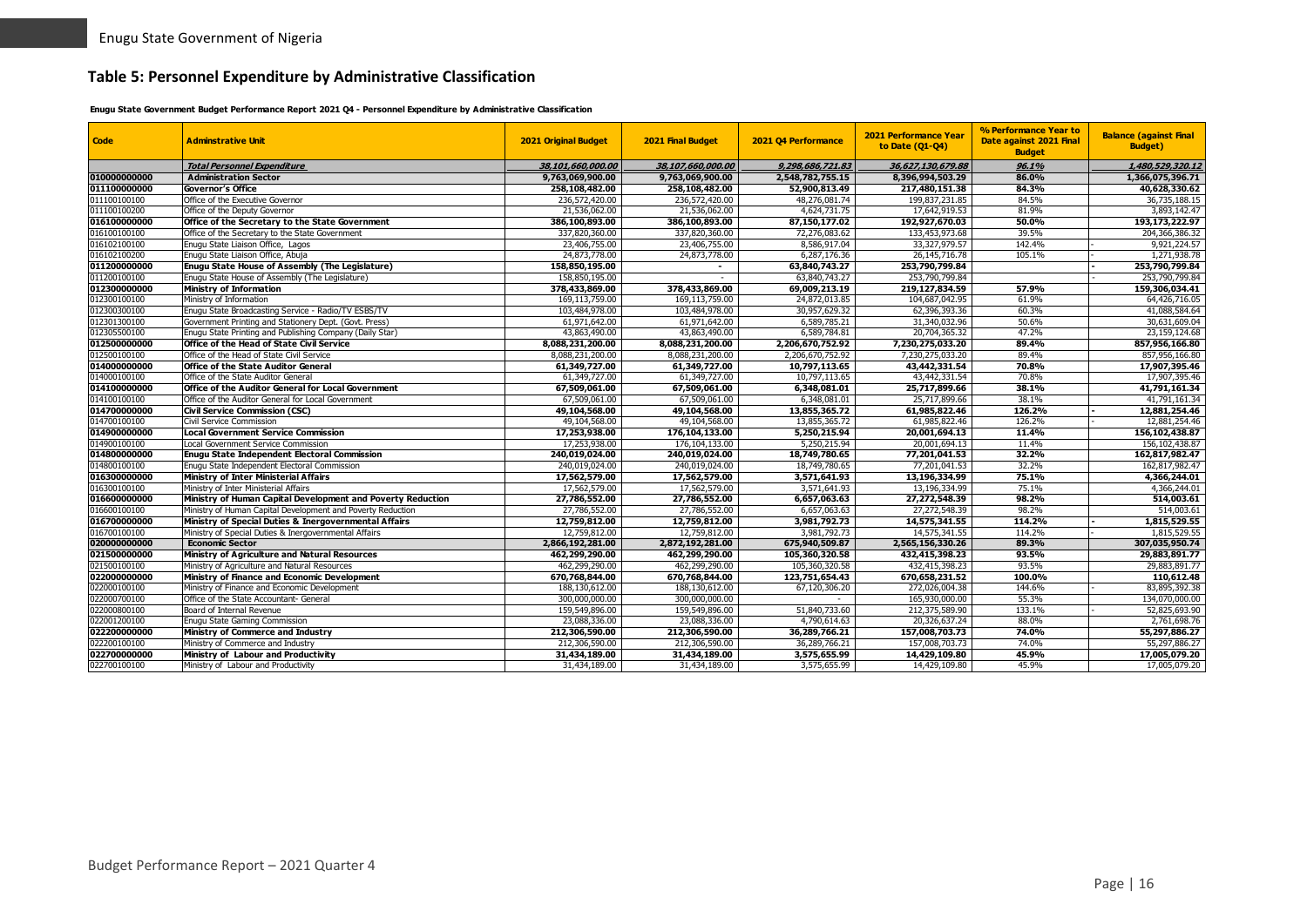| <b>Code</b>  | <b>Adminstrative Unit</b>                                     | <b>2021 Original Budget</b> | 2021 Final Budget | 2021 Q4 Performance | <b>2021 Performance Year</b><br>to Date (Q1-Q4) | % Performance Year to<br>Date against 2021 Final<br><b>Budget</b> | <b>Balance (against Final</b><br><b>Budget</b> ) |
|--------------|---------------------------------------------------------------|-----------------------------|-------------------|---------------------|-------------------------------------------------|-------------------------------------------------------------------|--------------------------------------------------|
| 022800000000 | Ministry of Science and Technology                            | 49,046,355.00               | 49,046,355.00     | 8,054,933.31        | 30,292,230.32                                   | 61.8%                                                             | 18,754,124.68                                    |
| 022800100100 | Ministry of Science and Technology                            | 49,046,355.00               | 49,046,355.00     | 8,054,933.31        | 30,292,230.32                                   | 61.8%                                                             | 18,754,124.68                                    |
| 022900000000 | <b>Ministry of Transport</b>                                  | 323,982,998.00              | 323,982,998.00    | 41,218,795.84       | 154,647,932.97                                  | 47.7%                                                             | 169,335,065.03                                   |
| 022900100100 | Ministry of Transport                                         | 197,033,870.00              | 197,033,870.00    | 41,218,795.84       | 107,501,150.83                                  | 54.6%                                                             | 89,532,719.17                                    |
| 022905300100 | Enugu State Transport Company ENTRACO                         | 20,226,413.00               | 20,226,413.00     | $\sim$              | 13,520,681.51                                   | 66.8%                                                             | 6,705,731.49                                     |
| 022905300200 | Coal City Transport Services                                  | 106,722,715.00              | 106,722,715.00    |                     | 33,626,100.63                                   | 31.5%                                                             | 73,096,614.37                                    |
| 023400000000 | Ministry of Works and Infrastructure                          | 229,445,327.00              | 229,445,327.00    | 41,754,105.26       | 169,980,587.81                                  | 74.1%                                                             | 59,464,739.19                                    |
| 023400100100 | Ministry of Works and Infrastructure                          | 229,445,327.00              | 229,445,327.00    | 41,754,105.26       | 169,980,587.81                                  | 74.1%                                                             | 59,464,739.19                                    |
| 023600000000 | Ministry of Culture and Tourism                               | 97,251,482.00               | 103,251,482.00    | 19,880,796.73       | 88,251,229.19                                   | 85.5%                                                             | 15,000,252.81                                    |
| 023600100100 | Ministry of Culture and Tourism                               | 42,644,182.00               | 42,644,182.00     | 16,800,867,73       | 65,952,065.19                                   | 154.7%                                                            | 23,307,883.19                                    |
| 023600400100 | Council for Arts and Culture                                  | 24,398,002.00               | 30,398,002.00     | 3,079,929.00        | 14,205,002.00                                   | 46.7%                                                             | 16,193,000.00                                    |
| 023605200100 | Tourism Board                                                 | 30,209,298.00               | 30,209,298.00     |                     | 8,094,162.00                                    | 26.8%                                                             | 22,115,136.00                                    |
| 023800000000 | <b>State Economic Planning Commission</b>                     | 92,717,673.00               | 92,717,673.00     | 17,711,642.31       | 72,118,640.69                                   | 77.8%                                                             | 20,599,032.31                                    |
| 023800100100 | State Economic Planning Commission                            | 41,451,173.00               | 41,451,173.00     | 7,902,477.51        | 35,431,636.76                                   | 85.5%                                                             | 6,019,536.24                                     |
| 023800400100 | State Bureau of Statistics                                    | 51,266,500.00               | 51,266,500.00     | 9,809,164.80        | 36,687,003.93                                   | 71.6%                                                             | 14,579,496.07                                    |
| 025200000000 | <b>Ministry of Water Resources</b>                            | 264,621,364,00              | 264,621,364.00    | 108,469,123.29      | 202,842,968.44                                  | 76.7%                                                             | 61,778,395.56                                    |
| 025200100100 | Ministry of Water Resources                                   | 62,376,012.00               | 62,376,012.00     | 11,373,696.69       | 47,888,868.84                                   | 76.8%                                                             | 14,487,143.16                                    |
| 025210200100 | Enugu State Water Corporation                                 | 191,513,370.00              | 191,513,370.00    | 97,095,426.60       | 151,454,968.97                                  | 79.1%                                                             | 40,058,401.03                                    |
| 025210300100 | Enugu State Rural Water Suply and Sanitation Agency (ENRUWAS) | 10,731,982.00               | 10,731,982.00     |                     | 3,499,130.63                                    | 32.6%                                                             | 7,232,851.37                                     |
| 025300000000 | <b>Ministry of Housing</b>                                    | 26,794,807.00               | 26,794,807.00     | 6,826,418.16        | 26,708,443.05                                   | 99.7%                                                             | 86,363.95                                        |
| 025300100100 | Ministry of Housing                                           | 26,794,807.00               | 26,794,807.00     | 6,826,418.16        | 26,708,443.05                                   | 99.7%                                                             | 86,363.95                                        |
| 025400000000 | <b>Ministry of Rural Development</b>                          | 161,055,014.00              | 161,055,014.00    | 35,101,755.25       | 185,472,296.19                                  | 115.2%                                                            | 24,417,282.19                                    |
| 025400100100 | Ministry of Rural Development                                 | 84,999,654.00               | 84,999,654.00     | 35, 101, 755.25     | 142,485,533.77                                  | 167.6%                                                            | 57,485,879.77                                    |
| 025410300100 | Rural Electrification Board (REB)                             | 76,055,360.00               | 76,055,360.00     |                     | 42,986,762.42                                   | 56.5%                                                             | 33,068,597.58                                    |
| 026000000000 | Ministry of Lands and Urban Development                       | 212,639,834.00              | 212,639,834.00    | 121,573,873.05      | 334, 172, 376.21                                | 157.2%                                                            | 121,532,542.21                                   |
| 026000100100 | Ministry of Lands and Urban Development                       | 212,639,834.00              | 212,639,834.00    | 121,573,873.05      | 334,172,376.21                                  | 157.2%                                                            | 121,532,542.21                                   |
| 026400000000 | Ministry of Budget and Planning                               | 31,828,514.00               | 31,828,514.00     | 6,371,669.46        | 26, 158, 182. 11                                | 82.2%                                                             | 5,670,331.89                                     |
| 026400100100 | Ministry of Budget and Planning                               | 31,828,514.00               | 31,828,514.00     | 6,371,669.46        | 26, 158, 182. 11                                | 82.2%                                                             | 5,670,331.89                                     |
| 030000000000 | <b>Law and Justice Sector</b>                                 | 2,336,633,559.00            | 2,336,633,559.00  | 386,727,118.14      | 1,721,245,626.81                                | 73.7%                                                             | 615,387,932.19                                   |
| 031800000000 | The State Judiciary                                           | 1,625,196,853.00            | 1,625,196,853.00  | 304,551,231.42      | 1,276,155,536.81                                | 78.5%                                                             | 349,041,316.19                                   |
| 031800100100 | Judicial Service Commission                                   | 12,937,989.00               | 12,937,989.00     | 1,234,198.59        | 5,609,213.27                                    | 43.4%                                                             | 7,328,775.73                                     |
| 031805100100 | Enugu State High Court                                        | 904,499,363.00              | 904,499,363.00    | 176,641,438.96      | 767,558,566.68                                  | 84.9%                                                             | 136,940,796.32                                   |
| 031805200100 | <b>Customary Court of Appeal</b>                              | 707,759,501.00              | 707,759,501.00    | 126,675,593.87      | 502,987,756.86                                  | 71.1%                                                             | 204,771,744.14                                   |
| 032600000000 | <b>Ministry of Justice</b>                                    | 711,436,706.00              | 711,436,706.00    | 82,175,886.72       | 445,090,090.00                                  | 62.6%                                                             | 266,346,616.00                                   |
| 032600100100 | Ministry of Justice                                           | 711,436,706.00              | 711,436,706.00    | 82,175,886.72       | 445,090,090.00                                  | 62.6%                                                             | 266,346,616.00                                   |
| 040000000000 | Regional                                                      | 66,590,108.00               | 66,590,108.00     | 14,389,032.44       | 48,709,967.43                                   | 73.1%                                                             | 17,880,140.57                                    |
| 046500000000 | Ministry of Capital Territory Development                     | 66,590,108.00               | 66,590,108.00     | 14,389,032.44       | 48,709,967.43                                   | 73.1%                                                             | 17,880,140.57                                    |
| 046500100100 | Enuqu Capital Territory Development Authority                 | 66,590,108.00               | 66,590,108.00     | 14,389,032.44       | 48,709,967.43                                   | 73.1%                                                             | 17,880,140.57                                    |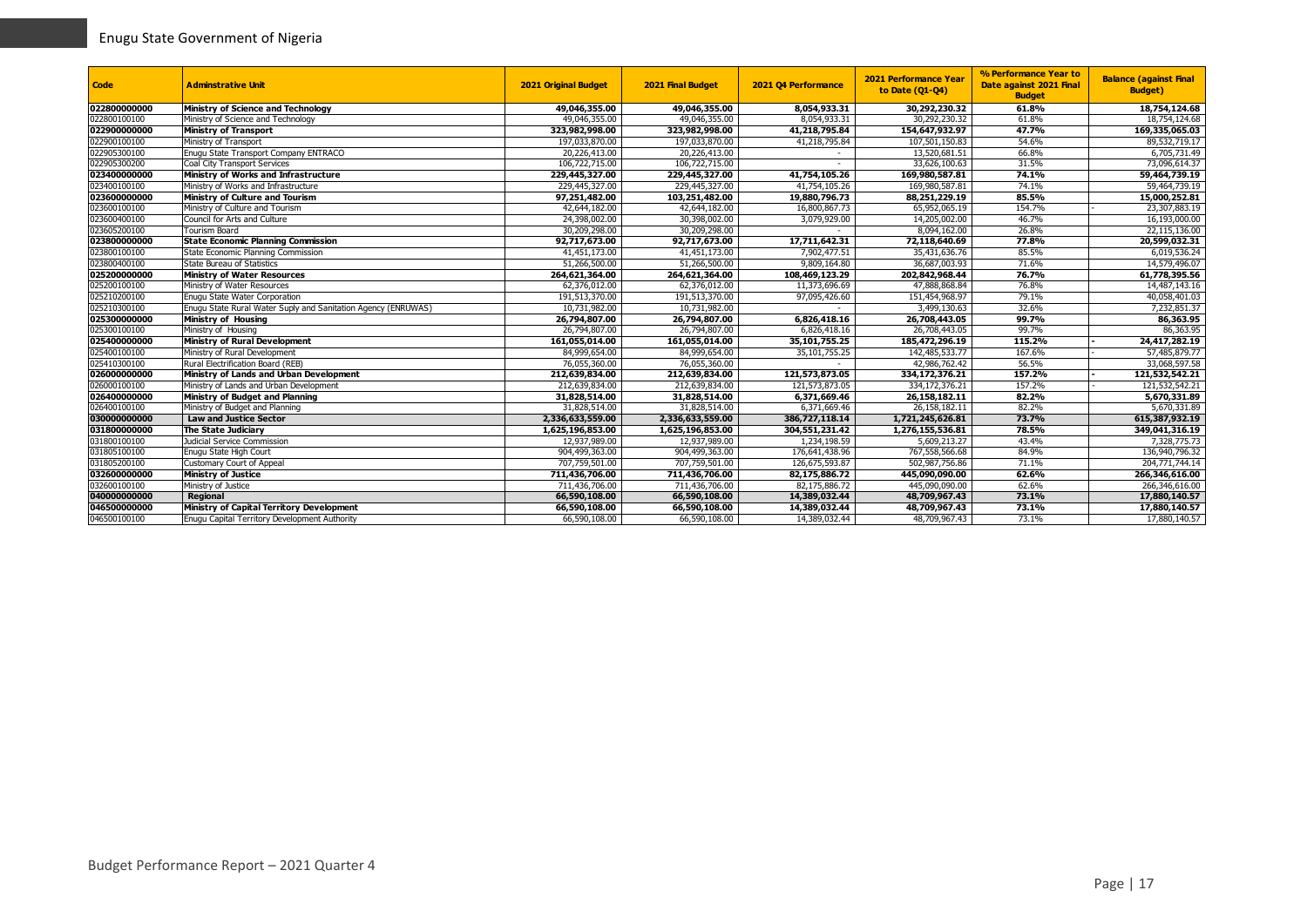| Code         | <b>Adminstrative Unit</b>                                    | <b>2021 Original Budget</b> | 2021 Final Budget | 2021 Q4 Performance      | <b>2021 Performance Year</b><br>to Date (Q1-Q4) | % Performance Year to<br>Date against 2021 Final<br><b>Budget</b> | <b>Balance (against Final</b><br><b>Budget</b> ) |
|--------------|--------------------------------------------------------------|-----------------------------|-------------------|--------------------------|-------------------------------------------------|-------------------------------------------------------------------|--------------------------------------------------|
| 050000000000 | <b>Social Sector</b>                                         | 23,069,174,152.00           | 23,069,174,152.00 | 5,672,847,306.23         | 23,895,024,252.09                               | 103.6%                                                            | 825,850,100.09                                   |
| 051300000000 | Ministry of Youth and Sport                                  | 277,448,242.00              | 277,448,242.00    | 87,255,155.54            | 232,418,378.49                                  | 83.8%                                                             | 45,029,863.51                                    |
| 051300100100 | Ministry of Youth and Sport                                  | 122,951,510.00              | 122,951,510.00    | 21,681,210.54            | 91,904,749.92                                   | 74.7%                                                             | 31,046,760.08                                    |
| 051300200100 | Rangers Management Corporation                               | 154,496,732.00              | 154,496,732.00    | 65,573,945.00            | 140,513,628.57                                  | 90.9%                                                             | 13.983.103.43                                    |
| 051400000000 | Ministry of Gender Affairs and Social Development            | 54,676,343.00               | 54,676,343.00     | 18,630,847.98            | 73,137,267.70                                   | 133.8%                                                            | 18,460,924.70                                    |
| 051400100100 | Ministry of Gender Affairs and Social Development            | 54,676,343.00               | 54,676,343.00     | 18,630,847.98            | 73,137,267.70                                   | 133.8%                                                            | 18,460,924.70                                    |
| 051700000000 | <b>Ministry of Education</b>                                 | 15,178,530,740.00           | 15,178,530,740.00 | 3,584,662,948.28         | 15,869,917,565.98                               | 104.6%                                                            | 691,386,825.98                                   |
| 051700100100 | Ministry of Education                                        | 224.836.810.00              | 224,836,810.00    | 35,647,442.67            | 142.330.559.32                                  | 63.3%                                                             | 82,506,250.68                                    |
| 051700300100 | Enugu State Universal Basic Education Board                  | 96,701,710.00               | 96,701,710.00     |                          | 69,026,180.57                                   | 71.4%                                                             | 27,675,529.43                                    |
| 051700800100 | Enuqu State Library Board                                    | 27,295,760.00               | 27,295,760.00     | 15,763,437.72            | 34,733,519.85                                   | 127.2%                                                            | 7,437,759.85                                     |
| 051700900100 | <b>Examinations Development Centre</b>                       | 41,974,695.00               | 41,974,695.00     | 6,620,447.73             | 26,772,706.92                                   | 63.8%                                                             | 15,201,988.08                                    |
| 051701800100 | Enugu State Polytechnic Iwollo                               | 258,970,881.00              | 248,970,881.00    |                          | 249,567,988.42                                  | 100.2%                                                            | 597,107.42                                       |
| 051701900100 | Enugu State College of Education (Technical)                 | 164,467,339.00              | 214,467,339.00    | $\sim$                   | 355.243.019.06                                  | 165.6%                                                            | 140,775,680.06                                   |
| 051702600200 | Enugu State University of Science and Technology (ESUT)      | 1,450,000,000.00            | 1,450,000,000.00  |                          | 1,207,363,097.04                                | 83.3%                                                             | 242,636,902.96                                   |
| 051703100100 | Institute of Management and Techonology (IMT)                | 1,300,000,000.00            | 1,260,000,000.00  | 668,954,961.78           | 2,293,637,758.93                                | 182.0%                                                            | 1,033,637,758.93                                 |
| 051705100100 | Post-Primary Schools Management Board (PPSMB)                | 10,255,023,303.00           | 10,255,023,303.00 | 2,561,965,567.55         | 10,336,172,188.04                               | 100.8%                                                            | 81,148,885.04                                    |
| 051705400100 | Enugu State Science Technical and Vocational Sch. Mgt. Board | 1,359,260,242.00            | 1,359,260,242.00  | 295,711,090.83           | 1,155,070,547.83                                | 85.0%                                                             | 204,189,694.17                                   |
| 052100000000 | Ministry of Health                                           | 6,872,142,672.00            | 6,872,142,672.00  | 1,925,500,336.20         | 7,327,009,258.17                                | 106.6%                                                            | 454,866,586.17                                   |
| 052100100100 | Ministry of Health                                           | 457,616,965.00              | 457,616,965.00    | 204, 407, 160. 15        | 748.028.396.07                                  | 163.5%                                                            | 290,411,431.07                                   |
| 052102600200 | ESUT Teaching Hospital ParkLane, Enugu                       | 4,232,830,609.00            | 4,232,830,609.00  | 1,190,486,321.85         | 4,621,947,571.03                                | 109.2%                                                            | 389,116,962.03                                   |
| 052110200200 | Enugu State Hospitals Management Board (SHB)                 | 2,181,695,098.00            | 2,181,695,098.00  | 530,606,854.20           | 1.957.033.291.07                                | 89.7%                                                             | 224,661,806.93                                   |
| 053500000000 | Ministry of Environment and Mineral Resources                | 330,409,408.00              | 330,409,408.00    | 44,983,620.92            | 219,724,387.64                                  | 66.5%                                                             | 110,685,020.36                                   |
| 053500100100 | Ministry of Environment and Mineral Resources                | 244,402,409.00              | 244,402,409.00    | 37,437,320.27            | 125,610,653.32                                  | 51.4%                                                             | 118,791,755.68                                   |
| 053500900100 | <b>Forestry Commission</b>                                   | 34,485,029.00               | 34,485,029.00     | 7,546,300.65             | 31,245,434.32                                   | 90.6%                                                             | 3,239,594.68                                     |
| 053505300100 | Enugu State Waste Management Authority (ESWAMA)              | 51,521,970.00               | 51,521,970.00     | $\overline{\phantom{a}}$ | 62.868.300.00                                   | 122.0%                                                            | 11,346,330.00                                    |
| 055100000000 | Ministry of Local Government                                 | 330,922,620.00              | 330,922,620.00    | 6,845,925.27             | 151,851,346.73                                  | 45.9%                                                             | 179,071,273.27                                   |
| 055100100100 | Ministry of Local Government                                 | 30,922,620.00               | 30,922,620.00     | 6,845,925.27             | 26,851,346.73                                   | 86.8%                                                             | 4,071,273.27                                     |
| 055100500100 | Local Government Pension Board                               | 300,000,000.00              | 300,000,000.00    |                          | 125,000,000.00                                  | 41.7%                                                             | 175,000,000.00                                   |
| 056200000000 | Ministry of Chieftaincy Matters                              | 25,044,127.00               | 25,044,127.00     | 4,968,472.04             | 20,966,047.38                                   | 83.7%                                                             | 4,078,079.62                                     |
| 056200100100 | Ministry of Chieftaincy Matters                              | 25,044,127.00               | 25,044,127.00     | 4,968,472.04             | 20,966,047.38                                   | 83.7%                                                             | 4,078,079.62                                     |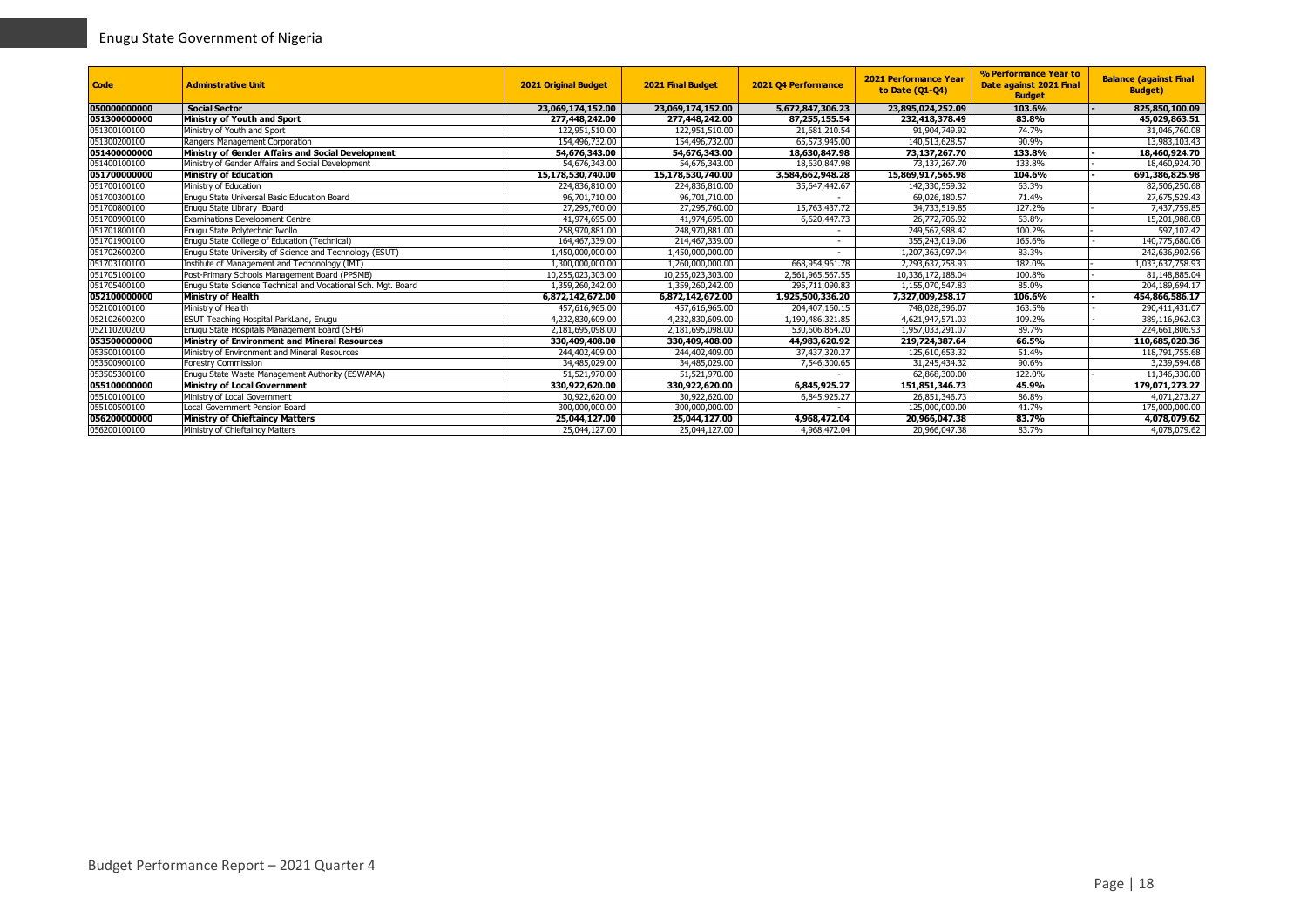#### **Table 6: Overhead Expenditure by Administrative Classification**

#### **Enugu State Government Budget Performance Report 2021 Q4 - Overhead Expenditure by Administrative Classification**

<span id="page-19-0"></span>

| Code         | <b>Adminstrative Unit</b>                                   | 2021 Original Budget | 2021 Final Budget | 2021 Q4 Performance      | 2021 Performance Year<br>to Date (Q1-Q4) | % Performance Year to<br>Date against 2021 Final<br><b>Budget</b> | <b>Balance (against Final</b><br><b>Budget</b> ) |
|--------------|-------------------------------------------------------------|----------------------|-------------------|--------------------------|------------------------------------------|-------------------------------------------------------------------|--------------------------------------------------|
|              | <b>Total Overhead Expenditure</b>                           | 25,009,240,000,00    | 27.844.240.000.00 | 2.973.412.313.73         | 13,849,665,527.83                        | 49.7%                                                             | 13.994.574.472.17                                |
| 010000000000 | <b>Administration Sector</b>                                | 16,715,920,000.00    | 18,066,320,000.00 | 877,380,211.34           | 8.370.875.705.35                         | 46.3%                                                             | 9,695,444,294.65                                 |
| 011100000000 | <b>Governor's Office</b>                                    | 14,780,700,000.00    | 15,117,100,000.00 | 83,601,919.00            | 5,842,791,061.14                         | 38.7%                                                             | 9,274,308,938.86                                 |
| 011100100100 | Office of the Executive Governor                            | 14,216,000,000.00    | 14,555,000,000.00 |                          | 5,659,598,543.00                         | 38.9%                                                             | 8,895,401,457.00                                 |
| 011100100200 | Office of the Deputy Governor                               | 299,650,000.00       | 299,650,000.00    | 77,792,551.00            | 155,754,600.12                           | 52.0%                                                             | 143,895,399.88                                   |
| 011100300100 | Boundary Adjustment Commission                              | 6,400,000.00         | 6,400,000.00      |                          | $\sim$                                   | 0.0%                                                              | 6,400,000.00                                     |
| 011100800100 | Enugu State Emergency Management Agency                     | 182,000,000.00       | 182,000,000.00    | 900,174.00               | 5,059,998.27                             | 2.8%                                                              | 176,940,001.73                                   |
| 011100900100 | Council for Privatization and Commercialization             | 26,000,000.00        | 26,000,000.00     |                          | $\sim$                                   | 0.0%                                                              | 26,000,000.00                                    |
| 011101000100 | Dept of Due Process and Budget Monitoring                   | 7,000,000.00         | 7.000.000.00      | $\sim$                   | $\sim$                                   | 0.0%                                                              | 7.000.000.00                                     |
| 011101600100 | Enuqu State Economic Development Department                 | 4,350,000.00         | 4,350,000.00      | $\sim$                   | $\sim$                                   | 0.0%                                                              | 4,350,000.00                                     |
| 011101800100 | Enugu State Social Investment Agency                        | 9,500,000.00         | 9,500,000.00      |                          |                                          | 0.0%                                                              | 9,500,000.00                                     |
| 011103300100 | Enuqu State Action Committee on Aids (ENSACA)               | 18,900,000.00        | 16,300,000.00     | 1,564,108.00             | 11,473,691.94                            | 70.4%                                                             | 4,826,308.06                                     |
| 011110100100 | Project Development and Implementation Dept.                | 5,650,000.00         | 5,650,000.00      | 2,225,086.00             | 8,619,227.81                             | 152.6%                                                            | 2,969,227.81                                     |
| 011118400100 | Volunteer Service Agency                                    | 5,250,000.00         | 5,250,000.00      | 1,120,000.00             | 2,285,000.00                             | 43.5%                                                             | 2,965,000.00                                     |
| 016100000000 | Office of the Secretary to the State Government             | 575,610,000.00       | 593,610,000.00    | 122,906,911.38           | 604,251,145.29                           | 101.8%                                                            | 10,641,145.29                                    |
| 016100100100 | Office of the Secretary to the State Government             | 365,700,000.00       | 423,700,000.00    | 109,574,442.11           | 542,214,551.49                           | 128.0%                                                            | 118,514,551.49                                   |
| 016100200100 | Economic Affairs and Parastatals                            | 5,100,000.00         | 5.100.000.00      |                          |                                          | 0.0%                                                              | 5.100.000.00                                     |
| 016102100100 | Enugu State Liaison Office, Lagos                           | 23,750,000.00        | 23,750,000.00     | 1,568,559.87             | 9,074,867.89                             | 38.2%                                                             | 14,675,132.11                                    |
| 016102100200 | Enugu State Liaison Office, Abuja                           | 43,350,000.00        | 43,350,000.00     | 11,763,909.40            | 52,961,725.91                            | 122.2%                                                            | 9,611,725.91                                     |
| 016103700100 | Muslim Pilgrims Board                                       | 40,100,000.00        | 20,100,000.00     | $\overline{\phantom{a}}$ | $\sim$                                   | 0.0%                                                              | 20,100,000.00                                    |
| 016103800100 | Christian Pilgrims Board                                    | 77,350,000.00        | 57,350,000.00     | $\sim$                   | $\sim$                                   | 0.0%                                                              | 57,350,000.00                                    |
| 016105200100 | Performance Improvement Bureau (PIB)/SERVICOM               | 12,000,000.00        | 12,000,000.00     | $\sim$                   |                                          | 0.0%                                                              | 12,000,000.00                                    |
| 016105200200 | State Focal Office World Bank Development Partner           | 8,260,000.00         | 8,260,000.00      |                          |                                          | 0.0%                                                              | 8,260,000.00                                     |
| 011200000000 | <b>Enugu State House of Assembly (The Legislature)</b>      | 905,400,000.00       | 1,366,400,000.00  | 121,386,378.00           | 1,041,854,094.50                         | 76.2%                                                             | 324,545,905.50                                   |
| 011200100100 | Enugu State House of Assembly (The Legislature)             | 905,400,000.00       | 1,366,400,000.00  | 121,386,378.00           | 1,041,854,094.50                         | 76.2%                                                             | 324,545,905.50                                   |
| 012300000000 | Ministry of Information                                     | 188,910,000.00       | 181,910,000.00    | 90,929,624.36            | 188,542,549.42                           | 103.6%                                                            | 6,632,549.42                                     |
| 012300100100 | Ministry of Information                                     | 68,650,000.00        | 61,650,000.00     | 3,289,005.00             | 9,023,372.45                             | 14.6%                                                             | 52,626,627.55                                    |
| 012300300100 | Enugu State Broadcasting Service - Radio/TV ESBS/TV         | 89,400,000.00        | 89,400,000.00     | 83,941,935.70            | 153,030,800.69                           | 171.2%                                                            | 63,630,800.69                                    |
| 012301300100 | Government Printing and Stationery Dept. (Govt. Press)      | 14,600,000.00        | 14,600,000.00     | 975,744.00               | 1,718,888.00                             | 11.8%                                                             | 12,881,112.00                                    |
| 012305500100 | Enugu State Printing and Publishing Company (Daily Star)    | 16,260,000.00        | 16,260,000.00     | 2,722,939.66             | 24,769,488.28                            | 152.3%                                                            | 8,509,488.28                                     |
| 012500000000 | <b>Office of the Head of State Civil Service</b>            | 70,280,000.00        | 74,280,000.00     | 91,580,375.29            | 229,073,000.98                           | 308.4%                                                            | 154,793,000.98                                   |
| 012500100100 | Office of the Head of State Civil Service                   | 58,400,000.00        | 62.400.000.00     | 91,380,029.33            | 228,172,950.52                           | 365.7%                                                            | 165,772,950.52                                   |
| 012500500100 | Establishment, Pension and Training                         | 6,750,000.00         | 6,750,000.00      | 200,345.96               | 900,050.46                               | 13.3%                                                             | 5,849,949.54                                     |
| 012500500200 | Public Service Department                                   | 5,130,000.00         | 5,130,000.00      |                          |                                          | 0.0%                                                              | 5,130,000.00                                     |
| 014000000000 | <b>Office of the State Auditor General</b>                  | 19,450,000.00        | 72,450,000.00     | 15,399,263.00            | 21,898,866.20                            | 30.2%                                                             | 50,551,133.80                                    |
| 014000100100 | Office of the State Auditor General                         | 19,450,000.00        | 72,450,000.00     | 15,399,263.00            | 21,898,866.20                            | 30.2%                                                             | 50.551.133.80                                    |
| 014100000000 | <b>Office of the Auditor General for Local Government</b>   | 13,550,000.00        | 63,550,000.00     | 8,664,876.11             | 12,099,169.59                            | 19.0%                                                             | 51,450,830.41                                    |
| 014100100100 | Office of the Auditor General for Local Government          | 13,550,000.00        | 63,550,000.00     | 8,664,876.11             | 12,099,169.59                            | 19.0%                                                             | 51,450,830.41                                    |
| 014700000000 | <b>Civil Service Commission (CSC)</b>                       | 31,700,000.00        | 31,700,000.00     | 18,477,202.00            | 26, 153, 702.00                          | 82.5%                                                             | 5,546,298.00                                     |
| 014700100100 | Civil Service Commission                                    | 31,700,000,00        | 31,700,000.00     | 18,477,202.00            | 26,153,702.00                            | 82.5%                                                             | 5,546,298.00                                     |
| 014900000000 | <b>Local Government Service Commission</b>                  | 10,950,000.00        | 10,950,000.00     |                          |                                          | 0.0%                                                              | 10,950,000.00                                    |
| 014900100100 | Local Government Service Commission                         | 10,950,000.00        | 10,950,000.00     | $\sim$                   |                                          | 0.0%                                                              | 10,950,000.00                                    |
| 014800000000 | <b>Enugu State Independent Electoral Commission</b>         | 44,150,000.00        | 479,150,000.00    | 3,865,170.50             | 79,095,716.22                            | 16.5%                                                             | 400,054,283.78                                   |
| 014800100100 | Enugu State Independent Electoral Commission                | 44,150,000.00        | 479,150,000.00    | 3,865,170.50             | 79,095,716.22                            | 16.5%                                                             | 400,054,283.78                                   |
| 016300000000 | <b>Ministry of Inter Ministerial Affairs</b>                | 34,350,000.00        | 34,350,000.00     | 318,646,130.45           | 318,646,130.45                           | 927.6%                                                            | 284, 296, 130.45                                 |
| 016300100100 | Ministry of Inter Ministerial Affairs                       | 34,350,000.00        | 34,350,000.00     | 318,646,130.45           | 318,646,130.45                           | 927.6%                                                            | 284,296,130.45                                   |
| 016600000000 | Ministry of Human Capital Development and Poverty Reduction | 32,050,000.00        | 32,050,000.00     | 906,340.25               | 3,481,796.56                             | 10.9%                                                             | 28,568,203.44                                    |
| 016600100100 | Ministry of Human Capital Development and Poverty Reduction | 32.050.000.00        | 32,050,000.00     | 906,340.25               | 3,481,796.56                             | 10.9%                                                             | 28,568,203.44                                    |
| 016700000000 | Ministry of Special Duties & Inergovernmental Affairs       | 8,820,000.00         | 8,820,000.00      | 1,016,021.00             | 2,988,473.00                             | 33.9%                                                             | 5,831,527.00                                     |
| 016700100100 | Ministry of Special Duties & Inergovernmental Affairs       | 8,820,000.00         | 8,820,000.00      | 1,016,021.00             | 2,988,473.00                             | 33.9%                                                             | 5,831,527.00                                     |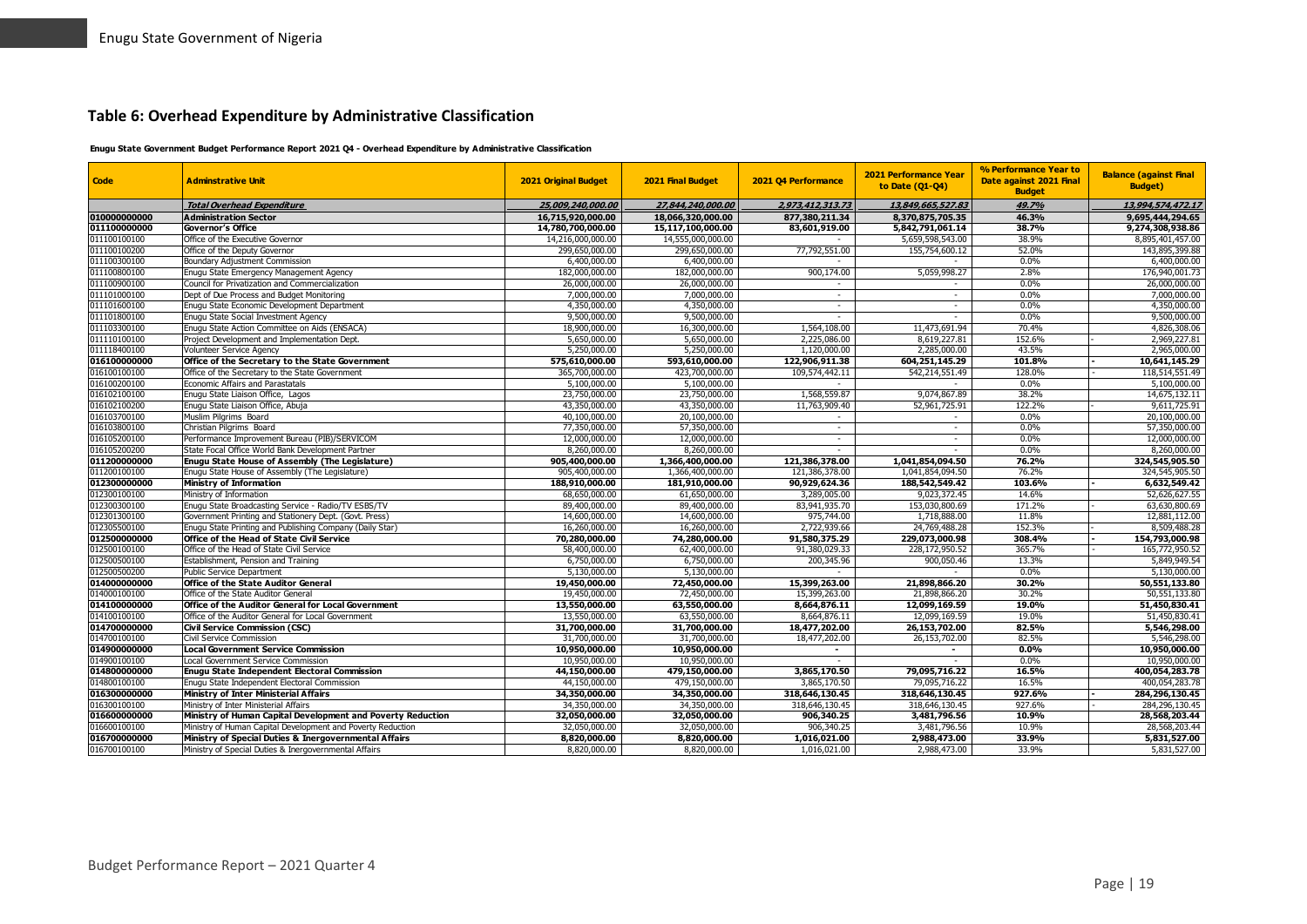| Code                         | <b>Adminstrative Unit</b>                                            | 2021 Original Budget              | 2021 Final Budget                 | 2021 Q4 Performance             | 2021 Performance Year<br>to Date (Q1-Q4) | % Performance Year to<br>Date against 2021 Final<br><b>Budget</b> | <b>Balance (against Final</b><br><b>Budget</b> ) |
|------------------------------|----------------------------------------------------------------------|-----------------------------------|-----------------------------------|---------------------------------|------------------------------------------|-------------------------------------------------------------------|--------------------------------------------------|
| 020000000000                 | <b>Economic Sector</b>                                               | 3,771,260,000.00                  | 5,135,360,000.00                  | 680,788,542.09                  | 1,734,673,620.67                         | 33.8%                                                             | 3,400,686,379.33                                 |
| 021500000000                 | Ministry of Agriculture and Natural Resources                        | 92,200,000.00                     | 92,200,000.00                     | 2,399,746.00                    | 9,979,602.70                             | 10.8%                                                             | 82,220,397.30                                    |
| 021500100100                 | Ministry of Agriculture and Natural Resources                        | 69,900,000.00                     | 69,900,000.00                     | 1,198,724.00                    | 7,879,775.75                             | 11.3%                                                             | 62.020.224.25                                    |
| 021502600100                 | Veterinary School, Achi                                              | 3.900.000.00                      | 3,900,000,00                      | 1,201,022,00                    | 1,701,022,00                             | 43.6%                                                             | 2.198.978.00                                     |
| 021510200100                 | Enugu State Agricultural Development Programme (ENADEP)              | 12,000,000.00                     | 12,000,000.00                     | $\overline{a}$                  | 398,804.95                               | 3.3%                                                              | 11,601,195.05                                    |
| 021510400100                 | Fertilizer Procurement and Distribution Company Ltd                  | 6.400.000.00                      | 6.400.000.00                      |                                 |                                          | 0.0%                                                              | 6.400.000.00                                     |
| 022000000000                 | Ministry of Finance and Economic Development                         | 1,418,650,000.00                  | 2,738,750,000.00                  | 131,267,487.36                  | 586,211,635.15                           | 21.4%                                                             | 2,152,538,364.85                                 |
| 022000100100                 | Ministry of Finance and Economic Development                         | 315,150,000.00                    | 1,595,150,000.00                  | 24,446,656.95                   | 37,941,219.95                            | 2.4%                                                              | 1.557.208.780.05                                 |
| 022000700100                 | Office of the State Accountant- General                              | 521,500,000.00                    | 561,500,000.00                    | 37,923,086.43                   | 129,088,503.48                           | 23.0%                                                             | 432,411,496.52                                   |
| 022000800100                 | Board of Internal Revenue                                            | 569,400,000.00                    | 569,500,000.00                    | 68,489,602.48                   | 416,012,632.98                           | 73.0%                                                             | 153,487,367.02                                   |
| 022001200100                 | Enugu State Gaming Commission                                        | 12,600,000.00                     | 12,600,000.00                     | 408,141.50                      | 3,169,278.74                             | 25.2%                                                             | 9,430,721.26                                     |
| 022200000000                 | Ministry of Commerce and Industry                                    | 159,250,000.00                    | 161,750,000.00                    | 12,961,686.93                   | 63,210,406.43                            | 39.1%                                                             | 98,539,593.57                                    |
| 022200100100                 | Ministry of Commerce and Industry                                    | 66,900,000.00                     | 66,900,000.00                     | 799,566.00                      | 21,033,762.00                            | 31.4%                                                             | 45,866,238.00                                    |
| 022201700100                 | Enugu State Investment Development Authority                         | 9,050,000.00                      | 11,550,000.00                     | 605,923.80                      | 7,011,288.92                             | 60.7%                                                             | 4,538,711.08                                     |
| 022201800100                 | Small and Medium Scale Enterprises Promotion                         | 73,500,000.00                     | 73,500,000.00                     | 11,556,197.13                   | 35, 165, 355. 51                         | 47.8%                                                             | 38,334,644.49                                    |
| 022201900100                 | Enugu Marketing Company                                              | 9,800,000.00                      | 9,800,000.00                      |                                 |                                          | 0.0%                                                              | 9,800,000.00                                     |
| 022700000000                 | Ministry of Labour and Productivity                                  | 16,680,000,00                     | 16,680,000,00                     | 9,832,589,05                    | 13,683,815.25                            | 82.0%                                                             | 2,996,184.75                                     |
| 022700100100                 | Ministry of Labour and Productivity                                  | 16,680,000.00                     | 16,680,000.00                     | 9,832,589.05                    | 13,683,815.25                            | 82.0%                                                             | 2,996,184.75                                     |
| 022800000000                 | Ministry of Science and Technology                                   | 26,800,000,00                     | 26,800,000,00                     | 2.143.013.00                    | 5,895,432.50                             | 22.0%                                                             | 20,904,567.50                                    |
| 022800100100                 | Ministry of Science and Technology                                   | 26,800,000.00                     | 26,800,000.00                     | 2,143,013.00                    | 5,895,432.50                             | 22.0%                                                             | 20,904,567.50                                    |
| 022900000000<br>022900100100 | Ministry of Transport                                                | 120,280,000.00                    | 120,280,000.00                    | 49,273,209.55                   | 121,612,318.87                           | 101.1%                                                            | 1,332,318.87                                     |
|                              | Ministry of Transport                                                | 42,730,000.00                     | 42,730,000.00                     | 11,556,631.20                   | 21,001,479.00                            | 49.1%<br>0.0%                                                     | 21,728,521.00                                    |
| 022905300100                 | Enugu State Transport Company ENTRACO                                | 11.000.000.00                     | 11.000.000.00                     |                                 |                                          |                                                                   | 11.000.000.00                                    |
| 022905300200<br>023400000000 | Coal City Transport Services<br>Ministry of Works and Infrastructure | 66,550,000.00<br>1,102,100,000,00 | 66,550,000.00<br>1,101,600,000,00 | 37,716,578.35<br>180.651.427.63 | 100,610,839.87<br>211,634,114.88         | 151.2%<br>19.2%                                                   | 34,060,839.87<br>889,965,885.12                  |
| 023400100100                 | Ministry of Works and Infrastructure                                 | 1,102,100,000.00                  | 1,101,600,000.00                  | 180,651,427.63                  | 211,634,114.88                           | 19.2%                                                             | 889,965,885.12                                   |
| 023600000000                 | Ministry of Culture and Tourism                                      | 40,400,000,00                     | 40,400,000,00                     | 3,396,084.82                    | 6,939,358,32                             | 17.2%                                                             | 33,460,641.68                                    |
| 023600100100                 | Ministry of Culture and Tourism                                      | 22,050,000.00                     | 22.050.000.00                     | 3.198.084.82                    | 4,469,641.32                             | 20.3%                                                             | 17.580.358.68                                    |
| 023600400100                 | Council for Arts and Culture                                         | 8,100,000.00                      | 8,100,000.00                      | 198,000.00                      | 1,710,000.00                             | 21.1%                                                             | 6,390,000.00                                     |
| 023605200100                 | Tourism Board                                                        | 10,250,000.00                     | 10,250,000.00                     |                                 | 759,717.00                               | 7.4%                                                              | 9,490,283.00                                     |
| 023800000000                 | <b>State Economic Planning Commission</b>                            | 59,050,000.00                     | 59,050,000.00                     | 4,636,197.00                    | 17,553,909.03                            | 29.7%                                                             | 41,496,090.97                                    |
| 023800100100                 | State Economic Planning Commission                                   | 45,450,000.00                     | 45,450,000.00                     | 408,386.00                      | 12,328,086.56                            | 27.1%                                                             | 33,121,913.44                                    |
| 023800400100                 | State Bureau of Statistics                                           | 13,600,000.00                     | 13,600,000.00                     | 4,227,811.00                    | 5,225,822.47                             | 38.4%                                                             | 8,374,177.53                                     |
| 025200000000                 | <b>Ministry of Water Resources</b>                                   | 142,850,000.00                    | 195,850,000.00                    | 151,970,547.81                  | 395,504,669.75                           | 201.9%                                                            | 199,654,669.75                                   |
| 025200100100                 | Ministry of Water Resources                                          | 22,900,000.00                     | 25,900,000.00                     | 1,442,715.61                    | 115,758,626.29                           | 446.9%                                                            | 89,858,626.29                                    |
| 025210200100                 | Enugu State Water Corporation                                        | 101.650.000.00                    | 151.650.000.00                    | 150.527.832.20                  | 278,631,470.90                           | 183.7%                                                            | 126.981.470.90                                   |
| 025210300100                 | Enugu State Rural Water Suply and Sanitation Agency (ENRUWAS)        | 12,500,000.00                     | 12,500,000.00                     | $\sim$                          | 1,114,572.56                             | 8.9%                                                              | 11,385,427.44                                    |
| 025210400100                 | Small Town Water and Sanitation Agency                               | 5,800,000,00                      | 5.800.000.00                      |                                 |                                          | 0.0%                                                              | 5,800,000,00                                     |
| 025300000000                 | Ministry of Housing                                                  | 17,500,000.00                     | 17,500,000.00                     | 600,034.40                      | 11,485,773.05                            | 65.6%                                                             | 6,014,226.95                                     |
| 025300100100                 | Ministry of Housing                                                  | 17,500,000.00                     | 17,500,000.00                     | 600,034.40                      | 11,485,773.05                            | 65.6%                                                             | 6,014,226.95                                     |
| 025400000000                 | <b>Ministry of Rural Development</b>                                 | 422,600,000.00                    | 377,600,000.00                    | 83,222,607.43                   | 148,061,456.74                           | 39.2%                                                             | 229,538,543.26                                   |
| 025400100100                 | Ministry of Rural Development                                        | 28,200,000.00                     | 28,200,000.00                     | 668,870.00                      | 5,702,656.90                             | 20.2%                                                             | 22,497,343.10                                    |
| 025400100200                 | Community Development Council                                        | 9,550,000.00                      |                                   |                                 | 659,490.00                               |                                                                   | 659,490.00                                       |
| 025400700100                 | ire Service Department                                               | 130,700,000.00                    | 85,700,000.00                     | 22,605,307.56                   | 24,937,586.09                            | 29.1%                                                             | 60,762,413.91                                    |
| 025410200100                 | Community and Social Developmnt Agency                               |                                   | 9,550,000.00                      | $\sim$                          |                                          | 0.0%                                                              | 9,550,000.00                                     |
| 025410300100                 | Rural Electrification Board (REB)                                    | 254,150,000.00                    | 254,150,000.00                    | 59,948,429.87                   | 116,761,723.75                           | 45.9%                                                             | 137,388,276.25                                   |
| 026000000000                 | Ministry of Lands and Urban Development                              | 30,600,000.00                     | 30,600,000,00                     |                                 | 4,341,000.00                             | 14.2%                                                             | 26,259,000,00                                    |
| 026000100100                 | Ministry of Lands and Urban Development                              | 30,600,000.00                     | 30,600,000.00                     | $\overline{a}$                  | 4,341,000.00                             | 14.2%                                                             | 26,259,000.00                                    |
| 026400000000                 | Ministry of Budget and Planning                                      | 122,300,000.00                    | 156,300,000.00                    | 48,433,911.11                   | 138,560,128.00                           | 88.7%                                                             | 17,739,872.00                                    |
| 026400100100                 | Ministry of Budget and Planning                                      | 122,300,000.00                    | 156,300,000.00                    | 48,433,911.11                   | 138,560,128.00                           | 88.7%                                                             | 17,739,872.00                                    |
| 030000000000                 | <b>Law and Justice Sector</b>                                        | 756,350,000.00                    | 773,350,000.00                    | 550,409,738.66                  | 774,839,925.10                           | 100.2%                                                            | 1,489,925.10                                     |
| 031800000000                 | The State Judiciary                                                  | 586,800,000.00                    | 586,800,000.00                    | 485,558,719.73                  | 553,454,282.29                           | 94.3%                                                             | 33,345,717.71                                    |
| 031800100100                 | Judicial Service Commission                                          | 131,000,000.00                    | 131,000,000.00                    | 68,827,693.98                   | 68,827,693.98                            | 52.5%                                                             | 62,172,306.02                                    |
| 031805100100                 | Enugu State High Court                                               | 353,900,000.00                    | 353,900,000.00                    | 401,183,376.00                  | 401,183,376.00                           | 113.4%                                                            | 47,283,376.00                                    |
| 031805200100                 | <b>Customary Court of Appeal</b>                                     | 101,900,000.00                    | 101.900.000.00                    | 15,547,649.75                   | 83,443,212.31                            | 81.9%                                                             | 18,456,787.69                                    |
| 032600000000                 | <b>Ministry of Justice</b>                                           | 169,550,000.00                    | 186,550,000.00                    | 64,851,018.93                   | 221,385,642.81                           | 118.7%                                                            | 34,835,642.81                                    |
| 032600100100                 | Ministry of Justice                                                  | 130,450,000.00                    | 147,450,000.00                    | 53,741,005.09                   | 202,372,985.51                           | 137.2%                                                            | 54,922,985.51                                    |
| 032600300100                 | egal Aids Council                                                    | 4,900,000.00                      | 4,900,000.00                      |                                 | 420,000.00                               | 8.6%                                                              | 4,480,000.00                                     |
| 32600700100                  | Citizens' Rights and Mediation Centre                                | 14,350,000.00                     | 14,350,000.00                     | 300,058.00                      | 2,399,444.00                             | 16.7%                                                             | 11,950,556.00                                    |
| 032601200100                 | Administrator-General/Public Trustees                                | 6.000.000.00                      | 6,000,000,00                      |                                 |                                          | 0.0%                                                              | 6.000.000.00                                     |
| 032601300100                 | Enugu State Justice Reform Team                                      | 13.850.000.00                     | 13.850.000.00                     | 10.809.955.84                   | 16.193.213.30                            | 116.9%                                                            | 2.343.213.30                                     |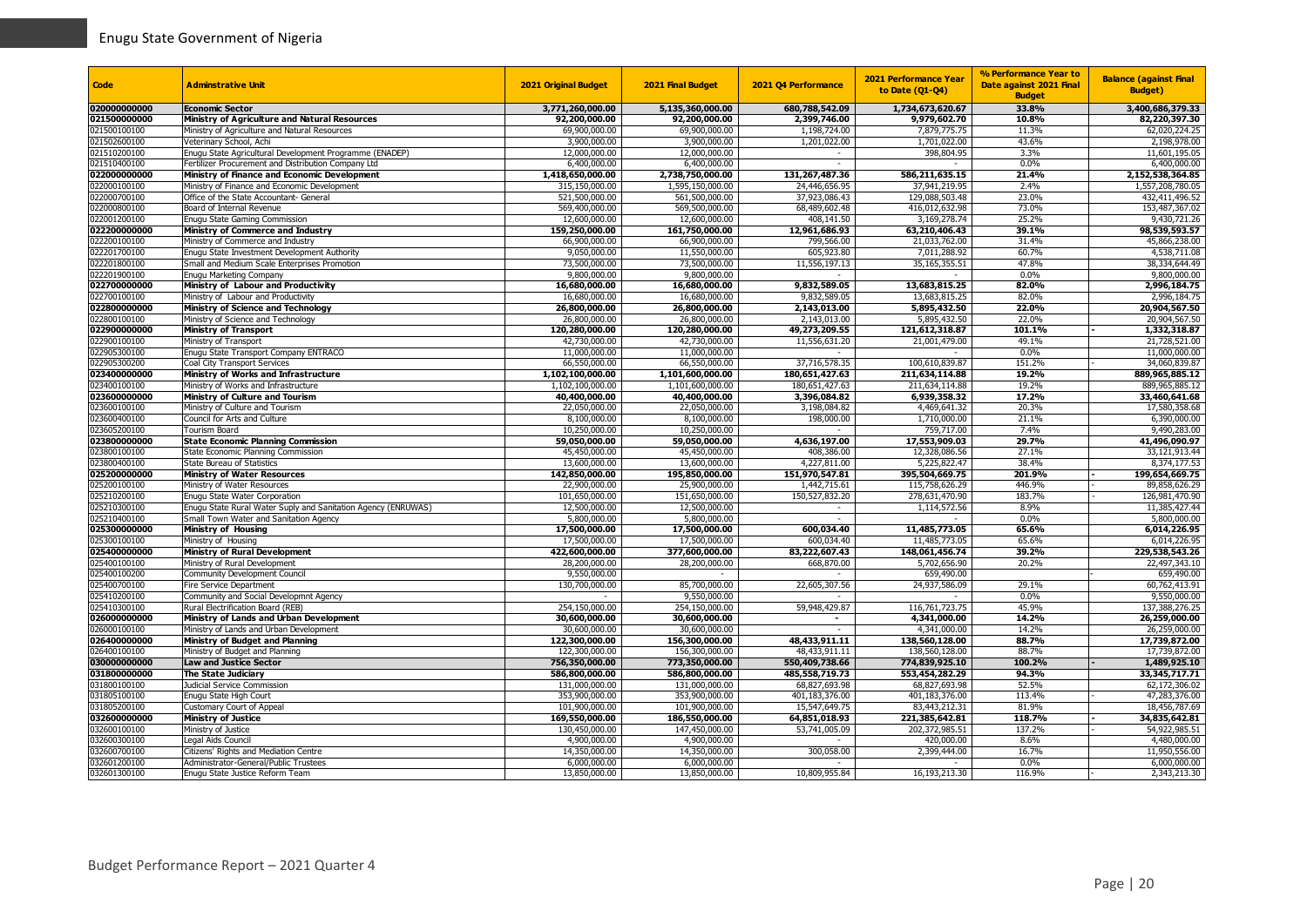| Code                         | <b>Adminstrative Unit</b>                                                | <b>2021 Original Budget</b>      | 2021 Final Budget                | 2021 Q4 Performance            | <b>2021 Performance Year</b><br>to Date (Q1-Q4) | % Performance Year to<br>Date against 2021 Final<br><b>Budget</b> | <b>Balance (against Final</b><br><b>Budget</b> ) |
|------------------------------|--------------------------------------------------------------------------|----------------------------------|----------------------------------|--------------------------------|-------------------------------------------------|-------------------------------------------------------------------|--------------------------------------------------|
| 040000000000                 | <b>Regional</b>                                                          | 59,300,000,00                    | 59,300,000.00                    | 37,636,269.75                  | 47,830,370,72                                   | 80.7%                                                             | 11,469,629,28                                    |
| 046500000000                 | Ministry of Capital Territory Development                                | 59,300,000,00                    | 59,300,000.00                    | 37,636,269.75                  | 47,830,370.72                                   | 80.7%                                                             | 11,469,629.28                                    |
| 046500100100                 | Enuqu Capital Territory Development Authority                            | 59,300,000.00                    | 59,300,000.00                    | 37,636,269.75                  | 47,830,370.72                                   | 80.7%                                                             | 11,469,629.28                                    |
| 050000000000                 | <b>Social Sector</b>                                                     | 3,706,410,000.00                 | 3,809,910,000.00                 | 827,197,551.89                 | 2,921,445,905.99                                | 76.7%                                                             | 888,464,094.01                                   |
| 051300000000                 | Ministry of Youth and Sport                                              | 658,080,000.00                   | 883,080,000.00                   | 270,623,068.02                 | 1,017,383,915.82                                | 115.2%                                                            | 134,303,915.82                                   |
| 051300100100                 | Ministry of Youth and Sport                                              | 322,800,000.00                   | 227,800,000.00                   | 4,232,051.60                   | 423,083,358.10                                  | 185.7%                                                            | 195,283,358.10                                   |
| 051300200100                 | Rangers Management Corporation                                           | 275,000,000.00                   | 275,000,000.00                   | 187,843,401.70                 | 304,805,408.10                                  | 110.8%                                                            | 29,805,408.10                                    |
| 051305600100                 | National Youth Service Corp (NYSC)                                       | 55,930,000.00                    | 375,930,000.00                   | 78,547,614.72                  | 289,495,149.62                                  | 77.0%                                                             | 86,434,850.38                                    |
| 051305700100                 | Games Village Awgu                                                       | 4,350,000.00                     | 4,350,000.00                     |                                |                                                 | 0.0%                                                              | 4,350,000.00                                     |
| 051400000000                 | Ministry of Gender Affairs and Social Development                        | 105,800,000.00                   | 105,800,000.00                   | 80,583,124.30                  | 111,372,490.70                                  | 105.3%                                                            | 5,572,490.70                                     |
| 051400100100                 | Ministry of Gender Affairs and Social Development                        | 62,150,000.00                    | 62,150,000.00                    | 71,863,124.30                  | 102,652,490.70                                  | 165.2%                                                            | 40,502,490.70                                    |
| 051400200100                 | Vocational and Rehabilitation Centre, Emene                              | 9,400,000.00                     | 9,400,000.00                     | 3,600,000.00                   | 3,600,000.00                                    | 38.3%                                                             | 5,800,000.00                                     |
| 051405500100                 | Remand Home                                                              | 5,300,000.00                     | 5,300,000.00                     | 1,800,000.00                   | 1,800,000.00                                    | 34.0%                                                             | 3,500,000.00                                     |
| 051405600100                 | Family Support Programme Center                                          | 10,950,000.00                    | 10,950,000.00                    | 1,450,000.00                   | 1,450,000.00                                    | 13.2%                                                             | 9,500,000.00                                     |
| 051405700100                 | Skills Acquisition Center, Uwani                                         | 8,500,000.00                     | 8,500,000.00                     | 650,000.00                     | 650,000.00                                      | 7.6%                                                              | 7,850,000.00                                     |
| 051405900100                 | Social Welfare centre, Emene                                             | 9,500,000.00                     | 9,500,000.00                     | 1,220,000.00                   | 1,220,000.00                                    | 12.8%                                                             | 8,280,000.00                                     |
| 051700000000                 | <b>Ministry of Education</b>                                             | 1,927,980,000.00                 | 1,722,980,000.00                 | 407,815,519.28                 | 1,663,768,325.16                                | 96.6%                                                             | 59,211,674.84                                    |
| 051700100100                 | Ministry of Education                                                    | 68,000,000.00                    | 68,000,000.00                    | 7,258,085.00                   | 22,811,906.20                                   | 33.5%                                                             | 45,188,093.80                                    |
| 051700300100                 | Enugu State Universal Basic Education Board                              | 120,200,000.00                   | 120,200,000.00                   | 13,969,691.14                  | 121,925,140.80                                  | 101.4%                                                            | 1,725,140.80                                     |
| 051700800100                 | Enugu State Library Board                                                | 10,200,000.00                    | 10,200,000.00                    | 1,103,176.82                   | 2,187,981.60                                    | 21.5%                                                             | 8,012,018.40                                     |
| 051700900100                 | <b>Examinations Development Centre</b>                                   | 37.400.000.00                    | 37,400,000.00                    | 189,056,460.90                 | 193,171,044.20                                  | 516.5%                                                            | 155,771,044.20                                   |
| 051701000100                 | Agency for Mass Literacy                                                 | 10,800,000.00                    | 10,800,000.00                    | 797,700.00                     | 1,035,516.00                                    | 9.6%                                                              | 9,764,484.00                                     |
| 051701000200                 | Special Education Centre, Oji-River                                      | 14,000,000.00                    | 14,000,000.00                    | 483.063.80                     | 3,512,745.37                                    | 25.1%                                                             | 10,487,254.63                                    |
| 051701000300                 | Special Education Centre, Ogbete                                         | 14,300,000.00                    | 14,300,000.00                    | 5,600,000.00                   | 5,600,000.00                                    | 39.2%                                                             | 8,700,000.00                                     |
| 051701800100                 | Enugu State Polytechnic Iwollo                                           | 204,500,000.00                   | 204,500,000.00                   | 23,657,178.85                  | 138,457,836.12                                  | 67.7%                                                             | 66,042,163.88                                    |
| 051701900100                 | Enugu State College of Education (Technical)                             | 205,750,000.00                   | 205,750,000.00                   | 4,178,193.65                   | 133,268,666.90                                  | 64.8%                                                             | 72,481,333.10                                    |
| 051702600200                 | Enugu State University of Science and Technology (ESUT)                  | 186,930,000.00                   | 186,930,000.00                   |                                | 228,204,438.46                                  | 122.1%                                                            | 41,274,438.46                                    |
| 051702100200                 | ESUT College of Medicine (Teaching Hospital)                             | 52,000,000.00                    |                                  | 19,397,252.93                  | 40,630,544.39                                   |                                                                   | 40,630,544.39                                    |
| 051703100100                 | Institute of Management and Techonology (IMT)                            | 142,400,000.00                   | 142,400,000.00                   | 89,317,882.70                  | 520,442,280.18                                  | 365.5%                                                            | 378,042,280.18                                   |
| 051705100100                 | Post-Primary Schools Management Board (PPSMB)                            | 97,800,000.00                    | 97,800,000.00                    | 17,310,000.00                  | 27,610,400.00                                   | 28.2%                                                             | 70,189,600.00                                    |
| 051705400100                 | Enugu State Science Technical and Vocational Sch. Mgt. Board             | 53,000,000.00                    | 53,000,000.00                    | 12,919,930.28                  | 25,957,771.71                                   | 49.0%                                                             | 27,042,228.29                                    |
| 051705600100                 | Enugu State Scholarship and Education Loans Board                        | 710,700,000.00                   | 557,700,000.00                   | 22,766,903.21                  | 198,952,053.23                                  | 35.7%                                                             | 358,747,946.77                                   |
| 052100000000                 | Ministry of Health                                                       | 662,450,000.00                   | 748,950,000.00                   | 30,644,706.24                  | 41,469,578.25                                   | 5.5%                                                              | 707,480,421.75                                   |
| 052100100100<br>052100300100 | Ministry of Health<br>Enugu State Primary Health Care Development Agency | 373,150,000.00<br>201,200,000.00 | 467,650,000.00<br>141,200,000.00 | 11,986,113.74<br>16,943,304.50 | 20,719,957.75                                   | 4.4%<br>12.9%                                                     | 446,930,042.25<br>123,008,695.50                 |
| 052100200100                 | Enugu State Agency for Universal Health Coverage                         | 46,200,000.00                    | 46,200,000.00                    | $\sim$                         | 18,191,304.50<br>$\sim$                         | 0.0%                                                              | 46,200,000.00                                    |
| 052102600200                 | ESUT Teaching Hospital ParkLane, Enugu                                   |                                  | 52,000,000.00                    |                                |                                                 | 0.0%                                                              | 52,000,000.00                                    |
| 052110200200                 | Enugu State Hospitals Management Board (SHB)                             | 41,900,000.00                    | 41,900,000.00                    | 1,715,288.00                   | 2,558,316.00                                    | 6.1%                                                              | 39,341,684.00                                    |
| 053500000000                 | Ministry of Environment and Mineral Resources                            | 230,150,000.00                   | 227,150,000.00                   | 36,145,393.50                  | 74,695,746.58                                   | 32.9%                                                             | 152,454,253.42                                   |
| 053500100100                 | Ministry of Environment and Mineral Resources                            | 134,250,000.00                   | 131,250,000.00                   | 29,085,998.00                  | 58,769,694.61                                   | 44.8%                                                             | 72,480,305.39                                    |
| 053500900100                 | <b>Forestry Commission</b>                                               | 8,800,000.00                     | 8,800,000.00                     | 1,000,338.00                   | 1,800,404.00                                    | 20.5%                                                             | 6,999,596.00                                     |
| 053505300100                 | Enugu State Waste Management Authority (ESWAMA)                          | 73,800,000.00                    | 73,800,000.00                    | 5,674,049.50                   | 10,109,649.50                                   | 13.7%                                                             | 63,690,350.50                                    |
| 053505300200                 | Enugu State Structures for Signage and Advertisement Agency              | 13,300,000.00                    | 13,300,000.00                    | 385,008.00                     | 4,015,998.47                                    | 30.2%                                                             | 9,284,001.53                                     |
| 055100000000                 | <b>Ministry of Local Government</b>                                      | 33,900,000.00                    | 33,900,000.00                    | 835,569.55                     | 2,612,740.49                                    | 7.7%                                                              | 31,287,259.51                                    |
| 055100100100                 | Ministry of Local Government                                             | 19,200,000.00                    | 19,200,000.00                    | 835.569.55                     | 2,612,740.49                                    | 13.6%                                                             | 16,587,259.51                                    |
| 055100500100                 | Local Government Pension Board                                           | 14,700,000.00                    | 14,700,000.00                    |                                |                                                 | 0.0%                                                              | 14,700,000.00                                    |
| 056200000000                 | <b>Ministry of Chieftaincy Matters</b>                                   | 88,050,000.00                    | 88,050,000.00                    | 550,171.00                     | 10,143,108.99                                   | 11.5%                                                             | 77,906,891.01                                    |
| 056200100100                 | Ministry of Chieftaincy Matters                                          | 88,050,000.00                    | 88,050,000.00                    | 550,171.00                     | 10,143,108.99                                   | 11.5%                                                             | 77,906,891.01                                    |
|                              |                                                                          |                                  |                                  |                                |                                                 |                                                                   |                                                  |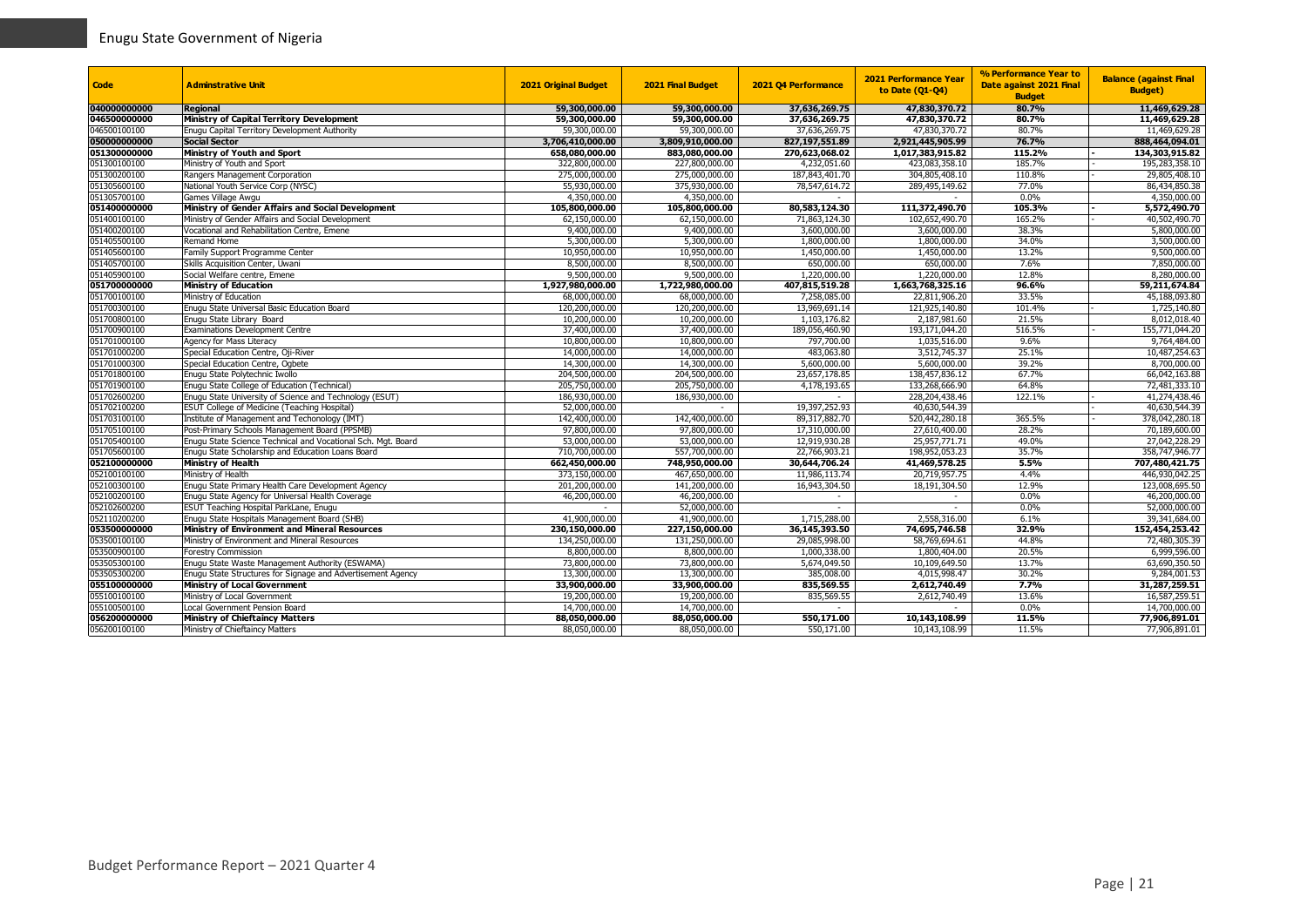#### Table 7: Capital Expenditure by Administrative Classification

#### **Enugu State Government Budget Performance Report 2021 Q4 - Capital Expenditure by Administrative Classification**

<span id="page-22-0"></span>

| Code         | <b>Adminstrative Unit</b>                                   | <b>2021 Original Budget</b> | 2021 Final Budget | 2021 Q4 Performance      | 2021 Performance Year<br>to Date (Q1-Q4) | % Performance Year to<br>Date against 2021 Final<br><b>Budget</b> | <b>Balance (against Final</b><br><b>Budget</b> ) |
|--------------|-------------------------------------------------------------|-----------------------------|-------------------|--------------------------|------------------------------------------|-------------------------------------------------------------------|--------------------------------------------------|
|              | <b>Total Capital Expenditure</b>                            | 101.134.758.500.00          | 99,593,858,500,00 | 5,806,954,758.63         | 21,412,680,348,29                        | 21.5%                                                             | 78.181.178.151.71                                |
| 010000000000 | <b>Administration Sector</b>                                | 11,525,566,400.00           | 13,072,966,400.00 | 895,315,653.44           | 2,869,988,075.41                         | 22.0%                                                             | 10,202,978,324.59                                |
| 011100000000 | <b>Governor's Office</b>                                    | 5,135,250,000.00            | 6,236,750,000.00  | 187,025,030.00           | 809,775,550.00                           | 13.0%                                                             | 5,426,974,450.00                                 |
| 011100100100 | Office of the Executive Governor                            | 4,380,500,000.00            | 5,482,000,000.00  | 187,025,030.00           | 808,840,050.00                           | 14.8%                                                             | 4,673,159,950.00                                 |
| 011100100200 | Office of the Deputy Governor                               | 16,800,000.00               | 16,800,000.00     |                          | 935,500.00                               | 5.6%                                                              | 15,864,500.00                                    |
| 011100800100 | Enugu State Emergency Management Agency                     | 71,000,000.00               | 71,000,000.00     | $\sim$                   | $\overline{\phantom{0}}$                 | 0.0%                                                              | 71,000,000.00                                    |
| 011101000100 | Dept of Due Process and Budget Monitoring                   | 7,800,000.00                | 7,800,000.00      | $\sim$                   |                                          | 0.0%                                                              | 7,800,000.00                                     |
| 011103300100 | Enugu State Action Committee on Aids (ENSACA)               | 167,500,000.00              | 167,500,000.00    | $\sim$                   | $\overline{\phantom{a}}$                 | 0.0%                                                              | 167,500,000.00                                   |
| 011110100100 | Project Development and Implementation Dept.                | 491,650,000.00              | 491,650,000.00    |                          |                                          | 0.0%                                                              | 491,650,000.00                                   |
| 016100000000 | Office of the Secretary to the State Government             | 2,550,200,000.00            | 2,567,700,000.00  | 629,815,518.54           | 1,695,763,056.16                         | 66.0%                                                             | 871,936,943.84                                   |
| 016100100100 | Office of the Secretary to the State Government             | 2,537,500,000.00            | 2,555,000,000.00  | 629,815,518.54           | 1,695,763,056.16                         | 66.4%                                                             | 859,236,943.84                                   |
| 016105200100 | Performance Improvement Bureau (PIB)/SERVICOM               | 5,500,000.00                | 5,500,000.00      |                          |                                          | 0.0%                                                              | 5,500,000.00                                     |
| 016105200200 | State Focal Office World Bank Development Partner           | 7,200,000.00                | 7.200.000.00      | $\sim$                   |                                          | $0.0\%$                                                           | 7,200,000.00                                     |
| 011200000000 | <b>Enugu State House of Assembly (The Legislature)</b>      | 1,537,481,000.00            | 1,612,481,000.00  | 51,789,144.90            | 175,984,087.25                           | 10.9%                                                             | 1,436,496,912.75                                 |
| 011200100100 | Enugu State House of Assembly (The Legislature)             | 1,537,481,000.00            | 1,612,481,000.00  | 51,789,144.90            | 175,984,087.25                           | 10.9%                                                             | 1,436,496,912.75                                 |
| 012300000000 | <b>Ministry of Information</b>                              | 1,125,145,400.00            | 1,125,145,400.00  |                          |                                          | $0.0\%$                                                           | 1,125,145,400.00                                 |
| 012300100100 | Ministry of Information                                     | 324,617,000.00              | 324,617,000.00    | $\sim$                   | $\overline{\phantom{a}}$                 | 0.0%                                                              | 324,617,000.00                                   |
| 012300300100 | Enugu State Broadcasting Service - Radio/TV ESBS/TV         | 290,781,400.00              | 290,781,400.00    | $\overline{\phantom{a}}$ |                                          | 0.0%                                                              | 290,781,400.00                                   |
| 012301300100 | Government Printing and Stationery Dept. (Govt. Press)      | 348,500,000.00              | 348,500,000.00    | $\overline{\phantom{a}}$ |                                          | 0.0%                                                              | 348,500,000.00                                   |
| 012305500100 | Enugu State Printing and Publishing Company (Daily Star)    | 161.247.000.00              | 161,247,000.00    | $\sim$                   |                                          | $0.0\%$                                                           | 161,247,000.00                                   |
| 012500000000 | <b>Office of the Head of State Civil Service</b>            | 128,525,000.00              | 128,525,000.00    | 700,000.00               | 53,055,000.00                            | 41.3%                                                             | 75,470,000.00                                    |
| 012500100100 | Office of the Head of State Civil Service                   | 119,200,000.00              | 119,200,000.00    |                          | 52,355,000.00                            | 43.9%                                                             | 66,845,000.00                                    |
| 012500500100 | Establishment, Pension and Training                         | 6,825,000.00                | 6,825,000.00      | 700,000.00               | 700,000.00                               | 10.3%                                                             | 6,125,000.00                                     |
| 012500500200 | Public Service Department                                   | 2,500,000.00                | 2,500,000.00      |                          |                                          | 0.0%                                                              | 2,500,000.00                                     |
| 014000000000 | <b>Office of the State Auditor General</b>                  | 46,500,000,00               | 96,500,000.00     | $\overline{a}$           | $\blacksquare$                           | 0.0%                                                              | 96,500,000.00                                    |
| 014000100100 | Office of the State Auditor General                         | 46,500,000.00               | 96,500,000.00     | $\overline{\phantom{a}}$ |                                          | 0.0%                                                              | 96,500,000.00                                    |
| 014100000000 | <b>Office of the Auditor General for Local Government</b>   | 5,000,000,00                | 55,000,000,00     | $\overline{\phantom{a}}$ | $\blacksquare$                           | $0.0\%$                                                           | 55,000,000,00                                    |
| 014100100100 | Office of the Auditor General for Local Government          | 5,000,000.00                | 55,000,000.00     | $\sim$                   |                                          | 0.0%                                                              | 55,000,000.00                                    |
| 014700000000 | <b>Civil Service Commission (CSC)</b>                       | 33,600,000.00               | 102,000,000.00    | $\overline{\phantom{a}}$ | 15,424,422.00                            | 15.1%                                                             | 86,575,578.00                                    |
| 014700100100 | Civil Service Commission                                    | 33,600,000,00               | 102.000.000.00    | $\sim$                   | 15,424,422.00                            | 15.1%                                                             | 86,575,578.00                                    |
| 014900000000 | <b>Local Government Service Commission</b>                  | 11,500,000.00               | 11,500,000.00     |                          |                                          | $0.0\%$                                                           | 11,500,000.00                                    |
| 014900100100 | Local Government Service Commission                         | 11,500,000.00               | 11,500,000.00     | $\overline{\phantom{0}}$ |                                          | 0.0%                                                              | 11,500,000.00                                    |
| 014800000000 | Enugu State Independent Electoral Commission                | 90,000,000,00               | 225,000,000,00    | 25,985,960.00            | 25,985,960.00                            | 11.5%                                                             | 199.014.040.00                                   |
| 014800100100 | Enuqu State Independent Electoral Commission                | 90,000,000.00               | 225,000,000.00    | 25,985,960.00            | 25,985,960.00                            | 11.5%                                                             | 199,014,040.00                                   |
| 016300000000 | <b>Ministry of Inter Ministerial Affairs</b>                | 703,850,000.00              | 703,850,000.00    |                          |                                          | $0.0\%$                                                           | 703,850,000.00                                   |
| 016300100100 | Ministry of Inter Ministerial Affairs                       | 703,850,000.00              | 703,850,000.00    | $\sim$                   |                                          | 0.0%                                                              | 703,850,000.00                                   |
| 016600000000 | Ministry of Human Capital Development and Poverty Reduction | 125,000,000.00              | 175,000,000.00    | $\overline{\phantom{a}}$ | 94,000,000,00                            | 53.7%                                                             | 81,000,000,00                                    |
| 016600100100 | Ministry of Human Capital Development and Poverty Reduction | 125,000,000.00              | 175,000,000.00    | $\overline{\phantom{a}}$ | 94,000,000.00                            | 53.7%                                                             | 81,000,000.00                                    |
| 016700000000 | Ministry of Special Duties & Inergovernmental Affairs       | 33,515,000.00               | 33,515,000.00     | $\overline{\phantom{a}}$ |                                          | $0.0\%$                                                           | 33,515,000.00                                    |
| 016700100100 | Ministry of Special Duties & Inergovernmental Affairs       | 33,515,000.00               | 33,515,000.00     | $\sim$                   |                                          | 0.0%                                                              | 33,515,000.00                                    |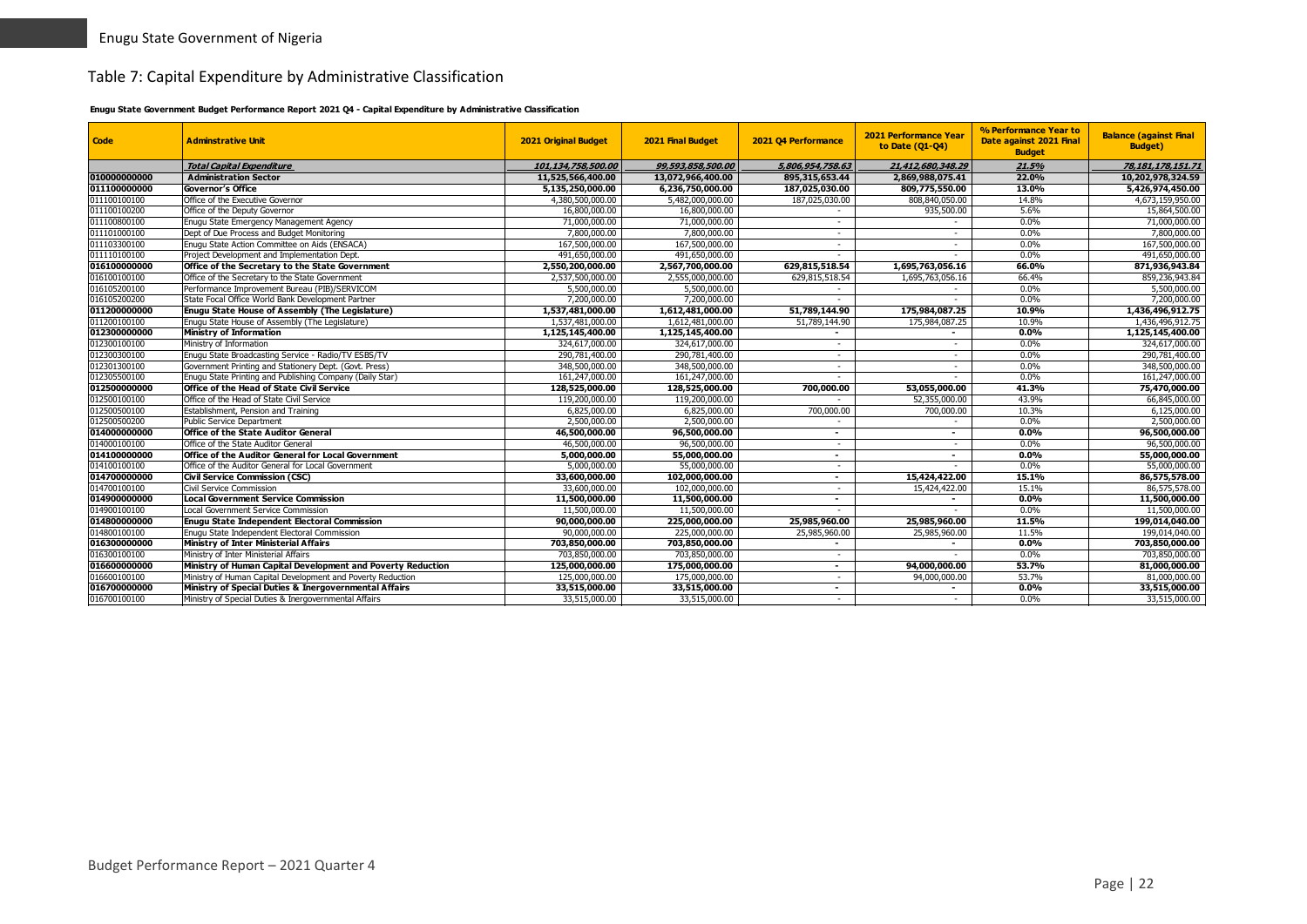| Code                         | <b>Adminstrative Unit</b>                                            | <b>2021 Original Budget</b>     | 2021 Final Budget               | 2021 04 Performance      | 2021 Performance Year<br>to Date (Q1-Q4) | % Performance Year to<br>Date against 2021 Final<br><b>Budget</b> | <b>Balance (against Final</b><br><b>Budget</b> ) |
|------------------------------|----------------------------------------------------------------------|---------------------------------|---------------------------------|--------------------------|------------------------------------------|-------------------------------------------------------------------|--------------------------------------------------|
| 020000000000                 | <b>Economic Sector</b>                                               | 61,932,416,100.00               | 60,538,916,100.00               | 4,489,751,300.46         | 16,792,784,336.62                        | 27.7%                                                             | 43,746,131,763.38                                |
| 021500000000                 | Ministry of Agriculture and Natural Resources                        | 2,448,750,000.00                | 2,448,750,000.00                |                          |                                          | 0.0%                                                              | 2,448,750,000.00                                 |
| 021500100100                 | Ministry of Agriculture and Natural Resources                        | 1,977,000,000.00                | 1,977,000,000.00                | $\overline{\phantom{a}}$ | $\sim$                                   | 0.0%                                                              | 1.977.000.000.00                                 |
| 021510200100                 | Enugu State Agricultural Development Programme (ENADEP)              | 441.750.000.00                  | 441.750.000.00                  | $\sim$                   | $\overline{\phantom{a}}$                 | 0.0%                                                              | 441.750.000.00                                   |
| 021510400100                 | Fertilizer Procurement and Distribution Company Ltd                  | 30,000,000.00                   | 30,000,000.00                   | $\sim$                   | $\overline{\phantom{a}}$                 | 0.0%                                                              | 30,000,000.00                                    |
| 022000000000                 | Ministry of Finance and Economic Development                         | 639,142,000.00                  | 639,142,000.00                  | 2,450,000.00             | 193,411,918.71                           | 30.3%                                                             | 445,730,081.29                                   |
| 022000100100                 | Ministry of Finance and Economic Development                         | 209,000,000.00                  | 209,000,000.00                  |                          | 112,050,531.31                           | 53.6%                                                             | 96,949,468.69                                    |
| 022000700100                 | Office of the State Accountant- General                              | 242,140,000.00                  | 242,140,000.00                  | 2,450,000.00             | 77,451,387.40                            | 32.0%                                                             | 164,688,612.60                                   |
| 022000800100                 | Board of Internal Revenue                                            | 180,000,000.00                  | 180,000,000.00                  |                          | 3,910,000.00                             | 2.2%                                                              | 176.090.000.00                                   |
| 022001200100                 | Enugu State Gaming Commission                                        | 8,002,000.00                    | 8,002,000.00                    | $\sim$                   |                                          | 0.0%                                                              | 8,002,000.00                                     |
| 022200000000                 | Ministry of Commerce and Industry                                    | 1,802,870,000.00                | 1,802,870,000.00                | $\sim$                   | 71,915,000.00                            | 4.0%                                                              | 1,730,955,000.00                                 |
| 022200100100                 | Ministry of Commerce and Industry                                    | 700.200.000.00                  | 700.200.000.00                  | $\sim$                   | 915,000.00                               | 0.1%                                                              | 699,285,000.00                                   |
| 022201700100                 | Enugu State Investment Development Authority                         | 50,870,000.00                   | 50,870,000.00                   | $\sim$                   |                                          | 0.0%                                                              | 50,870,000.00                                    |
| 022201800100                 | Small and Medium Scale Enterprises Promotion                         | 1,050,000,000.00                | 1,050,000,000.00                |                          | 70,000,000.00                            | 6.7%                                                              | 980.000.000.00                                   |
| 022201900100                 | Enugu Marketing Company                                              | 1,800,000.00                    | 1,800,000.00                    | $\sim$                   | 1,000,000.00                             | 55.6%                                                             | 800,000.00                                       |
| 022700000000                 | Ministry of Labour and Productivity                                  | 38,867,500.00                   | 38,867,500.00                   | 340,000.00               | 700,000.00                               | 1.8%                                                              | 38,167,500.00                                    |
| 022700100100                 | Ministry of Labour and Productivity                                  | 38,867,500.00                   | 38,867,500.00                   | 340,000.00               | 700,000.00                               | 1.8%                                                              | 38,167,500.00                                    |
| 022800000000                 | Ministry of Science and Technology                                   | 313,250,000.00                  | 313,250,000.00                  | ۰.                       | 43,388,600,00                            | 13.9%                                                             | 269,861,400.00                                   |
| 022800100100                 | Ministry of Science and Technology                                   | 313,250,000.00                  | 313,250,000.00                  | $\sim$<br>Ξ              | 43,388,600.00                            | 13.9%                                                             | 269,861,400.00                                   |
| 022900000000                 | <b>Ministry of Transport</b>                                         | 562,168,600.00                  | 562,168,600.00                  | $\sim$                   | 3,837,500.00                             | 0.7%                                                              | 558,331,100.00                                   |
| 022900100100                 | Ministry of Transport                                                | 368,300,000.00                  | 368,300,000.00                  |                          | 3,837,500.00                             | 1.0%<br>0.0%                                                      | 364,462,500.00<br>124,250,000.00                 |
| 022905300100<br>022905300200 | Enugu State Transport Company ENTRACO                                | 124,250,000.00<br>69,618,600.00 | 124,250,000.00<br>69,618,600.00 | $\sim$                   | $\overline{\phantom{a}}$                 | 0.0%                                                              | 69,618,600.00                                    |
| 023400000000                 | Coal City Transport Services<br>Ministry of Works and Infrastructure | 42,493,710,000.00               | 41,100,210,000.00               | 4,143,879,633.75         | 14,969,191,725.25                        | 36.4%                                                             | 26,131,018,274.75                                |
| 023400100100                 | Ministry of Works and Infrastructure                                 | 41,668,400,000.00               | 40,274,900,000.00               | 4,143,879,633.75         | 14,969,191,725.25                        | 37.2%                                                             | 25,305,708,274.75                                |
| 023410200100                 | Rural Access Mobility Project (RAMP)                                 | 825.310.000.00                  | 825.310.000.00                  | $\sim$                   |                                          | 0.0%                                                              | 825,310,000.00                                   |
| 023600000000                 | Ministry of Culture and Tourism                                      | 1,003,600,000.00                | 1,003,600,000.00                | $\blacksquare$           | 135,000,000.00                           | 13.5%                                                             | 868,600,000.00                                   |
| 023600100100                 | Ministry of Culture and Tourism                                      | 497,500,000.00                  | 497,500,000.00                  |                          |                                          | 0.0%                                                              | 497,500,000.00                                   |
| 023600400100                 | Council for Arts and Culture                                         | 25,250,000.00                   | 25,250,000.00                   | $\sim$                   | $\sim$                                   | 0.0%                                                              | 25,250,000.00                                    |
| 023605200100                 | Tourism Board                                                        | 12,250,000.00                   | 12.250.000.00                   | $\sim$                   |                                          | 0.0%                                                              | 12,250,000.00                                    |
| 023605200200                 | Nike Lake Resort Hotel                                               | 468,600,000.00                  | 468,600,000.00                  | $\sim$                   | 135,000,000.00                           | 28.8%                                                             | 333,600,000.00                                   |
| 023800000000                 | <b>State Economic Planning Commission</b>                            | 564,050,000.00                  | 564,050,000.00                  | $\sim$                   | $\sim$                                   | 0.0%                                                              | 564,050,000.00                                   |
| 023800100100                 | State Economic Planning Commission                                   | 435,300,000.00                  | 435,300,000.00                  | $\sim$                   | $\overline{\phantom{a}}$                 | 0.0%                                                              | 435,300,000.00                                   |
| 023800400100                 | State Bureau of Statistics                                           | 128,750,000.00                  | 128,750,000.00                  |                          |                                          | 0.0%                                                              | 128,750,000.00                                   |
| 025200000000                 | <b>Ministry of Water Resources</b>                                   | 6,461,275,000,00                | 6,461,275,000.00                | 299.033.038.71           | 1.074.901.520.61                         | 16.6%                                                             | 5,386,373,479.39                                 |
| 025200100100                 | Ministry of Water Resources                                          | 1,970,000,000.00                | 1,970,000,000.00                | 294,305,038.71           | 543,209,656.61                           | 27.6%                                                             | 1,426,790,343.39                                 |
| 025210200100                 | Enuqu State Water Corporation                                        | 3,786,000,000.00                | 3,786,000,000.00                | 4,728,000.00             | 524,411,864.00                           | 13.9%                                                             | 3,261,588,136.00                                 |
| 025210300100                 | Enugu State Rural Water Suply and Sanitation Agency (ENRUWAS)        | 635,275,000.00                  | 635,275,000.00                  | $\sim$                   | 2,610,000.00                             | 0.4%                                                              | 632,665,000.00                                   |
| 025210400100                 | Small Town Water and Sanitation Agency                               | 70.000.000.00                   | 70,000,000.00                   | $\sim$                   | 4,670,000.00                             | 6.7%                                                              | 65.330.000.00                                    |
| 025300000000                 | Ministry of Housing                                                  | 1,184,700,000.00                | 1,184,700,000.00                | $\blacksquare$           | $\sim$                                   | $0.0\%$                                                           | 1,184,700,000.00                                 |
| 025300100100                 | Ministry of Housing                                                  | 384,700,000.00                  | 384,700,000.00                  | τ.                       | τ                                        | 0.0%                                                              | 384,700,000.00                                   |
| 025301000100                 | Enugu State Housing Development Corporation                          | 800,000,000.00                  | 800,000,000.00                  |                          |                                          | 0.0%                                                              | 800,000,000.00                                   |
| 025400000000                 | Ministry of Rural Development                                        | 3,698,733,000.00                | 3,698,733,000.00                | 44,048,628.00            | 300,438,072.05                           | 8.1%                                                              | 3,398,294,927.95                                 |
| 025400100100                 | Ministry of Rural Development                                        | 555,140,000.00                  | 555,140,000.00                  |                          | 3.140.000.00                             | 0.6%                                                              | 552.000.000.00                                   |
| 025400100200                 | Community Development Council                                        | 245,593,000.00                  | 245,593,000.00                  |                          |                                          | 0.0%                                                              | 245.593.000.00                                   |
| 025400700100                 | Fire Service Department                                              | 648,000,000.00                  | 648,000,000.00                  | 537,000.00               | 73,477,350.00                            | 11.3%                                                             | 574,522,650.00                                   |
| 025410200100                 | Community and Social Developmnt Agency                               | 100,000,000.00                  | 100,000,000.00                  |                          |                                          | 0.0%                                                              | 100,000,000.00                                   |
| 025410300100                 | Rural Electrification Board (REB)                                    | 2,150,000,000.00                | 2,150,000,000.00                | 43,511,628.00            | 223,820,722.05                           | 10.4%                                                             | 1,926,179,277.95                                 |
| 026000000000                 | Ministry of Lands and Urban Development                              | 660,000,000.00                  | 660,000,000.00                  |                          |                                          | 0.0%                                                              | 660,000,000,00                                   |
| 026000100100                 | Ministry of Lands and Urban Development                              | 660,000,000.00                  | 660,000,000.00                  | $\sim$                   | $\sim$                                   | 0.0%                                                              | 660,000,000.00                                   |
| 026400000000                 | Ministry of Budget and Planning                                      | 61,300,000.00                   | 61,300,000.00                   | $\sim$                   | $\sim$                                   | 0.0%                                                              | 61,300,000.00                                    |
| 026400100100                 | Ministry of Budget and Planning                                      | 61,300,000.00                   | 61,300,000.00                   |                          |                                          | 0.0%                                                              | 61,300,000.00                                    |
| 030000000000                 | <b>Law and Justice Sector</b>                                        | 2,112,950,000.00                | 2,112,950,000.00                | 1,977,500.00             | 85,426,417.50                            | 4.0%                                                              | 2,027,523,582.50                                 |
| 031800000000                 | The State Judiciary                                                  | 1,621,970,000.00                | 1,621,970,000.00                | 1,977,500.00             | 85,426,417.50                            | 5.3%                                                              | 1,536,543,582.50                                 |
| 031800100100                 | Judicial Service Commission                                          | 630,150,000.00                  | 630,150,000.00                  |                          | 31,296,000.00                            | 5.0%                                                              | 598,854,000.00                                   |
| 031805100100                 | Enugu State High Court                                               | 745,420,000.00                  | 745,420,000.00                  | $\sim$                   | 52,152,917.50                            | 7.0%                                                              | 693,267,082.50                                   |
| 031805200100                 | <b>Customary Court of Appeal</b>                                     | 246,400,000.00                  | 246,400,000.00                  | 1,977,500.00             | 1,977,500.00                             | 0.8%                                                              | 244,422,500.00                                   |
| 032600000000                 | <b>Ministry of Justice</b>                                           | 490,980,000.00                  | 490,980,000.00                  | $\blacksquare$           |                                          | $0.0\%$                                                           | 490,980,000.00                                   |
| 032600100100                 | Ministry of Justice                                                  | 315,700,000.00                  | 315,700,000.00                  | $\sim$                   | $\sim$                                   | 0.0%                                                              | 315,700,000.00                                   |
| 032600700100                 | Citizens' Rights and Mediation Centre                                | 56,850,000.00                   | 56,850,000.00                   |                          |                                          | 0.0%                                                              | 56,850,000.00                                    |
| 032601200100                 | Administrator-General/Public Trustees                                | 8,210,000.00                    | 8,210,000.00                    | $\sim$                   | $\sim$                                   | 0.0%                                                              | 8,210,000.00                                     |
| 032601300100                 | Enugu State Justice Reform Team                                      | 110,220,000.00                  | 110,220,000.00                  | $\sim$                   | $\sim$                                   | 0.0%                                                              | 110,220,000.00                                   |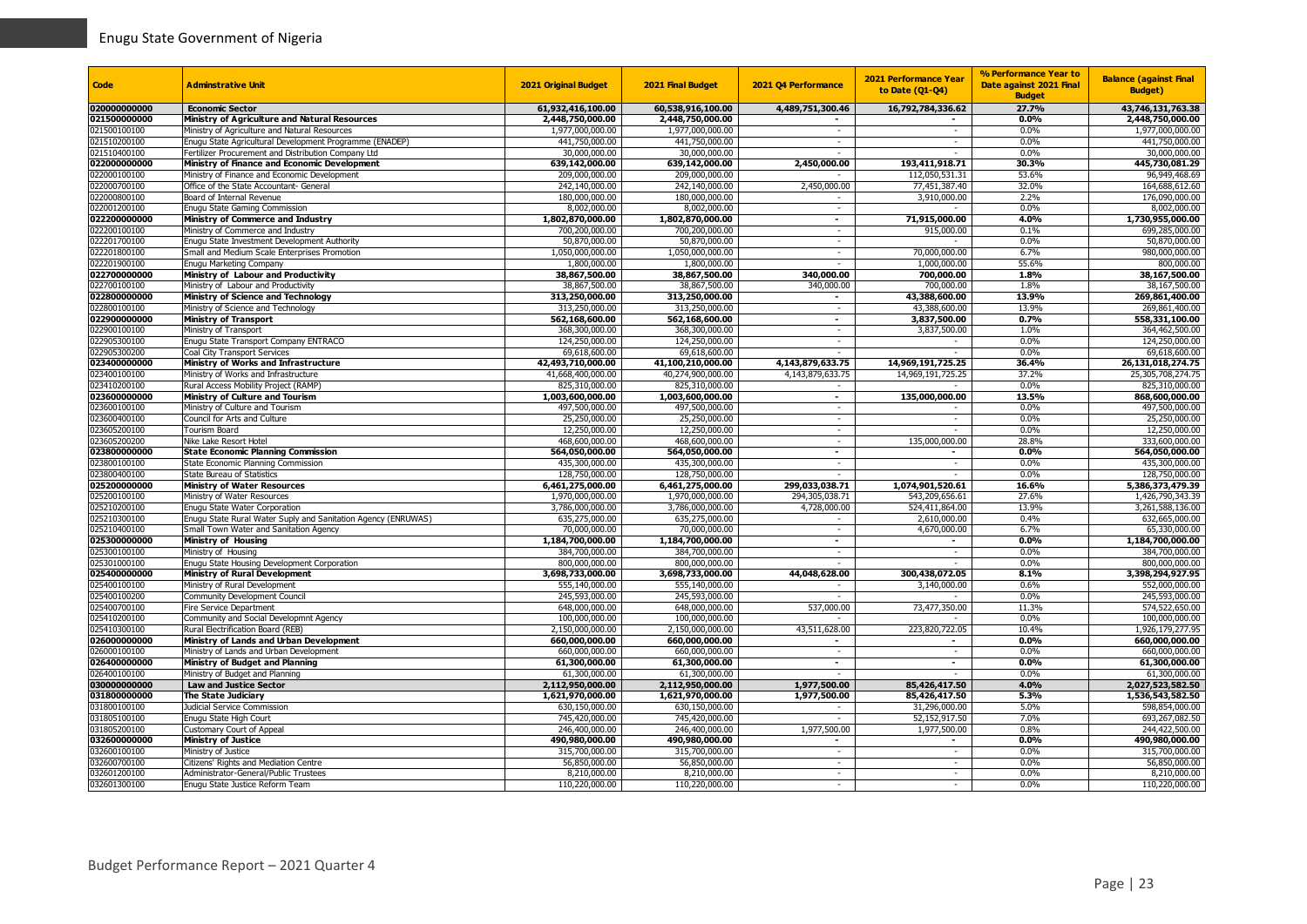| Code         | <b>Adminstrative Unit</b>                                              | <b>2021 Original Budget</b> | 2021 Final Budget | 2021 04 Performance      | <b>2021 Performance Year</b><br>to Date (01-04) | % Performance Year to<br>Date against 2021 Final<br><b>Budget</b> | <b>Balance (against Final</b><br><b>Budget</b> ) |
|--------------|------------------------------------------------------------------------|-----------------------------|-------------------|--------------------------|-------------------------------------------------|-------------------------------------------------------------------|--------------------------------------------------|
| 040000000000 | Regional                                                               | 1,485,020,000.00            | 1,485,020,000.00  | $\overline{\phantom{a}}$ | 317,323,370.00                                  | 21.4%                                                             | 1,167,696,630.00                                 |
| 046500000000 | Ministry of Capital Territory Development                              | 1,485,020,000,00            | 1,485,020,000,00  |                          | 317,323,370.00                                  | 21.4%                                                             | 1,167,696,630.00                                 |
| 046500100100 | Enugu Capital Territory Development Authority                          | 1,485,020,000.00            | 1,485,020,000.00  |                          | 317,323,370.00                                  | 21.4%                                                             | 1,167,696,630.00                                 |
| 050000000000 | <b>Social Sector</b>                                                   | 24,078,806,000.00           | 22,384,006,000.00 | 419,910,304.73           | 1,347,158,148.76                                | 6.0%                                                              | 21,036,847,851.24                                |
| 051300000000 | Ministry of Youth and Sport                                            | 776,200,000.00              | 776,200,000.00    | 117,868,500.00           | 117,868,500.00                                  | 15.2%                                                             | 658,331,500.00                                   |
| 051300100100 | Ministry of Youth and Sport                                            | 776,200,000.00              | 776,200,000.00    | 117,868,500.00           | 117,868,500.00                                  | 15.2%                                                             | 658,331,500.00                                   |
| 051400000000 | Ministry of Gender Affairs and Social Development                      | 82,000,000.00               | 91,000,000.00     |                          | 50,000,000.00                                   | 54.9%                                                             | 41,000,000.00                                    |
| 051400100100 | Ministry of Gender Affairs and Social Development                      | 82,000,000.00               | 91,000,000.00     |                          | 50,000,000.00                                   | 54.9%                                                             | 41,000,000.00                                    |
| 051700000000 | <b>Ministry of Education</b>                                           | 12,268,371,000.00           | 10,514,571,000.00 | 217,871,800.00           | 438,854,145.76                                  | 4.2%                                                              | 10,075,716,854.24                                |
| 051700100100 | Ministry of Education                                                  | 541,356,000.00              | 541.356.000.00    |                          | 3,962,400.00                                    | 0.7%                                                              | 537,393,600.00                                   |
| 051700300100 | Enugu State Universal Basic Education Board                            | 8,000,000,000.00            | 6,246,200,000.00  | 147.871.800.00           | 349,891,745.76                                  | 5.6%                                                              | 5,896,308,254.24                                 |
| 051701000100 | Agency for Mass Literacy                                               | 29,725,000.00               | 29,725,000.00     |                          |                                                 | $0.0\%$                                                           | 29,725,000.00                                    |
| 051701800100 | Enugu State Polytechnic Iwollo                                         | 1,355,600,000.00            | 1,355,600,000.00  | 70,000,000.00            | 85,000,000.00                                   | 6.3%                                                              | 1,270,600,000.00                                 |
| 051701900100 | Enugu State College of Education (Technical)                           | 269,600,000.00              | 269,600,000.00    | $\sim$                   |                                                 | 0.0%                                                              | 269,600,000.00                                   |
| 051702600200 | Enugu State University of Science and Technology (ESUT)                | 517,250,000.00              | 517,250,000.00    | $\overline{\phantom{a}}$ |                                                 | 0.0%                                                              | 517,250,000.00                                   |
| 051703100100 | Institute of Management and Techonology (IMT)                          | 523,056,000.00              | 523,056,000.00    | $\overline{\phantom{a}}$ |                                                 | $0.0\%$                                                           | 523,056,000.00                                   |
| 051705100100 | Post-Primary Schools Management Board (PPSMB)                          | 673,700,000.00              | 673,700,000.00    | $\overline{\phantom{a}}$ |                                                 | $0.0\%$                                                           | 673,700,000.00                                   |
| 051705400100 | Enugu State Science Technical and Vocational Sch. Mgt. Board           | 353,084,000.00              | 353,084,000.00    | $\sim$                   | $\sim$                                          | $0.0\%$                                                           | 353,084,000.00                                   |
| 051705600100 | Enugu State Scholarship and Education Loans Board                      | 5,000,000.00                | 5.000.000.00      |                          |                                                 | 0.0%                                                              | 5,000,000,00                                     |
| 052100000000 | Ministry of Health                                                     | 7,547,175,000.00            | 7,597,175,000.00  | 64,420,004.73            | 621,873,003.00                                  | 8.2%                                                              | 6,975,301,997.00                                 |
| 052100100100 | Ministry of Health                                                     | 3.126.585.000.00            | 3,126,585,000.00  | 30,502,574.98            | 396.998.475.36                                  | 12.7%                                                             | 2,729,586,524.64                                 |
| 052100300100 | Enugu State Primary Health Care Development Agency                     | 1,438,700,000.00            | 1,438,700,000.00  | 33,917,429.75            | 83,878,867.64                                   | 5.8%                                                              | 1,354,821,132.36                                 |
| 052100200100 | Enugu State Agency for Universal Health Coverage                       | 80,890,000.00               | 80,890,000.00     |                          |                                                 | $0.0\%$                                                           | 80.890.000.00                                    |
| 052102600200 | <b>ESUT Teaching Hospital ParkLane, Enugu</b>                          | 1,787,000,000.00            | 1,787,000,000.00  | $\overline{\phantom{a}}$ | 6,100,000.00                                    | 0.3%                                                              | 1,780,900,000.00                                 |
| 052110200200 | Enugu State Hospitals Management Board (SHB)                           | 810,000,000,00              | 860.000.000.00    | $\overline{\phantom{a}}$ | 125,229,060.00                                  | 14.6%                                                             | 734,770,940.00                                   |
| 052110270100 | Enugu State College of Health Technology, Oji River                    | 135,000,000.00              | 304,000,000.00    | $\sim$                   | 4,000,000.00                                    | 1.3%                                                              | 300,000,000.00                                   |
| 052110270200 | Enuqu State College of Public Health Nursing/Health Technology, Nsukka | 169,000,000.00              |                   | $\overline{\phantom{a}}$ | 5,666,600.00                                    |                                                                   | 5,666,600.00                                     |
| 053500000000 | Ministry of Environment and Mineral Resources                          | 3,344,000,000.00            | 3,344,000,000.00  | 19,750,000.00            | 118,562,500.00                                  | 3.5%                                                              | 3,225,437,500.00                                 |
| 053500100100 | Ministry of Environment and Mineral Resources                          | 446,000,000.00              | 446,000,000.00    | 19,750,000.00            | 25,750,000.00                                   | 5.8%                                                              | 420,250,000.00                                   |
| 053500100200 | Nigeria Erosion and Watershed Management Project (NEWMAP)              | 2,633,500,000.00            | 2,633,500,000.00  | $\overline{\phantom{a}}$ |                                                 | 0.0%                                                              | 2,633,500,000.00                                 |
| 053500900100 | <b>Forestry Commission</b>                                             | 53,000,000.00               | 53,000,000.00     | $\sim$                   |                                                 | 0.0%                                                              | 53,000,000.00                                    |
| 053505300100 | Enugu State Waste Management Authority (ESWAMA)                        | 211,500,000.00              | 211,500,000.00    | $\overline{\phantom{a}}$ | 92,812,500.00                                   | 43.9%                                                             | 118,687,500.00                                   |
| 055100000000 | <b>Ministry of Local Government</b>                                    | 12,110,000.00               | 12,110,000.00     | $\overline{\phantom{0}}$ | $\overline{\phantom{a}}$                        | $0.0\%$                                                           | 12,110,000.00                                    |
| 055100100100 | Ministry of Local Government                                           | 12,110,000.00               | 12,110,000.00     | $\sim$                   | $\sim$                                          | $0.0\%$                                                           | 12,110,000.00                                    |
| 056200000000 | <b>Ministry of Chieftaincy Matters</b>                                 | 48,950,000.00               | 48,950,000.00     | $\overline{\phantom{a}}$ | $\sim$                                          | $0.0\%$                                                           | 48,950,000.00                                    |
| 056200100100 | Ministry of Chieftaincy Matters                                        | 48,950,000.00               | 48,950,000.00     | $\overline{\phantom{a}}$ | $\sim$                                          | 0.0%                                                              | 48,950,000.00                                    |

# Table 8: Other Expenditure by Administrative Classification

#### **Enugu State Government Budget Performance Report 2021 Q4 - Other Expenditure by Administrative Classification**

<span id="page-24-0"></span>

| <b>Code</b>  | <b>Adminstrative Unit</b>                    | <b>2021 Original Budget</b> | 2021 Final Budget | 2021 04 Performance | <b>2021 Performance Year</b><br>to Date (01-04) | % Performance Year to<br>Date against 2021 Final<br><b>Budget</b> | <b>Balance (against Final</b><br><b>Budget</b> ) |
|--------------|----------------------------------------------|-----------------------------|-------------------|---------------------|-------------------------------------------------|-------------------------------------------------------------------|--------------------------------------------------|
|              | <b>Total Other Expenditure</b>               | 5,600,100,000,00            | 4,300,000,000.00  | 1.831.904.588.61    | 4,326,734,523.49                                | 100.6%                                                            | 26,734,523,49                                    |
| 020000000000 | <b>Economic Sector</b>                       | 5,600,100,000.00            | 4,300,000,000,00  | 1,831,904,588.61    | 4,326,734,523.49                                | 100.6%                                                            | 26,734,523.49                                    |
| 022000000000 | Ministry of Finance and Economic Development | 5,600,100,000,00            | 4,300,000,000,00  | 1,831,904,588,61    | 4.326.734.523.49                                | 100.6%                                                            | 26,734,523.49                                    |
| 022000100100 | Ministry of Finance and Economic Development | 5,600,000,000.00            | 4,300,000,000.00  | 1,831,904,588.61    | 4,326,734,523.49                                | 100.6%                                                            | 26,734,523.49                                    |
| 022000800100 | Board of Internal Revenue                    | 100,000.00                  |                   |                     |                                                 |                                                                   |                                                  |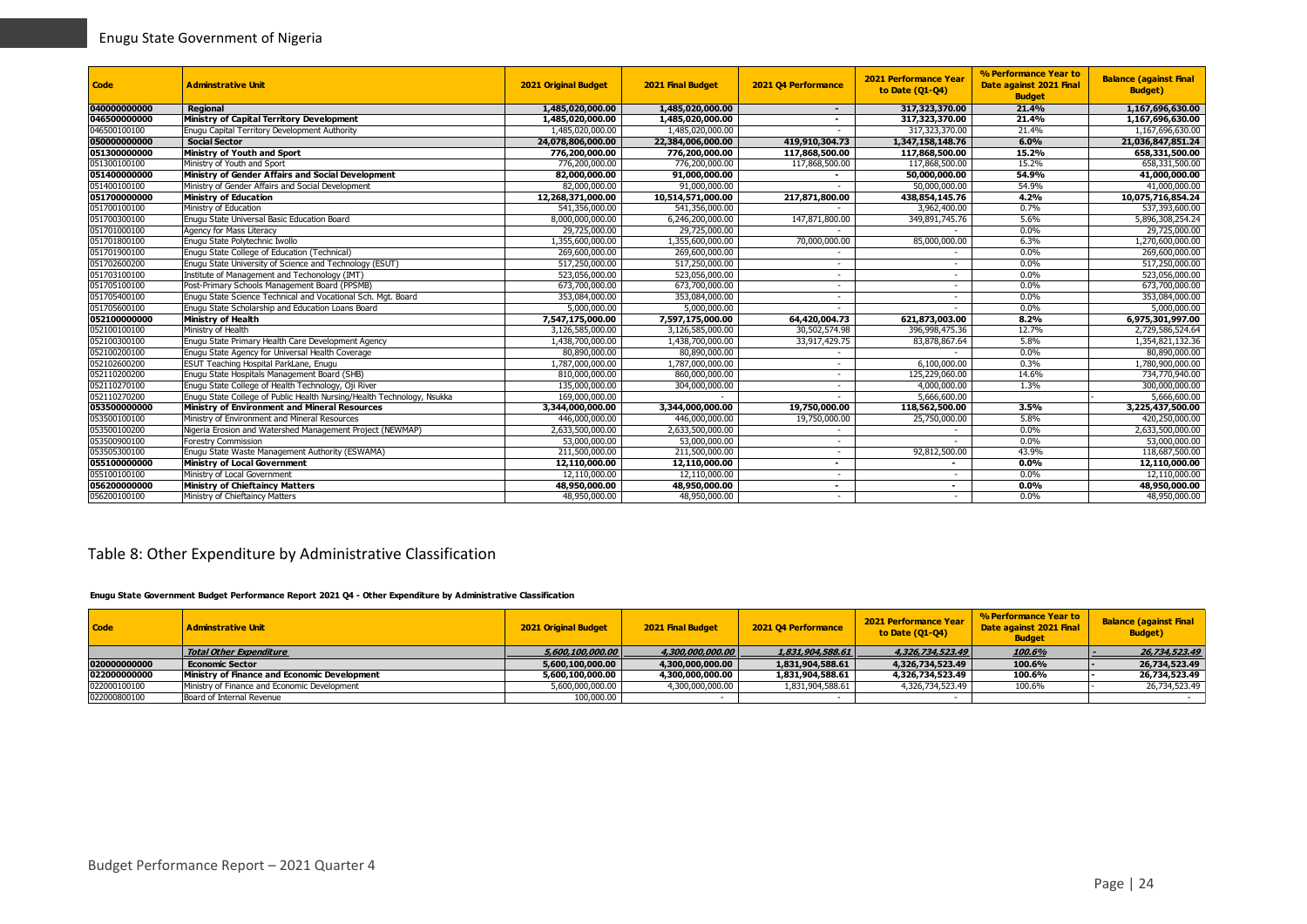# **2.E Expenditure by Economic Classification**

#### **Table 9: Total Expenditure by Economic Classification**

**Enugu State Government Budget Performance Report 2021 Q4 - Total Expenditure by Economic Classification**

<span id="page-25-1"></span><span id="page-25-0"></span>

| <b>Code</b>          | <b>Economic</b>                                 | 2021 Original Budget | 2021 Final Budget          | 2021 Q4 Performance | 2021 Performance Year<br>to Date (Q1-Q4) | % Performance Year to<br>Date against 2021 Final<br><b>Budget</b> | <b>Balance (against Final</b><br><b>Budget</b> ) |
|----------------------|-------------------------------------------------|----------------------|----------------------------|---------------------|------------------------------------------|-------------------------------------------------------------------|--------------------------------------------------|
| $\frac{2}{21}$       | <b>EXPENDITURES</b>                             | 169,845,758,500.00   | 169,845,758,500.00         | 19,910,958,382,80   | 76.216.211.079.49                        | 44.9%                                                             | 93,629,547,420.51                                |
|                      | <b>PERSONNEL COST</b>                           | 31,110,360,000.00    | 38,107,660,000.00          | 7,442,690,525.26    | 30,552,042,177.59                        | 80.2%                                                             | 7,555,617,822.41                                 |
| 2101                 | <b>SALARY</b>                                   | 22,128,048,611.00    | 22,967,118,831.00          | 5,429,736,553.16    | 21,725,065,050.09                        | 94.6%                                                             | 1,242,053,780.91                                 |
| 210101               | <b>SALARIES AND WAGES</b>                       | 22,128,048,611.00    | 22,967,118,831.00          | 5,429,736,553.16    | 21,725,065,050.09                        | 94.6%                                                             | 1,242,053,780.91                                 |
| 21010101             | <b>SALARY</b>                                   | 20,569,691,630.00    | 21,392,761,850.00          | 5,212,477,633.77    | 21,073,064,630.76                        | 98.5%                                                             | 319,697,219.24                                   |
| 21010102             | <b>OVER TIME PAYMENTS</b>                       | 1,752,741.00         | 15,752,741.00              |                     | 1,113,437.60                             | 7.1%                                                              | 14,639,303.40                                    |
| 21010103             | CONSOLIDATED REVENUE FUND CHARGE- SALARIES      | 1,556,604,240.00     | 1,558,604,240.00           | 217,258,919.39      | 650,886,981.73                           | 41.8%                                                             | 907,717,258.27                                   |
| 2102                 | ALLOWANCES AND SOCIAL CONTRIBUTION              | 8,982,311,389.00     | 15,140,541,169.00          | 2,012,953,972.10    | 8,826,977,127.50                         | 58.3%                                                             | 6,313,564,041.50                                 |
| 210201               | <b>ALLOWANCES</b>                               | 8,982,248,989.00     | 15,122,478,769.00          | 2,012,953,972.10    | 8,826,919,073.50                         | 58.4%                                                             | 6,295,559,695.50                                 |
| 21020101             | Housing/Rent Allowance                          | 2,644,404,065.00     | 8,664,942,947.00           | 521,708,359.08      | 2,207,051,755.28                         | 25.5%                                                             | 6,457,891,191.72                                 |
| 21020102             | <b>Transport Allowance</b>                      | 765,604,668.00       | 866,011,186.00             | 98,123,212.78       | 440,180,970.16                           | 50.8%                                                             | 425,830,215.84                                   |
| 21020103             | Meal Subsidy                                    | 463,134,517.00       | 466,760,867.00             | 72,836,635.39       | 241,810,340.85                           | 51.8%                                                             | 224,950,526.15                                   |
| 21020104             | <b>Utility Allowance</b>                        | 293,182,622.00       | 295,742,239.00             | 53,967,992.06       | 364,780,924.85                           | 123.3%                                                            | 69,038,685.85                                    |
| 21020105             | <b>Entertainment Allowance</b>                  | 63,925,398.00        | 77,346,781.00              | 7,461,852.61        | 96,874,127.14                            | 125.2%                                                            | 19,527,346.14                                    |
| 21020106             | Leave allowances                                | 1,245,635,081.00     | 1,230,026,821.00           | 3,732,595.21        | 22,695,685.86                            | 1.8%                                                              | 1,207,331,135.14                                 |
| 21020107             | Domestic Staff Allowance                        | 1,210,347,337.00     | 1,210,616,623.00           | 556,929,108.14      | 2,210,133,217.09                         | 182.6%                                                            | 999,516,594.09                                   |
| 21020108             | Shift Duty Allowance                            | 82,809,713.00        | 75,522,950.00              | 32,014,847.96       | 120,804,441.64                           | 160.0%                                                            | 45,281,491.64                                    |
| 21020109             | Call Duties Allowances                          | 554,053,284.00       | 486,375,528.00             | 217,850,299.79      | 1,025,660,724.42                         | 210.9%                                                            | 539,285,196.42                                   |
| 21020110             | Clinical Duty Allowance                         | 7,839,896.00         | 7,839,896.00               | 377,287.60          | 35,234,159.79                            | 449.4%                                                            | 27,394,263.79                                    |
| 21020111             | <b>Hazard Allowance</b>                         | 161,968,824.00       | 169,255,587.00             | 70,375,417.96       | 276,869,016.46                           | 163.6%                                                            | 107,613,429.46                                   |
| 21020112             | Rural Posting Allowance                         | 1,574,911.00         | 2,346,677.00               | 4,635,414.03        | 13,822,188.47                            | 589.0%                                                            | 11,475,511.47                                    |
| 21020113             | <b>Teaching Allowance</b>                       | 392,224,463.00       | 392,703,977.00             | 311,395,664.51      | 1,250,557,009.91                         | 318.4%                                                            | 857,853,032.91                                   |
| 21020114             | Admin Allowance                                 | 19,660,325.00        | 19,660,325.00              | 2,016,789.81        | 4,799,787.86                             | 24.4%                                                             | 14,860,537.14                                    |
| 21020115             | <b>Arrears Allowances</b>                       | 1,011,251,343.00     | 1,011,556,427.00           | 6,405,017.40        | 149,115,884.68                           | 14.7%                                                             | 862,440,542.32                                   |
| 21020116             | Secretarial Allowance                           | 312.00               | 312.00                     | 60.00               | 600.00                                   | 192.3%                                                            | 288.00                                           |
| 21020117<br>21020123 | Professional Allowance                          | 17,417,639.00        | 17,418,887.00<br>22,750.00 | 28,689,724.92       | 233, 257, 425.74                         | 1339.1%<br>0.0%                                                   | 215,838,538.74<br>22,750.00                      |
| 21020125             | Newspaper Allowance                             | 8,989,440.00         | 8,989,440.00               | 2,532,702.89        | 10,524,480.46                            | 117.1%                                                            | 1,535,040.46                                     |
| 21020126             | <b>Inducement Allowance</b><br>Other Allowances | 38,225,151.00        | 119,338,549.00             | 21,900,989.96       | 122,746,332.84                           | 102.9%                                                            | 3,407,783.84                                     |
| 210202               | SOCIAL CONTRIBUTIONS                            | 62,400.00            | 18,062,400.00              |                     | 58,054.00                                | 0.3%                                                              | 18,004,346.00                                    |
| 21020201             | NHIS CONTRIBUTION                               |                      | 9,000,000.00               | $\sim$              |                                          | 0.0%                                                              | 9,000,000.00                                     |
| 21020202             | <b>CONTRIBUTORY PENSION</b>                     | 62,400.00            | 9,062,400.00               | $\sim$              | 58,054.00                                | 0.6%                                                              | 9,004,346.00                                     |
| 22                   | <b>OTHER RECURRENT COSTS</b>                    | 37,600,640,000.00    | 32,144,240,000.00          | 6,661,313,098.91    | 24, 251, 488, 553. 61                    | 75.4%                                                             | 7,892,751,446.39                                 |
| 2201                 | <b>SOCIAL BENEFITS</b>                          | 6,991,300,000.00     | $\overline{\phantom{a}}$   | 1,855,996,196.57    | 6,075,088,502.29                         |                                                                   | 6,075,088,502.29                                 |
| 220101               | <b>SOCIAL BENEFITS</b>                          | 6,991,300,000.00     | $\overline{\phantom{a}}$   | 1,855,996,196.57    | 6,075,088,502.29                         |                                                                   | 6,075,088,502.29                                 |
| 22010101             | <b>GRATUITY</b>                                 | 847,000,000.00       | $\sim$                     |                     | 144,016,485.49                           |                                                                   | 144,016,485.49                                   |
| 22010102             | <b>PENSION</b>                                  | 6,133,000,000.00     | $\sim$                     | 1,855,996,196.57    | 5,931,072,016.80                         |                                                                   | 5,931,072,016.80                                 |
| 22010103             | <b>DEATH BENEFITS</b>                           | 11,300,000.00        | $\sim$                     |                     |                                          |                                                                   |                                                  |
| 2202                 | <b>OVERHEAD COST</b>                            | 25,009,240,000.00    | 27,844,240,000.00          | 2,973,412,313.73    | 13,849,665,527.83                        | 49.7%                                                             | 13,994,574,472.17                                |
| 220201               | TRAVEL& TRANSPORT - GENERAL                     | 2,220,300,000.00     | 3,515,600,000.00           | 293,932,057.75      | 1,233,445,564.26                         | 35.1%                                                             | 2,282,154,435.74                                 |
| 22020101             | LOCAL TRAVEL & TRANSPORT: TRAINING              | 257,550,000.00       | 604,550,000.00             | 55, 165, 789. 15    | 141,312,758.88                           | 23.4%                                                             | 463,237,241.12                                   |
| 22020102             | LOCAL TRAVEL & TRANSPORT: OTHERS                | 706,150,000.00       | 1,127,750,000.00           | 81,014,468.60       | 362,641,105.37                           | 32.2%                                                             | 765,108,894.63                                   |
| 22020103             | INTERNATIONAL TRAVEL & TRANSPORT: TRAINING      | 448,300,000.00       | 850,200,000.00             | 152,475,800.00      | 384,971,473.00                           | 45.3%                                                             | 465,228,527.00                                   |
| 22020104             | INTERNATIONAL TRAVEL & TRANSPORT: OTHERS        | 576,800,000.00       | 412,800,000.00             | 2,650,000.00        | 136,114,224.00                           | 33.0%                                                             | 276,685,776.00                                   |
| 22020105             | Hotel Accommodation                             | 231.500.000.00       | 520,300,000.00             | 2,626,000.00        | 208,406,003.01                           | 40.1%                                                             | 311,893,996.99                                   |
| 220202               | <b>UTILITIES - GENERAL</b>                      | 1,189,800,000.00     | 1,181,400,000.00           | 123,693,998.42      | 652,769,483.04                           | 55.3%                                                             | 528,630,516.96                                   |
| 22020201             | <b>ELECTRICITY CHARGES</b>                      | 742,000,000.00       | 959,500,000.00             | 46,927,650.00       | 463,516,581.49                           | 48.3%                                                             | 495,983,418.51                                   |
| 22020202             | <b>TELEPHONE CHARGES</b>                        | 27,000,000.00        | 26,400,000.00              | 11,716,170.00       | 33,643,583.25                            | 127.4%                                                            | 7,243,583.25                                     |
| 22020203             | <b>INTERNET ACCESS CHARGES</b>                  | 325,650,000.00       | 44,700,000.00              | 32,725,710.72       | 79,969,444.63                            | 178.9%                                                            | 35,269,444.63                                    |
| 22020204             | SATELLITE BROADCASTING ACCESS CHARGES           | 24,150,000.00        | 60,750,000.00              | 1,223,825.09        | 3.433.132.29                             | 5.7%                                                              | 57.316.867.71                                    |
| 22020205             | <b>WATER RATES</b>                              | 38,600,000.00        | 42,400,000.00              | 9,806,031.52        | 32,161,809.33                            | 75.9%                                                             | 10,238,190.67                                    |
| 22020206             | <b>SEWERAGE CHARGES</b>                         | 17,200,000.00        | 21,400,000.00              | 6,877,750.62        | 20,638,071.58                            | 96.4%                                                             | 761,928.42                                       |
| 22020207             | LEASED COMMUNICATION LINES(S)                   | 300,000.00           | 10,000,000.00              |                     |                                          | 0.0%                                                              | 10,000,000.00                                    |
| 22020208             | SOFTWARE CHARGES/ LICENSE RENEWAL               | 14,900,000.00        | 16,250,000.00              | 14,416,860.47       | 19,406,860.47                            | 119.4%                                                            | 3,156,860.47                                     |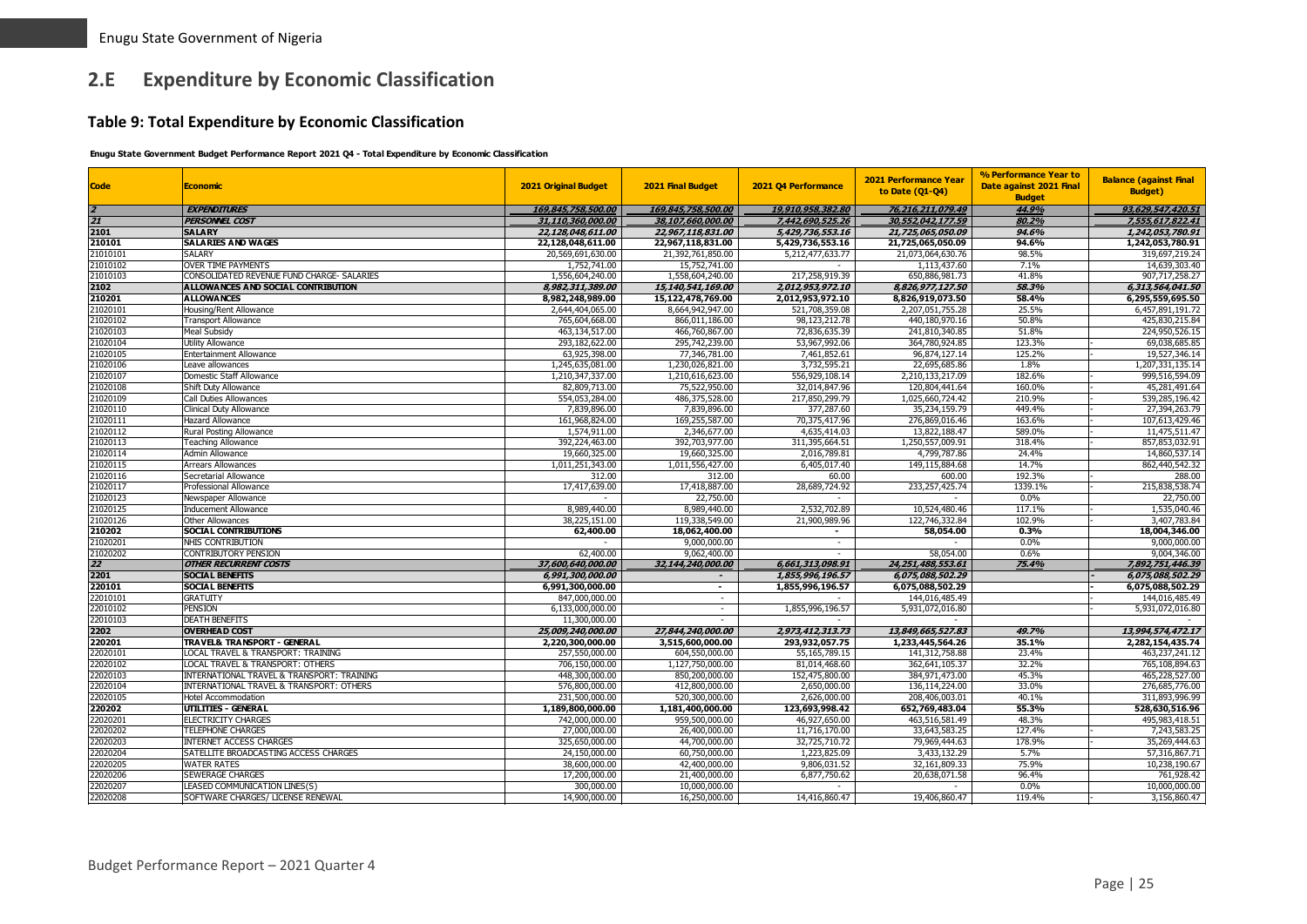| Code                 | Economic                                                                   | <b>2021 Original Budget</b>      | 2021 Final Budget                | 2021 Q4 Performance            | 2021 Performance Year<br>to Date (Q1-Q4) | % Performance Year to<br>Date against 2021 Final<br><b>Budget</b> | <b>Balance (against Final</b><br><b>Budget</b> ) |
|----------------------|----------------------------------------------------------------------------|----------------------------------|----------------------------------|--------------------------------|------------------------------------------|-------------------------------------------------------------------|--------------------------------------------------|
| 220203               | <b>MATERIALS &amp; SUPPLIES - GENERAL</b>                                  | 1,755,330,000.00                 | 2,007,730,000.00                 | 372,957,781.15                 | 1,348,200,756.47                         | 67.2%                                                             | 659,529,243.53                                   |
| 22020301             | OFFICE STATIONERIES / COMPUTER CONSUMABLES                                 | 695,200,000.00                   | 606,700,000.00                   | 202,074,159.74                 | 686,539,641.44                           | 113.2%                                                            | 79,839,641.44                                    |
| 22020302             | <b>BOOKS</b>                                                               | 40,250,000.00                    | 33,800,000.00                    | 43,845,203.80                  | 52,173,603.80                            | 154.4%                                                            | 18,373,603.80                                    |
| 22020303             | <b>NEWSPAPERS</b>                                                          | 13,800,000.00                    | 23,800,000.00                    | 3,355,400.00                   | 16,829,219.77                            | 70.7%                                                             | 6,970,780.23                                     |
| 22020304             | <b>MAGAZINES &amp; PERIODICALS</b>                                         | 14,530,000.00                    | 19,880,000.00                    | 1,929,000.00                   | 40,057,354.40                            | 201.5%                                                            | 20,177,354.40                                    |
| 22020305<br>22020306 | PRINTING OF NON SECURITY DOCUMENTS<br>PRINTING OF SECURITY DOCUMENTS       | 179,400,000.00<br>87,500,000.00  | 390.000.000.00<br>155,500,000.00 | 55,589,936.71<br>13,221,551.00 | 121.884.750.71<br>36,858,751.00          | 31.3%<br>23.7%                                                    | 268,115,249.29<br>118,641,249.00                 |
| 22020307             | DRUGS/LABORATORY/MEDICAL SUPPLIES                                          | 46,200,000.00                    | 44,200,000.00                    | 4,152,876.20                   | 19,492,227.90                            | 44.1%                                                             | 24,707,772.10                                    |
| 22020308             | FIELD & CAMPING MATERIALS SUPPLIES                                         | 92,850,000.00                    | 92,850,000.00                    | 7,618,653.70                   | 12,774,353.70                            | 13.8%                                                             | 80,075,646.30                                    |
| 2020309              | UNIFORMS & OTHER CLOTHING                                                  | 197,000,000.00                   | 184,500,000,00                   | 3,127,200.00                   | 87,297,663.75                            | 47.3%                                                             | 97,202,336.25                                    |
| 22020310             | TEACHING AIDS / INSTRUCTION MATERIALS                                      | 53,600,000.00                    | 139,900,000.00                   | 360,000.00                     | 20,147,590.00                            | 14.4%                                                             | 119,752,410.00                                   |
| 22020311             | FOOD STUFF / CATERING MATERIALS SUPPLIES                                   | 335,000,000.00                   | 316,600,000.00                   | 37,683,800.00                  | 254,145,600.00                           | 80.3%                                                             | 62,454,400.00                                    |
| 220204               | <b>MAINTENANCE SERVICES - GENERAL</b>                                      | 1,127,760,000.00                 | 1,304,060,000.00                 | 421,556,838.85                 | 1,282,007,904.57                         | 98.3%                                                             | 22,052,095.43                                    |
| 2020401              | MAINTENANCE OF MOTOR VEHICLE / TRANSPORT EQUIPMENT                         | 419,000,000.00                   | 519,900,000.00                   | 99,561,391.41                  | 363,170,788.49                           | 69.9%                                                             | 156,729,211.51                                   |
| 2020402              | MAINTENANCE OF OFFICE FURNITURE                                            | 87.010.000.00                    | 95,910,000.00                    | 9,949,009.45                   | 36,151,849.45                            | 37.7%                                                             | 59,758,150.55                                    |
| 22020403             | MAINTENANCE OF OFFICE BUILDING / RESIDENTIAL OTRS                          | 128,650,000.00                   | 174,350,000.00                   | 36,786,360.00                  | 159, 133, 301. 15                        | 91.3%                                                             | 15,216,698.85                                    |
| 22020404             | MAINTENANCE OF OFFICE / IT EQUIPMENTS                                      | 64,350,000.00                    | 67,650,000.00                    | 35,399,345.00                  | 255,716,730.87                           | 378.0%                                                            | 188,066,730.87                                   |
| 22020405             | MAINTENANCE OF PLANTS/GENERATORS                                           | 65,050,000.00                    | 73,950,000.00                    | 34,963,583.00                  | 67,174,601.11                            | 90.8%                                                             | 6,775,398.89                                     |
| 22020406             | OTHER MAINTENANCE SERVICES                                                 | 195,000,000.00                   | 223,600,000.00                   | 203,897,149.99                 | 398,113,289.50                           | 178.0%                                                            | 174,513,289.50                                   |
| 22020410<br>22020411 | MAINTENANCE OF STREET LIGHTINGS<br>MAINTENANCE OF COMMUNICATION EQUIPMENTS | 132,000,000.00<br>24,900,000.00  | 127,000,000.00<br>19,900,000.00  | 870,000.00<br>130,000.00       | 870,000.00<br>1,677,344.00               | 0.7%<br>8.4%                                                      | 126,130,000.00                                   |
| 22020412             | MAINTENANCE OF MARKETS/PUBLIC PLACES                                       | 1,500,000.00                     | 1,500,000.00                     |                                |                                          | 0.0%                                                              | 18,222,656.00<br>1,500,000.00                    |
| 2020413              | MINOR ROAD MAINTENANCE                                                     | 10,300,000.00                    | 300,000.00                       |                                |                                          | 0.0%                                                              | 300,000.00                                       |
| 220205               | <b>TRAINING - GENERAL</b>                                                  | 591,000,000.00                   | 661,150,000.00                   | 172,263,927.33                 | 397,846,599.52                           | 60.2%                                                             | 263,303,400.48                                   |
| 22020501             | <b>LOCAL TRAINING</b>                                                      | 501.600.000.00                   | 578,950,000.00                   | 172,263,927.33                 | 394, 421, 144. 52                        | 68.1%                                                             | 184,528,855.48                                   |
| 2020502              | INTERNATIONAL TRAINING                                                     | 89,400,000.00                    | 82,200,000.00                    | $\sim$                         | 3,425,455.00                             | 4.2%                                                              | 78,774,545.00                                    |
| 220206               | OTHER SERVICES - GENERAL                                                   | 8,521,750,000.00                 | 8,611,800,000.00                 | 190,160,286.84                 | 3,959,502,710.34                         | 46.0%                                                             | 4,652,297,289.66                                 |
| 22020601             | SECURITY SERVICES                                                          | 236,350,000.00                   | 242,400,000.00                   | 29,488,718.98                  | 202,492,641.98                           | 83.5%                                                             | 39,907,358.02                                    |
| 22020602             | <b>OFFICE RENT</b>                                                         | 89,200,000.00                    | 88,000,000.00                    | 1,588,600.00                   | 22,702,600.00                            | 25.8%                                                             | 65,297,400.00                                    |
| 22020603             | <b>RESIDENTIAL RENT</b>                                                    | 42,800,000.00                    | 95,800,000.00                    | 7,368,392.11                   | 12,869,285.11                            | 13.4%                                                             | 82,930,714.89                                    |
| 22020604             | SECURITY VOTE (INCLUDING OPERATIONS)                                       | 7,200,000,000.00                 | 7,200,800,000.00                 |                                | 3,000,000,000.00                         | 41.7%                                                             | 4,200,800,000.00                                 |
| 2020605              | CLEANING & FUMIGATION SERVICES                                             | 953,400,000.00                   | 984,800,000.00                   | 151,714,575.75                 | 721,438,183.25                           | 73.3%                                                             | 263, 361, 816.75                                 |
| 220207               | CONSULTING & PROFESSIONAL SERVICES - GENERAL<br>FINANCIAL CONSULTING       | 1,233,400,000.00                 | 1,241,900,000.00                 | 179,436,226.69                 | 741,036,396.85                           | 59.7%<br>32.9%                                                    | 500,863,603.15                                   |
| 22020701<br>22020702 | INFORMATION TECHNOLOGY CONSULTING                                          | 785,700,000.00<br>54,400,000.00  | 766,600,000.00<br>38,000,000.00  | 56,381,019.66<br>13,228,397.85 | 252,352,079.68<br>141,729,980.82         | 373.0%                                                            | 514,247,920.32<br>103,729,980.82                 |
| 22020703             | <b>LEGAL SERVICES</b>                                                      | 277,600,000.00                   | 283,400,000.00                   | 34,978,926.74                  | 167,261,411.49                           | 59.0%                                                             | 116, 138, 588.51                                 |
| 22020704             | <b>ENGINEERING SERVICES</b>                                                | 16,400,000.00                    | 11,500,000.00                    | 62,716,213.75                  | 77,548,786.50                            | 674.3%                                                            | 66,048,786.50                                    |
| 2020705              | ARCHITECTURAL SERVICES                                                     | 3,700,000.00                     | 6,300,000.00                     | 2,908,412.69                   | 3,908,412.69                             | 62.0%                                                             | 2,391,587.31                                     |
| 22020706             | SURVEYING SERVICES                                                         | 15,500,000.00                    | 55,700,000.00                    |                                | 1,080,800.00                             | 1.9%                                                              | 54,619,200.00                                    |
| 22020707             | AGRICULTURAL CONSULTING                                                    | 52,900,000.00                    | 54,900,000.00                    | 8,723,256.00                   | 96,295,925.67                            | 175.4%                                                            | 41,395,925.67                                    |
| 2020708              | MEDICAL CONSULTING                                                         | 27,200,000.00                    | 25,500,000.00                    | 500,000.00                     | 859,000.00                               | 3.4%                                                              | 24,641,000.00                                    |
| 220208               | FUEL & LUBRICANTS - GENERAL                                                | 1,781,200,000.00                 | 2,110,000,000.00                 | 486,513,983.68                 | 661,111,141.12                           | 31.3%                                                             | 1,448,888,858.88                                 |
| 22020801             | MOTOR VEHICLE FUEL COST                                                    | 545,400,000.00                   | 540.150.000.00                   | 430,809,942.33                 | 529,720,568.40                           | 98.1%                                                             | 10.429.431.60                                    |
| 22020802             | OTHER TRANSPORT EQUIPMENT FUEL COST                                        | 1,038,500,000.00                 | 1,032,450,000.00                 | 612,650.00                     | 7,576,069.00                             | 0.7%                                                              | 1,024,873,931.00                                 |
| 22020803             | PLANT / GENERATOR FUEL COST                                                | 95,300,000.00                    | 475,400,000.00                   | 52,318,391.35                  | 108,881,287.72                           | 22.9%                                                             | 366,518,712.28                                   |
| 22020806             | COOKING GAS/FUEL COST                                                      | 102,000,000.00                   | 62,000,000.00                    | 2,773,000.00                   | 14,933,216.00                            | 24.1%                                                             | 47,066,784.00                                    |
| 220209<br>22020901   | FINA NCIAL CHARGES - GENERAL<br>BANK CHARGES (OTHER THAN INTEREST)         | 695,840,000.00<br>437,440,000.00 | 280,340,000.00<br>28,890,000.00  | 90,911,315.66<br>89,996,421.76 | 176,373,140.73<br>134,335,893.90         | 62.9%<br>465.0%                                                   | 103,966,859.27<br>105,445,893.90                 |
| 22020902             | <b>INSURANCE PREMIUM</b>                                                   | 258,300,000.00                   | 250,400,000.00                   | 914,719.90                     | 42,033,248.56                            | 16.8%                                                             | 208, 366, 751.44                                 |
| 22020904             | OTHER CRF BANK CHARGES                                                     | 100,000.00                       | 1,050,000.00                     | 174.00                         | 3,998.27                                 | 0.4%                                                              | 1,046,001.73                                     |
| 220210               | MISCELLANEOUS EXPENSES GENERAL                                             | 5,892,860,000.00                 | 6,930,260,000.00                 | 641,985,897.36                 | 3,397,371,830.93                         | 49.0%                                                             | 3,532,888,169.07                                 |
| 2021001              | <b>REFRESHMENT &amp; MEALS</b>                                             | 370.050.000.00                   | 356,550,000.00                   | 137,532,873.61                 | 481,653,032.79                           | 135.1%                                                            | 125,103,032.79                                   |
| 22021002             | HONORARIUM & SITTING ALLOWANCE                                             | 346,200,000.00                   | 417,200,000.00                   | 174,014,050.42                 | 1,181,783,735.55                         | 283.3%                                                            | 764,583,735.55                                   |
| 22021003             | PUBLICITY & ADVERTISEMENTS                                                 | 479,750,000.00                   | 601,550,000.00                   | 28,037,540.74                  | 193,586,802.80                           | 32.2%                                                             | 407,963,197.20                                   |
| 22021004             | MEDICAL EXPENSES-LOCAL                                                     | 437,800,000.00                   | 520,400,000.00                   | 593,600.00                     | 7,332,730.00                             | 1.4%                                                              | 513,067,270.00                                   |
| 2021006              | POSTAGES & COURIER SERVICES                                                | 11,950,000.00                    | 13,550,000.00                    | 7,023,717.84                   | 18,230,031.33                            | 134.5%                                                            | 4,680,031.33                                     |
| 22021007             | <b>WELFARE PACKAGES</b>                                                    | 369,650,000.00                   | 411,450,000.00                   | 193,930,615.70                 | 367,263,007.29                           | 89.3%                                                             | 44,186,992.71                                    |
| 22021008             | SUBSCRIPTION TO PROFESSIONAL BODIES                                        | 52,150,000.00                    | 50,850,000.00                    | 1,002,600.00                   | 3,848,900.00                             | 7.6%                                                              | 47,001,100.00                                    |
| 2021009              | <b>SPORTING ACTIVITIES</b><br>DIRECT TEACHING & LABORATORY COST            | 342,500,000.00                   | 242,500,000.00                   | 39,861,210.00                  | 346,531,674.00                           | 142.9%                                                            | 104,031,674.00                                   |
| 22021010<br>2021011  | Recruitment and Appointment (Service wide)                                 | 7,780,000.00<br>57,100,000.00    | 36,500,000.00<br>49,100,000.00   | 1,000,000.00                   | 100,000.00<br>1,600,000.00               | 0.3%<br>3.3%                                                      | 36,400,000.00<br>47.500.000.00                   |
| 2021012              | DISCIPLINE AND APPOINTMENT (SERVICE WIDE)                                  | 1,100,000.00                     | 1,100,000.00                     |                                |                                          | 0.0%                                                              | 1,100,000.00                                     |
| 22021013             | PROMOTION (SERVICE WIDE)                                                   | 39,500,000.00                    | 13,500,000.00                    | 2,598,000.00                   | 25,690,075.00                            | 190.3%                                                            | 12,190,075.00                                    |
| 22021014             | Annual Budget Defence Expenses & Administration                            | 59,730,000.00                    | 74,530,000.00                    | 14,428,850.00                  | 16,808,300.62                            | 22.6%                                                             | 57,721,699.38                                    |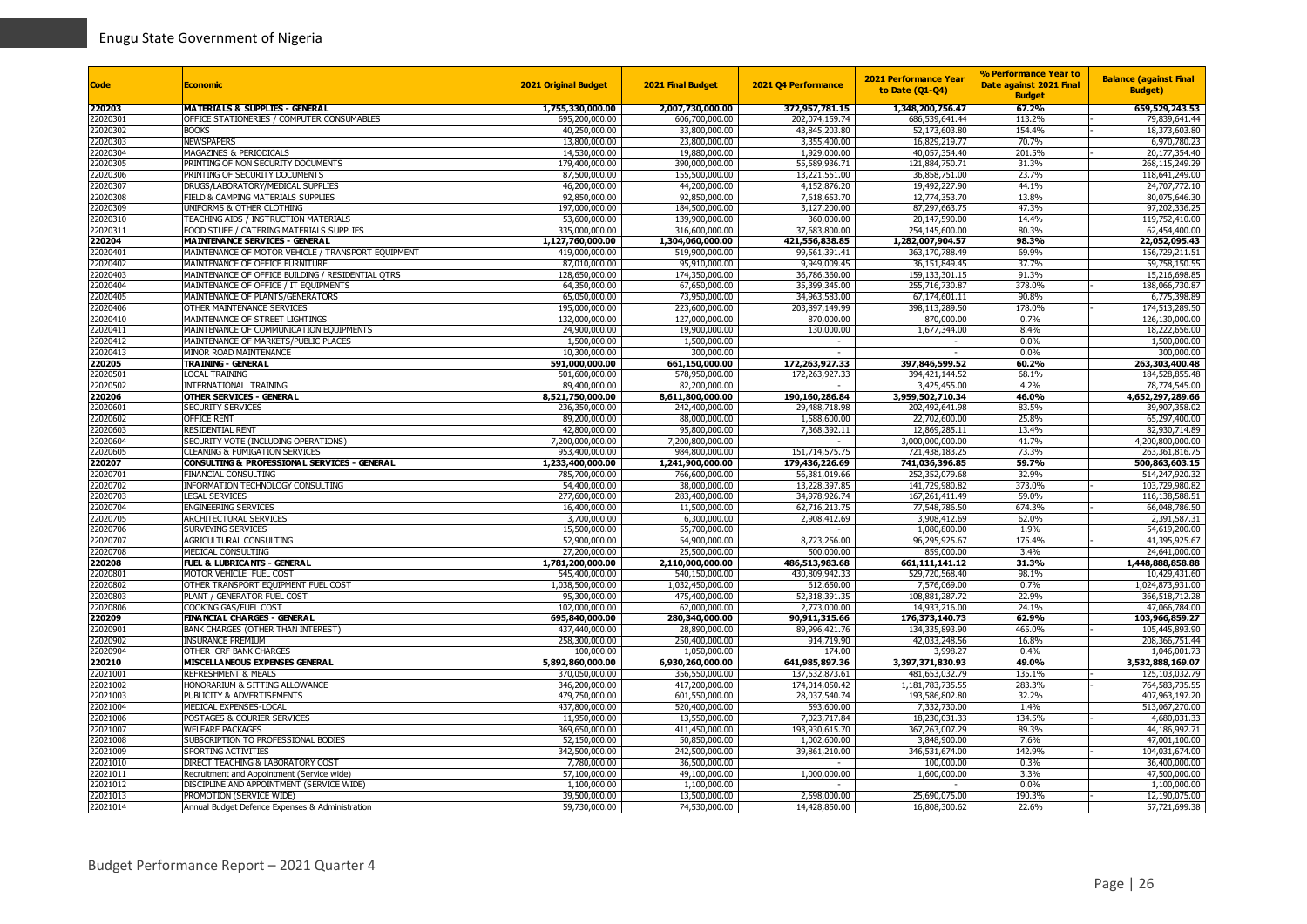| <b>Code</b> | <b>Economic</b>                               | 2021 Original Budget | 2021 Final Budget | 2021 Q4 Performance      | <b>2021 Performance Year</b><br>to Date (Q1-Q4) | % Performance Year to<br>Date against 2021 Final<br><b>Budget</b> | <b>Balance (against Final</b><br><b>Budget</b> ) |
|-------------|-----------------------------------------------|----------------------|-------------------|--------------------------|-------------------------------------------------|-------------------------------------------------------------------|--------------------------------------------------|
| 22021016    | Servicom                                      | 21,900,000.00        | 1,321,400,000.00  | 1,111,339.05             | 43,300,919.05                                   | 3.3%                                                              | 1,278,099,080.95                                 |
| 22021019    | MEDICAL EXPENSES-INTERNATIONAL                | 95.000.000.00        | 89,000,000.00     |                          | 11,800,000.00                                   | 13.3%                                                             | 77,200,000.00                                    |
| 22021020    | FOREIGN SCHOLARSHIP SCHEME                    | 633,000,000.00       | 453,180,000.00    | 13,906,000.00            | 159,420,000.00                                  | 35.2%                                                             | 293,760,000.00                                   |
| 22021021    | SPECIAL DAYS/CELEBRATIONS                     | 203,700,000.00       | 218,700,000.00    | 26,800,000,00            | 161,027,022.50                                  | 73.6%                                                             | 57,672,977.50                                    |
| 22021022    | <b>Donations</b>                              | 2,200,000,000.00     | 1,515,000,000.00  |                          | 200,170,650.00                                  | 13.2%                                                             | 1,314,829,350.00                                 |
| 22021026    | Common services (Committee/Commissions)       | 144,000,000.00       | 524,200,000.00    | 145,500.00               | 177,224,950.00                                  | 33.8%                                                             | 346,975,050.00                                   |
| 22021027    | Cost of IGR Collection                        | 20,000,000.00        | 20,000,000.00     |                          |                                                 | 0.0%                                                              | 20,000,000.00                                    |
| 2206        | <b>PUBLIC DEBT CHARGES</b>                    | 5,600,100,000.00     | 4,300,000,000.00  | 1,831,904,588.61         | 4,326,734,523.49                                | 100.6%                                                            | 26,734,523.49                                    |
| 220601      | <b>FOREIGN INTEREST / DISCOUNT</b>            | 800,000,000.00       | 300,000,000.00    | 402,816,835.41           | 1,025,126,976.88                                | 341.7%                                                            | 725,126,976.88                                   |
| 22060101    | FOREIGN INTEREST / DISCOUNT - TREASURY BILL   | 800,000,000.00       | 300,000,000.00    | 402,816,835.41           | 1,025,126,976.88                                | 341.7%                                                            | 725,126,976.88                                   |
| 220602      | DOMESTIC INTEREST / DISCOUNT                  | 4,800,000,000.00     | 3,500,000,000.00  | 1,429,087,753.20         | 3,301,607,546.61                                | 94.3%                                                             | 198,392,453.39                                   |
| 22060201    | DOMESTIC INTEREST / DISCOUNT - TREASURY BILL  | 4,800,000,000,00     | 3.500.000.000.00  | 1,429,087,753.20         | 3,301,607,546.61                                | 94.3%                                                             | 198, 392, 453. 39                                |
| 220603      | <b>INSURA NCE PREMIUM</b>                     | 100,000.00           | 500,000,000.00    | $\sim$                   | ۰.                                              | $0.0\%$                                                           | 500,000,000.00                                   |
| 22060301    | <b>INTEREST - INTERNAL PUBLIC DEBT</b>        | 100,000.00           | 500,000,000.00    | $\sim$                   |                                                 | 0.0%                                                              | 500,000,000,00                                   |
| 23          | <b>CAPITAL EXPENDITURE</b>                    | 101.134.758.500.00   | 99,593,858,500,00 | 5,806,954,758,63         | 21,412,680,348,29                               | 21.5%                                                             | 78.181.178.151.71                                |
| 2301        | <b>FIXED ASSETS PURCHASED</b>                 | 14,283,121,500.00    | 17,547,564,500.00 | 698,592,906.54           | 2,408,161,794.16                                | 13.7%                                                             | 15,139,402,705.84                                |
| 230101      | <b>PURCHASE OF FIXED ASSETS - GENERAL</b>     | 14,283,121,500.00    | 17,547,564,500.00 | 698,592,906.54           | 2,408,161,794.16                                | 13.7%                                                             | 15,139,402,705.84                                |
| 23010101    | PURCHASE / ACQUISITION OF LAND                | 70,000,000.00        | 220,000,000.00    |                          |                                                 | 0.0%                                                              | 220,000,000.00                                   |
| 23010102    | PURCHASE OF OFFICE BUILDINGS                  | 256.800.000.00       |                   | 1,977,500.00             | 2,892,500.00                                    |                                                                   | 2,892,500.00                                     |
| 23010103    | PURCHASE OF RESIDENTIAL BUILDINGS             | 6,200,000.00         | 400,000,000.00    |                          |                                                 | 0.0%                                                              | 400,000,000.00                                   |
| 23010104    | PURCHASE MOTOR CYCLES                         | 9,510,000.00         | 13.975.000.00     | $\sim$                   | 360,000,00                                      | 2.6%                                                              | 13,615,000.00                                    |
| 23010105    | PURCHASE OF MOTOR VEHICLES                    | 3,649,385,000.00     | 3,686,920,000.00  | 619,815,518.54           | 1,670,497,456.16                                | 45.3%                                                             | 2,016,422,543.84                                 |
| 23010106    | PURCHASE OF VANS                              | 25,000,000.00        | 352,000,000.00    | $\overline{\phantom{a}}$ |                                                 | 0.0%                                                              | 352,000,000.00                                   |
| 23010107    | <b>PURCHASE OF TRUCKS</b>                     | 859,000,000.00       | 929,000,000.00    | $\sim$                   | $\sim$                                          | 0.0%                                                              | 929,000,000.00                                   |
| 23010108    | <b>PURCHASE OF BUSES</b>                      | 143,000,000.00       | 63,000,000.00     | $\overline{\phantom{a}}$ |                                                 | 0.0%                                                              | 63,000,000.00                                    |
| 23010112    | PURCHASE OF OFFICE FURNITURE AND FITTINGS     | 1,092,141,000.00     | 1,747,249,000.00  | 45,793,460.00            | 286,551,775.00                                  | 16.4%                                                             | 1,460,697,225.00                                 |
| 23010113    | PURCHASE OF COMPUTERS                         | 439,155,000.00       | 432,560,000.00    | 1,303,500.00             | 60,820,600.00                                   | 14.1%                                                             | 371,739,400.00                                   |
| 23010114    | PURCHASE OF COMPUTER PRINTERS                 | 27.925.000.00        | 160,920,000.00    | $\sim$                   | 680,000.00                                      | 0.4%                                                              | 160.240.000.00                                   |
| 23010115    | PURCHASE OF PHOTOCOPYING MACHINES             | 46,830,000.00        | 56,130,000.00     | 2,450,000.00             | 7,035,600.00                                    | 12.5%                                                             | 49,094,400.00                                    |
| 23010117    | PURCHASE OF SHREDDING MACHINES                | 250,000.00           | 250.000.00        | $\sim$                   | $\sim$                                          | 0.0%                                                              | 250,000,00                                       |
| 23010118    | PURCHASE OF SCANNERS                          | 410,000.00           | 410,000.00        | $\sim$                   |                                                 | 0.0%                                                              | 410,000.00                                       |
| 23010119    | PURCHASE OF POWER GENERATING SET              | 312,227,500.00       | 297,027,500.00    | $\sim$                   | 300,000,00                                      | 0.1%                                                              | 296,727,500.00                                   |
| 23010120    | PURCHASE OFCANTEEN / KITCHEN EQUIPMENT        |                      | 68,000,000.00     | $\sim$                   |                                                 | 0.0%                                                              | 68,000,000.00                                    |
| 23010121    | PURCHASE OF RESIDENTIAL FURNITURE             | 110,000,000,00       |                   | $\sim$                   | 31,296,000.00                                   |                                                                   | 31.296.000.00                                    |
| 23010122    | PURCHASE OF HEALTH / MEDICAL EQUIPMENT        | 3,628,840,000.00     | 2,707,690,000.00  | 12,598,928.00            | 155,608,288.00                                  | 5.7%                                                              | 2,552,081,712.00                                 |
| 23010123    | PURCHASE OF FIRE FIGHTING EQUIPMENT           | 52,700,000.00        | 52,700,000.00     | 537,000.00               | 4,462,350.00                                    | 8.5%                                                              | 48,237,650.00                                    |
| 23010124    | PURCHASE OF TEACHING / LEARNING AID EQUIPMENT | 1,307,918,600.00     | 1,230,600,000.00  | $\blacksquare$           | 51,080,000.00                                   | 4.2%                                                              | 1,179,520,000.00                                 |
| 23010125    | PURCHASE OF LIBRARY BOOKS & EQUIPMENT         | 757,884,000.00       | 322,884,000.00    | $\sim$                   |                                                 | 0.0%                                                              | 322,884,000.00                                   |
| 23010126    | PURCHASE OF SPORTING / GAMING EQUIPMENT       | 30,000,000.00        | 1,347,100,000.00  | $\sim$                   | $\sim$                                          | 0.0%                                                              | 1,347,100,000.00                                 |
| 23010127    | PURCHASE OF AGRICULTURAL EQUIPMENT            | 224,350,000.00       | 273,150,000.00    | $\sim$                   |                                                 | 0.0%                                                              | 273,150,000.00                                   |
| 23010128    | PURCHASE OF SECURITY EQUIPMENT                | 204,706,000.00       | 2,195,423,000.00  | 2,930,000.00             | 18,574,525.00                                   | 0.8%                                                              | 2,176,848,475.00                                 |
| 23010129    | PURCHASE OF INDUSTRIAL EQUIPMENT              | 719,109,400.00       | 788,176,000.00    | 11,187,000.00            | 113,002,700.00                                  | 14.3%                                                             | 675,173,300.00                                   |
| 23010130    | PURCHASE OF RECREATIONAL FACILITIES           | 149,300,000.00       | 11,900,000.00     | $\sim$                   | $\sim$                                          | 0.0%                                                              | 11,900,000.00                                    |
| 23010131    | PURCHASE OF AIR NAVIGATIONAL EQUIPMENT        |                      | 5,000,000.00      | $\sim$                   |                                                 | 0.0%                                                              | 5,000,000.00                                     |
| 23010133    | PURCHASES OF SURVEYING EOUIPMENT              | 160,480,000,00       | 185,500,000,00    | $\sim$                   | 5,000,000.00                                    | 2.7%                                                              | 180.500.000.00                                   |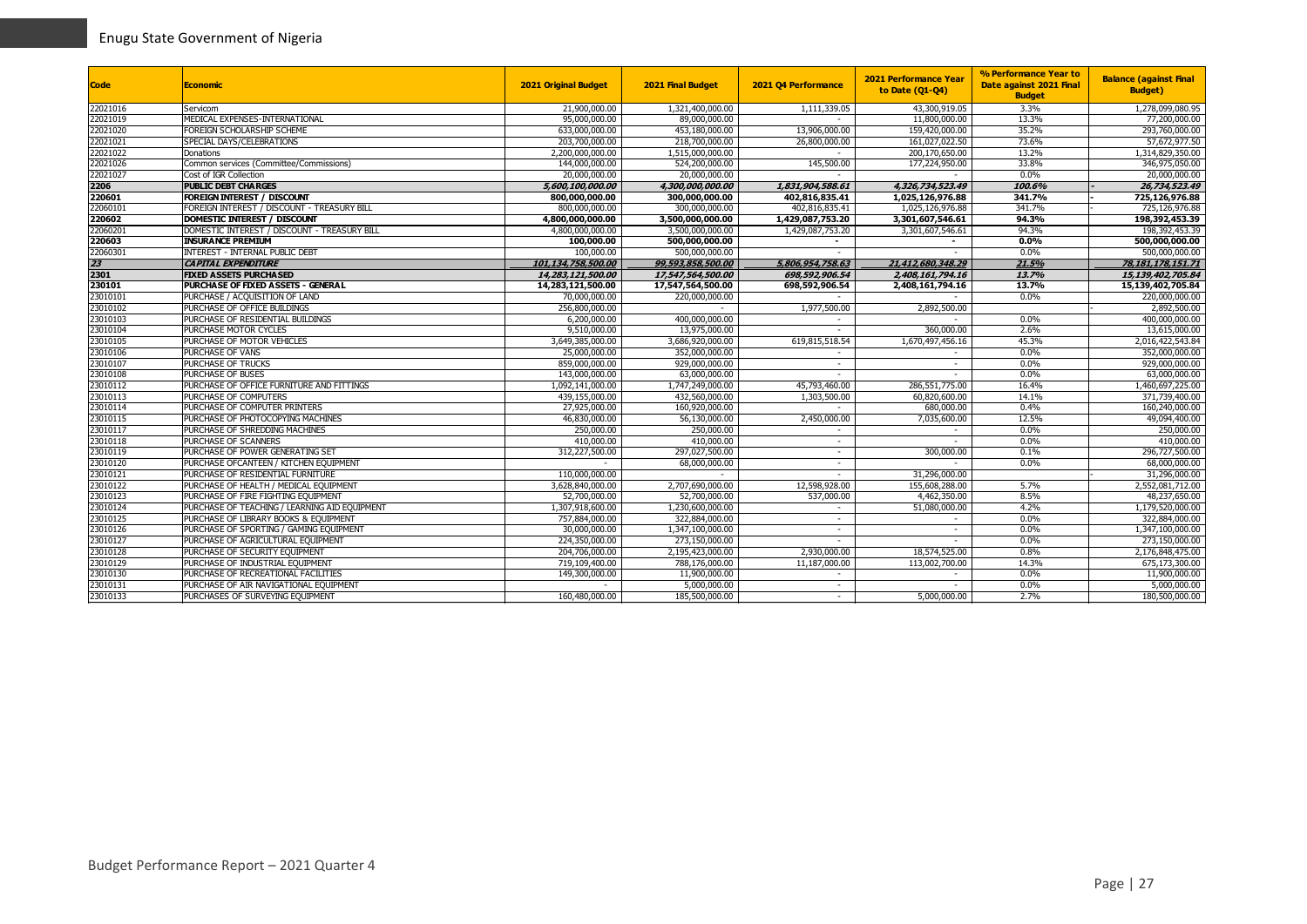| <b>Code</b> | <b>Economic</b>                                        | 2021 Original Budget | 2021 Final Budget | 2021 Q4 Performance      | <b>2021 Performance Year</b><br>to Date $(Q1-Q4)$ | % Performance Year to<br>Date against 2021 Final<br><b>Budget</b> | <b>Balance (against Final</b><br><b>Budget</b> ) |
|-------------|--------------------------------------------------------|----------------------|-------------------|--------------------------|---------------------------------------------------|-------------------------------------------------------------------|--------------------------------------------------|
| 2302        | <b>CONSTRUCTION / PROVISION</b>                        | 61,736,427,000.00    | 52,951,662,000.00 | 4,364,866,114.95         | 16,118,871,738.99                                 | 30.4%                                                             | 36,832,790,261.01                                |
| 230201      | CONSTRUCTION / PROVISION OF FIXED ASSETS - GENERAL     | 61,736,427,000.00    | 52,951,662,000.00 | 4,364,866,114.95         | 16,118,871,738.99                                 | 30.4%                                                             | 36,832,790,261.01                                |
| 23020101    | CONSTRUCTION / PROVISION OF OFFICE BUILDINGS           | 5,474,860,000.00     | 4,300,200,000.00  | 836,462,826.03           | 2,134,749,545.55                                  | 49.6%                                                             | 2,165,450,454.45                                 |
| 23020102    | CONSTRUCTION / PROVISION OF RESIDENTIAL BUILDINGS      | 2,561,600,000.00     | 2,635,000,000.00  | 539,086,368.06           | 546, 583, 811.36                                  | 20.7%                                                             | 2,088,416,188.64                                 |
| 23020103    | CONSTRUCTION / PROVISION OF ELECTRICITY                | 2,428,700,000.00     | 1,048,700,000.00  | 43,511,628.00            | 223,820,722.05                                    | 21.3%                                                             | 824,879,277.95                                   |
| 23020104    | CONSTRUCTION / PROVISION OF HOUSING                    | 152,000,000.00       | 402.000.000.00    |                          |                                                   | 0.0%                                                              | 402.000.000.00                                   |
| 23020105    | CONSTRUCTION / PROVISION OF WATER FACILITIES           | 3,724,122,000.00     | 1,830,442,000.00  | 292,058,179.21           | 960,422,022.11                                    | 52.5%                                                             | 870,019,977.89                                   |
| 23020106    | CONSTRUCTION / PROVISION OF HOSPITALS / HEALTH CENTRES | 4,624,785,000.00     | 4,908,650,000.00  | 87,488,649.74            | 811,633,070.79                                    | 16.5%                                                             | 4,097,016,929.21                                 |
| 23020107    | CONSTRUCTION / PROVISION OF PUBLIC SCHOOLS             | 11,563,950,000.00    | 5,589,110,000.00  | 13,366,094.20            | 3,257,920,500.20                                  | 58.3%                                                             | 2,331,189,499.80                                 |
| 23020110    | CONSTRUCTION / PROVISION OF FIRE FIGHTING STATIONS     | 231,000,000.00       | 100,000,000.00    |                          |                                                   | 0.0%                                                              | 100,000,000,00                                   |
| 23020112    | CONSTRUCTION / PROVISION OF SPORTING FACILITIES        | 1,435,160,000.00     | 910,160,000.00    | 696,283,367.48           | 1,239,111,650.82                                  | 136.1%                                                            | 328,951,650.82                                   |
| 23020113    | CONSTRUCTION / PROVISION OF AGRICULTURAL FACILITIES    | 2,041,300,000.00     | 1,683,300,000.00  | $\sim$                   | 15,000,000.00                                     | 0.9%                                                              | 1,668,300,000.00                                 |
| 23020114    | CONSTRUCTION / PROVISION OF ROADS                      | 18,922,800,000.00    | 17,657,500,000.00 | 1,598,223,992.66         | 5,943,214,395.44                                  | 33.7%                                                             | 11,714,285,604.56                                |
| 23020117    | CONSTRUCTION / PROVISION OF AIR-PORT / AERODROMES      | 150,000,000.00       |                   |                          |                                                   |                                                                   |                                                  |
| 23020118    | CONSTRUCTION / PROVISION OF INFRASTRUCTURE             | 7,223,950,000.00     | 9,611,200,000.00  | 258,045,009.57           | 873,419,467.81                                    | 9.1%                                                              | 8,737,780,532.19                                 |
| 23020119    | CONSTRUCTION / PROVISION OF RECREATIONAL FACILITIES    | 580,000,000.00       | 408,000,000.00    | $\sim$                   | $\sim$                                            | 0.0%                                                              | 408,000,000.00                                   |
| 23020122    | CONSTRUCTION OF BOUNDARY PILLARS/ RIGHT OF WAYS        | 70,000,000.00        | 38,600,000.00     | $\sim$                   |                                                   | 0.0%                                                              | 38,600,000.00                                    |
| 23020123    | CONSTRUCTION OF TRAFFIC / STREET LIGHTS                | 200,000,000.00       | 1,415,000,000.00  | $\sim$                   | 109,898,875.00                                    | 7.8%                                                              | 1,305,101,125.00                                 |
| 23020124    | CONSTRUCTION OF MARKETS/PARKS                          | 152,000,000.00       | 108,000,000.00    | $\sim$                   | $\sim$                                            | 0.0%                                                              | 108,000,000.00                                   |
| 23020125    | CONSTRUCTION OF POWER GENERATING PLANTS                | 18,800,000.00        | 30.000.000.00     | $\sim$                   | 2,757,677.86                                      | 9.2%                                                              | 27.242.322.14                                    |
| 23020127    | CONSTRUCTION OF ICT INFRASTRUCTURES                    | 181,400,000.00       | 275,800,000.00    | 340,000,00               | 340,000.00                                        | 0.1%                                                              | 275,460,000.00                                   |
| 2303        | <b>REHABILITATION / REPAIRS</b>                        | 12,388,641,000.00    | 13,624,084,000.00 | 460,230,420.08           | 1,713,495,457.63                                  | 12.6%                                                             | 11,910,588,542.37                                |
| 230301      | REHABILITATION / REPAIRS OF FIXED ASSETS - GENERAL     | 12,388,641,000.00    | 13,624,084,000.00 | 460,230,420.08           | 1,713,495,457.63                                  | 12.6%                                                             | 11,910,588,542.37                                |
| 23030101    | REHABILITATION / REPAIRS OF RESIDENTIAL BUILDING       | 23,000,000.00        | 438,250,000.00    | $\sim$                   | 22,812,942.50                                     | 5.2%                                                              | 415,437,057.50                                   |
| 23030102    | REHABILITATION / REPAIRS - ELECTRICITY                 |                      | 195,000,000.00    | $\sim$                   |                                                   | 0.0%                                                              | 195,000,000.00                                   |
| 23030103    | REHABILITATION / REPAIRS - HOUSING                     |                      | 25,000,000.00     |                          |                                                   | 0.0%                                                              | 25,000,000.00                                    |
| 23030104    | REHABILITATION / REPAIRS - WATER FACILITIES            | 3,082,275,000.00     | 4,351,275,000.00  | 5,314,909.50             | 186,878,173.50                                    | 4.3%                                                              | 4,164,396,826.50                                 |
| 23030105    | REHABILITATION / REPAIRS - HOSPITAL / HEALTH CENTRES   | 25,000,000.00        | 218,200,000.00    | $\sim$                   | $\sim$                                            | 0.0%                                                              | 218,200,000.00                                   |
| 23030106    | REHABILITATION / REPAIRS - PUBLIC SCHOOLS              | 2,630,800,000.00     | 2,730,800,000.00  | 147,871,800.00           | 313,133,521.25                                    | 11.5%                                                             | 2,417,666,478.75                                 |
| 23030109    | REHABILITATION / REPAIRS - FIRE FIGHTING STATIONS      |                      | 29,000,000.00     |                          |                                                   | 0.0%                                                              | 29,000,000,00                                    |
| 23030111    | REHABILITATION / REPAIRS - SPORTING FACILITIES         | 243,000,000.00       | 238,000,000.00    | $\sim$                   | $\sim$                                            | 0.0%                                                              | 238,000,000.00                                   |
| 23030112    | REHABILITATION / REPAIRS - AGRICICULTURAL FACILITIES   | 15,000,000,00        | 10,000,000.00     | $\sim$                   | $\sim$                                            | 0.0%                                                              | 10,000,000.00                                    |
| 23030113    | REHABILITATION / REPAIRS - ROADS                       | 4,714,310,000.00     | 4,684,810,000.00  | 292,043,710.58           | 1,025,409,303.98                                  | 21.9%                                                             | 3,659,400,696.02                                 |
| 23030115    | REHABILITATION / REPAIRS - WATER-WAY                   |                      | 2,000,000.00      |                          |                                                   | 0.0%                                                              | 2,000,000.00                                     |
| 23030118    | REHABILITATION / REPAIRS - RECREATIONAL FACILITIES     | 427,700,000.00       | 20,000,000.00     | $\sim$                   | 135,000,000.00                                    | 675.0%                                                            | 115,000,000.00                                   |
| 23030121    | REHABILITATION / REPAIRS OF OFFICE BUILDINGS           | 1,186,039,000.00     | 627,449,000.00    | 15,000,000.00            | 30,261,516.40                                     | 4.8%                                                              | 597,187,483.60                                   |
| 23030124    | REHABILITATION/REPAIRS- MARKETS/PARKS                  | 1,000,000.00         | 1,000,000.00      | $\sim$                   |                                                   | 0.0%                                                              | 1,000,000.00                                     |
| 23030126    | REHABILITATION/REPAIRS OF CEMETERIES                   | 28,300,000.00        | 28,300,000.00     | $\overline{\phantom{a}}$ | $\sim$                                            | 0.0%                                                              | 28,300,000.00                                    |
| 23030127    | REHABILITATION/REPAIRS- ICT INFRASTRUCTURES            | 12,217,000.00        | 25,000,000.00     | $\sim$                   | $\sim$                                            | 0.0%                                                              | 25,000,000.00                                    |
| 2304        | PRESERVATION OF THE ENVIRONMENT                        | 3,859,500,000.00     | 3,539,500,000.00  | 71,044,897.06            | 80,293,087.35                                     | 2.3%                                                              | 3,459,206,912.65                                 |
| 230401      | PRESERVATION OF THE ENVIRONMENT - GENERAL              | 3,859,500,000.00     | 3,539,500,000.00  | 71,044,897.06            | 80,293,087.35                                     | 2.3%                                                              | 3,459,206,912,65                                 |
| 23040101    | <b>TREE PLANTING</b>                                   | 54,000,000.00        | 217,000,000.00    |                          |                                                   | 0.0%                                                              | 217,000,000.00                                   |
| 23040102    | EROSION & FLOOD CONTROL                                | 3,506,500,000.00     | 3,038,500,000.00  | 71,044,897.06            | 80,293,087.35                                     | 2.6%                                                              | 2,958,206,912.65                                 |
| 23040104    | INDUSTRIAL POLLUTION PREVENTION & CONTROL              | 254,000,000.00       | 254,000,000.00    | $\sim$                   | $\sim$                                            | 0.0%                                                              | 254,000,000.00                                   |
| 23040105    | WATER POLLUTION PREVENTION & CONTROL                   | 45,000,000.00        | 30,000,000.00     | $\sim$                   |                                                   | 0.0%                                                              | 30,000,000.00                                    |
| 2305        | OTHER CAPITAL PROJECTS                                 | 8,867,069,000.00     | 11,931,048,000.00 | 212,220,420.00           | 1,091,858,270.16                                  | 9.2%                                                              | 10,839,189,729.84                                |
| 230501      | A CQUISITION OF NON TANGIBLE ASSETS                    | 8,867,069,000.00     | 11,931,048,000.00 | 212,220,420.00           | 1,091,858,270.16                                  | 9.2%                                                              | 10,839,189,729.84                                |
| 23050101    | RESEARCH AND DEVELOPMENT                               | 7,267,100,000.00     | 7,138,520,000.00  | 207,243,220.00           | 896,949,682.76                                    | 12.6%                                                             | 6,241,570,317.24                                 |
| 23050102    | COMPUTER SOFTWARE ACQUISITION                          | 1,122,656,000.00     | 822,830,000.00    |                          | 186,093,887.40                                    | 22.6%                                                             | 636,736,112.60                                   |
| 23050103    | MONITORING AND EVALUATION                              | 47,593,000.00        | 1,090,498,000.00  | 4,977,200.00             | 8,814,700.00                                      | 0.8%                                                              | 1,081,683,300.00                                 |
| 23050107    | MARGIN FOR INCREASES IN COSTS                          | 429,720,000.00       | 2,879,200,000.00  | $\sim$                   | $\sim$                                            | 0.0%                                                              | 2,879,200,000.00                                 |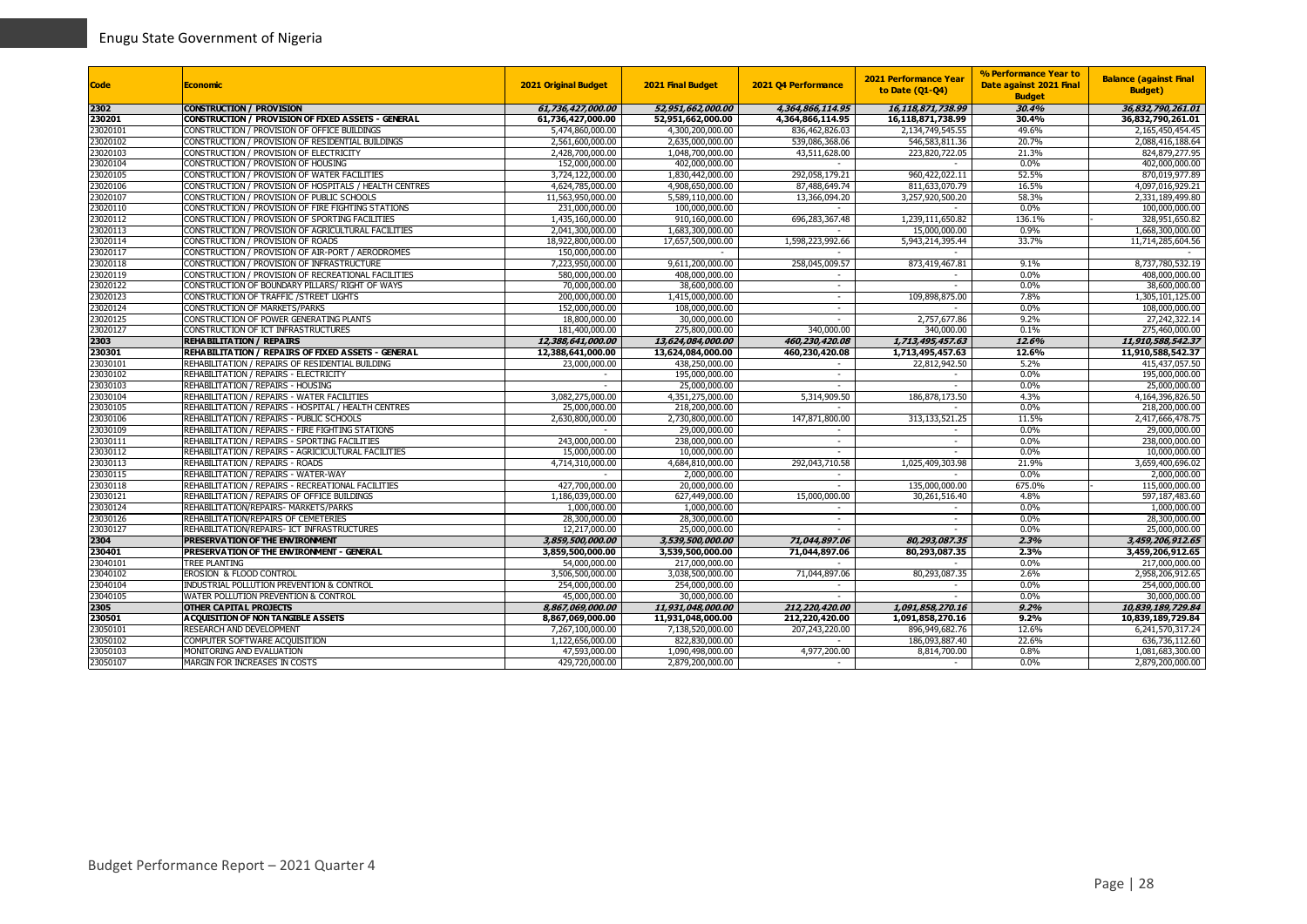# **2.F Expenditure by Function**

#### **Table 10: Total Expenditure by Function**

**Enugu State Government Budget Performance Report 2021 Q4 - Total Expenditure by Functional Classification**

<span id="page-29-1"></span><span id="page-29-0"></span>

| Code          | <b>Function</b>                                                       | <b>2021 Original Budget</b>        | 2021 Final Budget                  | 2021 Q4 Performance                | <b>2021 Performance Year</b><br>to Date (Q1-Q4) | % Performance Year to<br>Date against 2021 Final<br><b>Budget</b> | <b>Balance (against Final</b><br><b>Budget</b> ) |
|---------------|-----------------------------------------------------------------------|------------------------------------|------------------------------------|------------------------------------|-------------------------------------------------|-------------------------------------------------------------------|--------------------------------------------------|
|               | <b>Total Expenditure</b>                                              | 169,845,758,500.00                 | 169,845,758,500.00                 | 19,910,958,382.80                  | 76, 216, 211, 079.49                            | 44.9%                                                             | 93,629,547,420.51                                |
| 701           | <b>General Public Service</b>                                         | 47,651,395,951.00                  | 42,561,554,574.00                  | 6,496,904,765.03                   | 25,839,600,160.93                               | 60.7%                                                             | 16,721,954,413.07                                |
| 7011          | Executive & Legislative Organ, Financial Affairs and External Affairs | 34,045,379,226.00                  | 26,726,380,973.00                  | 3,537,805,282.92                   | 16,833,651,031.18                               | 63.0%                                                             | 9,892,729,941.82                                 |
| 70111         | Executive Organ and Legislative Organs                                | 25,503,359,594.00                  | 23,740,289,677.00                  | 1,407,222,218.75                   | 10,953,476,455.32                               | 46.1%                                                             | 12,786,813,221.68                                |
| 70112         | Financial and Fiscal Affairs                                          | 8,542,019,632.00                   | 2,986,091,296.00                   | 2,130,583,064.17                   | 5,880,174,575.86                                | 196.9%                                                            | 2,894,083,279.86                                 |
| 7012          | <b>Foreign and Economic Aid</b>                                       |                                    | 7,200,000.00                       |                                    |                                                 | 0.0%                                                              | 7,200,000.00                                     |
| 70121         | Economic Aid to Developing Countries and Countries in Transition      |                                    | 7,200,000.00                       |                                    |                                                 | 0.0%                                                              | 7,200,000.00                                     |
| 7013          | <b>General Services</b>                                               | 13,594,016,725.00                  | 9,508,804,577.00                   | 2,959,099,482.11                   | 9,005,949,129.75                                | 94.7%                                                             | 502,855,447.25                                   |
| 70131         | <b>General Personnel Services</b>                                     | 8,569,559,706.00                   | 1,902,544,706.00                   | 2,420,475,847.57                   | 7,788,999,475.46                                | 409.4%                                                            | 5,886,454,769.46                                 |
| 70132         | Overall Planning and Statistical Services                             | 931,246,187.00                     | 965,246,187.00                     | 77,153,419.88                      | 254,390,859.83                                  | 26.4%                                                             | 710,855,327.17                                   |
| 70133         | Other General Services                                                | 4,093,210,832.00                   | 6,641,013,684.00                   | 461,470,214.66                     | 962,558,794.46                                  | 14.5%                                                             | 5,678,454,889.54                                 |
| 7016          | <b>General Public Services N.E.C</b>                                  | 12,000,000.00                      | 719,169,024.00                     | $\sim$<br>$\sim$                   | $\overline{\phantom{a}}$                        | $0.0\%$                                                           | 719,169,024.00                                   |
| 70161<br>7017 | General Public Services N.E.C                                         | 12,000,000.00                      | 719,169,024.00                     |                                    |                                                 | 0.0%                                                              | 719,169,024.00                                   |
|               | <b>Public Debt Transactions</b>                                       | $\sim$                             | 5,600,000,000.00                   | $\sim$                             | $\blacksquare$                                  | $0.0\%$                                                           | 5,600,000,000.00                                 |
| 70171<br>703  | <b>Public Debt Transactions</b>                                       |                                    | 5,600,000,000.00                   |                                    |                                                 | 0.0%                                                              | 5,600,000,000.00                                 |
| 7032          | <b>Public Order and Safety</b><br><b>Fire Protection Services</b>     | 6,051,223,667.00<br>778,700,000.00 | 5,956,858,789.00<br>733,700,000.00 | 976,645,696.80<br>23,142,307.56    | 2,728,636,872.93<br>98,414,936.09               | 45.8%<br>13.4%                                                    | 3,228,221,916.07<br>635,285,063.91               |
| 70321         | <b>Fire Protection Services</b>                                       | 778,700,000,00                     | 733,700,000.00                     | 23,142,307.56                      | 98,414,936.09                                   | 13.4%                                                             | 635,285,063.91                                   |
| 7033          |                                                                       | 5,272,523,667.00                   | 5,223,158,789.00                   | 953,503,389.24                     | 2,630,221,936.84                                | 50.4%                                                             | 2,592,936,852.16                                 |
| 70331         | <b>Justice &amp; Law Courts</b><br>Justice & Law Courts               | 5,272,523,667.00                   | 5,223,158,789.00                   | 953,503,389.24                     | 2,630,221,936.84                                | 50.4%                                                             | 2,592,936,852.16                                 |
| 704           | <b>Economic Affairs</b>                                               | 53,623,985,863.00                  | 51,667,034,040.00                  | 4,775,748,066.22                   | 16,992,849,256.67                               | 32.9%                                                             | 34,674,184,783.33                                |
| 7041          | General Economic, Commercial and Labour Affairs                       | 2,650,504,634.00                   | 2,716,333,167.00                   | 73,197,644.49                      | 400,523,298.03                                  | 14.7%                                                             | 2,315,809,868.97                                 |
| 70411         | General Economic and Commercial Affairs                               | 2,563,522,945.00                   | 2,569,514,926.00                   | 59,449,399.45                      | 371,710,372.98                                  | 14.5%                                                             | 2,197,804,553.02                                 |
| 70412         | General Labour Affairs                                                | 86,981,689.00                      | 146,818,241.00                     | 13,748,245.04                      | 28,812,925.05                                   | 19.6%                                                             | 118,005,315.95                                   |
| 7042          | Agriculture, Forestry, Fishing and Hunting                            | 1,994,149,290.00                   | 3,003,249,290.00                   | 107,760,066.58                     | 441,996,195.98                                  | 14.7%                                                             | 2,561,253,094.02                                 |
| 70421         | Agriculture                                                           | 1,994,149,290.00                   | 3,003,249,290.00                   | 107,760,066.58                     | 441,996,195.98                                  | 14.7%                                                             | 2,561,253,094.02                                 |
| 7043          | <b>Fuel and Energy</b>                                                | 2,470,205,360.00                   | 2,472,205,360.00                   | 102,242,557.87                     | 367,698,587.26                                  | 14.9%                                                             | 2,104,506,772.74                                 |
| 70435         | Electricity                                                           | 2,470,205,360.00                   | 2,472,205,360.00                   | 102,242,557.87                     | 367,698,587.26                                  | 14.9%                                                             | 2,104,506,772.74                                 |
| 7044          | Mining, Manufacturing and Construction                                | 43,825,255,327.00                  | 42,431,255,327.00                  | 4,366,285,166.64                   | 15,350,806,427.94                               | 36.2%                                                             | 27,080,448,899.06                                |
| 70443         | Construction                                                          | 43,825,255,327.00                  | 42,431,255,327.00                  | 4,366,285,166.64                   | 15,350,806,427.94                               | 36.2%                                                             | 27,080,448,899.06                                |
| 7045          | <b>Transport</b>                                                      | 1,006,431,598.00                   | 1,006,431,598.00                   | 90,492,005.39                      | 280,097,751.84                                  | 27.8%                                                             | 726,333,846.16                                   |
| 70451         | Road Transport                                                        | 1,006,431,598.00                   | 1,006,431,598.00                   | 90,492,005.39                      | 280,097,751.84                                  | 27.8%                                                             | 726,333,846.16                                   |
| 7047          | <b>Other Industries</b>                                               | $\sim$                             | 32,459,298.00                      | $\sim$                             |                                                 | 0.0%                                                              | 32,459,298.00                                    |
| 70473         | Tourism                                                               |                                    | 32,459,298.00                      | $\sim$                             |                                                 | 0.0%                                                              | 32.459.298.00                                    |
| 7048          | <b>R&amp;D Economic Affairs</b>                                       | 1,009,100,000.00                   | $\sim$                             | $\sim$                             | 398,804.95                                      |                                                                   | 398,804.95                                       |
| 70482         | R&D Agriculture, Forestry, Fishing and Hunting                        | 1,009,100,000.00                   |                                    |                                    | 398,804.95                                      |                                                                   | 398,804.95                                       |
| 7049          | Economic Affairs N. E. C                                              | 668,339,654.00                     | 5,100,000.00                       | 35,770,625.25                      | 151,328,190.67                                  | 2967.2%                                                           | 146,228,190.67                                   |
| 70491         | Economic Affairs N. E. C                                              | 668,339,654.00                     | 5,100,000.00                       | 35,770,625.25                      | 151,328,190.67                                  | 2967.2%                                                           | 146,228,190.67                                   |
| 705           | <b>Environmental Protection</b>                                       | 10,773,305,772.00                  | 10,349,534,408.00                  | 660,351,724.23                     | 2,086,231,793.02                                | 20.2%                                                             | 8,263,302,614.98                                 |
| 7051          | <b>Waste Management</b>                                               | 336,821,970.00                     | 336,821,970.00                     | 5,674,049.50                       | 165,790,449.50                                  | 49.2%                                                             | 171,031,520.50                                   |
| 70511         | Waste Management                                                      | 336,821,970.00                     | 336,821,970.00                     | 5,674,049.50                       | 165,790,449.50                                  | 49.2%                                                             | 171,031,520.50                                   |
| 7052          | <b>Waste Water Management</b>                                         | 6,868,746,364.00                   | 6,461,275,000.00                   | 559,472,709.81                     | 1,673,249,158.80                                | 25.9%                                                             | 4,788,025,841.20                                 |
| 70521         | Waste Water Management                                                | 6,868,746,364.00                   | 6,461,275,000.00                   | 559,472,709.81                     | 1,673,249,158.80                                | 25.9%                                                             | 4,788,025,841.20                                 |
| 7055          | <b>R&amp;D Environmental Protection</b>                               | 96,285,029.00                      | $\overline{\phantom{a}}$           | 8,546,638.65                       | 33,045,838.32                                   |                                                                   | 33,045,838.32                                    |
| 70551         | R&D Environmental Protection                                          | 96,285,029.00                      |                                    | 8,546,638.65                       | 33,045,838.32                                   |                                                                   | 33,045,838.32                                    |
| 7056          | <b>Environmental Protection N.E.C.</b>                                | 3,471,452,409.00                   | 3,551,437,438.00                   | 86,658,326.27                      | 214,146,346.40                                  | 6.0%                                                              | 3,337,291,091.60                                 |
| 70561         | Environmental Protection N.E.C.                                       | 3,471,452,409.00                   | 3,551,437,438.00                   | 86,658,326.27                      | 214,146,346.40                                  | 6.0%                                                              | 3,337,291,091.60                                 |
| 706           | <b>Housing and Community Amenities</b>                                | 4,031,697,641.00                   | 5,333,046,157.00                   | 166,636,595.36                     | 742,520,823.03                                  | 13.9%                                                             | 4,590,525,333.97                                 |
| 7061          | <b>Housing Development</b>                                            | 1,228,994,807.00                   | 1,259,594,807.00                   | 7,426,452.56                       | 38,194,216.10                                   | 3.0%                                                              | 1,221,400,590.90                                 |
| 70611<br>7062 | <b>Housing Development</b>                                            | 1,228,994,807.00                   | 1,259,594,807.00                   | 7,426,452.56                       | 38,194,216.10                                   | 3.0%                                                              | 1,221,400,590.90                                 |
|               | <b>Community Development</b>                                          | 2,647,702,834.00                   | 3,306,675,274.00                   | 159,210,142.80                     | 704,326,606.93                                  | 21.3%                                                             | 2,602,348,667.07                                 |
| 70621<br>7063 | <b>Community Development</b>                                          | 2,647,702,834.00                   | 3,306,675,274.00<br>428,471,364.00 | 159,210,142.80                     | 704,326,606.93                                  | 21.3%<br>0.0%                                                     | 2,602,348,667.07                                 |
| 70631         | <b>Water Supply</b><br><b>Water Supply</b>                            | $\overline{\phantom{0}}$           | 428,471,364.00                     | $\overline{\phantom{a}}$<br>$\sim$ | $\sim$                                          | 0.0%                                                              | 428, 471, 364.00<br>428,471,364.00               |
| 7065          | <b>R&amp;D Housing and Community Amenities</b>                        | 155,000,000.00                     |                                    | $\overline{\phantom{a}}$           |                                                 |                                                                   |                                                  |
| 70651         | R&D Housing and Community Amenities                                   | 155,000,000.00                     |                                    | $\sim$                             | $\sim$                                          |                                                                   | $\sim$                                           |
| 7066          | Housing and Community Amenities N. E. C.                              |                                    | 338,304,712.00                     | $\sim$                             | $\sim$                                          | 0.0%                                                              | 338,304,712.00                                   |
| 70661         | Housing and Community Amenities N. E. C                               | $\sim$                             | 338,304,712.00                     | $\sim$                             | $\sim$                                          | 0.0%                                                              | 338,304,712.00                                   |
|               |                                                                       |                                    |                                    |                                    |                                                 |                                                                   |                                                  |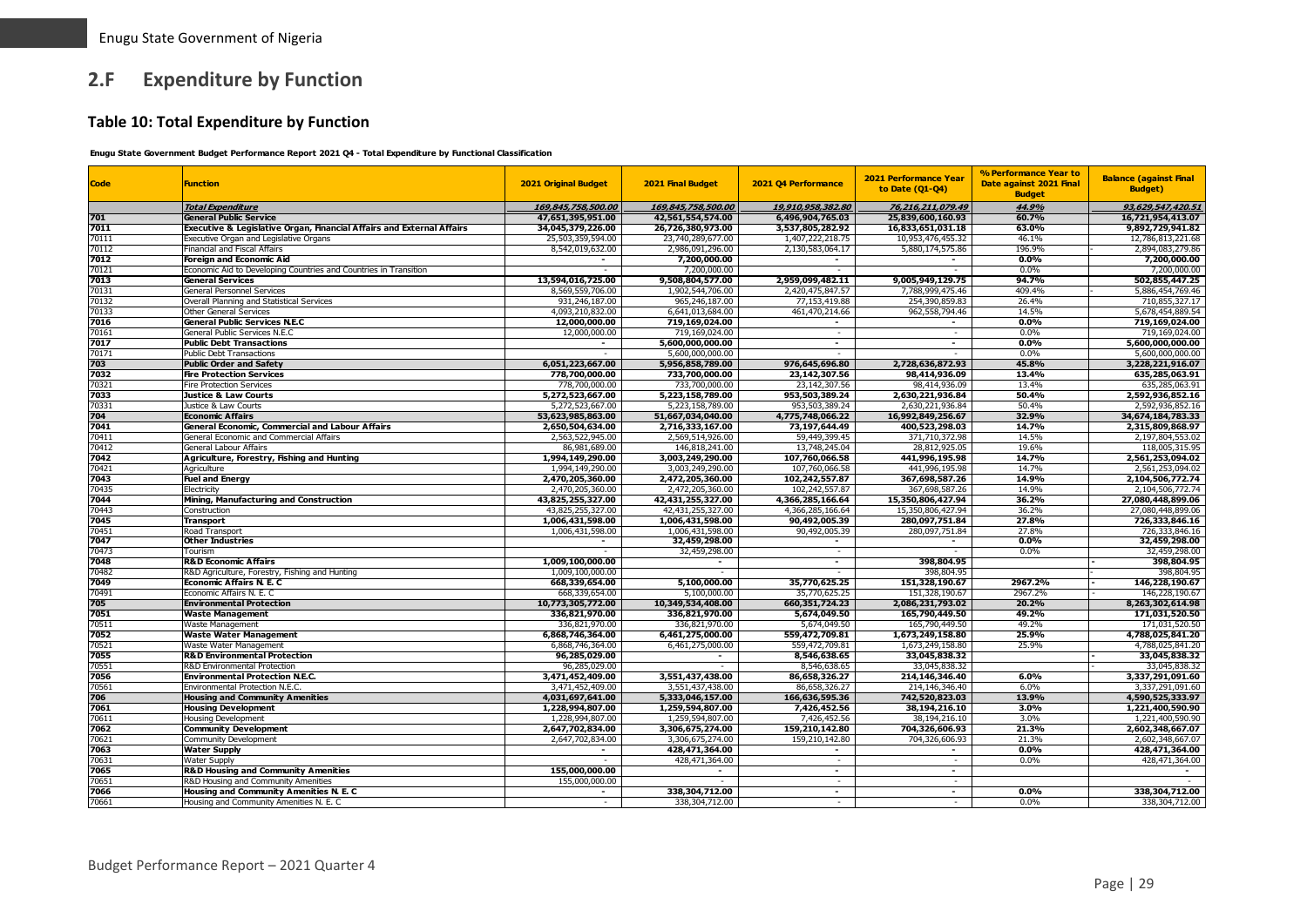| Code  | <b>Function</b>                                   | <b>2021 Original Budget</b> | 2021 Final Budget | 2021 Q4 Performance | <b>2021 Performance Year</b><br>to Date (Q1-Q4) | % Performance Year to<br>Date against 2021 Final<br><b>Budget</b> | <b>Balance (against Final</b><br><b>Budget</b> ) |
|-------|---------------------------------------------------|-----------------------------|-------------------|---------------------|-------------------------------------------------|-------------------------------------------------------------------|--------------------------------------------------|
| 707   | <b>Health</b>                                     | 15,081,767,672.00           | 15,314,567,672.00 | 2,020,565,047.17    | 7,990,351,839.42                                | 52.2%                                                             | 7,324,215,832.58                                 |
| 7071  | <b>Medical Products, Appliances and Equipment</b> |                             | 80,000,000.00     |                     |                                                 | $0.0\%$                                                           | 80,000,000.00                                    |
| 70713 | Therapeutic Appliances and Equipment              |                             | 80,000,000.00     | $\sim$              |                                                 | 0.0%                                                              | 80,000,000.00                                    |
| 7073  | <b>Hospital Services</b>                          | 9,053,425,707.00            | 9,286,125,707.00  | 1,722,808,464.05    | 6,712,868,238.10                                | 72.3%                                                             | 2,573,257,468.90                                 |
| 70731 | General Hospital Services                         | 9,053,425,707.00            | 5,001,295,098.00  | 1,722,808,464.05    | 6,712,868,238.10                                | 134.2%                                                            | 1,711,573,140.10                                 |
| 70732 | Specialized Hospital Services                     |                             | 4,284,830,609.00  | $\sim$              |                                                 | 0.0%                                                              | 4,284,830,609.00                                 |
| 7074  | <b>Public Health Services</b>                     | 2,070,990,000.00            | 1,896,590,000.00  | 50,860,734.25       | 111,736,772.14                                  | 5.9%                                                              | 1,784,853,227.86                                 |
| 70741 | <b>Public Health Services</b>                     | 2,070,990,000.00            | 1,896,590,000.00  | 50,860,734.25       | 111,736,772.14                                  | 5.9%                                                              | 1,784,853,227.86                                 |
| 7076  | Health N. E. C                                    | 3,957,351,965.00            | 4,051,851,965.00  | 246,895,848.87      | 1,165,746,829.18                                | 28.8%                                                             | 2,886,105,135.82                                 |
| 70761 | Health N. E. C                                    | 3,957,351,965.00            | 4,051,851,965.00  | 246,895,848.87      | 1,165,746,829.18                                | 28.8%                                                             | 2,886,105,135.82                                 |
| 708   | <b>Recreation, Culture and Religion</b>           | 3,015,023,851.00            | 3,365,078,422.00  | 504,542,248.15      | 1,628,970,538.19                                | 48.4%                                                             | 1,736,107,883.81                                 |
| 7081  | <b>Recreational and Sporting Services</b>         | 2,233,037,540.00            | 2,041,648,242.00  | 475,746,723.56      | 1,511,524,673.31                                | 74.0%                                                             | 530,123,568.69                                   |
| 70811 | Recreational and Sporting Services                | 2,233,037,540.00            | 2,041,648,242.00  | 475,746,723.56      | 1,511,524,673.31                                | 74.0%                                                             | 530,123,568.69                                   |
| 7082  | <b>Cultural Services</b>                          | 57,748,002.00               | 120,636,311.00    | 3,277,929.00        | 15,915,002.00                                   | 13.2%                                                             | 104,721,309.00                                   |
| 70821 | <b>Cultural Services</b>                          | 57,748,002.00               | 120,636,311.00    | 3,277,929.00        | 15,915,002.00                                   | 13.2%                                                             | 104,721,309.00                                   |
| 7083  | <b>Broadcasting and Publishing Services</b>       | $\sim$                      | 556,843,869.00    | $\sim$              | $\sim$                                          | $0.0\%$                                                           | 556,843,869.00                                   |
| 70831 | Broadcasting and Publishing Services              |                             | 556.843.869.00    | $\sim$              |                                                 | 0.0%                                                              | 556,843,869.00                                   |
| 7084  | <b>Religious and Other Community Services</b>     | 162,044,127.00              | 126,400,000.00    | 5,518,643.04        | 31,109,156.37                                   | 24.6%                                                             | 95,290,843.63                                    |
| 70841 | Religious and Other Community Services            | 162.044.127.00              | 126,400,000.00    | 5,518,643.04        | 31,109,156.37                                   | 24.6%                                                             | 95,290,843.63                                    |
| 7086  | Recreation, Culture and Religion N. E. C          | 562,194,182.00              | 519,550,000.00    | 19,998,952.55       | 70,421,706.51                                   | 13.6%                                                             | 449,128,293.49                                   |
| 70861 | Recreation, Culture and Religion N. E. C          | 562,194,182.00              | 519,550,000.00    | 19,998,952.55       | 70,421,706.51                                   | 13.6%                                                             | 449,128,293.49                                   |
| 709   | <b>Education</b>                                  | 29,374,881,740.00           | 27,463,865,695.00 | 4,210,350,267.56    | 17,972,540,036.90                               | 65.4%                                                             | 9,491,325,658.10                                 |
| 7091  | Pre-Primary and Primary Education                 | 8,216,901,710.00            | 6,440,101,710.00  | 161,841,491.14      | 540,843,067.13                                  | 8.4%                                                              | 5,899,258,642.87                                 |
| 70912 | Primary Education                                 | 8,216,901,710.00            | 6,440,101,710.00  | 161,841,491.14      | 540,843,067.13                                  | 8.4%                                                              | 5,899,258,642.87                                 |
| 7092  | <b>Secondary Education</b>                        | 12,806,167,545.00           | 12,829,267,545.00 | 2,893,506,588.66    | 11,550,410,907.58                               | 90.0%                                                             | 1,278,856,637.42                                 |
| 70921 | Junior Secondary                                  |                             | 135,200,000.00    |                     |                                                 | 0.0%                                                              | 135,200,000.00                                   |
| 70922 | Senior Secondary                                  | 12,806,167,545.00           | 12,694,067,545.00 | 2,893,506,588.66    | 11,550,410,907.58                               | 91.0%                                                             | 1,143,656,637.42                                 |
| 7094  | <b>Tertiary Education</b>                         | 6,630,524,220.00            | 6,578,461,820.00  | 875,505,469.91      | 5,251,815,629.50                                | 79.8%                                                             | 1,326,646,190.50                                 |
| 70941 | First Stage of Tertiary Education                 | 4,424,344,220.00            | 4,077,381,820.00  | 856,108,216.98      | 3,775,617,549.61                                | 92.6%                                                             | 301,764,270.39                                   |
| 70942 | Second Stage of Tertiary Education                | 2.206.180.000.00            | 2.501.080.000.00  | 19,397,252.93       | 1,476,198,079.89                                | 59.0%                                                             | 1,024,881,920.11                                 |
| 7095  | <b>Education Not Definable by Level</b>           | 43,725,000.00               | 58,025,000.00     | 483,063.80          | 3,512,745.37                                    | 6.1%                                                              | 54,512,254.63                                    |
| 70951 | Education Not Definable by Level                  | 43,725,000.00               | 58,025,000.00     | 483,063.80          | 3,512,745.37                                    | 6.1%                                                              | 54,512,254.63                                    |
| 7096  | <b>Subsidiary Services to Education</b>           | 5,000,000.00                | 604,674,695.00    | $\blacksquare$      |                                                 | 0.0%                                                              | 604,674,695.00                                   |
| 70961 | Subsidiary Services to Education                  | 5,000,000.00                | 604,674,695.00    | $\sim$              |                                                 | 0.0%                                                              | 604,674,695.00                                   |
| 7097  | <b>R&amp;D Education</b>                          | $\blacksquare$              | 32,495,760.00     | $\blacksquare$      | $\sim$                                          | $0.0\%$                                                           | 32,495,760.00                                    |
| 70971 | <b>R&amp;D Education</b>                          |                             | 32,495,760.00     | $\sim$              |                                                 | 0.0%                                                              | 32,495,760.00                                    |
| 7098  | <b>Education N. E. C.</b>                         | 1,672,563,265.00            | 920,839,165.00    | 279,013,654.05      | 625,957,687.32                                  | 68.0%                                                             | 294,881,477.68                                   |
| 70981 | Education N. E. C                                 | 1,672,563,265.00            | 920,839,165.00    | 279,013,654.05      | 625,957,687.32                                  | 68.0%                                                             | 294,881,477.68                                   |
| 710   | <b>Social Protection</b>                          | 242,476,343.00              | 7,834,218,743.00  | 99,213,972.28       | 234,509,758.40                                  | 3.0%                                                              | 7,599,708,984.60                                 |
| 7101  | <b>Sickness and Disability</b>                    | 14,700,000.00               | 14,700,000.00     | 5,400,000.00        | 5,400,000.00                                    | 36.7%                                                             | 9,300,000.00                                     |
| 71011 | <b>Sickness</b>                                   | 14,700,000.00               | 5,300,000.00      | 5,400,000,00        | 5,400,000.00                                    | 101.9%                                                            | 100,000.00                                       |
| 71012 | Disability                                        | $\sim$                      | 9,400,000.00      | $\sim$              | $\sim$                                          | 0.0%                                                              | 9,400,000.00                                     |
| 7102  | Old Age                                           | $\blacksquare$              | 6,998,762,400.00  | $\blacksquare$      |                                                 | $0.0\%$                                                           | 6,998,762,400.00                                 |
| 71021 | Old Age                                           | $\sim$                      | 6,998,762,400.00  | $\sim$              | $\sim$                                          | 0.0%                                                              | 6,998,762,400.00                                 |
| 7103  | <b>Survivors</b>                                  | $\sim$                      | 11,300,000.00     | ۰.                  | $\sim$                                          | $0.0\%$                                                           | 11,300,000.00                                    |
| 71031 | Survivors                                         |                             | 11,300,000.00     |                     |                                                 | 0.0%                                                              | 11,300,000,00                                    |
| 7104  | <b>Family and Children</b>                        | 219,276,343.00              | 218,776,343.00    | 93,163,972.28       | 228,459,758.40                                  | 104.4%                                                            | 9,683,415.40                                     |
| 71041 | Family and Children                               | 219,276,343.00              | 218,776,343.00    | 93,163,972.28       | 228,459,758.40                                  | 104.4%                                                            | 9,683,415.40                                     |
| 7105  | <b>Unemployment</b>                               | 8,500,000.00                | 389,680,000.00    | 650,000.00          | 650,000.00                                      | 0.2%                                                              | 389,030,000.00                                   |
| 71051 | Unemployment                                      | 8,500,000.00                | 389,680,000.00    | 650,000.00          | 650,000.00                                      | 0.2%                                                              | 389,030,000.00                                   |
| 7109  | Social Protection N. E. C                         | $\sim$                      | 201,000,000.00    | $\sim$              | $\sim$                                          | $0.0\%$                                                           | 201,000,000.00                                   |
| 71091 | Social Protection N. E. C                         | $\sim$                      | 201,000,000.00    | $\sim$              |                                                 | 0.0%                                                              | 201,000,000.00                                   |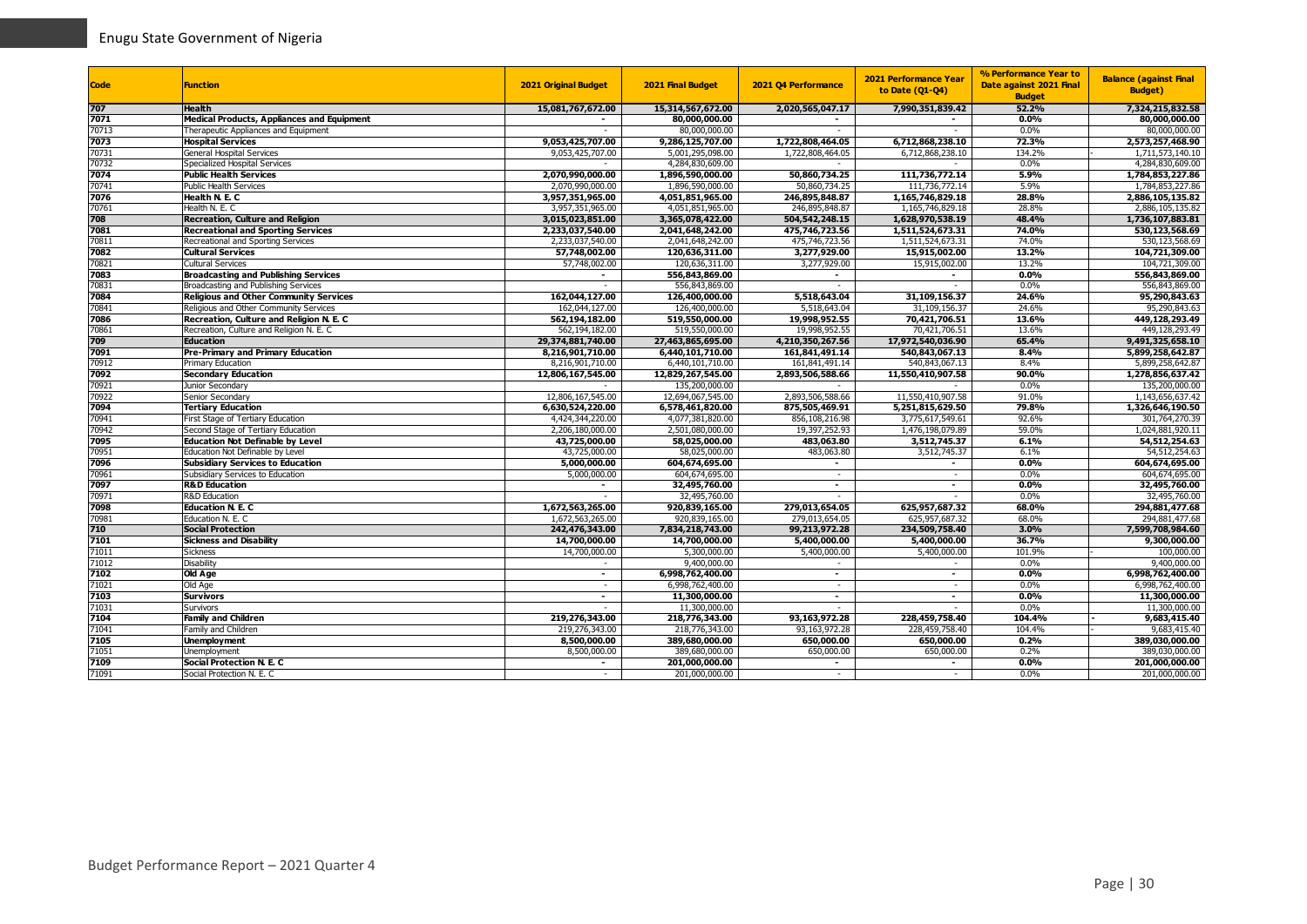## **Table 11: Personnel Expenditure by Function**

**Enugu State Government Budget Performance Report 2021 Q4 - Personnel Expenditure by Functional Classification**

<span id="page-31-0"></span>

| <b>Total Personnel Expenditure</b><br>38.101.660.000.00<br>38,107,660,000,00<br>9.298.686.721.83<br>36.627.130.679.88<br>96.1%<br>701<br><b>General Public Service</b><br>10,889,307,551.00<br>3,524,076,174.00<br>2,703,463,646.62<br>9,317,780,904.34<br>264.4%<br>Executive & Legislative Organ, Financial Affairs and External Affairs<br>7011<br>1,481,218,125.50<br>124.1%<br>1,842,706,226.00<br>1,193,497,973.00<br>363,538,363.52<br>70111<br>Executive Organ and Legislative Organs<br>177.8%<br>1,043,078,594.00<br>416,958,677.00<br>222,641,514.43<br>741,399,662.78<br>739,818,462.72<br>95.3%<br>70112<br>Financial and Fiscal Affairs<br>799,627,632.00<br>776,539,296.00<br>140,896,849.09<br>7013<br><b>General Services</b><br>374.9%<br>9,046,601,325.00<br>2,090,559,177.00<br>2,339,925,283.10<br>7,836,562,778.84<br>70131<br>General Personnel Services<br>7,312,262,549.79<br>8,154,589,706.00<br>1,549,589,706.00<br>2,225,776,334.58<br>471.9%<br>70132<br>Overall Planning and Statistical Services<br>124,546,187.00<br>24,083,311.77<br>98.276.822.80<br>78.9%<br>124,546,187.00<br>70133<br>Other General Services<br>767,465,432.00<br>416,423,284.00<br>90,065,636.75<br>426,023,406.25<br>102.3%<br>7016<br>General Public Services N.E.C<br>240,019,024.00<br>0.0%<br>General Public Services N.E.C<br>70161<br>240,019,024.00<br>0.0%<br>703<br><b>Public Order and Safety</b><br>2,403,223,667.00<br>2,336,858,789.00<br>401,116,150.58<br>1,769,955,594.24<br>75.7%<br>7033<br>Justice & Law Courts<br>2,403,223,667.00<br>2,336,858,789.00<br>401,116,150.58<br>1,769,955,594.24<br>75.7%<br>70331<br>Justice & Law Courts<br>2,403,223,667.00<br>2,336,858,789.00<br>401,116,150.58<br>1,769,955,594.24<br>75.7%<br>704<br><b>Economic Affairs</b><br>1,469,569,763.00<br>1,400,607,940.00<br>271,355,332.44<br>1,144,246,259.05<br>81.7% | <b>Balance (against Final</b><br><b>Budget</b> ) |
|-----------------------------------------------------------------------------------------------------------------------------------------------------------------------------------------------------------------------------------------------------------------------------------------------------------------------------------------------------------------------------------------------------------------------------------------------------------------------------------------------------------------------------------------------------------------------------------------------------------------------------------------------------------------------------------------------------------------------------------------------------------------------------------------------------------------------------------------------------------------------------------------------------------------------------------------------------------------------------------------------------------------------------------------------------------------------------------------------------------------------------------------------------------------------------------------------------------------------------------------------------------------------------------------------------------------------------------------------------------------------------------------------------------------------------------------------------------------------------------------------------------------------------------------------------------------------------------------------------------------------------------------------------------------------------------------------------------------------------------------------------------------------------------------------------------------------------------------------------------------------------------|--------------------------------------------------|
|                                                                                                                                                                                                                                                                                                                                                                                                                                                                                                                                                                                                                                                                                                                                                                                                                                                                                                                                                                                                                                                                                                                                                                                                                                                                                                                                                                                                                                                                                                                                                                                                                                                                                                                                                                                                                                                                                   | 1,480.529.320.12                                 |
|                                                                                                                                                                                                                                                                                                                                                                                                                                                                                                                                                                                                                                                                                                                                                                                                                                                                                                                                                                                                                                                                                                                                                                                                                                                                                                                                                                                                                                                                                                                                                                                                                                                                                                                                                                                                                                                                                   | 5,793,704,730.34                                 |
|                                                                                                                                                                                                                                                                                                                                                                                                                                                                                                                                                                                                                                                                                                                                                                                                                                                                                                                                                                                                                                                                                                                                                                                                                                                                                                                                                                                                                                                                                                                                                                                                                                                                                                                                                                                                                                                                                   | 287,720,152.50                                   |
|                                                                                                                                                                                                                                                                                                                                                                                                                                                                                                                                                                                                                                                                                                                                                                                                                                                                                                                                                                                                                                                                                                                                                                                                                                                                                                                                                                                                                                                                                                                                                                                                                                                                                                                                                                                                                                                                                   | 324,440,985.78                                   |
|                                                                                                                                                                                                                                                                                                                                                                                                                                                                                                                                                                                                                                                                                                                                                                                                                                                                                                                                                                                                                                                                                                                                                                                                                                                                                                                                                                                                                                                                                                                                                                                                                                                                                                                                                                                                                                                                                   | 36,720,833.28                                    |
|                                                                                                                                                                                                                                                                                                                                                                                                                                                                                                                                                                                                                                                                                                                                                                                                                                                                                                                                                                                                                                                                                                                                                                                                                                                                                                                                                                                                                                                                                                                                                                                                                                                                                                                                                                                                                                                                                   | 5,746,003,601.84                                 |
|                                                                                                                                                                                                                                                                                                                                                                                                                                                                                                                                                                                                                                                                                                                                                                                                                                                                                                                                                                                                                                                                                                                                                                                                                                                                                                                                                                                                                                                                                                                                                                                                                                                                                                                                                                                                                                                                                   | 5,762,672,843.79                                 |
|                                                                                                                                                                                                                                                                                                                                                                                                                                                                                                                                                                                                                                                                                                                                                                                                                                                                                                                                                                                                                                                                                                                                                                                                                                                                                                                                                                                                                                                                                                                                                                                                                                                                                                                                                                                                                                                                                   | 26,269,364.20                                    |
|                                                                                                                                                                                                                                                                                                                                                                                                                                                                                                                                                                                                                                                                                                                                                                                                                                                                                                                                                                                                                                                                                                                                                                                                                                                                                                                                                                                                                                                                                                                                                                                                                                                                                                                                                                                                                                                                                   | 9,600,122.25                                     |
|                                                                                                                                                                                                                                                                                                                                                                                                                                                                                                                                                                                                                                                                                                                                                                                                                                                                                                                                                                                                                                                                                                                                                                                                                                                                                                                                                                                                                                                                                                                                                                                                                                                                                                                                                                                                                                                                                   | 240,019,024.00                                   |
|                                                                                                                                                                                                                                                                                                                                                                                                                                                                                                                                                                                                                                                                                                                                                                                                                                                                                                                                                                                                                                                                                                                                                                                                                                                                                                                                                                                                                                                                                                                                                                                                                                                                                                                                                                                                                                                                                   | 240,019,024.00                                   |
|                                                                                                                                                                                                                                                                                                                                                                                                                                                                                                                                                                                                                                                                                                                                                                                                                                                                                                                                                                                                                                                                                                                                                                                                                                                                                                                                                                                                                                                                                                                                                                                                                                                                                                                                                                                                                                                                                   | 566,903,194.76                                   |
|                                                                                                                                                                                                                                                                                                                                                                                                                                                                                                                                                                                                                                                                                                                                                                                                                                                                                                                                                                                                                                                                                                                                                                                                                                                                                                                                                                                                                                                                                                                                                                                                                                                                                                                                                                                                                                                                                   | 566,903,194.76                                   |
|                                                                                                                                                                                                                                                                                                                                                                                                                                                                                                                                                                                                                                                                                                                                                                                                                                                                                                                                                                                                                                                                                                                                                                                                                                                                                                                                                                                                                                                                                                                                                                                                                                                                                                                                                                                                                                                                                   | 566,903,194.76                                   |
|                                                                                                                                                                                                                                                                                                                                                                                                                                                                                                                                                                                                                                                                                                                                                                                                                                                                                                                                                                                                                                                                                                                                                                                                                                                                                                                                                                                                                                                                                                                                                                                                                                                                                                                                                                                                                                                                                   | 256,361,680.95                                   |
| 7041<br>General Economic, Commercial and Labour Affairs<br>292,787,134.00<br>294,615,667.00<br>47,920,355.51<br>201,730,043.85<br>68.5%                                                                                                                                                                                                                                                                                                                                                                                                                                                                                                                                                                                                                                                                                                                                                                                                                                                                                                                                                                                                                                                                                                                                                                                                                                                                                                                                                                                                                                                                                                                                                                                                                                                                                                                                           | 92,885,623.15                                    |
| 70411<br>General Economic and Commercial Affairs<br>261,352,945.00<br>44,344,699.52<br>235,394,926.00<br>187,300,934.05<br>79.6%                                                                                                                                                                                                                                                                                                                                                                                                                                                                                                                                                                                                                                                                                                                                                                                                                                                                                                                                                                                                                                                                                                                                                                                                                                                                                                                                                                                                                                                                                                                                                                                                                                                                                                                                                  | 48,093,991.95                                    |
| 70412<br>General Labour Affairs<br>3,575,655.99<br>31,434,189.00<br>59,220,741.00<br>14,429,109.80<br>24.4%                                                                                                                                                                                                                                                                                                                                                                                                                                                                                                                                                                                                                                                                                                                                                                                                                                                                                                                                                                                                                                                                                                                                                                                                                                                                                                                                                                                                                                                                                                                                                                                                                                                                                                                                                                       | 44,791,631.20                                    |
| 7042<br>Agriculture, Forestry, Fishing and Hunting<br>462,299,290.00<br>462,299,290.00<br>105,360,320.58<br>432,415,398.23<br>93.5%                                                                                                                                                                                                                                                                                                                                                                                                                                                                                                                                                                                                                                                                                                                                                                                                                                                                                                                                                                                                                                                                                                                                                                                                                                                                                                                                                                                                                                                                                                                                                                                                                                                                                                                                               | 29,883,891.77                                    |
| 70421<br>Agriculture<br>462,299,290.00<br>462,299,290.00<br>105,360,320.58<br>432,415,398.23<br>93.5%                                                                                                                                                                                                                                                                                                                                                                                                                                                                                                                                                                                                                                                                                                                                                                                                                                                                                                                                                                                                                                                                                                                                                                                                                                                                                                                                                                                                                                                                                                                                                                                                                                                                                                                                                                             | 29,883,891.77                                    |
| 7043<br><b>Fuel and Energy</b><br>76,055,360.00<br>68,055,360.00<br>42,986,762.42<br>63.2%<br>$\overline{\phantom{a}}$                                                                                                                                                                                                                                                                                                                                                                                                                                                                                                                                                                                                                                                                                                                                                                                                                                                                                                                                                                                                                                                                                                                                                                                                                                                                                                                                                                                                                                                                                                                                                                                                                                                                                                                                                            | 25,068,597.58                                    |
| 70435<br>76,055,360.00<br>68,055,360.00<br>42,986,762.42<br>63.2%<br>Electricitv                                                                                                                                                                                                                                                                                                                                                                                                                                                                                                                                                                                                                                                                                                                                                                                                                                                                                                                                                                                                                                                                                                                                                                                                                                                                                                                                                                                                                                                                                                                                                                                                                                                                                                                                                                                                  | 25,068,597.58                                    |
| 7044<br>Mining, Manufacturing and Construction<br>229,445,327.00<br>229,445,327.00<br>169,980,587.81<br>74.1%<br>41,754,105.26                                                                                                                                                                                                                                                                                                                                                                                                                                                                                                                                                                                                                                                                                                                                                                                                                                                                                                                                                                                                                                                                                                                                                                                                                                                                                                                                                                                                                                                                                                                                                                                                                                                                                                                                                    | 59,464,739.19                                    |
| 70443<br>229,445,327.00<br>Construction<br>229,445,327.00<br>41,754,105.26<br>169,980,587.81<br>74.1%                                                                                                                                                                                                                                                                                                                                                                                                                                                                                                                                                                                                                                                                                                                                                                                                                                                                                                                                                                                                                                                                                                                                                                                                                                                                                                                                                                                                                                                                                                                                                                                                                                                                                                                                                                             | 59,464,739.19                                    |
| 7045<br><b>Transport</b><br>323,982,998.00<br>323,982,998.00<br>41,218,795.84<br>154,647,932.97<br>47.7%                                                                                                                                                                                                                                                                                                                                                                                                                                                                                                                                                                                                                                                                                                                                                                                                                                                                                                                                                                                                                                                                                                                                                                                                                                                                                                                                                                                                                                                                                                                                                                                                                                                                                                                                                                          | 169,335,065.03                                   |
| 70451<br>323,982,998.00<br>154,647,932.97<br>Road Transport<br>323,982,998.00<br>47.7%<br>41,218,795.84<br>7047<br><b>Other Industries</b>                                                                                                                                                                                                                                                                                                                                                                                                                                                                                                                                                                                                                                                                                                                                                                                                                                                                                                                                                                                                                                                                                                                                                                                                                                                                                                                                                                                                                                                                                                                                                                                                                                                                                                                                        | 169,335,065.03                                   |
| 22,209,298.00<br>0.0%                                                                                                                                                                                                                                                                                                                                                                                                                                                                                                                                                                                                                                                                                                                                                                                                                                                                                                                                                                                                                                                                                                                                                                                                                                                                                                                                                                                                                                                                                                                                                                                                                                                                                                                                                                                                                                                             | 22,209,298.00                                    |
| 70473<br>22,209,298.00<br>Tourism<br>0.0%<br>7049<br>Economic Affairs N. E. C                                                                                                                                                                                                                                                                                                                                                                                                                                                                                                                                                                                                                                                                                                                                                                                                                                                                                                                                                                                                                                                                                                                                                                                                                                                                                                                                                                                                                                                                                                                                                                                                                                                                                                                                                                                                     | 22,209,298.00                                    |
| 84,999,654.00<br>35,101,755.25<br>142,485,533.77<br>Economic Affairs N. E. C<br>70491<br>84,999,654.00<br>35,101,755.25<br>142,485,533.77                                                                                                                                                                                                                                                                                                                                                                                                                                                                                                                                                                                                                                                                                                                                                                                                                                                                                                                                                                                                                                                                                                                                                                                                                                                                                                                                                                                                                                                                                                                                                                                                                                                                                                                                         | 142,485,533.77<br>142,485,533.77                 |
| <b>Environmental Protection</b><br>705<br>127.9%<br>595,030,772,00<br>153,452,744.21<br>422,567,356,08                                                                                                                                                                                                                                                                                                                                                                                                                                                                                                                                                                                                                                                                                                                                                                                                                                                                                                                                                                                                                                                                                                                                                                                                                                                                                                                                                                                                                                                                                                                                                                                                                                                                                                                                                                            | 92,157,948.08                                    |
| 330,409,408.00<br>7051<br><b>Waste Management</b><br>122.0%                                                                                                                                                                                                                                                                                                                                                                                                                                                                                                                                                                                                                                                                                                                                                                                                                                                                                                                                                                                                                                                                                                                                                                                                                                                                                                                                                                                                                                                                                                                                                                                                                                                                                                                                                                                                                       | 11,346,330.00                                    |
| 51,521,970.00<br>51,521,970.00<br>62,868,300.00<br>70511<br>Waste Management<br>51,521,970.00<br>62,868,300.00<br>122.0%                                                                                                                                                                                                                                                                                                                                                                                                                                                                                                                                                                                                                                                                                                                                                                                                                                                                                                                                                                                                                                                                                                                                                                                                                                                                                                                                                                                                                                                                                                                                                                                                                                                                                                                                                          |                                                  |
| 51,521,970.00<br>7052<br><b>Waste Water Management</b><br>108,469,123.29<br>202,842,968.44                                                                                                                                                                                                                                                                                                                                                                                                                                                                                                                                                                                                                                                                                                                                                                                                                                                                                                                                                                                                                                                                                                                                                                                                                                                                                                                                                                                                                                                                                                                                                                                                                                                                                                                                                                                        | 11,346,330.00<br>202,842,968.44                  |
| 264,621,364.00<br>70521<br>202,842,968.44<br>Waste Water Management<br>108,469,123.29                                                                                                                                                                                                                                                                                                                                                                                                                                                                                                                                                                                                                                                                                                                                                                                                                                                                                                                                                                                                                                                                                                                                                                                                                                                                                                                                                                                                                                                                                                                                                                                                                                                                                                                                                                                             | 202,842,968.44                                   |
| 264,621,364.00<br>7055<br><b>R&amp;D Environmental Protection</b><br>31,245,434.32<br>34,485,029.00<br>7,546,300.65                                                                                                                                                                                                                                                                                                                                                                                                                                                                                                                                                                                                                                                                                                                                                                                                                                                                                                                                                                                                                                                                                                                                                                                                                                                                                                                                                                                                                                                                                                                                                                                                                                                                                                                                                               | 31,245,434.32                                    |
| '0551<br><b>R&amp;D Environmental Protection</b><br>34,485,029.00<br>7,546,300.65<br>31,245,434.32                                                                                                                                                                                                                                                                                                                                                                                                                                                                                                                                                                                                                                                                                                                                                                                                                                                                                                                                                                                                                                                                                                                                                                                                                                                                                                                                                                                                                                                                                                                                                                                                                                                                                                                                                                                | 31,245,434.32                                    |
| 7056<br><b>Environmental Protection N.E.C.</b><br>244,402,409.00<br>278,887,438.00<br>37,437,320.27<br>125,610,653.32<br>45.0%                                                                                                                                                                                                                                                                                                                                                                                                                                                                                                                                                                                                                                                                                                                                                                                                                                                                                                                                                                                                                                                                                                                                                                                                                                                                                                                                                                                                                                                                                                                                                                                                                                                                                                                                                    | 153,276,784.68                                   |
| '0561<br>Environmental Protection N.E.C.<br>244,402,409.00<br>278,887,438.00<br>37,437,320.27<br>125,610,653.32<br>45.0%                                                                                                                                                                                                                                                                                                                                                                                                                                                                                                                                                                                                                                                                                                                                                                                                                                                                                                                                                                                                                                                                                                                                                                                                                                                                                                                                                                                                                                                                                                                                                                                                                                                                                                                                                          | 153,276,784.68                                   |
| 706<br><b>Housing and Community Amenities</b><br>654,343,157.00<br>55.2%<br>239,434,641.00<br>128,400,291.21<br>360,880,819.26                                                                                                                                                                                                                                                                                                                                                                                                                                                                                                                                                                                                                                                                                                                                                                                                                                                                                                                                                                                                                                                                                                                                                                                                                                                                                                                                                                                                                                                                                                                                                                                                                                                                                                                                                    | 293,462,337.74                                   |
| 7061<br><b>Housing Development</b><br>26,794,807.00<br>26,794,807.00<br>6,826,418.16<br>26,708,443.05<br>99.7%                                                                                                                                                                                                                                                                                                                                                                                                                                                                                                                                                                                                                                                                                                                                                                                                                                                                                                                                                                                                                                                                                                                                                                                                                                                                                                                                                                                                                                                                                                                                                                                                                                                                                                                                                                    | 86,363.95                                        |
| 70611<br><b>Housing Development</b><br>26,794,807.00<br>26,794,807.00<br>6,826,418.16<br>26,708,443.05<br>99.7%                                                                                                                                                                                                                                                                                                                                                                                                                                                                                                                                                                                                                                                                                                                                                                                                                                                                                                                                                                                                                                                                                                                                                                                                                                                                                                                                                                                                                                                                                                                                                                                                                                                                                                                                                                   | 86,363.95                                        |
| 7062<br><b>Community Development</b><br>115,922,274.00<br>121,573,873.05<br>334,172,376.21<br>212,639,834.00<br>288.3%                                                                                                                                                                                                                                                                                                                                                                                                                                                                                                                                                                                                                                                                                                                                                                                                                                                                                                                                                                                                                                                                                                                                                                                                                                                                                                                                                                                                                                                                                                                                                                                                                                                                                                                                                            | 218,250,102.21                                   |
| 70621<br>Community Development<br>288.3%<br>212.639.834.00<br>115,922,274.00<br>121,573,873.05<br>334,172,376.21                                                                                                                                                                                                                                                                                                                                                                                                                                                                                                                                                                                                                                                                                                                                                                                                                                                                                                                                                                                                                                                                                                                                                                                                                                                                                                                                                                                                                                                                                                                                                                                                                                                                                                                                                                  | 218,250,102.21                                   |
| 7063<br>232,621,364.00<br><b>Water Supply</b><br>0.0%                                                                                                                                                                                                                                                                                                                                                                                                                                                                                                                                                                                                                                                                                                                                                                                                                                                                                                                                                                                                                                                                                                                                                                                                                                                                                                                                                                                                                                                                                                                                                                                                                                                                                                                                                                                                                             | 232,621,364.00                                   |
| '0631<br><b>Water Supply</b><br>232,621,364.00<br>0.0%<br>$\overline{\phantom{a}}$                                                                                                                                                                                                                                                                                                                                                                                                                                                                                                                                                                                                                                                                                                                                                                                                                                                                                                                                                                                                                                                                                                                                                                                                                                                                                                                                                                                                                                                                                                                                                                                                                                                                                                                                                                                                | 232,621,364.00                                   |
| 7066<br>Housing and Community Amenities N. E. C<br>279,004,712.00<br>0.0%                                                                                                                                                                                                                                                                                                                                                                                                                                                                                                                                                                                                                                                                                                                                                                                                                                                                                                                                                                                                                                                                                                                                                                                                                                                                                                                                                                                                                                                                                                                                                                                                                                                                                                                                                                                                         | 279,004,712.00                                   |
| 70661<br>Housing and Community Amenities N. E. C<br>279.004.712.00<br>0.0%                                                                                                                                                                                                                                                                                                                                                                                                                                                                                                                                                                                                                                                                                                                                                                                                                                                                                                                                                                                                                                                                                                                                                                                                                                                                                                                                                                                                                                                                                                                                                                                                                                                                                                                                                                                                        | 279,004,712.00                                   |
| 707<br>Health<br>6,872,142,672.00<br>106.6%<br>6,872,142,672.00<br>1,925,500,336.20<br>7,327,009,258.17                                                                                                                                                                                                                                                                                                                                                                                                                                                                                                                                                                                                                                                                                                                                                                                                                                                                                                                                                                                                                                                                                                                                                                                                                                                                                                                                                                                                                                                                                                                                                                                                                                                                                                                                                                           | 454,866,586.17                                   |
| 7073<br><b>Hospital Services</b><br>6,414,525,707.00<br>6,414,525,707.00<br>1,721,093,176.05<br>6,578,980,862.10<br>102.6%                                                                                                                                                                                                                                                                                                                                                                                                                                                                                                                                                                                                                                                                                                                                                                                                                                                                                                                                                                                                                                                                                                                                                                                                                                                                                                                                                                                                                                                                                                                                                                                                                                                                                                                                                        | 164,455,155.10                                   |
| 70731<br>General Hospital Services<br>6,414,525,707.00<br>2,181,695,098.00<br>1,721,093,176.05<br>6,578,980,862.10<br>301.6%                                                                                                                                                                                                                                                                                                                                                                                                                                                                                                                                                                                                                                                                                                                                                                                                                                                                                                                                                                                                                                                                                                                                                                                                                                                                                                                                                                                                                                                                                                                                                                                                                                                                                                                                                      | 4,397,285,764.10                                 |
| 70732<br>Specialized Hospital Services<br>4.232.830.609.00<br>0.0%                                                                                                                                                                                                                                                                                                                                                                                                                                                                                                                                                                                                                                                                                                                                                                                                                                                                                                                                                                                                                                                                                                                                                                                                                                                                                                                                                                                                                                                                                                                                                                                                                                                                                                                                                                                                                | 4,232,830,609.00                                 |
| 7076<br>Health N. E. C<br>457,616,965.00<br>457,616,965.00<br>204,407,160.15<br>748,028,396.07<br>163.5%                                                                                                                                                                                                                                                                                                                                                                                                                                                                                                                                                                                                                                                                                                                                                                                                                                                                                                                                                                                                                                                                                                                                                                                                                                                                                                                                                                                                                                                                                                                                                                                                                                                                                                                                                                          |                                                  |
| 0761<br>Health N. E. C<br>457,616,965.00<br>457,616,965.00<br>204, 407, 160. 15<br>748,028,396.07<br>163.5%                                                                                                                                                                                                                                                                                                                                                                                                                                                                                                                                                                                                                                                                                                                                                                                                                                                                                                                                                                                                                                                                                                                                                                                                                                                                                                                                                                                                                                                                                                                                                                                                                                                                                                                                                                       |                                                  |
| 708<br><b>Recreation, Culture and Religion</b><br>399,743,851.00<br>739,668,422.00<br>112,104,424.31<br>341,635,655.06<br>46.2%                                                                                                                                                                                                                                                                                                                                                                                                                                                                                                                                                                                                                                                                                                                                                                                                                                                                                                                                                                                                                                                                                                                                                                                                                                                                                                                                                                                                                                                                                                                                                                                                                                                                                                                                                   | 290,411,431.07                                   |
| 7081<br><b>Recreational and Sporting Services</b><br>307,657,540.00<br>277,448,242.00<br>87,255,155.54<br>240,512,540.49<br>86.7%                                                                                                                                                                                                                                                                                                                                                                                                                                                                                                                                                                                                                                                                                                                                                                                                                                                                                                                                                                                                                                                                                                                                                                                                                                                                                                                                                                                                                                                                                                                                                                                                                                                                                                                                                 | 290,411,431.07                                   |
| 70811<br>Recreational and Sporting Services<br>307,657,540.00<br>277,448,242.00<br>87,255,155.54<br>240,512,540.49<br>86.7%                                                                                                                                                                                                                                                                                                                                                                                                                                                                                                                                                                                                                                                                                                                                                                                                                                                                                                                                                                                                                                                                                                                                                                                                                                                                                                                                                                                                                                                                                                                                                                                                                                                                                                                                                       | 398,032,766.94<br>36,935,701.51                  |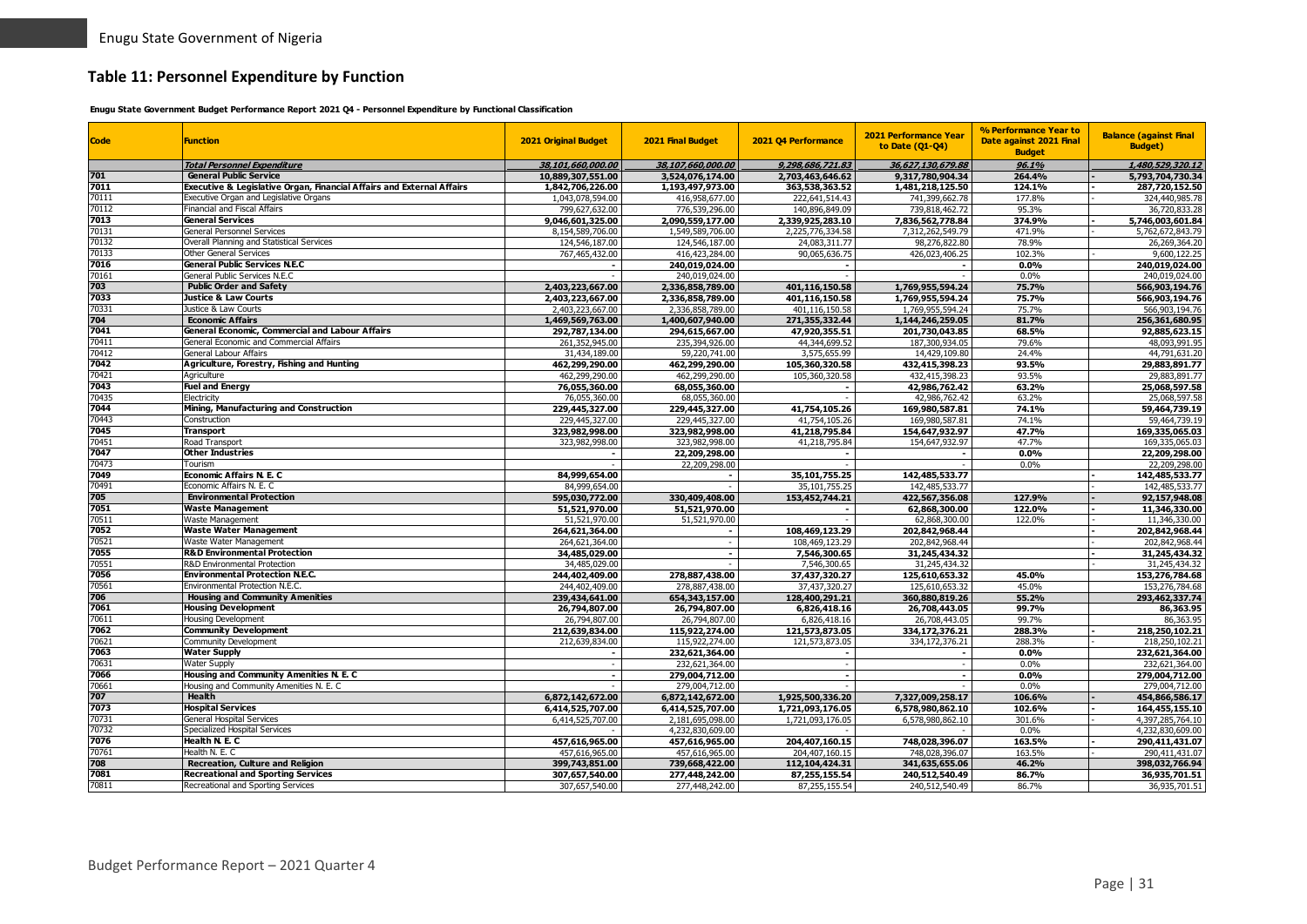| <b>Code</b> | <b>Function</b>                               | <b>2021 Original Budget</b> | 2021 Final Budget | 2021 Q4 Performance | <b>2021 Performance Year</b><br>to Date (Q1-Q4) | % Performance Year to<br>Date against 2021 Final<br><b>Budget</b> | <b>Balance (against Final</b><br><b>Budget</b> ) |
|-------------|-----------------------------------------------|-----------------------------|-------------------|---------------------|-------------------------------------------------|-------------------------------------------------------------------|--------------------------------------------------|
| 7082        | <b>Cultural Services</b>                      | 24,398,002.00               | 87,286,311.00     | 3,079,929.00        | 14,205,002.00                                   | 16.3%                                                             | 73,081,309.00                                    |
| 70821       | <b>Cultural Services</b>                      | 24,398,002.00               | 87,286,311.00     | 3,079,929.00        | 14,205,002.00                                   | 16.3%                                                             | 73,081,309.00                                    |
| 7083        | <b>Broadcasting and Publishing Services</b>   |                             | 374,933,869.00    |                     |                                                 | $0.0\%$                                                           | 374,933,869.00                                   |
| 70831       | Broadcasting and Publishing Services          |                             | 374,933,869.00    |                     |                                                 | 0.0%                                                              | 374,933,869.00                                   |
| 7084        | <b>Religious and Other Community Services</b> | 25.044.127.00               |                   | 4,968,472.04        | 20.966.047.38                                   |                                                                   | 20,966,047.38                                    |
| 70841       | Religious and Other Community Services        | 25.044.127.00               |                   | 4.968.472.04        | 20.966.047.38                                   |                                                                   | 20.966.047.38                                    |
| 7086        | Recreation, Culture and Religion N. E. C.     | 42,644,182.00               |                   | 16,800,867.73       | 65,952,065.19                                   |                                                                   | 65,952,065.19                                    |
| 70861       | Recreation, Culture and Religion N. E. C.     | 42.644.182.00               |                   | 16.800.867.73       | 65,952,065.19                                   |                                                                   | 65,952,065.19                                    |
| 709         | <b>Education</b>                              | 15,178,530,740.00           | 15,199,514,695.00 | 3,584,662,948,28    | 15,869,917,565,98                               | 104.4%                                                            | 670,402,870.98                                   |
| 7091        | Pre-Primary and Primary Education             | 96,701,710.00               | 73,701,710.00     |                     | 69,026,180.57                                   | 93.7%                                                             | 4,675,529.43                                     |
| 70912       | Primary Education                             | 96.701.710.00               | 73.701.710.00     |                     | 69.026.180.57                                   | 93.7%                                                             | 4,675,529.43                                     |
| 7092        | <b>Secondary Education</b>                    | 11,614,283,545.00           | 11,614,283,545.00 | 2,857,676,658.38    | 11,491,242,735.87                               | 98.9%                                                             | 123,040,809.13                                   |
| 70922       | Senior Secondary                              | 11,614,283,545.00           | 11,614,283,545.00 | 2,857,676,658.38    | 11,491,242,735.87                               | 98.9%                                                             | 123,040,809.13                                   |
| 7094        | <b>Tertiary Education</b>                     | 3,173,438,220.00            | 3,173,375,820.00  | 668,954,961.78      | 4,105,811,863.45                                | 129.4%                                                            | 932,436,043.45                                   |
| 70941       | First Stage of Tertiary Education             | 1.723.438.220.00            | 1.723.375.820.00  | 668.954.961.78      | 2.898.448.766.41                                | 168.2%                                                            | 1,175,072,946.41                                 |
| 70942       | Second Stage of Tertiary Education            | 1,450,000,000.00            | 1,450,000,000.00  |                     | 1,207,363,097.04                                | 83.3%                                                             | 242,636,902.96                                   |
| 7096        | <b>Subsidiary Services to Education</b>       |                             | 41,974,695.00     |                     |                                                 | $0.0\%$                                                           | 41,974,695.00                                    |
| 70961       | Subsidiary Services to Education              |                             | 41,974,695.00     |                     |                                                 | 0.0%                                                              | 41,974,695.00                                    |
| 7097        | <b>R&amp;D Education</b>                      |                             | 22,295,760.00     |                     |                                                 | $0.0\%$                                                           | 22,295,760.00                                    |
| 70971       | <b>R&amp;D Education</b>                      |                             | 22.295.760.00     |                     |                                                 | 0.0%                                                              | 22,295,760.00                                    |
| 7098        | <b>Education N.E.C.</b>                       | 294,107,265.00              | 273,883,165.00    | 58,031,328.12       | 203,836,786.09                                  | 74.4%                                                             | 70,046,378.91                                    |
| 70981       | Education N. E. C                             | 294,107,265.00              | 273.883.165.00    | 58.031.328.12       | 203.836.786.09                                  | 74.4%                                                             | 70,046,378.91                                    |
| 710         | <b>Social Protection</b>                      | 54,676,343.00               | 7,050,038,743.00  | 18,630,847.98       | 73,137,267.70                                   | 1.0%                                                              | 6,976,901,475.30                                 |
| 7102        | Old Age                                       |                             | 6,984,062,400.00  |                     |                                                 | $0.0\%$                                                           | 6,984,062,400.00                                 |
| 71021       | Old Age                                       |                             | 6,984,062,400.00  |                     |                                                 | 0.0%                                                              | 6,984,062,400.00                                 |
| 7103        | <b>Survivors</b>                              |                             | 11,300,000.00     |                     |                                                 | $0.0\%$                                                           | 11,300,000.00                                    |
| 71031       | Survivors                                     |                             | 11,300,000.00     |                     |                                                 | 0.0%                                                              | 11,300,000.00                                    |
| 7104        | <b>Family and Children</b>                    | 54,676,343.00               | 54,676,343.00     | 18,630,847.98       | 73,137,267.70                                   | 133.8%                                                            | 18,460,924.70                                    |
| 71041       | Family and Children                           | 54,676,343.00               | 54,676,343.00     | 18,630,847.98       | 73,137,267.70                                   | 133.8%                                                            | 18,460,924.70                                    |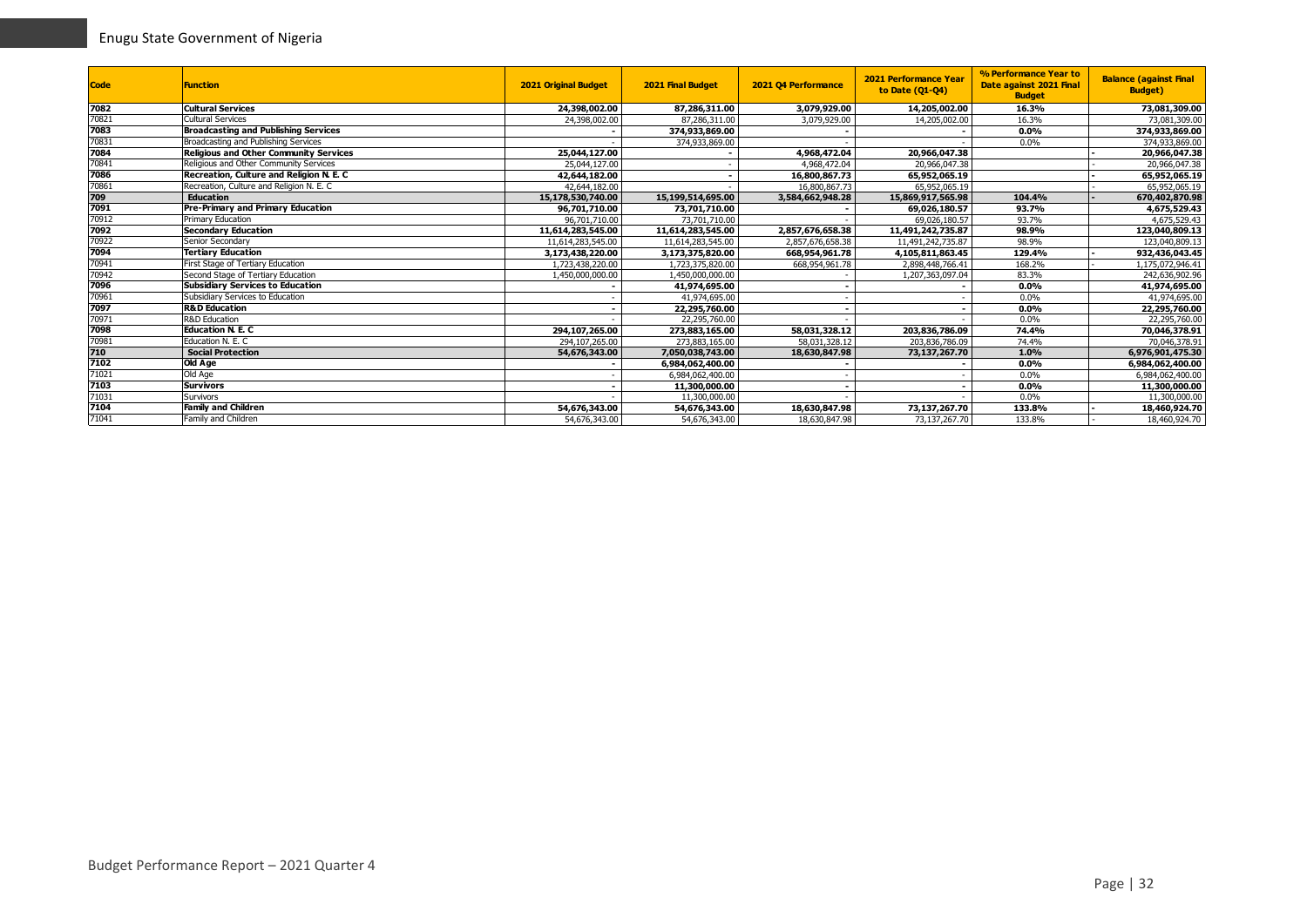## **Table 12: Overhead Expenditure by Function**

**Enugu State Government Budget Performance Report 2021 Q4 - Overhead Expenditure by Functional Classification**

<span id="page-33-0"></span>

| Code  | <b>Function</b>                                                       | <b>2021 Original Budget</b> | 2021 Final Budget        | 2021 04 Performance | <b>2021 Performance Year</b><br>to Date (01-04) | % Performance Year to<br>Date against 2021 Final<br><b>Budget</b> | <b>Balance (against Final</b><br><b>Budget</b> ) |
|-------|-----------------------------------------------------------------------|-----------------------------|--------------------------|---------------------|-------------------------------------------------|-------------------------------------------------------------------|--------------------------------------------------|
|       | <b>Total Overhead Expenditure</b>                                     | 25,009,240,000,00           | 27.844.240.000.00        | 2,973,412,313,73    | 13,849,665,527,83                               | 49.7%                                                             | 13.994.574.472.17                                |
| 701   | <b>General Public Service</b>                                         | 18,359,820,000.00           | 20,467,910,000.00        | 1,063,770,876.36    | 9,131,684,738.98                                | 44.6%                                                             | 11,336,225,261.02                                |
| 7011  | Executive & Legislative Organ, Financial Affairs and External Affairs | 17,349,650,000,00           | 17,791,460,000.00        | 481,282,637.35      | 8,160,763,770.07                                | 45.9%                                                             | 9,630,696,229.93                                 |
| 70111 | Executive Organ and Legislative Organs                                | 15,898,000,000.00           | 16,221,050,000.00        | 325,951,010.88      | 7,540,554,099.13                                | 46.5%                                                             | 8,680,495,900.87                                 |
| 70112 | Financial and Fiscal Affairs                                          | 1,451,650,000.00            | 1,570,410,000.00         | 155,331,626.47      | 620,209,670.94                                  | 39.5%                                                             | 950,200,329.06                                   |
| 7013  | <b>General Services</b>                                               | 998,170,000.00              | 897,300,000.00           | 582,488,239.01      | 970,920,968.91                                  | 108.2%                                                            | 73,620,968.91                                    |
| 70131 | General Personnel Services                                            | 202,330,000.00              | 116,930,000.00           | 193,999,512.99      | 408,257,503.67                                  | 349.1%                                                            | 291,327,503.67                                   |
| 70132 | Overall Planning and Statistical Services                             | 181,350,000.00              | 215,350,000.00           | 53,070,108.11       | 156,114,037.03                                  | 72.5%                                                             | 59,235,962.97                                    |
| 70133 | Other General Services                                                | 614,490,000,00              | 565.020.000.00           | 335,418,617.91      | 406,549,428.21                                  | 72.0%                                                             | 158,470,571.79                                   |
| 7016  | <b>General Public Services N.E.C</b>                                  | 12,000,000.00               | 479,150,000.00           |                     |                                                 | $0.0\%$                                                           | 479,150,000.00                                   |
| 70161 | General Public Services N.E.C                                         | 12.000.000.00               | 479,150,000.00           |                     | $\sim$                                          | 0.0%                                                              | 479.150.000.00                                   |
| 7017  | <b>Public Debt Transactions</b>                                       |                             | 1,300,000,000.00         |                     |                                                 | 0.0%                                                              | 1,300,000,000.00                                 |
| 70171 | <b>Public Debt Transactions</b>                                       |                             | 1,300,000,000,00         |                     |                                                 | 0.0%                                                              | 1.300.000.000.00                                 |
| 703   | <b>Public Order and Safety</b>                                        | 887,050,000.00              | 859,050,000.00           | 573,015,046.22      | 799,777,511.19                                  | 93.1%                                                             | 59,272,488.81                                    |
| 7032  | <b>Fire Protection Services</b>                                       | 130,700,000,00              | 85,700,000,00            | 22,605,307.56       | 24,937,586.09                                   | 29.1%                                                             | 60,762,413.91                                    |
| 70321 | <b>Fire Protection Services</b>                                       | 130,700,000.00              | 85,700,000.00            | 22,605,307.56       | 24,937,586.09                                   | 29.1%                                                             | 60,762,413.91                                    |
| 7033  | <b>Justice &amp; Law Courts</b>                                       | 756,350,000.00              | 773,350,000.00           | 550,409,738.66      | 774,839,925.10                                  | 100.2%                                                            | 1,489,925.10                                     |
| 70331 | Justice & Law Courts                                                  | 756,350,000.00              | 773,350,000.00           | 550,409,738.66      | 774,839,925.10                                  | 100.2%                                                            | 1,489,925.10                                     |
| 704   | <b>Economic Affairs</b>                                               | 1,789,660,000.00            | 1,850,310,000.00         | 316,661,472.03      | 532,609,450.32                                  | 28.8%                                                             | 1,317,700,549.68                                 |
| 7041  | General Economic, Commercial and Labour Affairs                       | 202,730,000.00              | 266,730,000.00           | 24,937,288.98       | 82,789,654.18                                   | 31.0%                                                             | 183,940,345.82                                   |
| 70411 | General Economic and Commercial Affairs                               | 186,050,000.00              | 218,000,000.00           | 15,104,699.93       | 69,105,838.93                                   | 31.7%                                                             | 148,894,161.07                                   |
| 70412 | General Labour Affairs                                                | 16,680,000.00               | 48,730,000.00            | 9,832,589.05        | 13,683,815.25                                   | 28.1%                                                             | 35,046,184.75                                    |
| 7042  | Agriculture, Forestry, Fishing and Hunting                            | 80,200,000.00               | 92,200,000.00            | 2,399,746.00        | 9,580,797.75                                    | 10.4%                                                             | 82,619,202.25                                    |
| 70421 | Agriculture                                                           | 80,200,000.00               | 92,200,000.00            | 2,399,746.00        | 9.580.797.75                                    | 10.4%                                                             | 82,619,202.25                                    |
| 7043  | <b>Fuel and Energy</b>                                                | 244,150,000.00              | 254,150,000.00           | 58,730,929.87       | 100,891,102.79                                  | 39.7%                                                             | 153,258,897.21                                   |
| 70435 | Electricity                                                           | 244,150,000.00              | 254,150,000.00           | 58,730,929.87       | 100.891.102.79                                  | 39.7%                                                             | 153,258,897.21                                   |
| 7044  | Mining, Manufacturing and Construction                                | 1.102.100.000.00            | 1,101,600,000.00         | 180,651,427.63      | 211,634,114.88                                  | 19.2%                                                             | 889,965,885.12                                   |
| 70443 | Construction                                                          | 1,102,100,000.00            | 1,101,600,000.00         | 180,651,427.63      | 211,634,114.88                                  | 19.2%                                                             | 889,965,885.12                                   |
| 7045  | <b>Transport</b>                                                      | 120,280,000.00              | 120,280,000.00           | 49,273,209.55       | 121,612,318.87                                  | 101.1%                                                            | 1,332,318.87                                     |
| 70451 | Road Transport                                                        | 120,280,000.00              | 120,280,000.00           | 49.273.209.55       | 121,612,318.87                                  | 101.1%                                                            | 1,332,318.87                                     |
| 7047  | <b>Other Industries</b>                                               |                             | 10,250,000,00            |                     |                                                 | 0.0%                                                              | 10,250,000,00                                    |
| 70473 | Tourism                                                               |                             | 10,250,000.00            |                     |                                                 | 0.0%                                                              | 10,250,000.00                                    |
| 7048  | <b>R&amp;D Economic Affairs</b>                                       | 12,000,000.00               |                          |                     | 398,804.95                                      |                                                                   | 398,804.95                                       |
| 70482 | R&D Agriculture, Forestry, Fishing and Hunting                        | 12,000,000.00               |                          |                     | 398,804.95                                      |                                                                   | 398,804.95                                       |
| 7049  | <b>Economic Affairs N. E. C</b>                                       | 28,200,000.00               | 5,100,000.00             | 668,870.00          | 5,702,656.90                                    | 111.8%                                                            | 602,656.90                                       |
| 70491 | Economic Affairs N. E. C                                              | 28,200,000.00               | 5.100.000.00             | 668,870.00          | 5,702,656.90                                    | 111.8%                                                            | 602,656.90                                       |
| 705   | <b>Environmental Protection</b>                                       | 373,000,000.00              | 213,850,000.00           | 188,115,941.31      | 470,200,416.33                                  | 219.9%                                                            | 256,350,416.33                                   |
| 7051  | <b>Waste Management</b>                                               | 73,800,000.00               | 73,800,000.00            | 5,674,049.50        | 10,109,649.50                                   | 13.7%                                                             | 63,690,350.50                                    |
| 70511 | <b>Waste Management</b>                                               | 73,800,000.00               | 73,800,000.00            | 5,674,049.50        | 10,109,649.50                                   | 13.7%                                                             | 63,690,350.50                                    |
| 7052  | <b>Waste Water Management</b>                                         | 142,850,000.00              |                          | 151,970,547.81      | 395,504,669.75                                  |                                                                   | 395,504,669.75                                   |
| 70521 | Waste Water Management                                                | 142,850,000.00              |                          | 151,970,547.81      | 395,504,669.75                                  |                                                                   | 395,504,669.75                                   |
| 7055  | <b>R&amp;D Environmental Protection</b>                               | 8,800,000.00                | $\overline{\phantom{a}}$ | 1,000,338.00        | 1,800,404.00                                    |                                                                   | 1,800,404.00                                     |
| 70551 | R&D Environmental Protection                                          | 8,800,000.00                |                          | 1,000,338.00        | 1,800,404.00                                    |                                                                   | 1,800,404.00                                     |
| 7056  | <b>Environmental Protection N.E.C.</b>                                | 147,550,000.00              | 140,050,000.00           | 29,471,006.00       | 62,785,693.08                                   | 44.8%                                                             | 77,264,306.92                                    |
| 70561 | Environmental Protection N.E.C.                                       | 147.550.000.00              | 140.050.000.00           | 29.471.006.00       | 62.785.693.08                                   | 44.8%                                                             | 77,264,306.92                                    |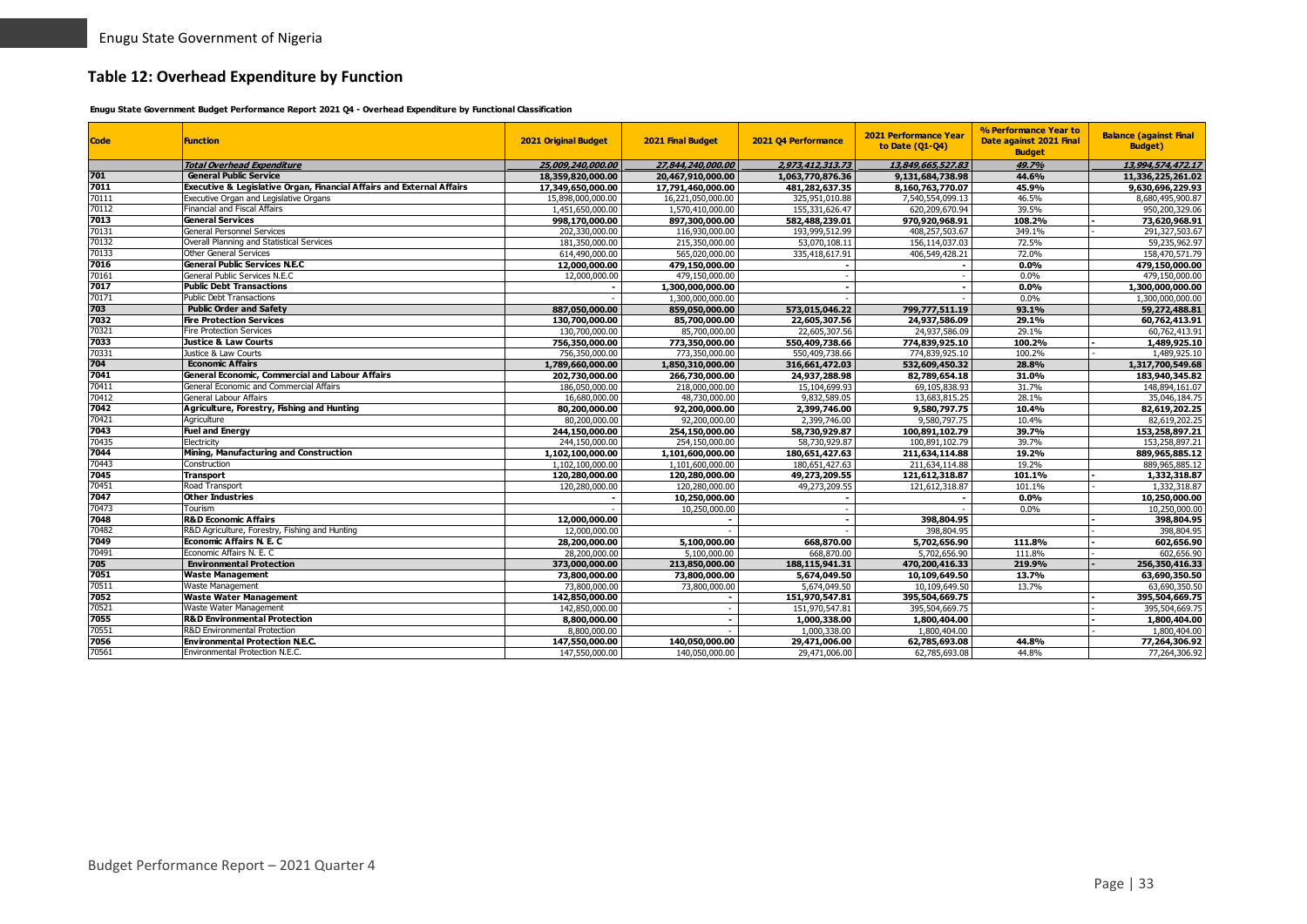| Code          | <b>Function</b>                                                | 2021 Original Budget           | 2021 Final Budget                | 2021 Q4 Performance | <b>2021 Performance Year</b><br>to Date (Q1-Q4) | % Performance Year to<br>Date against 2021 Final<br><b>Budget</b> | <b>Balance (against Final</b><br><b>Budget</b> ) |
|---------------|----------------------------------------------------------------|--------------------------------|----------------------------------|---------------------|-------------------------------------------------|-------------------------------------------------------------------|--------------------------------------------------|
| 706           | <b>Housing and Community Amenities</b>                         | 116,950,000.00                 | 448,250,000.00                   | 38,236,304.15       | 64,316,633.77                                   | 14.3%                                                             | 383,933,366.23                                   |
| 7061          | <b>Housing Development</b>                                     | 17,500,000.00                  | 48,100,000.00                    | 600,034.40          | 11,485,773.05                                   | 23.9%                                                             | 36,614,226.95                                    |
| 70611         | Housing Development                                            | 17,500,000.00                  | 48.100.000.00                    | 600,034.40          | 11,485,773.05                                   | 23.9%                                                             | 36,614,226.95                                    |
| 7062          | <b>Community Development</b>                                   | 99,450,000.00                  | 145,000,000.00                   | 37,636,269.75       | 52,830,860.72                                   | 36.4%                                                             | 92,169,139.28                                    |
| 70621         | <b>Community Development</b>                                   | 99,450,000.00                  | 145,000,000.00                   | 37,636,269.75       | 52,830,860.72                                   | 36.4%                                                             | 92,169,139.28                                    |
| 7063          | <b>Water Supply</b>                                            |                                | 195,850,000.00                   |                     |                                                 | 0.0%                                                              | 195,850,000.00                                   |
| 70631         | <b>Water Supply</b>                                            |                                | 195,850,000.00                   |                     |                                                 | 0.0%                                                              | 195.850.000.00                                   |
| 7066          | Housing and Community Amenities N. E. C                        |                                | 59,300,000,00                    |                     | $\blacksquare$                                  | 0.0%                                                              | 59,300,000,00                                    |
| 70661         | Housing and Community Amenities N. E. C                        |                                | 59,300,000.00                    |                     |                                                 | 0.0%                                                              | 59,300,000.00                                    |
| 707           | Health                                                         | 662,450,000.00                 | 765,250,000.00                   | 30,644,706.24       | 41,469,578.25                                   | 5.4%                                                              | 723,780,421.75                                   |
| 7073          | <b>Hospital Services</b>                                       | 41,900,000,00                  | 224,600,000,00                   | 1,715,288.00        | 2,558,316.00                                    | 1.1%                                                              | 222.041.684.00                                   |
| 70731         | <b>General Hospital Services</b>                               | 41,900,000.00                  | 172,600,000.00                   | 1,715,288.00        | 2,558,316.00                                    | 1.5%                                                              | 170,041,684.00                                   |
| 70732         | Specialized Hospital Services                                  |                                | 52,000,000.00                    |                     |                                                 | 0.0%                                                              | 52,000,000.00                                    |
| 7074          | <b>Public Health Services</b>                                  | 247,400,000.00                 | 73,000,000.00                    | 16,943,304.50       | 18,191,304.50                                   | 24.9%                                                             | 54,808,695.50                                    |
| 70741         | <b>Public Health Services</b>                                  | 247,400,000.00                 | 73,000,000.00                    | 16,943,304.50       | 18,191,304.50                                   | 24.9%                                                             | 54,808,695.50                                    |
| 7076          | Health N. E. C                                                 | 373,150,000.00                 | 467,650,000.00                   | 11,986,113.74       | 20,719,957.75                                   | 4.4%                                                              | 446,930,042.25                                   |
| 70761         | Health N. E. C                                                 | 373,150,000.00                 | 467,650,000.00                   | 11,986,113.74       | 20,719,957.75                                   | 4.4%                                                              | 446,930,042.25                                   |
| 708<br>7081   | <b>Recreation, Culture and Religion</b>                        | 786,530,000.00                 | 796,660,000.00                   | 274,569,323.84      | 1,034,466,383.13                                | 129.9%                                                            | 237,806,383.13                                   |
|               | <b>Recreational and Sporting Services</b>                      | 668,330,000,00                 | 507,150,000.00                   | 270,623,068.02      | 1,018,143,632.82                                | 200.8%                                                            | 510,993,632.82                                   |
| 70811<br>7082 | Recreational and Sporting Services<br><b>Cultural Services</b> | 668,330,000.00                 | 507,150,000.00                   | 270,623,068.02      | 1,018,143,632.82                                | 200.8%<br>21.1%                                                   | 510,993,632.82<br>6,390,000,00                   |
| 70821         | <b>Cultural Services</b>                                       | 8,100,000.00                   | 8,100,000,00                     | 198,000.00          | 1,710,000.00                                    |                                                                   |                                                  |
| 7083          | <b>Broadcasting and Publishing Services</b>                    | 8,100,000.00                   | 8,100,000.00                     | 198,000.00          | 1,710,000.00                                    | 21.1%<br>0.0%                                                     | 6,390,000.00<br>181,910,000.00                   |
| 70831         | Broadcasting and Publishing Services                           |                                | 181,910,000.00<br>181,910,000.00 |                     |                                                 | 0.0%                                                              | 181,910,000.00                                   |
| 7084          | <b>Religious and Other Community Services</b>                  |                                |                                  | 550,171.00          |                                                 | 13.1%                                                             |                                                  |
| 70841         | Religious and Other Community Services                         | 88,050,000.00<br>88,050,000.00 | 77,450,000.00<br>77,450,000.00   | 550,171.00          | 10,143,108.99<br>10.143.108.99                  | 13.1%                                                             | 67,306,891.01<br>67,306,891.01                   |
| 7086          | Recreation, Culture and Religion N. E. C                       | 22,050,000.00                  | 22,050,000.00                    | 3,198,084.82        | 4,469,641.32                                    | 20.3%                                                             | 17,580,358.68                                    |
| 70861         | Recreation, Culture and Religion N. E. C                       | 22,050,000.00                  | 22,050,000.00                    | 3,198,084.82        | 4,469,641.32                                    | 20.3%                                                             | 17,580,358.68                                    |
| 709           | <b>Education</b>                                               | 1,927,980,000.00               | 1,749,780,000.00                 | 407,815,519.28      | 1,663,768,325.16                                | 95.1%                                                             | 86,011,674.84                                    |
| 7091          | Pre-Primary and Primary Education                              | 120,200,000.00                 | 120,200,000.00                   | 13,969,691.14       | 121,925,140.80                                  | 101.4%                                                            | 1,725,140.80                                     |
| 70912         | <b>Primary Education</b>                                       | 120,200,000.00                 | 120,200,000.00                   | 13,969,691.14       | 121,925,140.80                                  | 101.4%                                                            | 1,725,140.80                                     |
| 7092          | <b>Secondary Education</b>                                     | 165,100,000.00                 | 188,200,000,00                   | 35,829,930.28       | 59,168,171.71                                   | 31.4%                                                             | 129.031.828.29                                   |
| 70921         | Junior Secondary                                               |                                | 135,200,000.00                   |                     |                                                 | 0.0%                                                              | 135,200,000.00                                   |
| 70922         | Senior Secondary                                               | 165,100,000.00                 | 53.000.000.00                    | 35.829.930.28       | 59.168.171.71                                   | 111.6%                                                            | 6.168.171.71                                     |
| 7094          | <b>Tertiary Education</b>                                      | 791,580,000.00                 | 739,580,000.00                   | 136,550,508.13      | 1,061,003,766.05                                | 143.5%                                                            | 321,423,766.05                                   |
| 70941         | First Stage of Tertiary Education                              | 552,650,000.00                 | 205,750,000.00                   | 117,153,255.20      | 792,168,783.20                                  | 385.0%                                                            | 586,418,783.20                                   |
| 70942         | Second Stage of Tertiary Education                             | 238,930,000.00                 | 533,830,000.00                   | 19,397,252.93       | 268,834,982.85                                  | 50.4%                                                             | 264,995,017.15                                   |
| 7095          | <b>Education Not Definable by Level</b>                        | 14,000,000.00                  | 28,300,000.00                    | 483,063.80          | 3,512,745.37                                    | 12.4%                                                             | 24,787,254.63                                    |
| 70951         | Education Not Definable by Level                               | 14,000,000.00                  | 28,300,000.00                    | 483,063.80          | 3,512,745.37                                    | 12.4%                                                             | 24,787,254.63                                    |
| 7096          | <b>Subsidiary Services to Education</b>                        |                                | 557,700,000.00                   |                     |                                                 | 0.0%                                                              | 557,700,000.00                                   |
| 70961         | Subsidiary Services to Education                               | $\sim$                         | 557,700,000.00                   |                     | $\sim$                                          | 0.0%                                                              | 557,700,000.00                                   |
| 7097          | <b>R&amp;D Education</b>                                       | $\sim$                         | 10,200,000.00                    |                     | $\sim$                                          | 0.0%                                                              | 10,200,000.00                                    |
| 70971         | <b>R&amp;D Education</b>                                       |                                | 10,200,000.00                    |                     |                                                 | 0.0%                                                              | 10,200,000.00                                    |
| 7098          | <b>Education N. E. C.</b>                                      | 837,100,000.00                 | 105,600,000.00                   | 220,982,325.93      | 418,158,501.23                                  | 396.0%                                                            | 312,558,501.23                                   |
| 70981         | Education N. E. C                                              | 837,100,000.00                 | 105,600,000.00                   | 220,982,325.93      | 418,158,501.23                                  | 396.0%                                                            | 312,558,501.23                                   |
| 710           | <b>Social Protection</b>                                       | 105,800,000.00                 | 693,180,000.00                   | 80,583,124.30       | 111,372,490.70                                  | 16.1%                                                             | 581,807,509.30                                   |
| 7101          | <b>Sickness and Disability</b>                                 | 14,700,000.00                  | 14,700,000.00                    | 5,400,000.00        | 5,400,000.00                                    | 36.7%                                                             | 9,300,000,00                                     |
| 71011         | <b>Sickness</b>                                                | 14,700,000.00                  | 5.300.000.00                     | 5,400,000,00        | 5,400,000.00                                    | 101.9%                                                            | 100,000.00                                       |
| 71012         | <b>Disability</b>                                              |                                | 9,400,000.00                     |                     |                                                 | 0.0%                                                              | 9,400,000.00                                     |
| 7102<br>71021 | Old Age                                                        |                                | 14,700,000.00                    |                     |                                                 | 0.0%                                                              | 14,700,000.00                                    |
| 7104          | Old Age<br><b>Family and Children</b>                          | 82,600,000.00                  | 14,700,000.00<br>73,100,000.00   | 74,533,124.30       | 105,322,490.70                                  | 0.0%<br>144.1%                                                    | 14,700,000.00<br>32,222,490.70                   |
| 71041         | Family and Children                                            | 82.600.000.00                  | 73,100,000.00                    | 74,533,124.30       | 105,322,490.70                                  | 144.1%                                                            | 32,222,490.70                                    |
| 7105          | <b>Unemployment</b>                                            | 8,500,000.00                   | 389,680,000.00                   | 650,000.00          | 650,000.00                                      | 0.2%                                                              | 389,030,000.00                                   |
| 71051         | Unemployment                                                   | 8,500,000.00                   | 389,680,000.00                   | 650,000.00          | 650,000.00                                      | 0.2%                                                              | 389.030.000.00                                   |
| 7109          | Social Protection N. E. C                                      |                                | 201,000,000.00                   |                     |                                                 | 0.0%                                                              | 201,000,000.00                                   |
| 71091         | Social Protection N. E. C                                      |                                | 201,000,000.00                   |                     |                                                 | 0.0%                                                              | 201,000,000.00                                   |
|               |                                                                |                                |                                  |                     |                                                 |                                                                   |                                                  |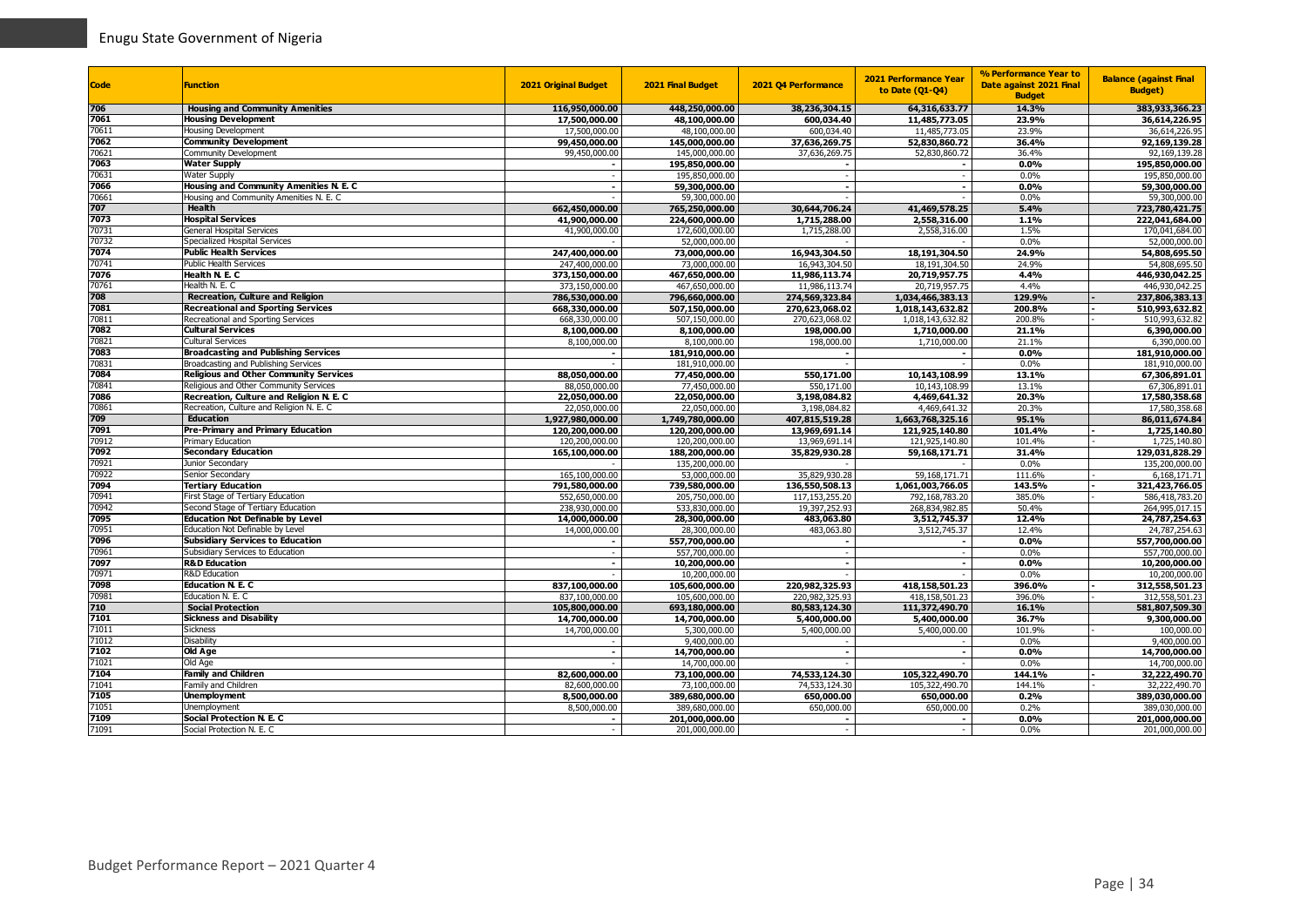## **Table 13: Capital Expenditure by Function**

**Enugu State Government Budget Performance Report 2021 Q4 - Capital Expenditure by Functional Classification**

<span id="page-35-0"></span>

| <b>Code</b>   | <b>Function</b>                                                         | <b>2021 Original Budget</b>          | 2021 Final Budget                    | 2021 Q4 Performance | 2021 Performance Year<br>to Date (Q1-Q4) | % Performance Year to<br>Date against 2021 Final<br><b>Budget</b> | <b>Balance (against Final</b><br><b>Budget</b> ) |
|---------------|-------------------------------------------------------------------------|--------------------------------------|--------------------------------------|---------------------|------------------------------------------|-------------------------------------------------------------------|--------------------------------------------------|
|               | <b>Total Capital Expenditure</b>                                        | 101.134.758.500.00                   | 99,593,858,500,00                    | 5,806,954,758,63    | 21,412,680,348,29                        | 21.2%                                                             | 78, 181, 178, 151, 71                            |
| 701           | <b>General Public Service</b>                                           | 12,802,168,400.00                    | 14,269,568,400.00                    | 897,765,653.44      | 3,063,399,994.12                         | 23.9%                                                             | 11,206,168,405.88                                |
| 7011          | Executive & Legislative Organ, Financial Affairs and External Affairs   | 9,252,923,000.00                     | 7,741,423,000.00                     | 861,079,693.44      | 2,864,934,612.12                         | 31.0%                                                             | 4,876,488,387.88                                 |
| 70111         | Executive Organ and Legislative Organs                                  | 8,562,281,000.00                     | 7,102,281,000.00                     | 858,629,693.44      | 2,671,522,693.41                         | 31.2%                                                             | 4,430,758,306.59                                 |
| 70112         | Financial and Fiscal Affairs                                            | 690,642,000.00                       | 639,142,000.00                       | 2,450,000.00        | 193,411,918.71                           | 28.0%                                                             | 445,730,081.29                                   |
| 7012          | <b>Foreign and Economic Aid</b>                                         |                                      | 7,200,000.00                         |                     |                                          |                                                                   | 7,200,000.00                                     |
| 70121         | Economic Aid to Developing Countries and Countries in Transition        |                                      | 7,200,000.00                         |                     |                                          |                                                                   | 7,200,000.00                                     |
| 7013          | <b>General Services</b>                                                 | 3,549,245,400.00                     | 6,520,945,400.00                     | 36,685,960.00       | 198,465,382.00                           | 5.6%                                                              | 6,322,480,018.00                                 |
| 70131         | <b>General Personnel Services</b>                                       | 212,640,000.00                       | 236,025,000.00                       | 700,000.00          | 68,479,422.00                            | 32.2%                                                             | 167,545,578.00                                   |
| 70132         | Overall Planning and Statistical Services                               | 625,350,000.00                       | 625,350,000.00                       |                     |                                          | 0.0%                                                              | 625,350,000.00                                   |
| 70133         | Other General Services                                                  | 2,711,255,400.00                     | 5,659,570,400.00                     | 35.985.960.00       | 129,985,960.00                           | 4.8%                                                              | 5,529,584,440.00                                 |
| 703           | <b>Public Order and Safety</b>                                          | 2,760,950,000.00                     | 2,760,950,000.00                     | 2,514,500.00        | 158,903,767.50                           | 5.8%                                                              | 2,602,046,232.50                                 |
| 7032          | <b>Fire Protection Services</b>                                         | 648,000,000.00                       | 648,000,000.00                       | 537,000.00          | 73,477,350.00                            | 11.3%                                                             | 574,522,650.00                                   |
| 70321         | <b>Fire Protection Services</b>                                         | 648,000,000,00                       | 648,000,000,00                       | 537,000.00          | 73,477,350.00                            | 11.3%                                                             | 574,522,650.00                                   |
| 7033          | <b>Justice &amp; Law Courts</b>                                         | 2,112,950,000.00                     | 2,112,950,000.00                     | 1,977,500.00        | 85,426,417.50                            | 4.0%                                                              | 2,027,523,582.50                                 |
| 70331         | Justice & Law Courts                                                    | 2,112,950,000.00                     | 2,112,950,000.00                     | 1,977,500.00        | 85,426,417.50                            | 4.0%                                                              | 2.027.523.582.50                                 |
| 704           | <b>Economic Affairs</b>                                                 | 50,364,756,100.00                    | 48,416,116,100.00                    | 4,187,731,261.75    | 15,315,993,547.30                        | 30.4%                                                             | 33,100,122,552.70                                |
| 7041          | General Economic, Commercial and Labour Affairs                         | 2,154,987,500.00                     | 2,154,987,500.00                     | 340,000.00          | 116,003,600.00                           | 5.4%                                                              | 2,038,983,900.00                                 |
| 70411         | General Economic and Commercial Affairs                                 | 2,116,120,000.00                     | 2,116,120,000.00                     |                     | 115,303,600.00                           | 5.4%                                                              | 2,000,816,400.00                                 |
| 70412         | General Labour Affairs                                                  | 38,867,500.00                        | 38,867,500.00                        | 340,000.00          | 700,000.00                               | 1.8%                                                              | 38,167,500.00                                    |
| 7042          | Agriculture, Forestry, Fishing and Hunting                              | 1,451,650,000.00                     | 2,448,750,000.00                     |                     |                                          | 0.0%                                                              | 2,448,750,000.00                                 |
| 70421         | Agriculture                                                             | 1.451.650.000.00                     | 2,448,750,000.00                     |                     |                                          | 0.0%                                                              | 2.448.750.000.00                                 |
| 7043          | <b>Fuel and Energy</b>                                                  | 2,150,000,000.00                     | 2,150,000,000.00                     | 43,511,628.00       | 223,820,722.05                           | 10.4%                                                             | 1,926,179,277.95                                 |
| 70435         | Electricity                                                             | 2,150,000,000.00                     | 2,150,000,000.00                     | 43,511,628.00       | 223,820,722.05                           | 10.4%                                                             | 1,926,179,277.95                                 |
| 7044          | Mining, Manufacturing and Construction                                  | 42,493,710,000.00                    | 41,100,210,000.00                    | 4,143,879,633.75    | 14,969,191,725.25                        | 35.2%                                                             | 26,131,018,274.75                                |
| 70443         | Construction                                                            | 42,493,710,000.00                    | 41,100,210,000.00                    | 4,143,879,633.75    | 14,969,191,725.25                        | 35.2%                                                             | 26,131,018,274.75                                |
| 7045          | <b>Transport</b>                                                        | 562,168,600.00                       | 562,168,600.00                       |                     | 3,837,500.00                             | 0.7%                                                              | 558,331,100,00                                   |
| 70451         | Road Transport                                                          | 562,168,600.00                       | 562,168,600.00                       |                     | 3.837.500.00                             | 0.7%                                                              | 558,331,100.00                                   |
| 7048          | <b>R&amp;D Economic Affairs</b>                                         | 997,100,000.00                       |                                      |                     |                                          | 0.0%                                                              |                                                  |
| 70482         | R&D Agriculture, Forestry, Fishing and Hunting                          | 997,100,000.00                       |                                      |                     |                                          | 0.0%                                                              |                                                  |
| 7049          | <b>Economic Affairs N. E. C</b>                                         | 555,140,000.00                       |                                      |                     | 3,140,000.00                             | 0.6%                                                              | 3,140,000.00                                     |
| 70491         | Economic Affairs N. E. C                                                | 555,140,000.00                       |                                      |                     | 3,140,000.00                             | 0.6%                                                              | 3.140.000.00                                     |
| 705           | <b>Environmental Protection</b>                                         | 9,805,275,000.00                     | 9,805,275,000.00                     | 318,783,038.71      | 1,193,464,020.61                         | 12.2%                                                             | 8,611,810,979.39                                 |
| 7051          | <b>Waste Management</b>                                                 | 211,500,000.00                       | 211,500,000.00                       |                     | 92,812,500.00                            | 43.9%                                                             | 118,687,500.00                                   |
| 70511         | Waste Management                                                        | 211,500,000.00                       | 211,500,000.00                       |                     | 92,812,500.00                            | 43.9%                                                             | 118,687,500.00                                   |
| 7052<br>70521 | <b>Waste Water Management</b>                                           | 6,461,275,000.00                     | 6,461,275,000.00                     | 299,033,038.71      | 1,074,901,520.61                         | 16.6%                                                             | 5,386,373,479.39                                 |
| 7055          | Waste Water Management                                                  | 6,461,275,000.00                     | 6.461.275.000.00                     | 299.033.038.71      | 1,074,901,520.61                         | 16.6%                                                             | 5,386,373,479.39                                 |
| 70551         | <b>R&amp;D Environmental Protection</b><br>R&D Environmental Protection | 53,000,000.00                        |                                      |                     |                                          | 0.0%<br>0.0%                                                      |                                                  |
| 7056          | <b>Environmental Protection N.E.C.</b>                                  | 53,000,000.00                        |                                      |                     |                                          | 0.8%                                                              |                                                  |
| 70561         | Environmental Protection N.E.C                                          | 3,079,500,000.00                     | 3,132,500,000.00                     | 19,750,000.00       | 25,750,000.00                            |                                                                   | 3,106,750,000.00                                 |
| 706           | <b>Housing and Community Amenities</b>                                  | 3,079,500,000.00<br>3,675,313,000.00 | 3,132,500,000.00<br>4,230,453,000.00 | 19,750,000.00       | 25,750,000.00<br>317,323,370.00          | 0.8%<br>8.6%                                                      | 3,106,750,000.00<br>3,913,129,630.00             |
| 7061          | <b>Housing Development</b>                                              | 1,184,700,000.00                     | 1.184.700.000.00                     |                     |                                          | 0.0%                                                              | 1,184,700,000.00                                 |
| 70611         | <b>Housing Development</b>                                              | 1,184,700,000.00                     | 1,184,700,000.00                     |                     |                                          | 0.0%                                                              | 1,184,700,000.00                                 |
| 7062          | <b>Community Development</b>                                            | 2,335,613,000.00                     | 3,045,753,000.00                     |                     | 317,323,370.00                           | 13.6%                                                             |                                                  |
| 70621         | <b>Community Development</b>                                            |                                      |                                      |                     | 317,323,370.00                           | 13.6%                                                             | 2,728,429,630.00<br>2,728,429,630.00             |
| 7065          | <b>R&amp;D Housing and Community Amenities</b>                          | 2,335,613,000.00<br>155,000,000.00   | 3,045,753,000.00                     |                     |                                          | 0.0%                                                              |                                                  |
| 70651         | R&D Housing and Community Amenities                                     | 155,000,000.00                       |                                      |                     |                                          | 0.0%                                                              |                                                  |
|               |                                                                         |                                      |                                      |                     |                                          |                                                                   |                                                  |